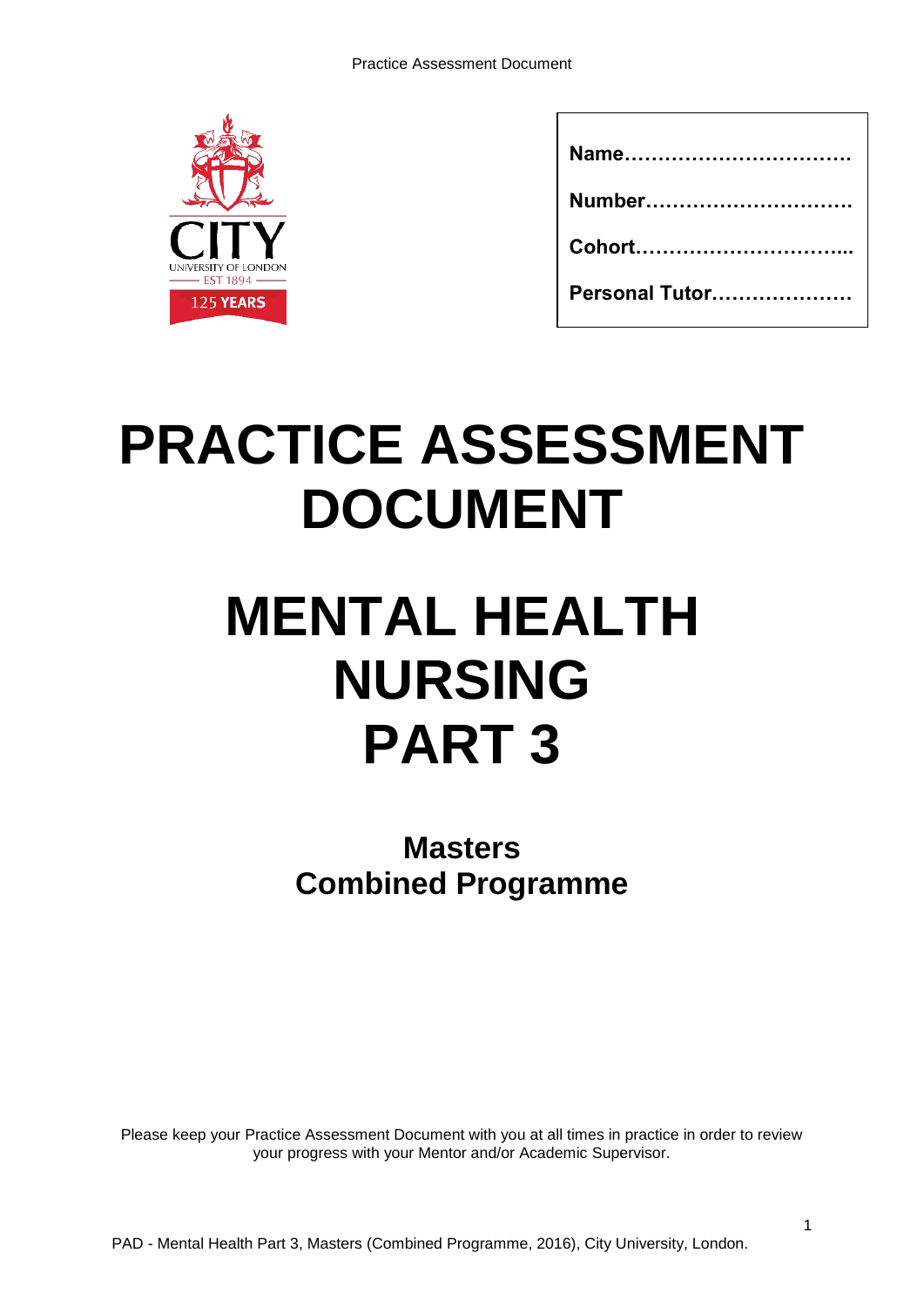| <b>Contents</b>                                    | Page           |
|----------------------------------------------------|----------------|
| Welcome to your Practice Assessment Document (PAD) | 2              |
| Guidance for using the PAD                         | 3              |
| <b>University Specific Guidelines</b>              | $\overline{4}$ |
| Descriptors for Assessing Students in Practice     | 8              |
| Placement 1                                        | 9              |
| Placement 2                                        | 20             |
| Placement 3                                        | 30             |
| Record of Additional Learning Opportunities        | 40             |
| <b>Essential Skills Cluster</b>                    | 42             |
| <b>Record of Additional Clinical Skills</b>        | 60             |
| Part 3 Practice Assessment - Episode of Care       | 62             |
| Part 3 Medicines Management                        | 65             |
| <b>Action Plan</b>                                 | 67             |
| <b>List of Mentors/Supervisors</b>                 | 69             |
| <b>Records of Meetings</b>                         | 71             |
| <b>Sign-Off Mentor Records</b>                     | 73             |
| Record of Practice Clinical Experience Hours       | 75             |
| Record of PPD Hours                                | 80             |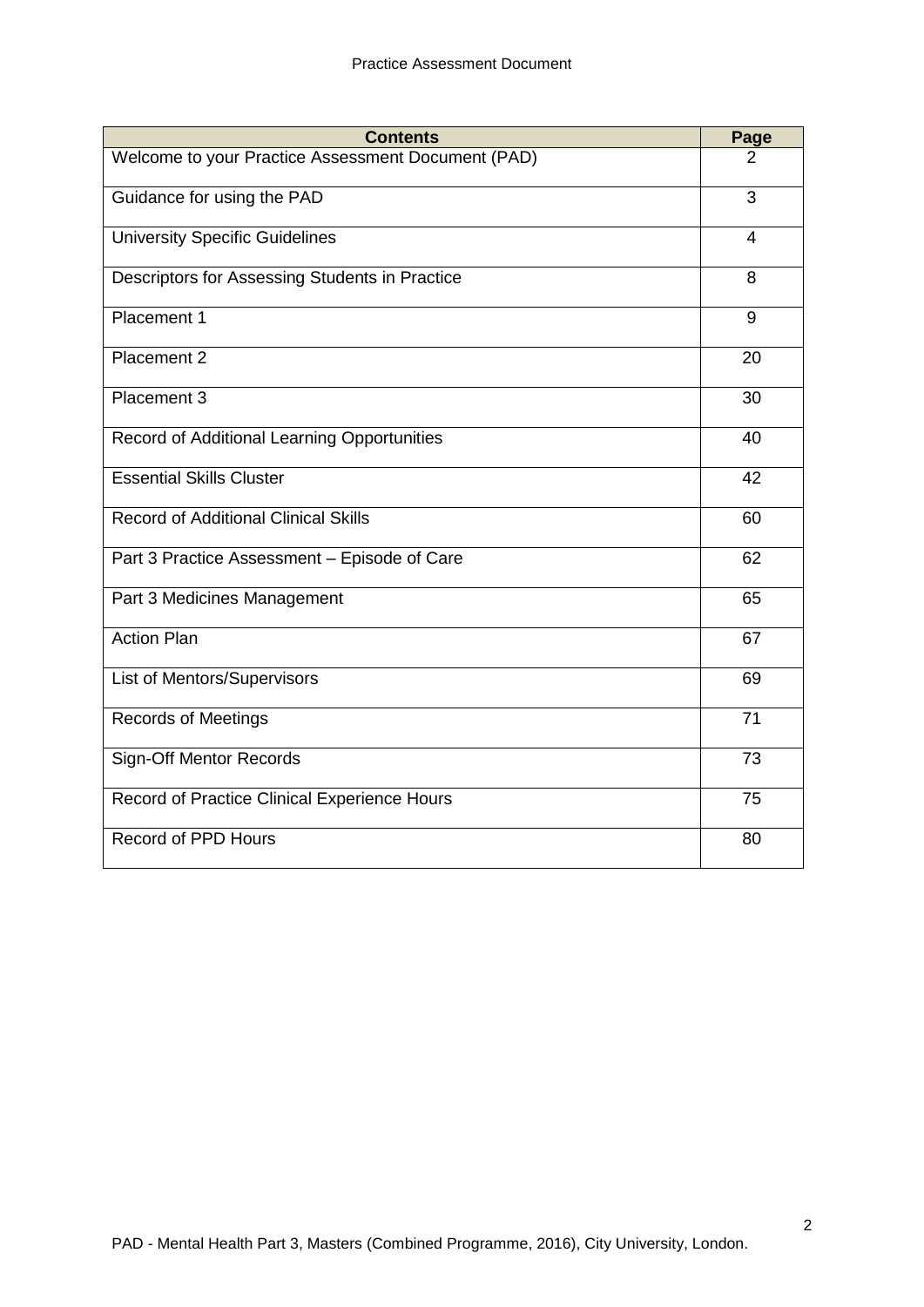## **Welcome to your Practice Assessment Document (PAD)**

#### **Student responsibilities**

This Practice Assessment Document is designed to support and guide you towards successfully achieving the criteria set out in the Standards for Pre-Registration Nursing Education (NMC 2010).

The PAD makes up a significant part of your overall programme assessment. It will need to be processed through formal University systems. Continuous assessment is an integral aspect of assessment in practice and you are expected to show evidence of consistent achievement.

Ensure you are familiar with your university assessment and submission processes for this document and contact the academic representative from your university, or refer to the intranet if you require support or advice on specific university procedures.

The Ongoing Achievement Record (OAR) is a separate document that summarises your achievements in each placement and with the main document provides a comprehensive record of your professional development and performance in practice.

You are responsible for the safekeeping and maintenance of the PAD. It should be available to your mentor/supervisor at all times when you are in placement together with the OAR. Alterations should be made in this document by crossing through with one line, with a signature and date.

You will have access to confidential information when in practice placements. The PAD should not contain any patient/service user/carer identifiable information. Contents must not be disclosed to any unauthorised person or removed, photocopied or used outside the placement or university.

#### **Mentor/Supervisor responsibilities**

As a Mentor/Supervisor you have an important role in supporting and guiding the student through their learning experience. This includes facilitating any reasonable adjustments the student may need to get maximum benefit from the placement.

As well as undertaking the required assessments, your role also includes identifying relevant learning opportunities and creating learning and development plans with the student. Duty rotas should support the development of the student/mentor relationship and allow the facilitation of learning. To enable this, 40% of the student's time spent in practice must be under your direct or indirect supervision.

When assessing the student, take into account sources of evidence that encompass knowledge, skills, attitudes and the views of those receiving care. Comments should acknowledge those exceptional students who are exceeding expectations for their stage in practice or who have particularly commendable attitudes, behaviours, knowledge or skills.

If the student is not meeting the required standards this should be highlighted as a development need. If there is a cause for concern or a fitness for practice issue that requires prompt action an Action Plan should be instigated to address specific needs or concerns with a specified timeframe. In the event of this, seek guidance from the university representative and/or senior practice representative.

#### **Sign-Off Mentor responsibilities**

Sign-off Mentors must allocate time with the student to reflect, give feedback and keep a record of the student's progress in their final period of practice learning. In accordance with 'Due Regard', the assessor must be registered on the same part of the NMC register.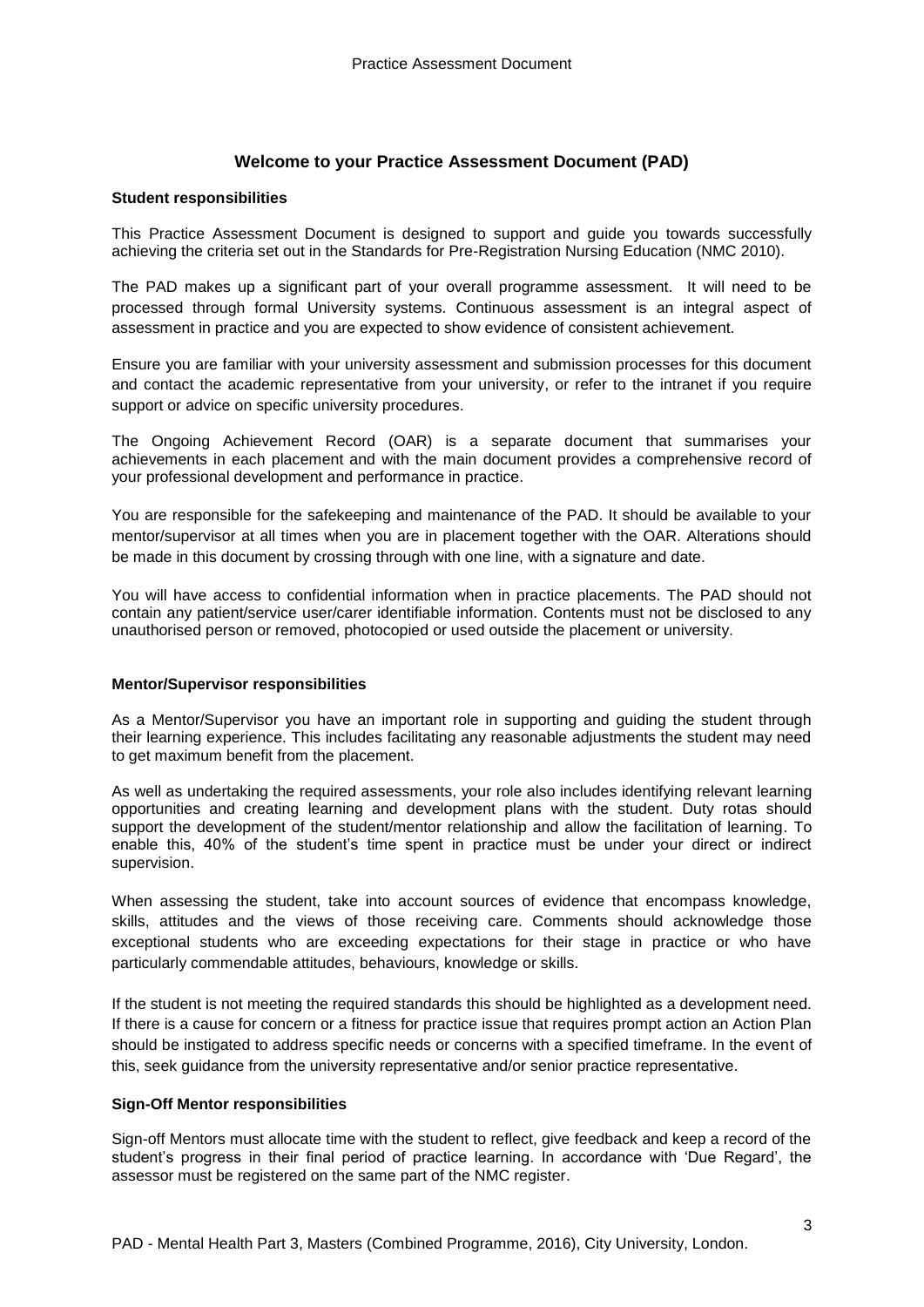#### **Guidance for using the PAD**

The practice assessment document (PAD) is designed to facilitate and guide practice learning throughout the programme.

Assessment criteria are based on the NMC Essential skills clusters, progression criteria and standards for competence (NMC 2010).

All mentors/supervisors/other professionals who comment in this document should sign and give their details on the record page.

#### **Components of Assessment**

**Professional values**: These are assessed and must be achieved *by the end of each placement.*

**Essential skills:** These can be assessed in a range of placements but need to be assessed as achieved at least once *by the end of the Part.*

**Assessment of an episode of care:** This assesses the student's progress towards competency and must be achieved *by the end of the Part.*

**Patient/Service User/Carer Feedback Form:** The mentor/supervisor must give permission before the person receiving care is approached for feedback on the student's performance. This is not formally assessed but may contribute to the mentor/supervisor's overall feedback.



**Action Plans:** Action Plans are instigated when there is a cause for concern or fitness for practice issue that requires prompt action. An Action Plan must involve the Mentor/Supervisor and an academic representative. Refer to page 66.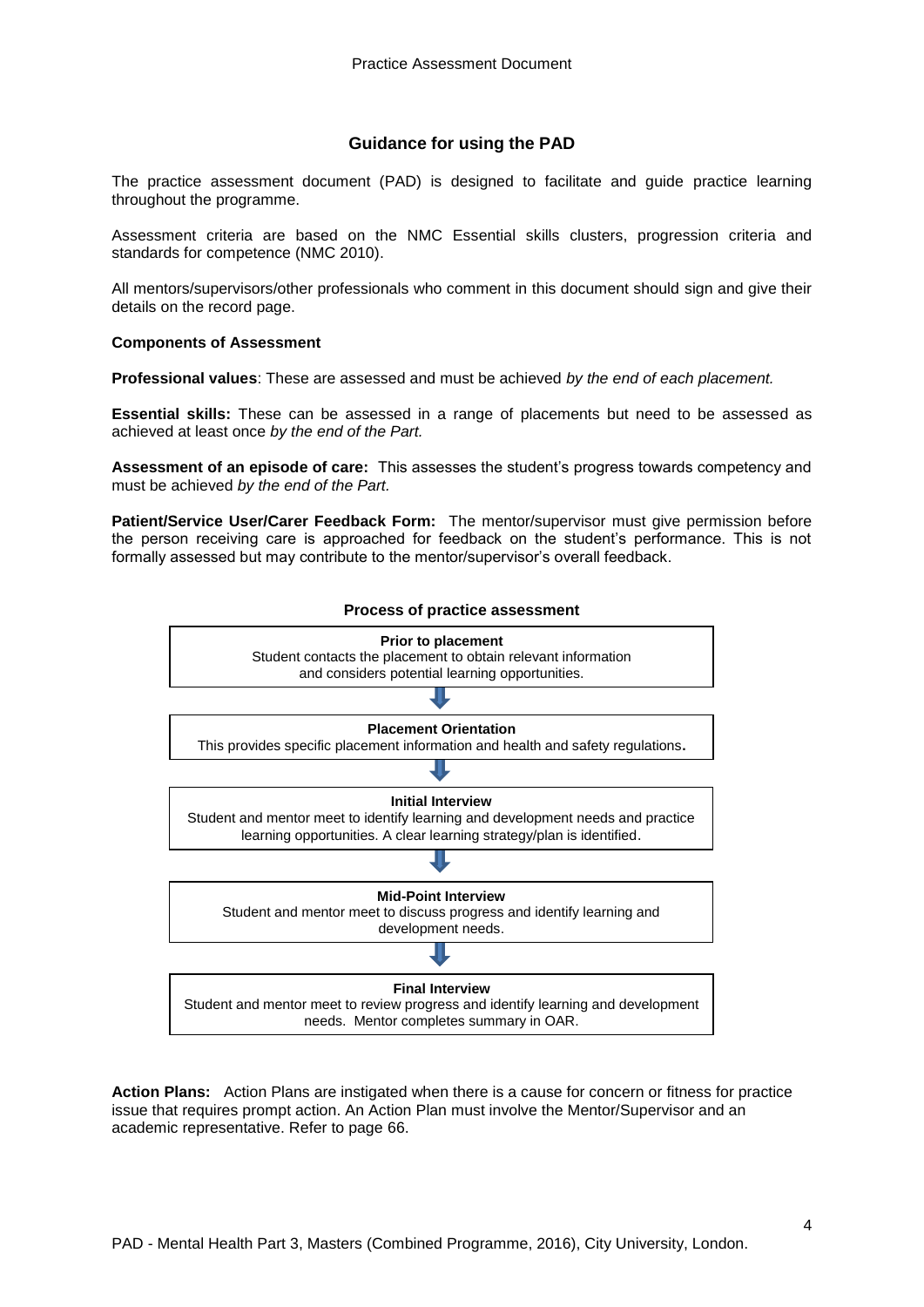

# **Guidelines for Assessment and Progression**

This document has been designed for use across nine Universities, this section outlines the process for assessment and progression for students in City University London nursing programmes.

#### **Placement**

Each 'placement' is an organised practice experience which enables the student to observe, participate and practise their skills in a variety of real life contexts. The experience enables the student to relate theory to the practice of caring and enables their skills and knowledge to develop through supervised practice. The adult nursing student's practice experience will take place within a distinct geographically based Community of Practice. In in mental health nursing practice experience may also take place with an allocated group of service users (client attachment). Both of these approaches are organised so that the student works consistently within an established team of health and social care professionals. The student's practice experience will take place in a variety of settings such as specialist units, hospital wards and primary care settings such as Health Centres and service user's homes. For children's nursing students the student will be given a range of placements which encompasses a child community of practice across multiple Trusts or placement providers. This will also include nurseries, special schools, health visiting as well as wards and primary care.

There will be opportunities across a range of practice placement experiences to be assessed in the NMC Essential Skills and Professional Values in Practice in order to achieve the Progression Points (1 and 2) and completion of practice learning for entry to the NMC Register on successful completion of the Programme.

If the student's placement is less than 4 weeks there may be occasions when it is not necessary to complete an interim interview.

It is expected that a student passes each placement. In the event of a failed placement a student may be offered the opportunity for an additional placement. Refer to the flow chart *Process to Address Issues of Competence / Professional Conduct in Practice* for further information.

#### **Absence**

If a student is unable to attend placement they must inform the clinical area of this directly, text the university sick line on 07860018968 stating name, student ID, cohort and dates of sickness / absence. Any student absent for more than one week must also inform the Programme Director/Practice Lead via email. Failure to comply with this requirement will result in this being documented as unauthorised absence.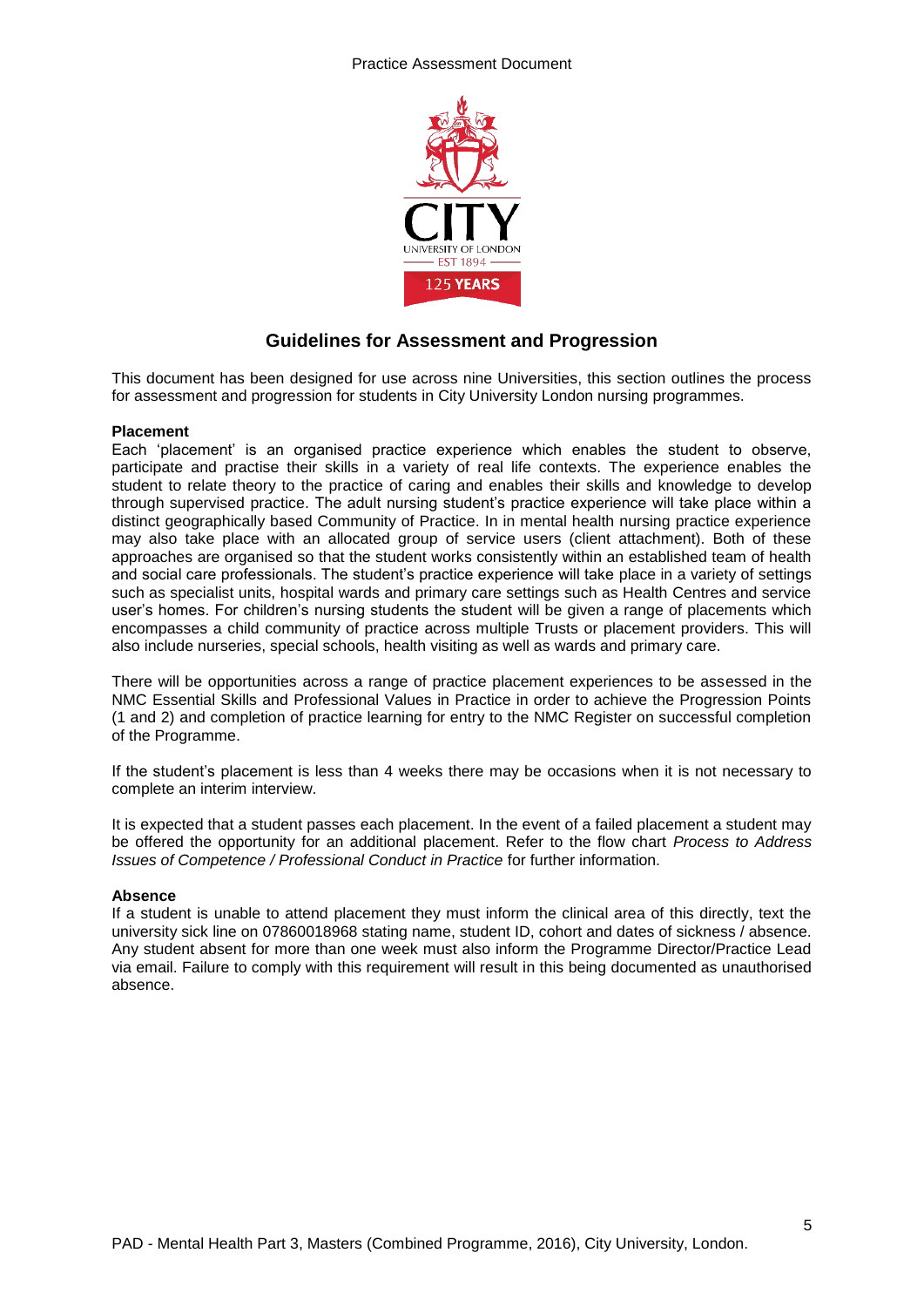#### **Assessment of Essential Skills**

The four opportunities for assessment of essential skills in the PAD could be undertaken during the Student's Engaging in Practice Modules as appropriate for the relevant Part of the programme (Parts 1, 2 and 3).

The student **ONLY** needs to achieve each essential skill ONCE across the Part (1, 2 and 3) and **NOT** in every practice placement period or practice learning experience unless there is a change in the student's performance.

If an essential skill is assessed as achieved early in a Part (1, 2, and 3), it is expected that the student will maintain that level of competence. When this does not occur a student will not achieve statement 7 of the Professional Values in Practice Statements (*the student makes consistent effort to engage in the requisite standards of care and learning*) and will require an action plan to address this.

#### **Assessment of Professional Values in Practice**

Assessment of Professional Values in Practice will be completed in each placement at mid-point and end-point.

#### **Practice Assessment - Episode of Care**

The practice assessment – episode of care will be completed **ONCE** in each Part of the Programme (1, 2 and 3). Prior to the **summative** assessment the student needs to agree with their mentor a **formative** attempt with feedback.

#### **Submission and Progression**

At the **END** of each **PART** of the Programme (1, 2 and 3), the student will submit the PAD, using University procedures, with all the essential skills, Professional Values in Practice, and Episode of Care achieved in order to Progress from Part 1, 2 or for completion. It is an NMC requirement that to pass each part of the programme, the student must successfully complete both the theoretical and practice elements of the programme by the end of each part (NMC 2010). The programme is therefore comprised of three sequential parts as required by the NMC. Students are required to complete and pass each part in order to be eligible to continue into the next part of the programme. If a student has not completed all outstanding assessments, please note the following:

If by the end of the Part (1 or 2 or 3) the Essential Skills, Episode of Care and Professional Values in Practice have **NOT BEEN ACHIEVED** then the student will have failed practice. This will be reported to the Assessment Board who will make recommendations including the ratification of extenuating circumstances. Recommendations could be:

- 1) If a progression break is required due to NMC requirements between part 1 and part 2 or between part 2 and part 3
- 2) or withdrawal from the programme.
- 3) A lower award may be recommended, without eligibility to register with the NMC.

If Extenuating Circumstances are accepted, completion of the PAD would need to be successfully completed by week 12 of the next part (without impact on academic commitments). In the event of a progression break or discontinuation of study the relevant funding bodies, e.g. NHS Student Bursaries or Student Finance England will be notified and bursary/loan payments will stop. For further information please consult the Programme Handbook.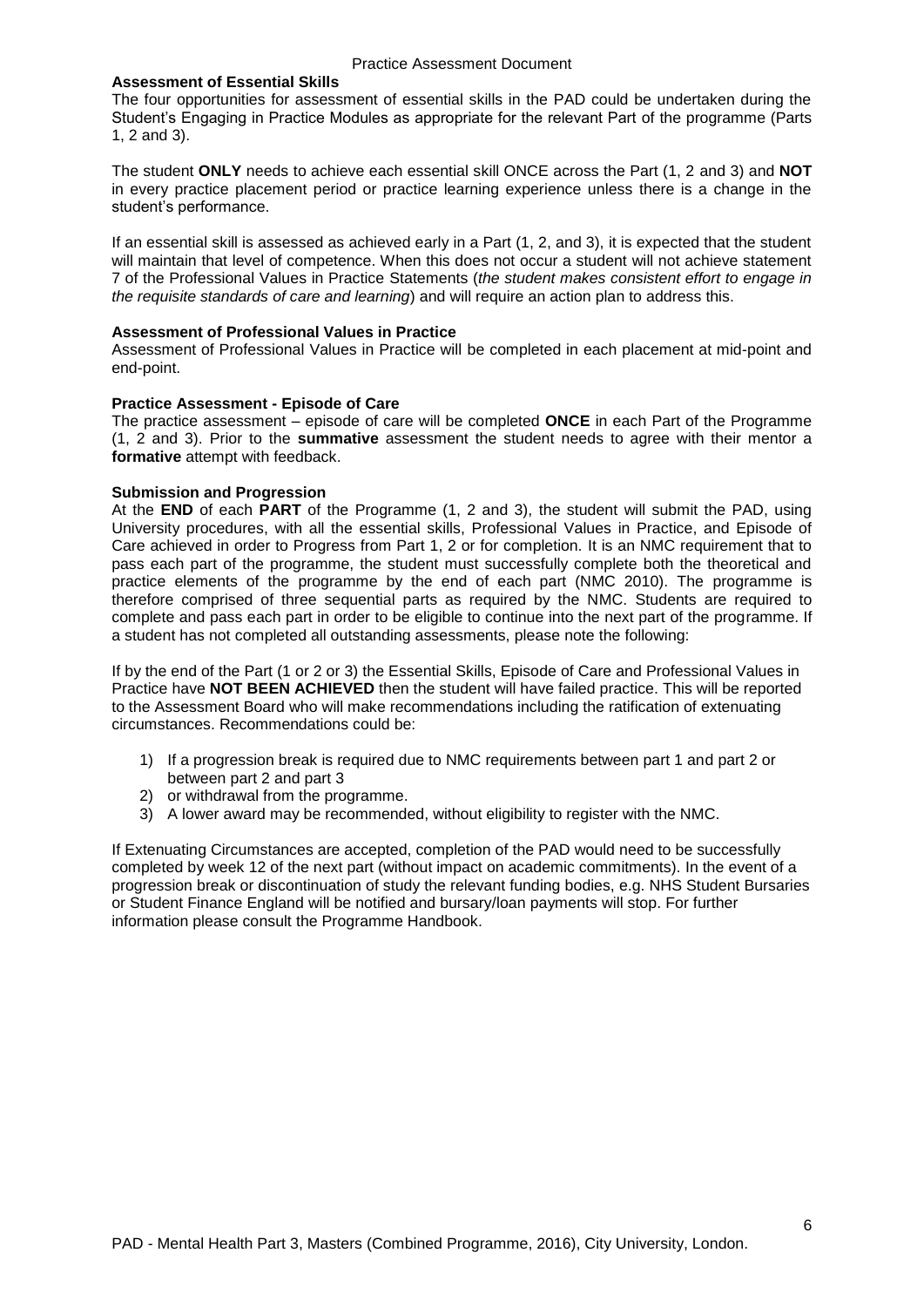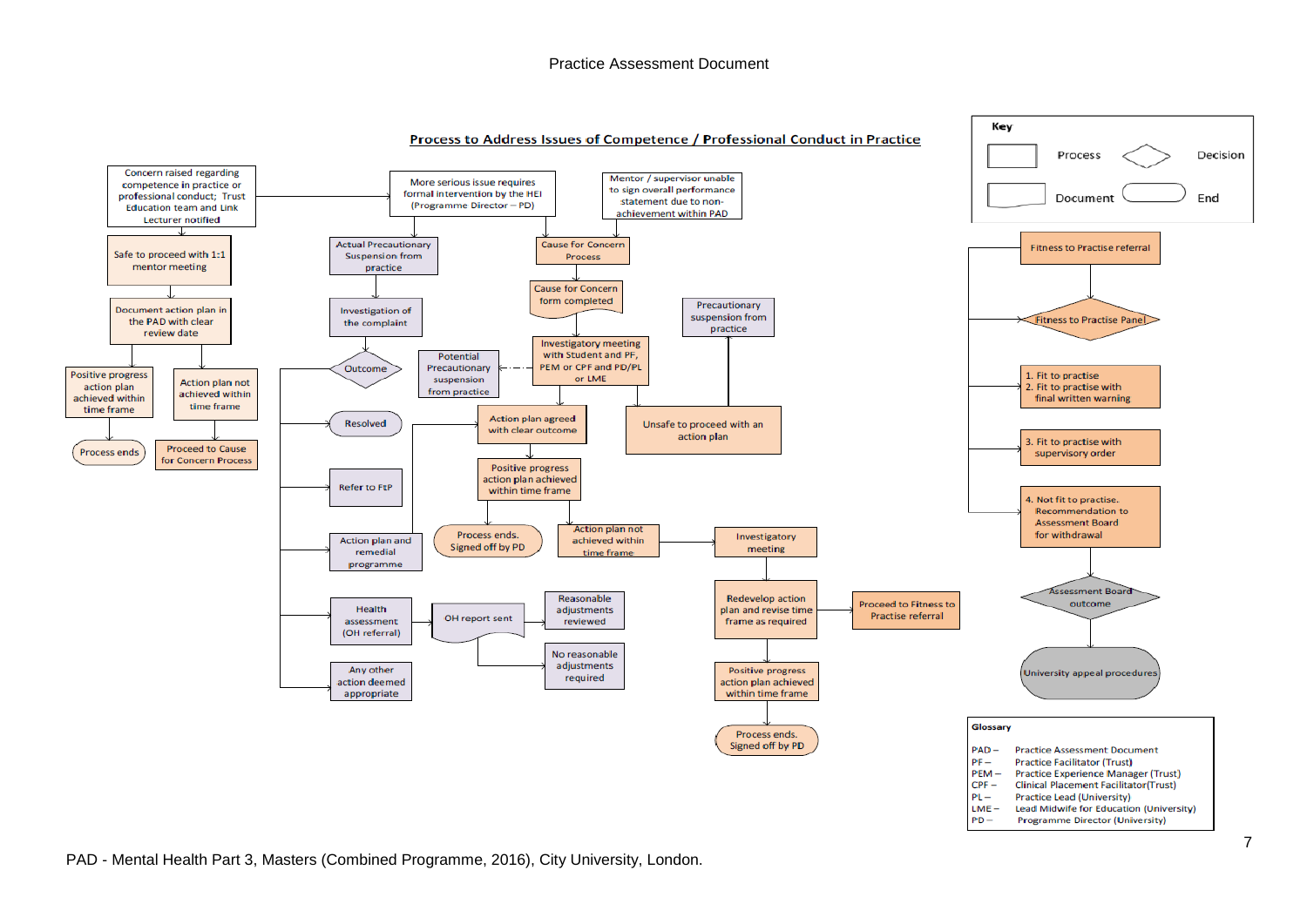## **Descriptors for Assessing Students in Practice**

The NMC (2010) has identified skills and professional behaviours that a student must demonstrate by entry to the register:

These criteria cover:

- Works independently, with minimal direct supervision, in a safe and confident manner.
- Demonstrates the ability to work as an autonomous practitioner by the point of registration.

Mentors are required to assess students at the level they are expected to achieve for their progression point. These descriptors should be used when assessing Professional Values and Essential Skills, the Episode of Care and Medicines Management Assessment.

## **By the end of Part 3 the student needs to achieve all the Essential Skills, Professional Values, Episode of Care and Medicines Management Assessment**

## **'Achieved' must be obtained in all three criteria by the student**

| Level               | Knowledge and<br>understanding                                                                                                                                                                                            | <b>Professional attitude</b>                                                                                                           | <b>Participation in care</b><br>and practical skill                                                                                                    |
|---------------------|---------------------------------------------------------------------------------------------------------------------------------------------------------------------------------------------------------------------------|----------------------------------------------------------------------------------------------------------------------------------------|--------------------------------------------------------------------------------------------------------------------------------------------------------|
| <b>Achieved</b>     | Has a good<br>knowledge-base and<br>understanding is<br>evident to support safe<br>and effective practice.<br>Can provide<br>explanations to others,<br>justifying decisions &<br>actions using a sound<br>evidence-base. | Is able to demonstrate<br>positive engagement<br>with learning and is<br>able to respond<br>proactively and flexibly<br>to situations. | Is able to safely,<br>confidently and<br>competently focus on<br>the patient in both<br>predictable and less<br>well recognised<br>situations of care. |
| <b>Not Achieved</b> | Is only able to identify<br>the essential<br>knowledge-base and<br>needs to develop<br>further understanding<br>and/or has an<br>inadequate knowledge<br>base or demonstrates<br>unsafe practice.                         | Is disengaged from the<br>learning process and/or<br>responds<br>inappropriately to<br>patients/service users<br>and/or colleagues.    | With minimal<br>supervision is not able<br>to demonstrate safe<br>practice and is unable<br>to perform the activity<br>independently.                  |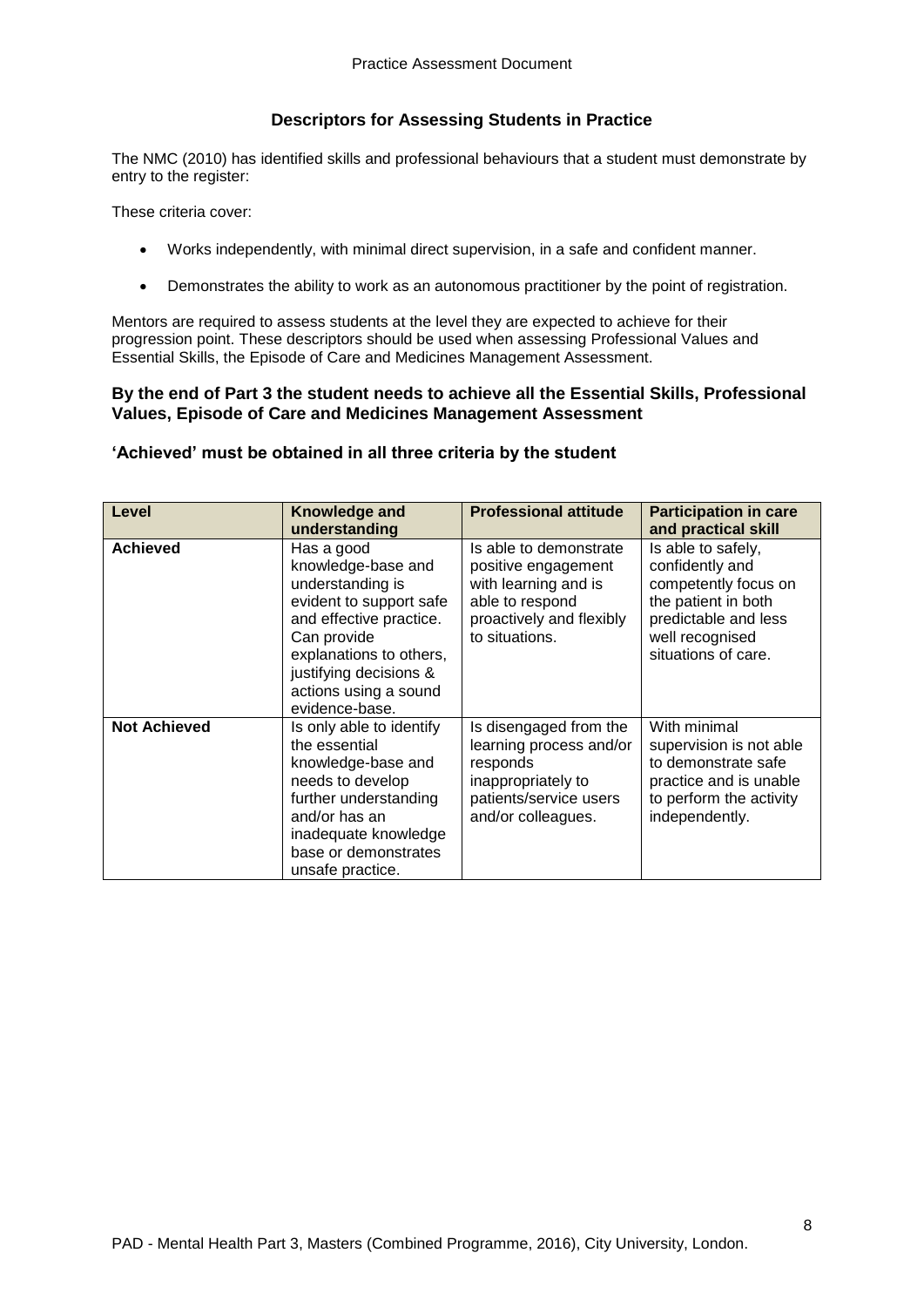# **Placement 1**

**Placement Provider:**

(e.g. Trust)

| <b>Name of Practice Area:</b>                             |                                                                                   |
|-----------------------------------------------------------|-----------------------------------------------------------------------------------|
| <b>Type of Experience:</b><br>(e.g. Community/Ward based) |                                                                                   |
| <b>Telephone/Email contacts:</b>                          |                                                                                   |
| Start Date End Date No. of Hours                          |                                                                                   |
|                                                           |                                                                                   |
| <b>Mentor/Co-Mentor/Supervisor Details:</b>               |                                                                                   |
| Name:                                                     | <b>Designation:</b>                                                               |
| Name:                                                     | <b>Designation:</b>                                                               |
| <b>Other Practice Staff/Key Contacts:</b>                 |                                                                                   |
| Name:                                                     | <b>Designation:</b>                                                               |
|                                                           |                                                                                   |
| <b>Academic Contact Details:</b><br>(e.g. Link Lecturer)  |                                                                                   |
| Name:                                                     | <b>Designation:</b>                                                               |
| Name:                                                     | <b>Designation:</b>                                                               |
|                                                           |                                                                                   |
|                                                           | I have seen and discussed the purpose of the student's Ongoing Achievement Record |
| <b>Mentor's signature:</b>                                | Date:                                                                             |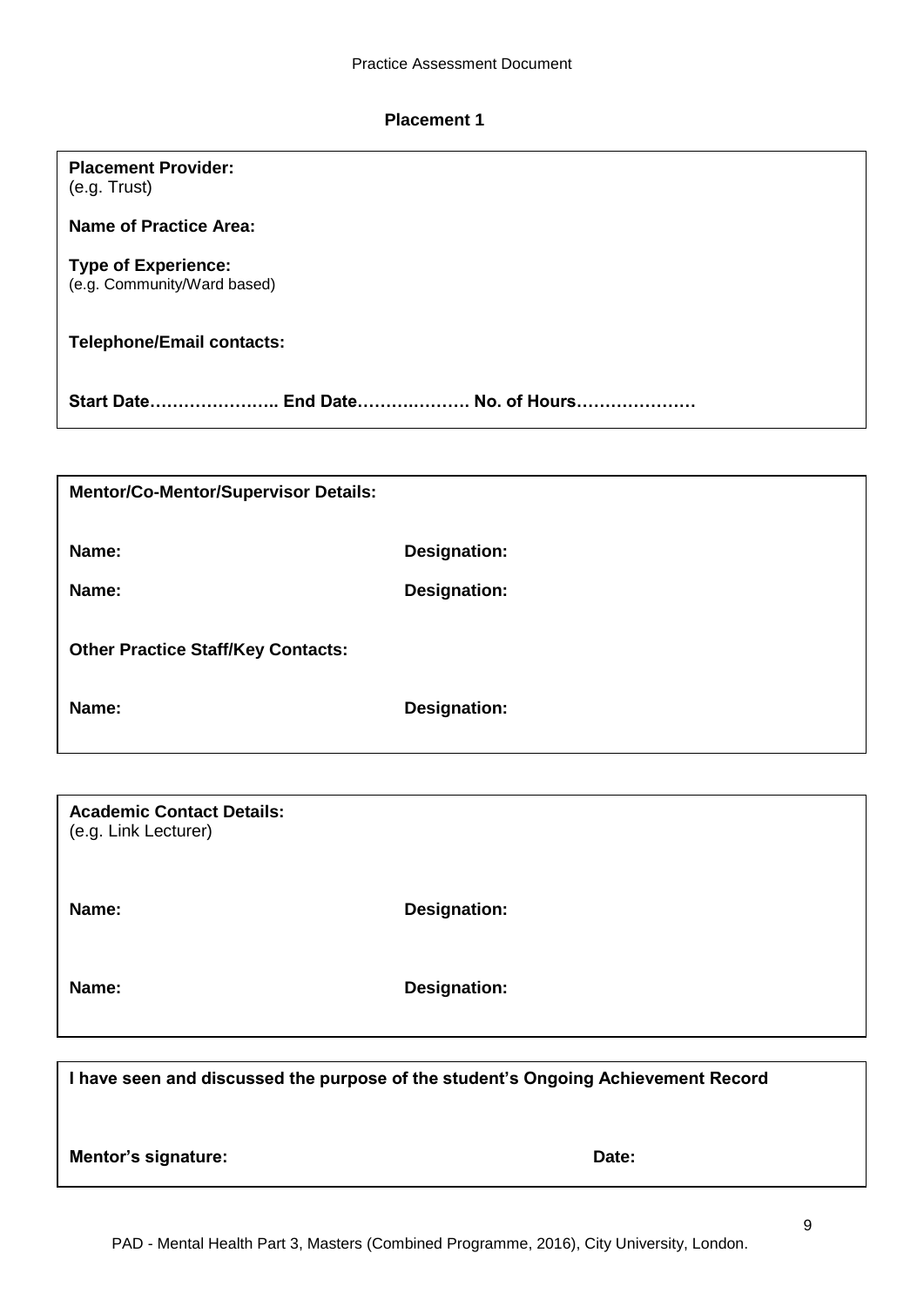| <b>Placement 1: Orientation</b> |  |
|---------------------------------|--|
|---------------------------------|--|

|                                                                                                                                                                                         | Sign/Date (Student) | Sign/Date (Mentor) |
|-----------------------------------------------------------------------------------------------------------------------------------------------------------------------------------------|---------------------|--------------------|
| Placement Provider induction/update complete, if<br>applicable                                                                                                                          |                     |                    |
| The following criteria need to be met within the first day in placement                                                                                                                 |                     |                    |
| A general orientation to the health and social care<br>placement setting has been undertaken                                                                                            |                     |                    |
| The local fire procedures have been explained<br>Tel………………                                                                                                                              |                     |                    |
| The student has been shown the:<br>fire alarms<br>$\bullet$<br>fire exits<br>fire extinguishers<br>$\bullet$                                                                            |                     |                    |
| Resuscitation policy and procedures have been<br>explained<br>Tel:                                                                                                                      |                     |                    |
| Resuscitation equipment has been shown and<br>explained                                                                                                                                 |                     |                    |
| The student knows how to summon help in the event<br>of an emergency                                                                                                                    |                     |                    |
| The student is aware of where to find local policies<br>health and safety<br>incident reporting procedures<br>infection control<br>handling of messages and enquiries<br>other policies |                     |                    |
| The student has been made aware of information<br>governance requirements                                                                                                               |                     |                    |
| The shift times, meal times and reporting sick policies<br>have been explained.                                                                                                         |                     |                    |
| Policy regarding safeguarding has been explained                                                                                                                                        |                     |                    |
| Lone working policy has been explained (if applicable)                                                                                                                                  |                     |                    |
| Risk assessments/reasonable adjustments relating to<br>disability/learning/pregnancy needs have been<br>discussed (where disclosed)                                                     |                     |                    |
| The following criteria need to be met prior to use                                                                                                                                      |                     |                    |
| The student has been shown and given a<br>demonstration of the moving and handling equipment<br>used in the clinical area                                                               |                     |                    |
| The student has been shown and given a<br>demonstration of the medical devices used in the<br>clinical area                                                                             |                     |                    |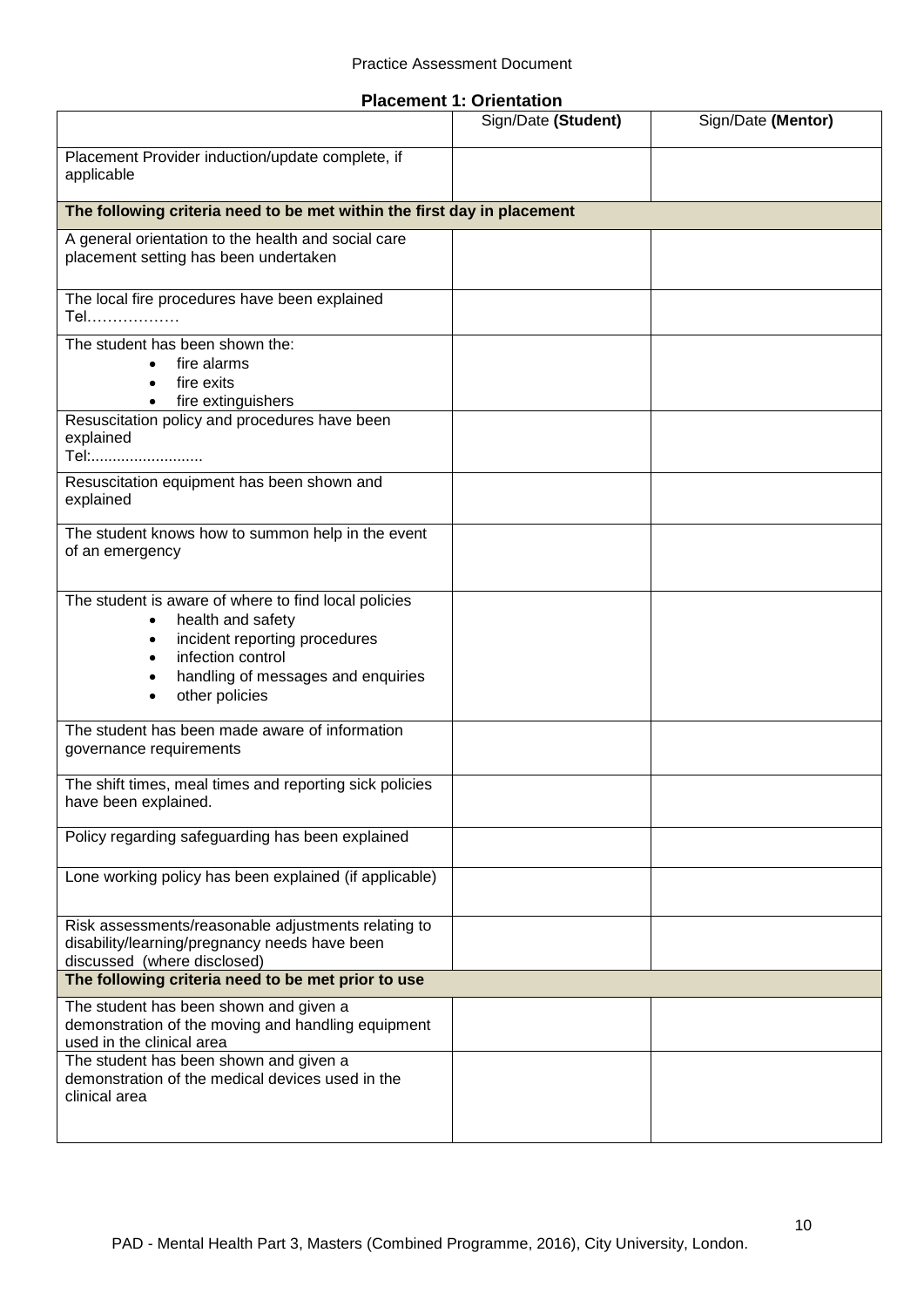|  | <b>Practice Assessment Document</b> |  |
|--|-------------------------------------|--|
|--|-------------------------------------|--|

## **Placement 1: Initial Interview**

| This interview takes place within the first week of the placement                                                               |       |
|---------------------------------------------------------------------------------------------------------------------------------|-------|
| Student to identify learning and development needs                                                                              |       |
|                                                                                                                                 |       |
|                                                                                                                                 |       |
|                                                                                                                                 |       |
|                                                                                                                                 |       |
|                                                                                                                                 |       |
|                                                                                                                                 |       |
|                                                                                                                                 |       |
|                                                                                                                                 |       |
|                                                                                                                                 |       |
|                                                                                                                                 |       |
|                                                                                                                                 |       |
|                                                                                                                                 |       |
|                                                                                                                                 |       |
| Mentor to identify learning opportunities to enable the student to meet their learning and development<br>needs and assessments |       |
|                                                                                                                                 |       |
|                                                                                                                                 |       |
|                                                                                                                                 |       |
|                                                                                                                                 |       |
|                                                                                                                                 |       |
|                                                                                                                                 |       |
|                                                                                                                                 |       |
|                                                                                                                                 |       |
|                                                                                                                                 |       |
|                                                                                                                                 |       |
|                                                                                                                                 |       |
|                                                                                                                                 |       |
| Mentor and student to negotiate and agree a learning plan                                                                       |       |
|                                                                                                                                 |       |
|                                                                                                                                 |       |
|                                                                                                                                 |       |
|                                                                                                                                 |       |
|                                                                                                                                 |       |
|                                                                                                                                 |       |
|                                                                                                                                 |       |
|                                                                                                                                 |       |
|                                                                                                                                 |       |
|                                                                                                                                 |       |
|                                                                                                                                 |       |
|                                                                                                                                 |       |
|                                                                                                                                 |       |
|                                                                                                                                 |       |
|                                                                                                                                 |       |
| Student's signature:                                                                                                            | Date: |
|                                                                                                                                 |       |
|                                                                                                                                 |       |
| Mentor's signature:                                                                                                             | Date: |
|                                                                                                                                 |       |
|                                                                                                                                 |       |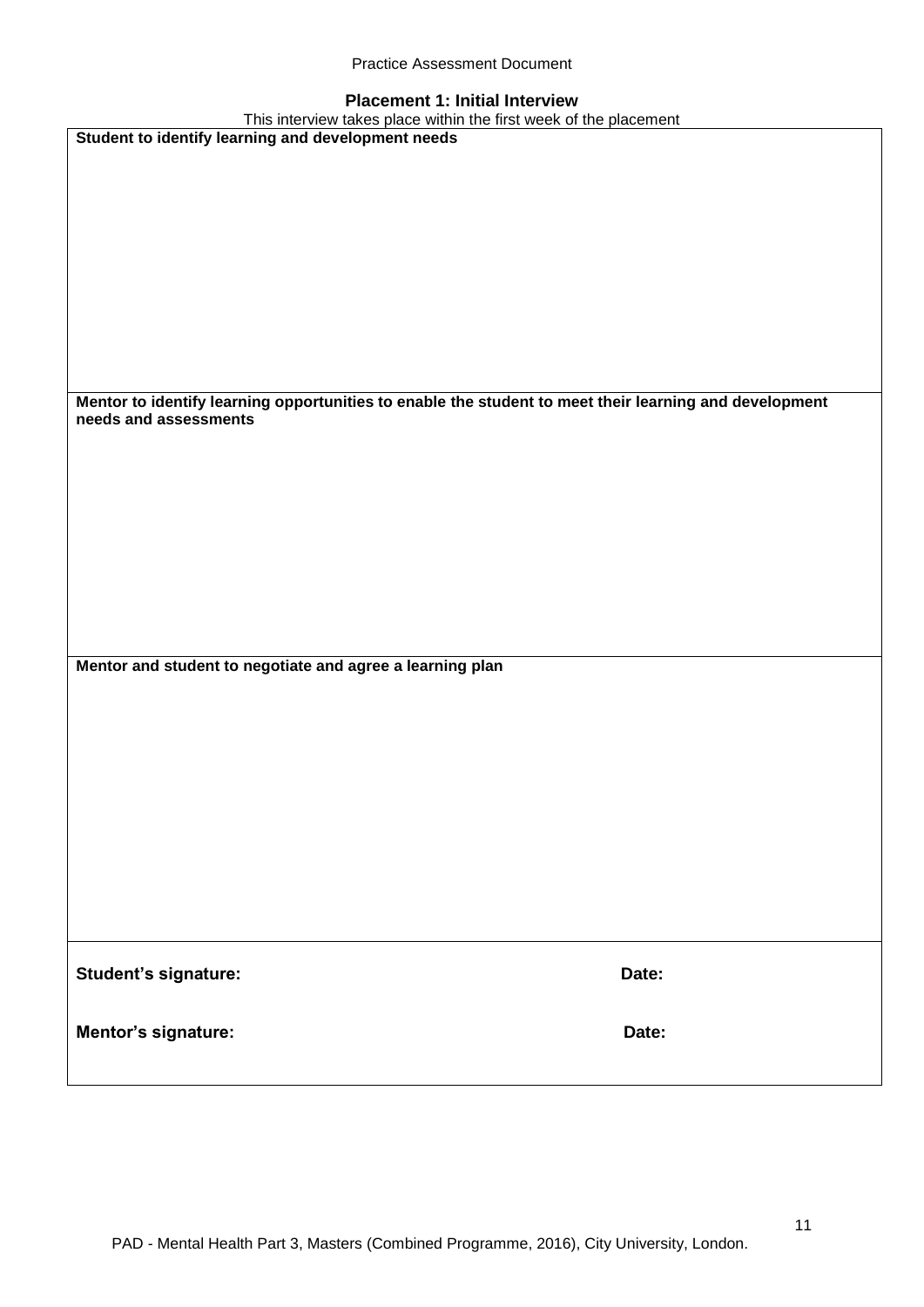## **Professional Values in Practice**

You are required to demonstrate high standards of professional conduct at all times during your placements. As a student you should work within legal frameworks, and be able to articulate the underpinning values of the *NMC Code of professional conduct: standards for conduct, performance and ethics (2010).* Professional values expectations are reflected in the statements below.

## **A = Achieved, N A = Not Achieved (Refer to Grade Descriptors on Page 8)**

| Professional attitude, behaviour and responsibility                                                                                                                                       |              |              |                          |                  |
|-------------------------------------------------------------------------------------------------------------------------------------------------------------------------------------------|--------------|--------------|--------------------------|------------------|
|                                                                                                                                                                                           | Mid-         | <b>Final</b> |                          | <b>Final</b>     |
|                                                                                                                                                                                           | <b>Point</b> |              | <b>Evidence/Comments</b> | <b>Sign/Date</b> |
| 1. The student maintains<br>confidentiality in<br>accordance with the NMC<br>code and recognises<br>limits to confidentiality for<br>example public interest<br>and protection from harm. |              |              |                          |                  |
| 2. The student is non-<br>judgemental, respectful<br>and courteous at all times<br>when interacting with<br>patients/service users and<br>all colleagues.                                 |              |              |                          |                  |
| 3. The student maintains<br>an appropriate<br>professional attitude<br>regarding punctuality and<br>communicates<br>appropriately if unable to<br>attend placement.                       |              |              |                          |                  |
| 4. The student's personal<br>presentation and dress<br>code is in accordance<br>with the organisation's<br>uniform policy.                                                                |              |              |                          |                  |
| 5. The student acts as a<br>role model in promoting a<br>professional image.                                                                                                              |              |              |                          |                  |
| 6. The student is<br>proactive in promoting<br>and maintaining the<br>person's privacy and<br>dignity.                                                                                    |              |              |                          |                  |
| 7. The student<br>demonstrates openness,<br>trustworthiness and<br>integrity                                                                                                              |              |              |                          |                  |

## **At the Mid-Point Interview, the Professional Values assessment is signed and dated at the end of the Mid-Point Interview. At the Final Interview signed and dated here.**

| Mid-  | Final |                   | <b>Final</b>     |
|-------|-------|-------------------|------------------|
| Point |       | Evidence/Comments | <b>Sign/Date</b> |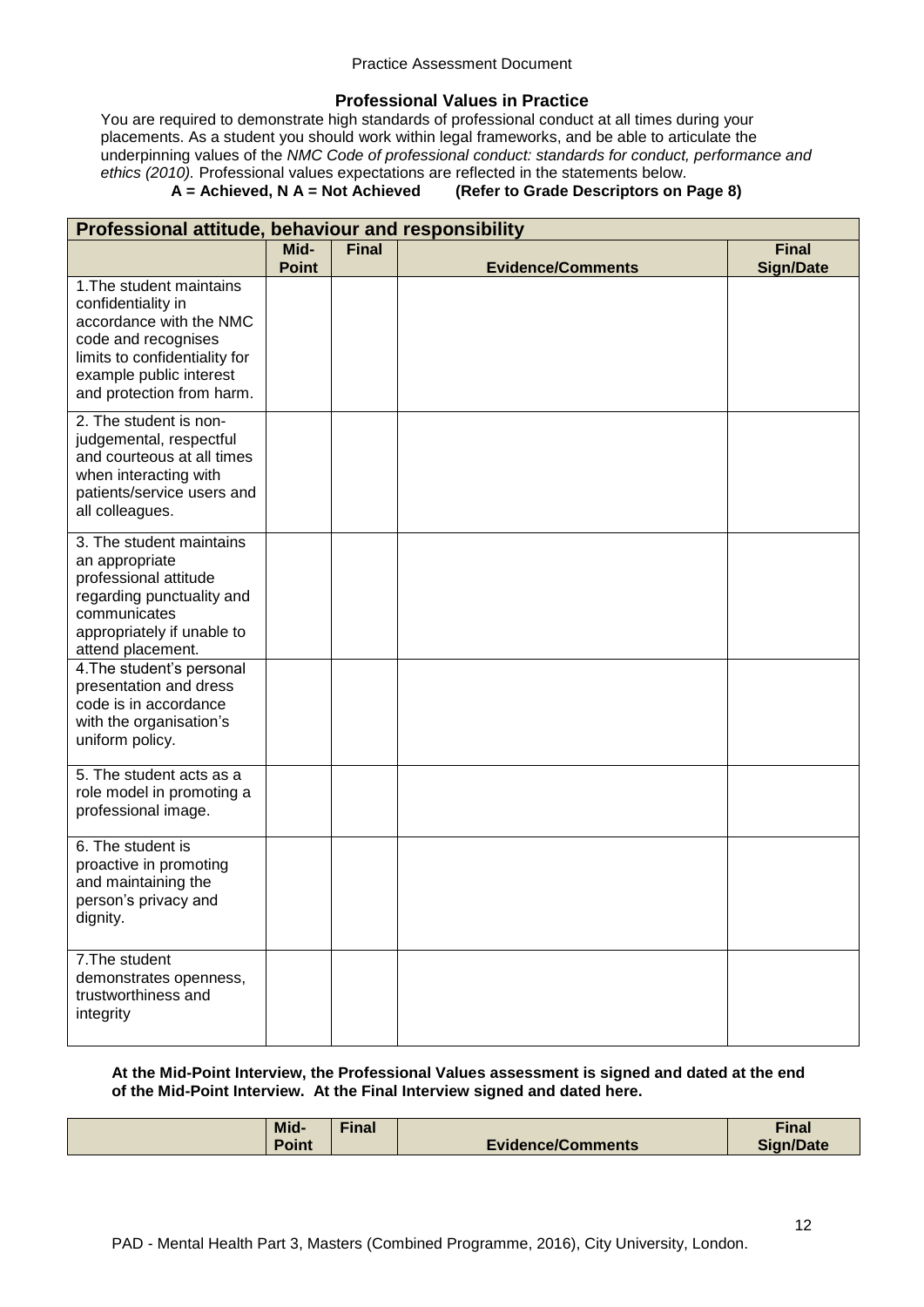| 8. The student makes<br>consistent effort to<br>engage in and reflect on<br>the requisite standards of<br>evidence based care and<br>learning to enhance care<br>and their own professional                                                                                                        |  |  |
|----------------------------------------------------------------------------------------------------------------------------------------------------------------------------------------------------------------------------------------------------------------------------------------------------|--|--|
| development.                                                                                                                                                                                                                                                                                       |  |  |
| Safe and compassionate care                                                                                                                                                                                                                                                                        |  |  |
| 9. The student is<br>attentive, kind,<br>compassionate and<br>sensitive to the needs of<br>others.                                                                                                                                                                                                 |  |  |
| 10. The student maintains<br>consistent person-centred<br>practice and empowers<br>people to meet their own<br>needs and make choices.                                                                                                                                                             |  |  |
| 11. The student reports<br>any concerns to the<br>appropriate professional<br>member of staff when<br>appropriate e.g.<br>safeguarding.                                                                                                                                                            |  |  |
| 12. The student<br>demonstrates the<br>potential to lead and work<br>autonomously and to<br>listen and seek clarity<br>where appropriate.                                                                                                                                                          |  |  |
| 13. The student is self-<br>aware and self-confident<br>and is able to work within<br>the limitations of own<br>knowledge, skills and<br>professional boundaries<br>and to take appropriate<br>action.                                                                                             |  |  |
| 14. The student manages<br>appropriate and<br>constructive relationships<br>with the multidisciplinary<br>team, patients/service<br>users, families and other<br>carers, with the intent of<br>building professional,<br>caring relationships<br>ensuring that decisions<br>about care are shared. |  |  |

**By the end of placement, not achieved must trigger an Action Plan at the time of assessment and should be documented. The Action Plan template can be found on page 66**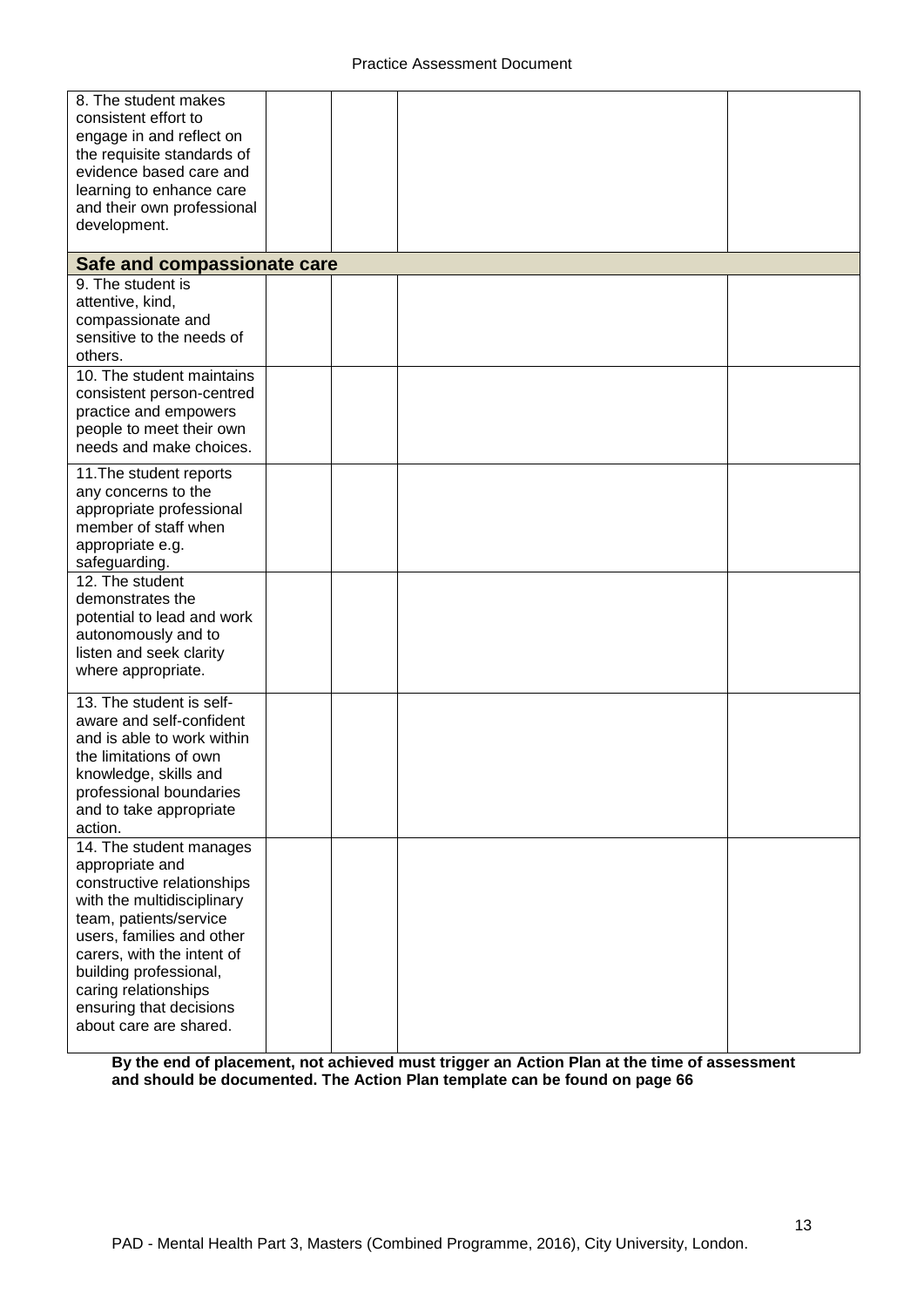## **Placement 1: Mid-Point Interview**

This interview takes place half way through the placement **Student's self-assessment/reflection on progress**  Reflect on your overall progression, referring to your personal learning needs, professional values and essential skills. Identify your strengths and document areas for development. **Mentor's comments** Discuss with the student their self-assessment and comment on their progress using the assessment descriptors below, detailing evidence used to come to your decision. **Knowledge and Understanding:**

**Professional Attitude:**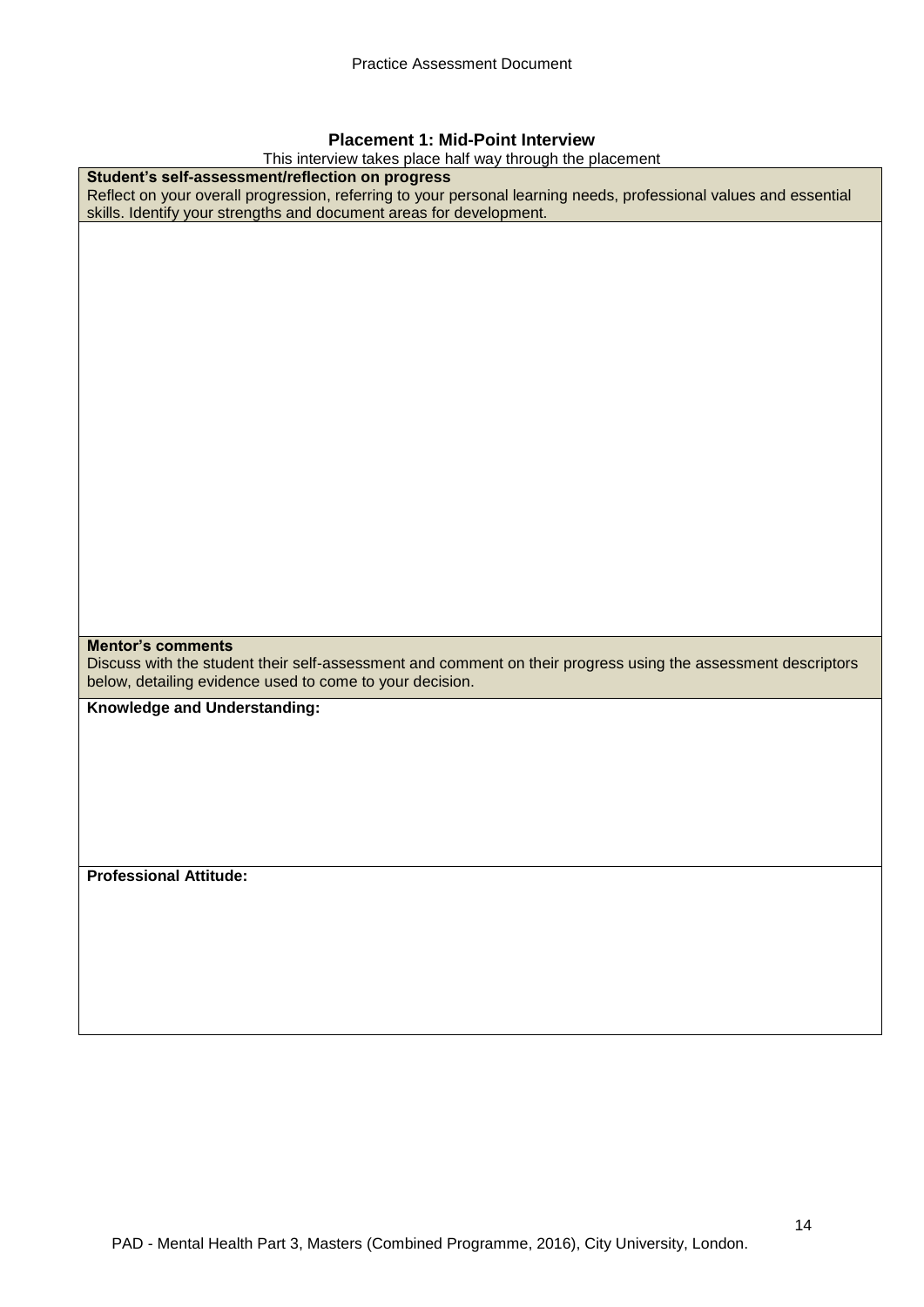**Participation in Care and Practical Skill:**

# **Placement 1: Mid-Point Interview Ongoing learning and development needs**

| Identify the learning opportunities/support<br>Refer to progress in achieving personal learning needs,<br>to enable the student to meet their needs<br>professional values and essential skills. | To be agreed between Mentor and Student - sign and date all entries below |  |  |  |  |
|--------------------------------------------------------------------------------------------------------------------------------------------------------------------------------------------------|---------------------------------------------------------------------------|--|--|--|--|
|                                                                                                                                                                                                  | Identify learning and development needs                                   |  |  |  |  |
|                                                                                                                                                                                                  |                                                                           |  |  |  |  |
|                                                                                                                                                                                                  |                                                                           |  |  |  |  |
|                                                                                                                                                                                                  |                                                                           |  |  |  |  |
|                                                                                                                                                                                                  |                                                                           |  |  |  |  |
|                                                                                                                                                                                                  |                                                                           |  |  |  |  |
|                                                                                                                                                                                                  |                                                                           |  |  |  |  |
|                                                                                                                                                                                                  |                                                                           |  |  |  |  |
|                                                                                                                                                                                                  |                                                                           |  |  |  |  |
|                                                                                                                                                                                                  |                                                                           |  |  |  |  |
|                                                                                                                                                                                                  |                                                                           |  |  |  |  |
|                                                                                                                                                                                                  |                                                                           |  |  |  |  |
|                                                                                                                                                                                                  |                                                                           |  |  |  |  |
|                                                                                                                                                                                                  |                                                                           |  |  |  |  |
|                                                                                                                                                                                                  |                                                                           |  |  |  |  |
|                                                                                                                                                                                                  |                                                                           |  |  |  |  |
|                                                                                                                                                                                                  |                                                                           |  |  |  |  |
|                                                                                                                                                                                                  |                                                                           |  |  |  |  |
|                                                                                                                                                                                                  |                                                                           |  |  |  |  |
|                                                                                                                                                                                                  |                                                                           |  |  |  |  |
|                                                                                                                                                                                                  |                                                                           |  |  |  |  |
|                                                                                                                                                                                                  |                                                                           |  |  |  |  |
|                                                                                                                                                                                                  |                                                                           |  |  |  |  |
|                                                                                                                                                                                                  |                                                                           |  |  |  |  |
|                                                                                                                                                                                                  |                                                                           |  |  |  |  |
|                                                                                                                                                                                                  |                                                                           |  |  |  |  |
|                                                                                                                                                                                                  |                                                                           |  |  |  |  |
|                                                                                                                                                                                                  |                                                                           |  |  |  |  |
|                                                                                                                                                                                                  |                                                                           |  |  |  |  |
|                                                                                                                                                                                                  |                                                                           |  |  |  |  |
|                                                                                                                                                                                                  |                                                                           |  |  |  |  |
|                                                                                                                                                                                                  |                                                                           |  |  |  |  |
|                                                                                                                                                                                                  |                                                                           |  |  |  |  |
|                                                                                                                                                                                                  |                                                                           |  |  |  |  |
|                                                                                                                                                                                                  |                                                                           |  |  |  |  |
|                                                                                                                                                                                                  |                                                                           |  |  |  |  |
|                                                                                                                                                                                                  |                                                                           |  |  |  |  |
|                                                                                                                                                                                                  |                                                                           |  |  |  |  |
|                                                                                                                                                                                                  |                                                                           |  |  |  |  |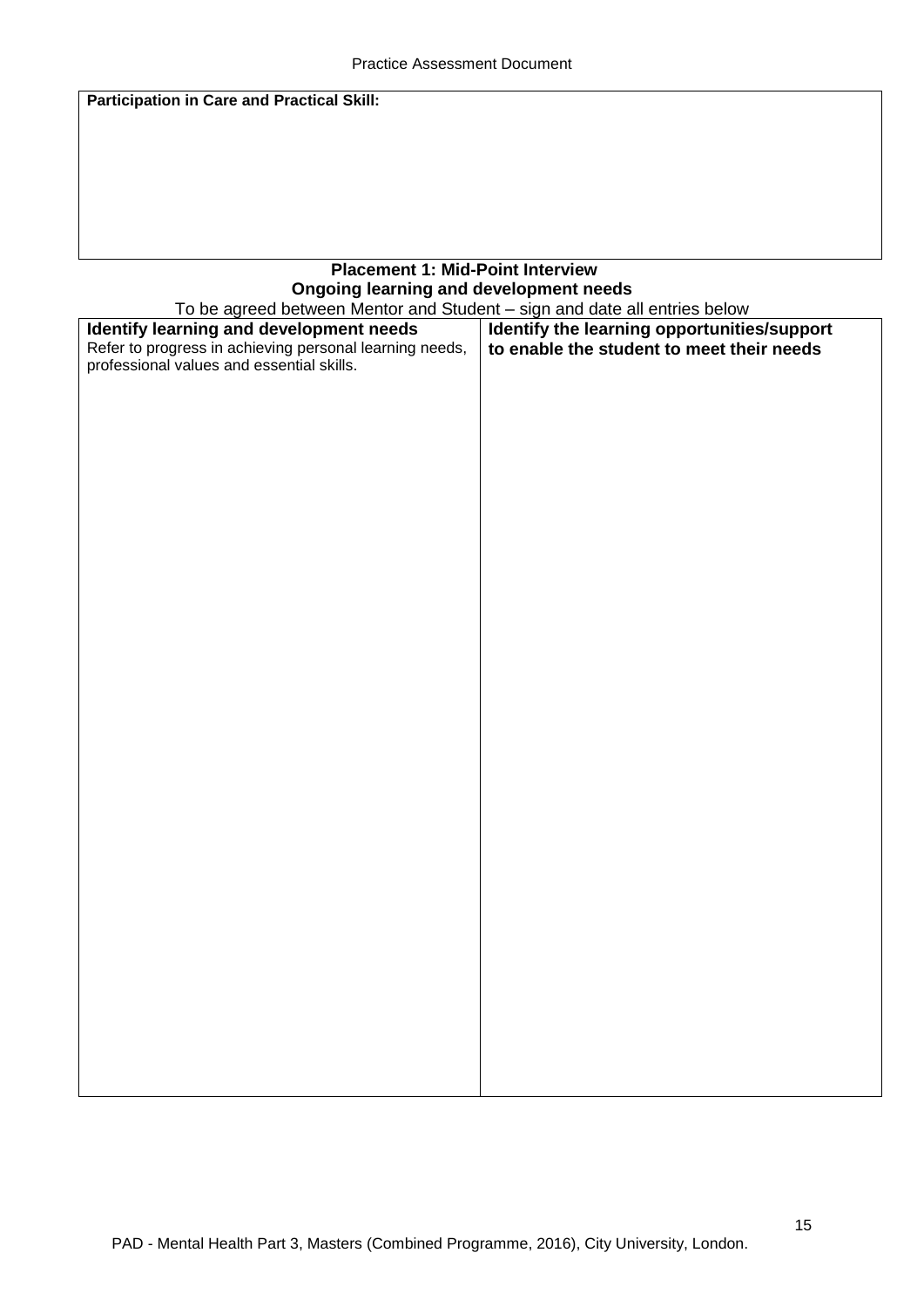**Review Date:** Sign when reviewed:

Student's Signature: Date:

**Mentor's Signature:** Date:

*Any outstanding learning and development needs are to be discussed and documented at the final interview.*

**If specific concerns have been raised about the student's performance this should trigger an Action Plan at the time of assessment and should be documented. The action plan template can be found on page 66**

## **Placement 1: Final Interview**

This should take place towards the end of the placement

#### **Student's self-assessment/reflection on progress**

Reflect on your overall progression, referring to your personal learning needs, professional values and essential skills. Identify your strengths and document areas for development.

## **Mentor's comments**

Discuss with the student their self-assessment and comment on their progress using the assessment descriptors below, detailing evidence used to come to your decision.

**Knowledge and Understanding:**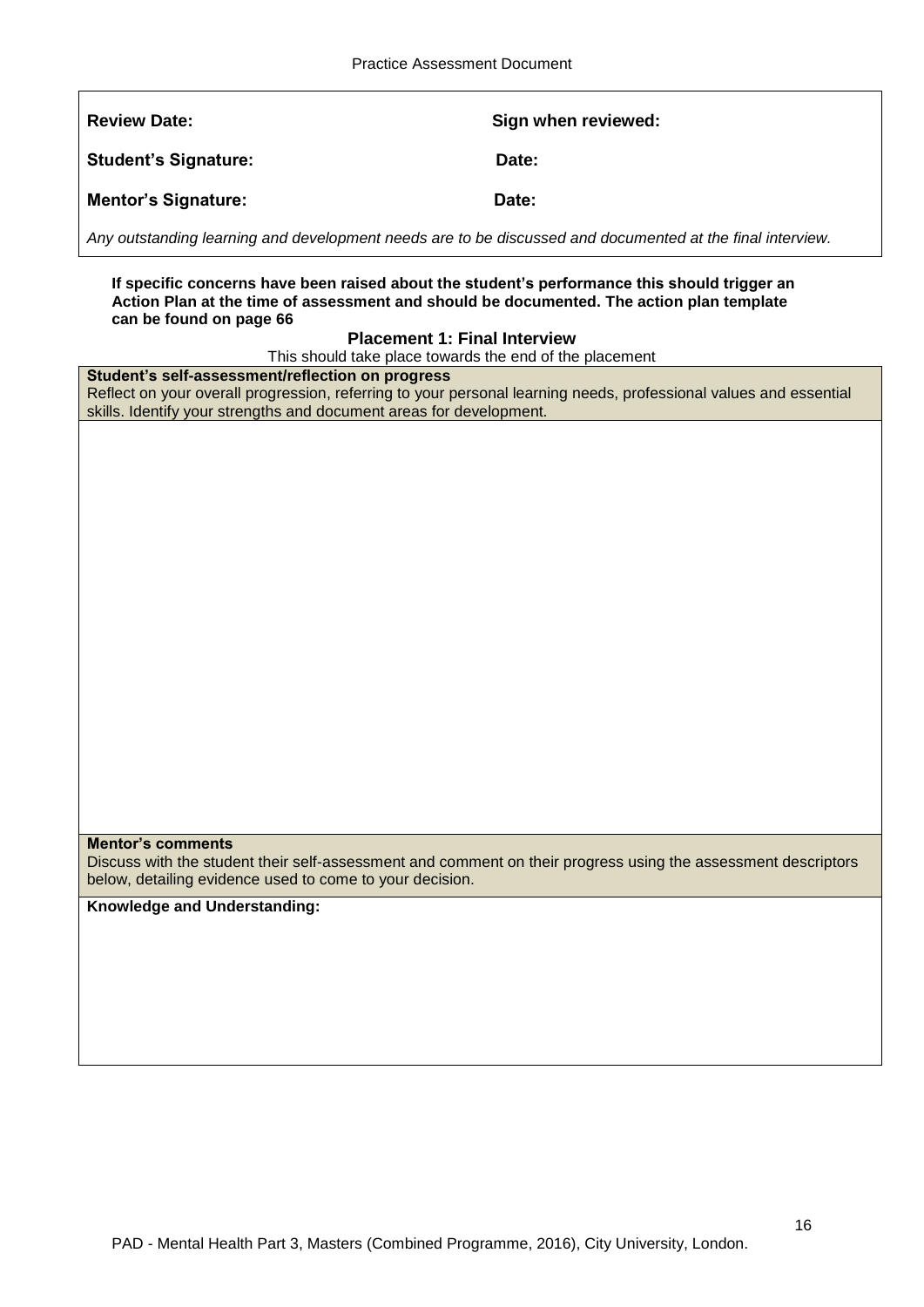**Professional Attitude:**

**Participation in Care and Practical Skill:**

## **Learning and Development Needs** To be agreed between the Mentor and Student

**Review learning and development needs identified at the Mid-Point Interview and those to take forward to the next placement** 

| Was an Action Plan required to support the student? | YES / NO |
|-----------------------------------------------------|----------|
| If Yes, was the Academic Representative informed?   | YES / NO |
| The Action Plan can be found on page 66             |          |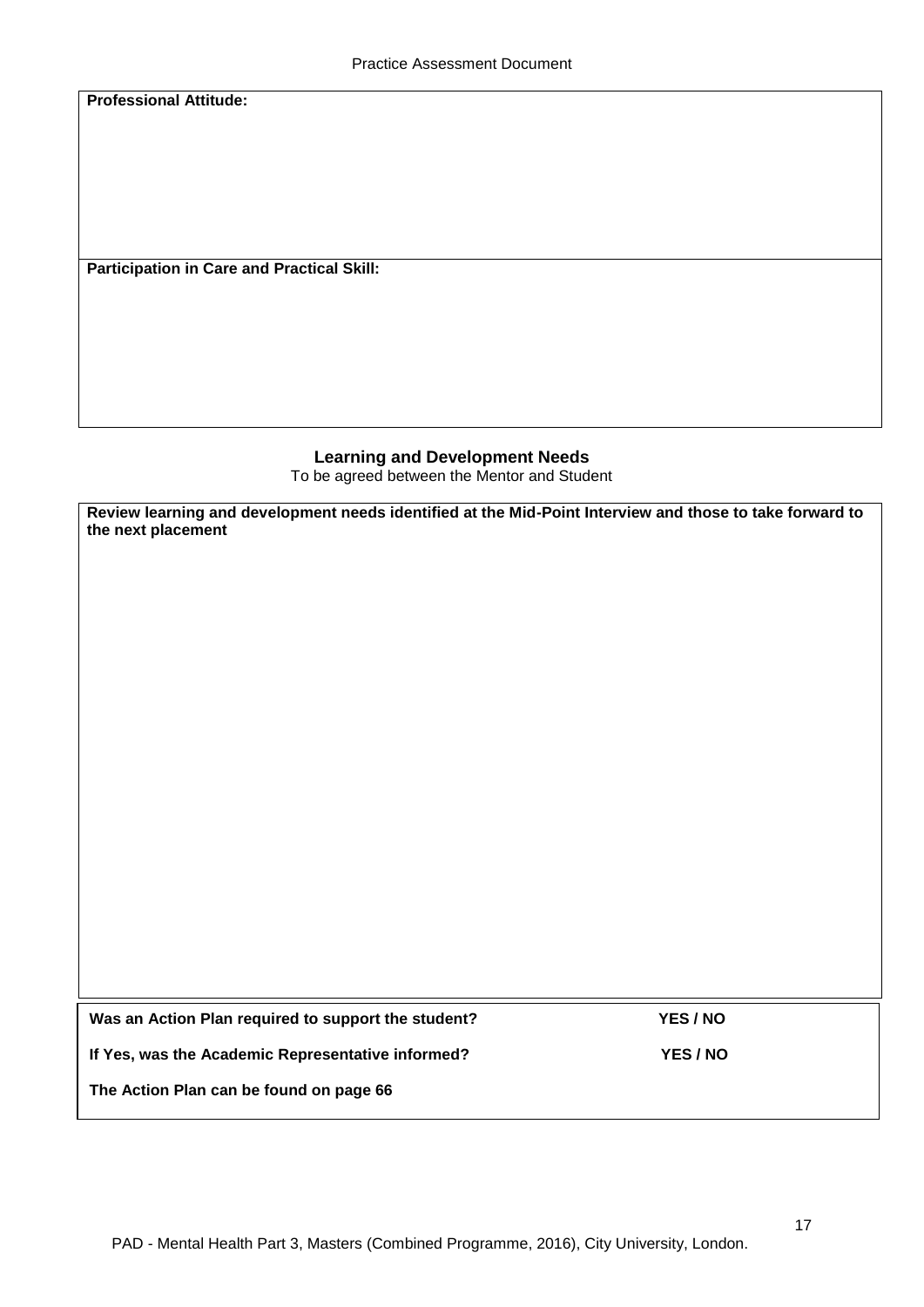| Mentor's checklist for assessed documents                                                                        |       | <b>Tick</b> |
|------------------------------------------------------------------------------------------------------------------|-------|-------------|
| I have signed the professional value statements the student has achieved in this area                            |       |             |
| I have signed the relevant skills the student has achieved in this area                                          |       |             |
| I have completed and signed the grading of practice document<br>(where applicable)                               |       |             |
| The student and I have checked and signed the practice placement hours<br>(depending on university requirements) |       |             |
| I have completed all the interview records and development plans                                                 |       |             |
| I have printed and signed my name on the List of Mentors/Supervisors Record                                      |       |             |
| I have completed the Ongoing Achievement Record (OAR)                                                            |       |             |
| Student's signature:                                                                                             | Date: |             |
| Mentor's signature:                                                                                              | Date: |             |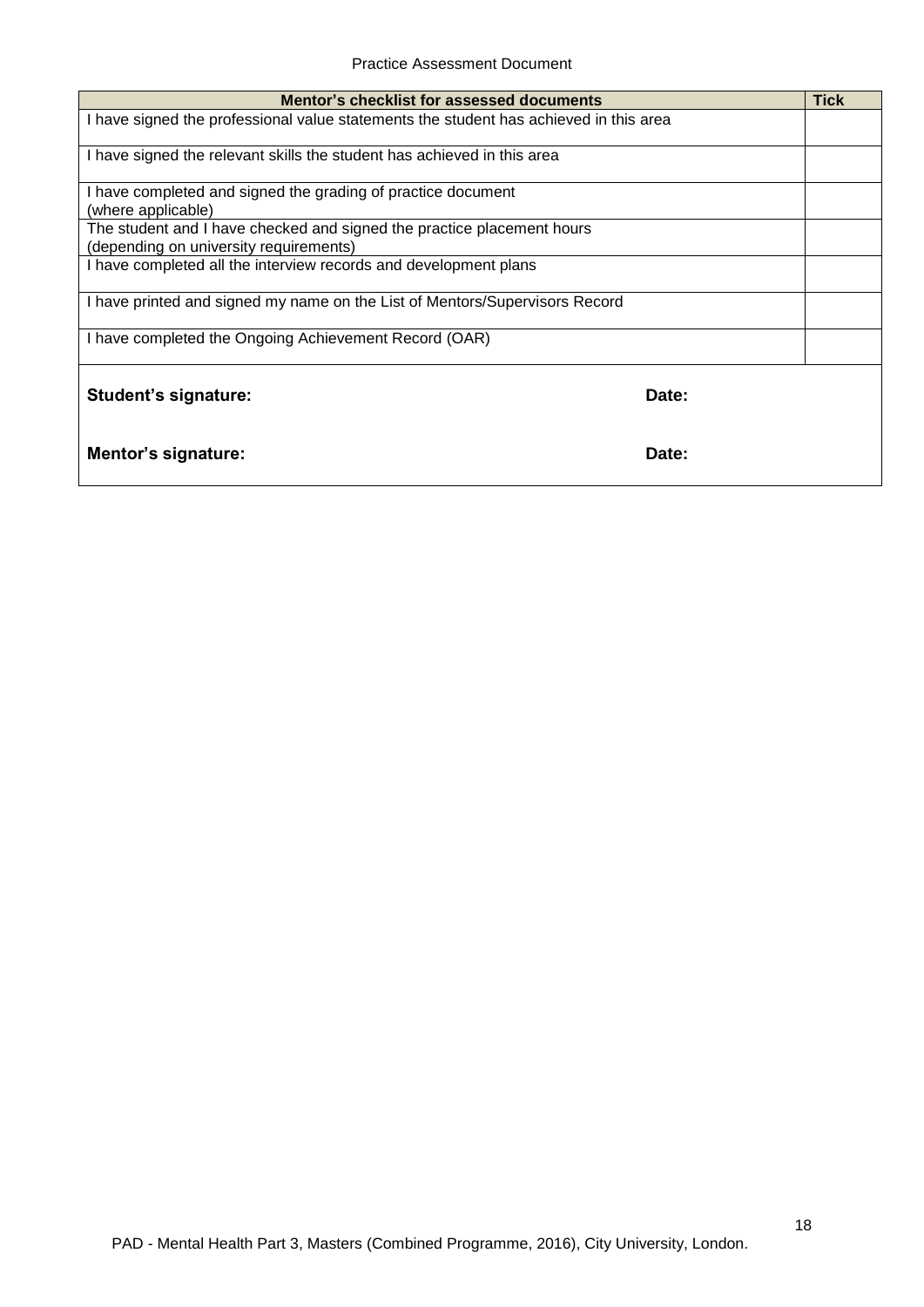# **Patient/Service User Feedback Form**

## **Mentors should obtain consent from patients/service users who should feel able to decline to participate.**

We would like to hear your views about the way the student nurse has looked after you.

- Your feedback will help the student nurse's learning
- The feedback you give will not change the way you are looked after

| Carer/Relative<br>The Patient/Service User<br>Tick if you are: |                                       |                           |                             |                             |                                  |
|----------------------------------------------------------------|---------------------------------------|---------------------------|-----------------------------|-----------------------------|----------------------------------|
| How happy were<br>you with the way<br>the student              | Very Happy<br>$\overline{\mathbf{C}}$ | Happy<br>$\ddot{\bullet}$ | I'm not sure<br>$\circ$ (e) | Unhappy<br>$\sum_{i=1}^{n}$ | Very<br>unhappy<br>$\frac{1}{2}$ |
| nurse                                                          |                                       |                           |                             |                             |                                  |
| cared for you?                                                 |                                       |                           |                             |                             |                                  |
| listened to your<br>needs?                                     |                                       |                           |                             |                             |                                  |
| understood the<br>way you felt?                                |                                       |                           |                             |                             |                                  |
| talked to you?                                                 |                                       |                           |                             |                             |                                  |
| showed you<br>respect?                                         |                                       |                           |                             |                             |                                  |
| What did the student nurse do well?                            |                                       |                           |                             |                             |                                  |

**What could the student nurse have done differently?**

**Mentor Signature:** Date:

**Student Signature:** Date:

Thank you for your help *This form has been designed by Service Users*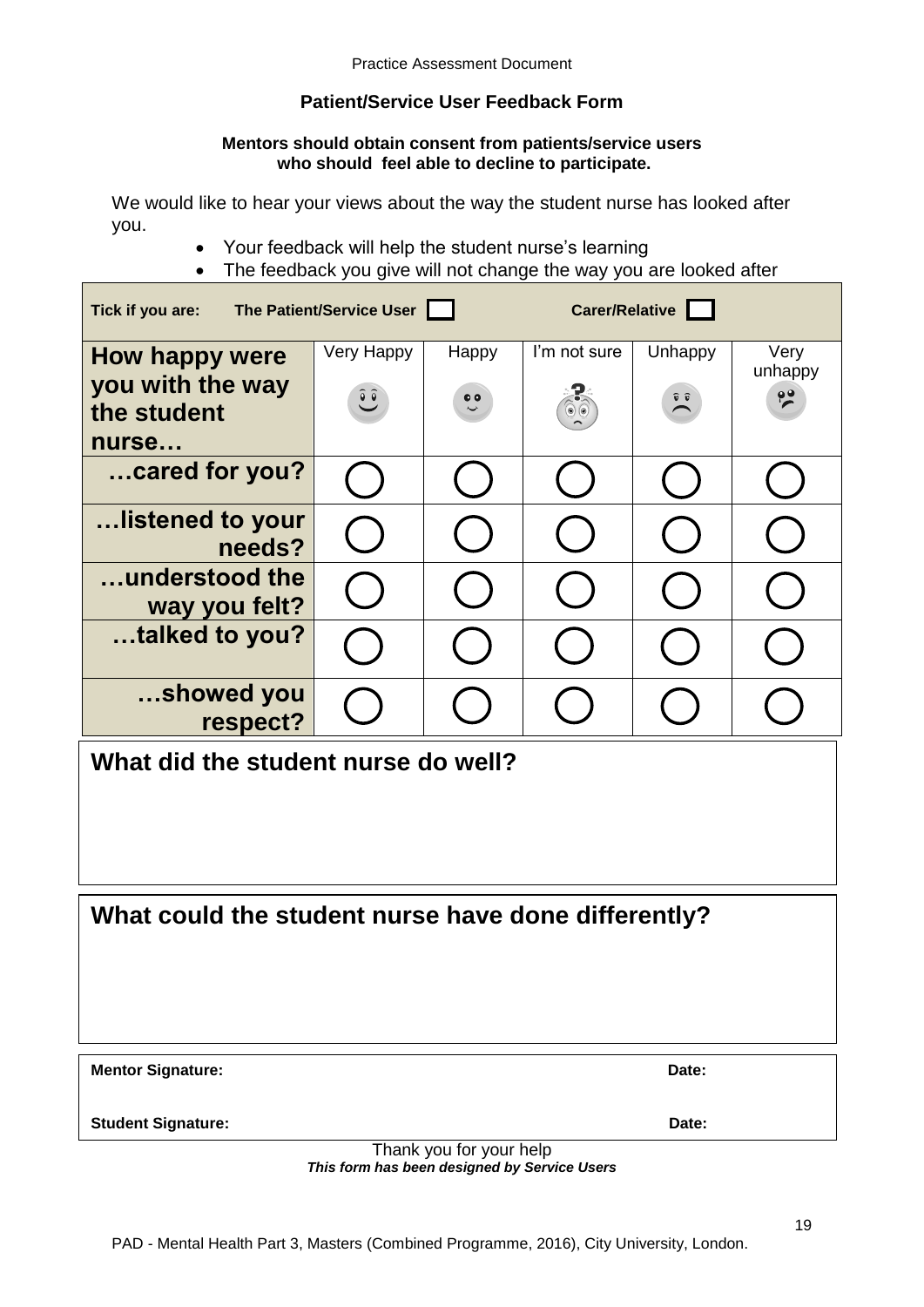#### **Placement 2**

| <b>Placement Provider:</b> |  |
|----------------------------|--|
| (e.g. Trust)               |  |

**Name of Practice Area:**

## **Type of Experience:**

(e.g. Community/Ward based)

# **Telephone/Email contacts:**

**Start Date………………….. End Date……….………. No. of Hours…………………**

| <b>Mentor/Co-Mentor/Supervisor Details:</b> |                     |
|---------------------------------------------|---------------------|
| Name:                                       | <b>Designation:</b> |
| Name:                                       | <b>Designation:</b> |
| <b>Other Practice Staff/Key Contacts:</b>   |                     |
| Name:                                       | Designation:        |

| <b>Academic Contact Details:</b><br>(e.g. Link Lecturer) |                     |
|----------------------------------------------------------|---------------------|
| Name:                                                    | <b>Designation:</b> |
| Name:                                                    | <b>Designation:</b> |

**I have seen and discussed the purpose of the student's Ongoing Achievement Record Mentor's signature:** Date: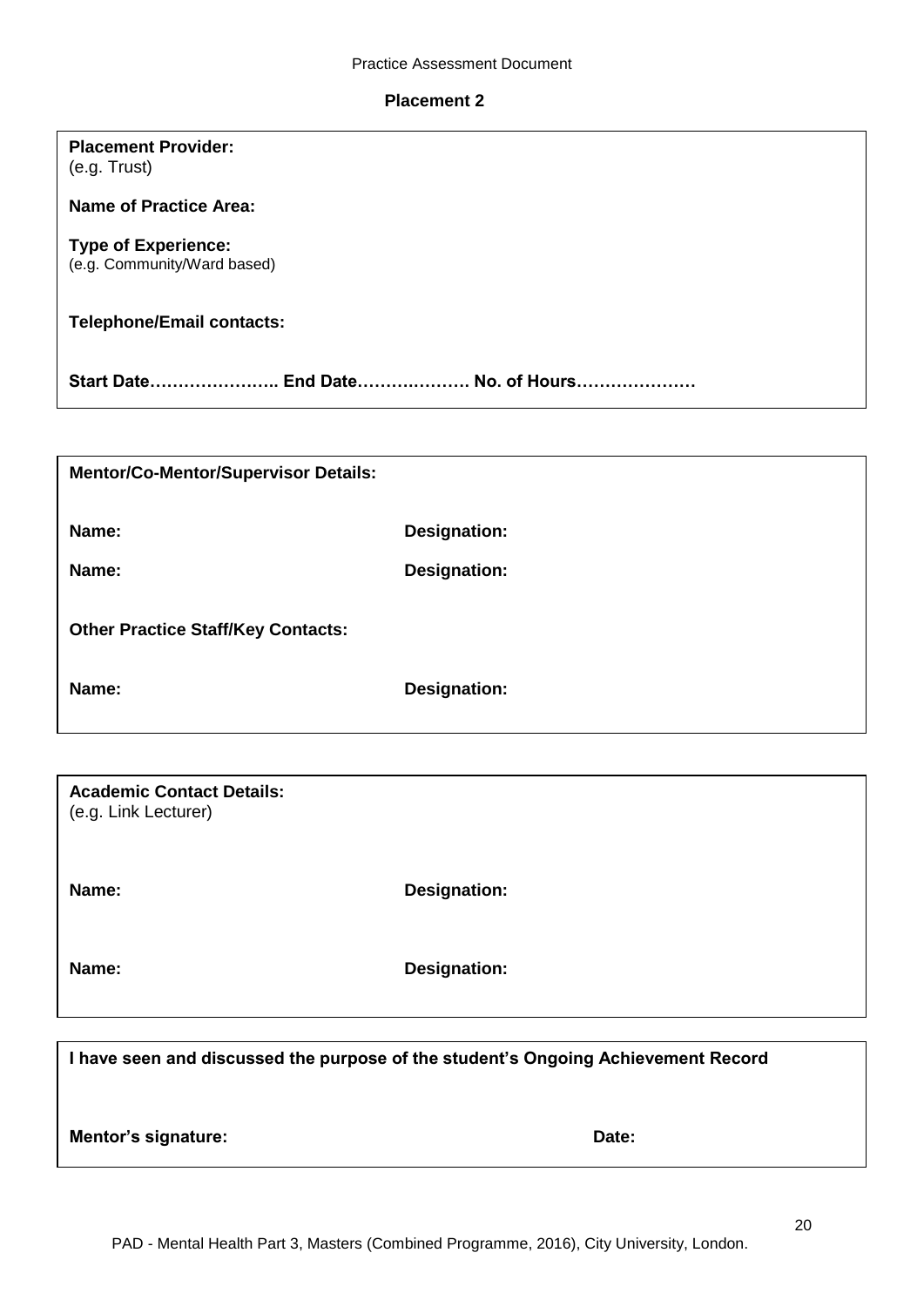|  |  | <b>Placement 2: Orientation</b> |
|--|--|---------------------------------|
|--|--|---------------------------------|

|                                                                                                                                                                                         | Sign/Date (Student) | Sign/Date (Mentor) |
|-----------------------------------------------------------------------------------------------------------------------------------------------------------------------------------------|---------------------|--------------------|
| Placement Provider induction/update complete, if<br>applicable                                                                                                                          |                     |                    |
| The following criteria need to be met within the first day in placement                                                                                                                 |                     |                    |
| A general orientation to the health and social care<br>placement setting has been undertaken                                                                                            |                     |                    |
| The local fire procedures have been explained<br>Tel                                                                                                                                    |                     |                    |
| The student has been shown the:<br>fire alarms<br>fire exits<br>fire extinguishers                                                                                                      |                     |                    |
| Resuscitation policy and procedures have been<br>explained<br>Tel:                                                                                                                      |                     |                    |
| Resuscitation equipment has been shown and<br>explained                                                                                                                                 |                     |                    |
| The student knows how to summon help in the event<br>of an emergency                                                                                                                    |                     |                    |
| The student is aware of where to find local policies<br>health and safety<br>incident reporting procedures<br>infection control<br>handling of messages and enquiries<br>other policies |                     |                    |
| The student has been made aware of information<br>governance requirements                                                                                                               |                     |                    |
| The shift times, meal times and reporting sick policies<br>have been explained.                                                                                                         |                     |                    |
| Policy regarding safeguarding has been explained                                                                                                                                        |                     |                    |
| Lone working policy has been explained (if applicable)                                                                                                                                  |                     |                    |
| Risk assessments/reasonable adjustments relating to<br>disability/learning/pregnancy needs have been<br>discussed (where disclosed)                                                     |                     |                    |
| The following criteria need to be met prior to use                                                                                                                                      |                     |                    |
| The student has been shown and given a<br>demonstration of the moving and handling equipment<br>used in the clinical area                                                               |                     |                    |
| The student has been shown and given a<br>demonstration of the medical devices used in the<br>clinical area                                                                             |                     |                    |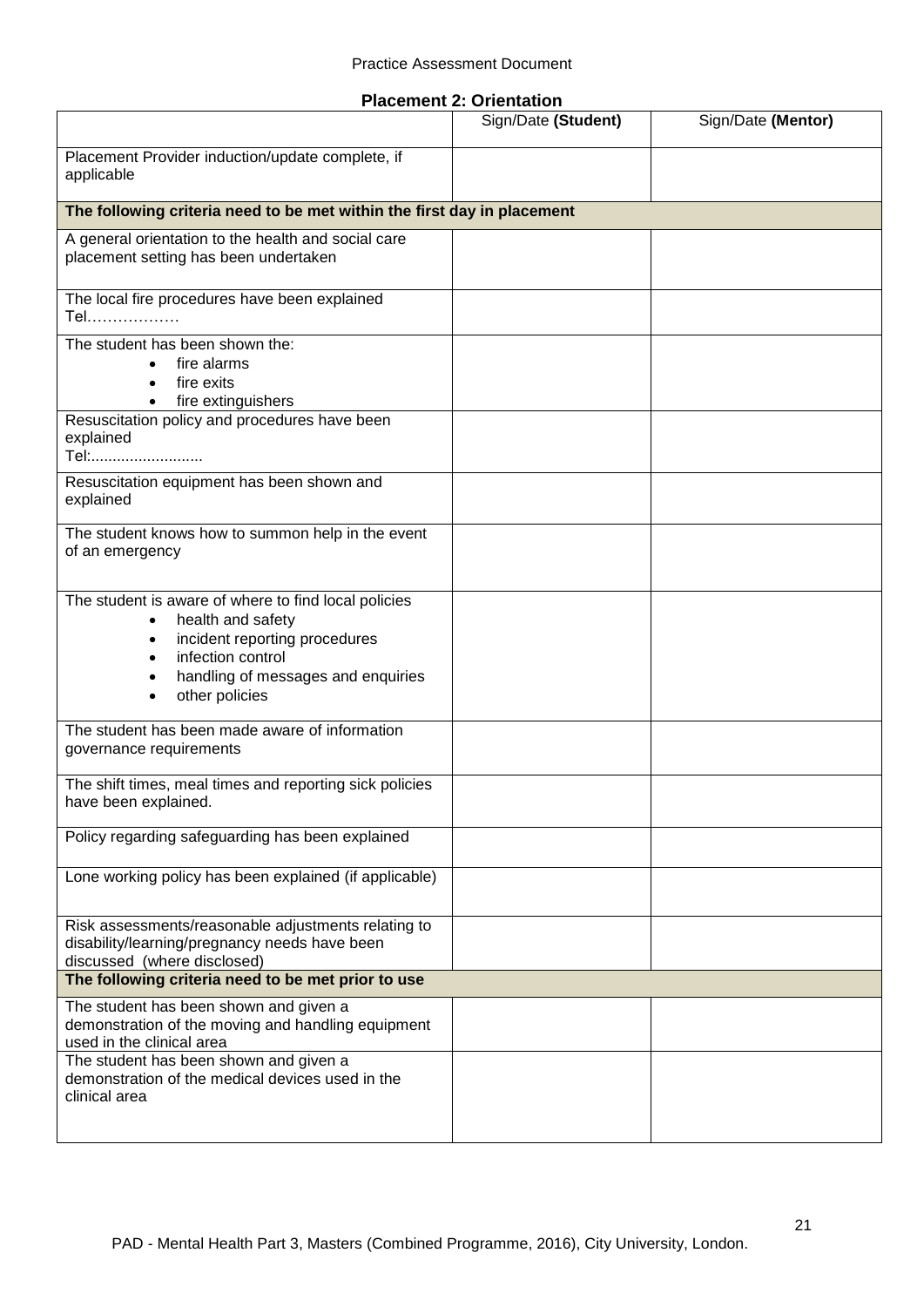|  | <b>Practice Assessment Document</b> |  |
|--|-------------------------------------|--|
|--|-------------------------------------|--|

## **Placement 2: Initial Interview**

| This interview takes place within the first week of the placement                                      |       |
|--------------------------------------------------------------------------------------------------------|-------|
| Student to identify learning and development needs                                                     |       |
|                                                                                                        |       |
|                                                                                                        |       |
|                                                                                                        |       |
|                                                                                                        |       |
|                                                                                                        |       |
|                                                                                                        |       |
|                                                                                                        |       |
|                                                                                                        |       |
|                                                                                                        |       |
|                                                                                                        |       |
|                                                                                                        |       |
|                                                                                                        |       |
| Mentor to identify learning opportunities to enable the student to meet their learning and development |       |
| needs and assessments                                                                                  |       |
|                                                                                                        |       |
|                                                                                                        |       |
|                                                                                                        |       |
|                                                                                                        |       |
|                                                                                                        |       |
|                                                                                                        |       |
|                                                                                                        |       |
|                                                                                                        |       |
|                                                                                                        |       |
|                                                                                                        |       |
|                                                                                                        |       |
|                                                                                                        |       |
| Mentor and student to negotiate and agree a learning plan                                              |       |
|                                                                                                        |       |
|                                                                                                        |       |
|                                                                                                        |       |
|                                                                                                        |       |
|                                                                                                        |       |
|                                                                                                        |       |
|                                                                                                        |       |
|                                                                                                        |       |
|                                                                                                        |       |
|                                                                                                        |       |
|                                                                                                        |       |
|                                                                                                        |       |
|                                                                                                        |       |
|                                                                                                        |       |
| Student's signature:                                                                                   | Date: |
|                                                                                                        |       |
|                                                                                                        |       |
| Mentor's signature:                                                                                    | Date: |
|                                                                                                        |       |
|                                                                                                        |       |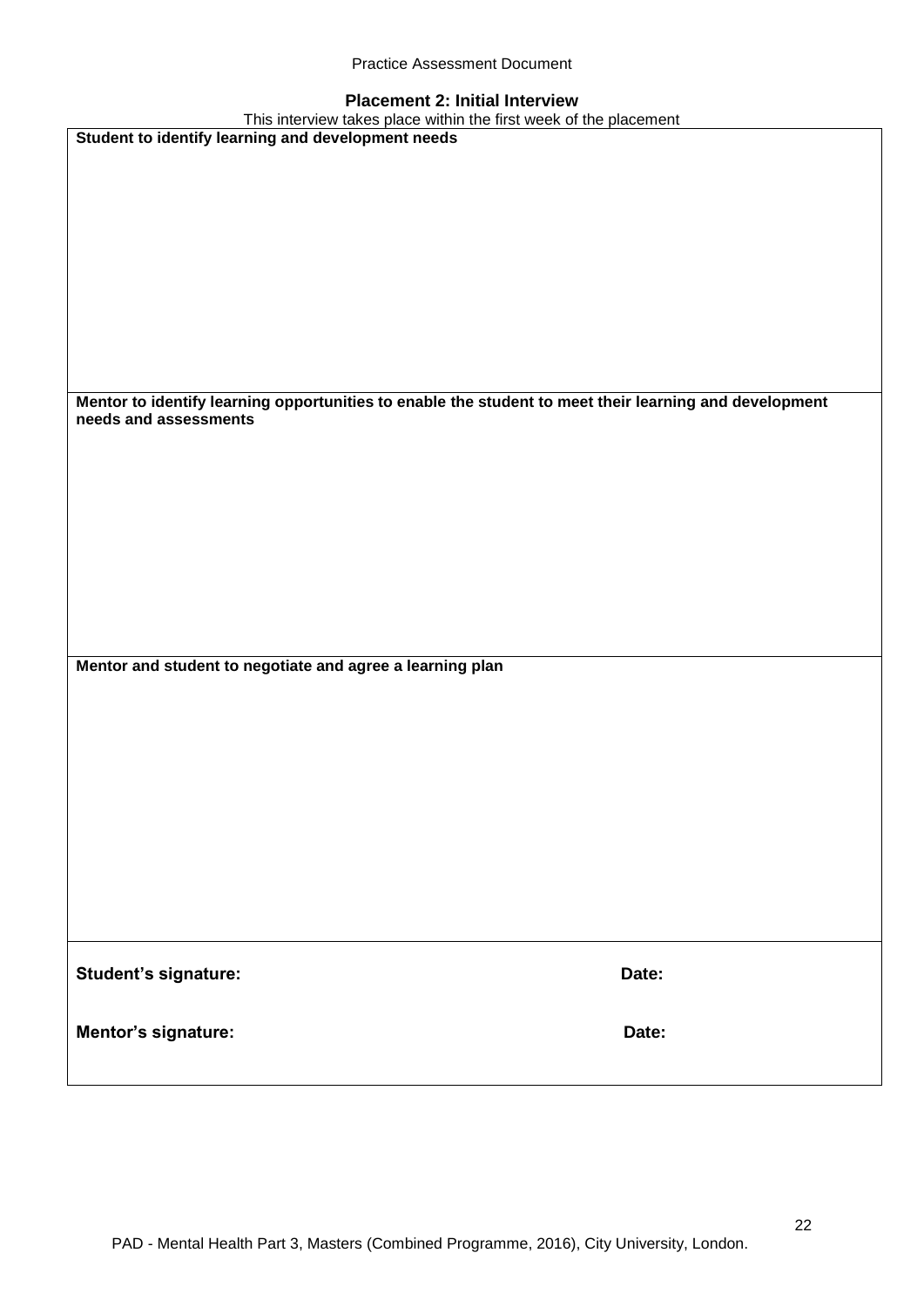## **Professional Values in Practice**

You are required to demonstrate high standards of professional conduct at all times during your placements. As a student you should work within legal frameworks, and be able to articulate the underpinning values of the *NMC Code of professional conduct: standards for conduct, performance and ethics (2010).* Professional values expectations are reflected in the statements below.

## **A = Achieved, N A = Not Achieved (Refer to Grade Descriptors on Page 8)**

| Professional attitude, behaviour and responsibility                                                                                                                                       |              |              |                          |                  |
|-------------------------------------------------------------------------------------------------------------------------------------------------------------------------------------------|--------------|--------------|--------------------------|------------------|
|                                                                                                                                                                                           | Mid-         | <b>Final</b> |                          | <b>Final</b>     |
|                                                                                                                                                                                           | <b>Point</b> |              | <b>Evidence/Comments</b> | <b>Sign/Date</b> |
| 1. The student maintains<br>confidentiality in<br>accordance with the NMC<br>code and recognises<br>limits to confidentiality for<br>example public interest<br>and protection from harm. |              |              |                          |                  |
| 2. The student is non-<br>judgemental, respectful<br>and courteous at all times<br>when interacting with<br>patients/service users and<br>all colleagues.                                 |              |              |                          |                  |
| 3. The student maintains<br>an appropriate<br>professional attitude<br>regarding punctuality and<br>communicates<br>appropriately if unable to<br>attend placement.                       |              |              |                          |                  |
| 4. The student's personal<br>presentation and dress<br>code is in accordance<br>with the organisation's<br>uniform policy.                                                                |              |              |                          |                  |
| 5. The student acts as a<br>role model in promoting a<br>professional image.                                                                                                              |              |              |                          |                  |
| 6. The student is<br>proactive in promoting<br>and maintaining the<br>person's privacy and<br>dignity.                                                                                    |              |              |                          |                  |
| 7. The student<br>demonstrates openness,<br>trustworthiness and<br>integrity                                                                                                              |              |              |                          |                  |

## **At the Mid-Point Interview, the Professional Values assessment is signed and dated at the end of the Mid-Point Interview. At the Final Interview signed and dated here.**

| Mid-  | $\n  final\n$ |                          | <b>Final</b>     |
|-------|---------------|--------------------------|------------------|
| Point |               | <b>Evidence/Comments</b> | <b>Sign/Date</b> |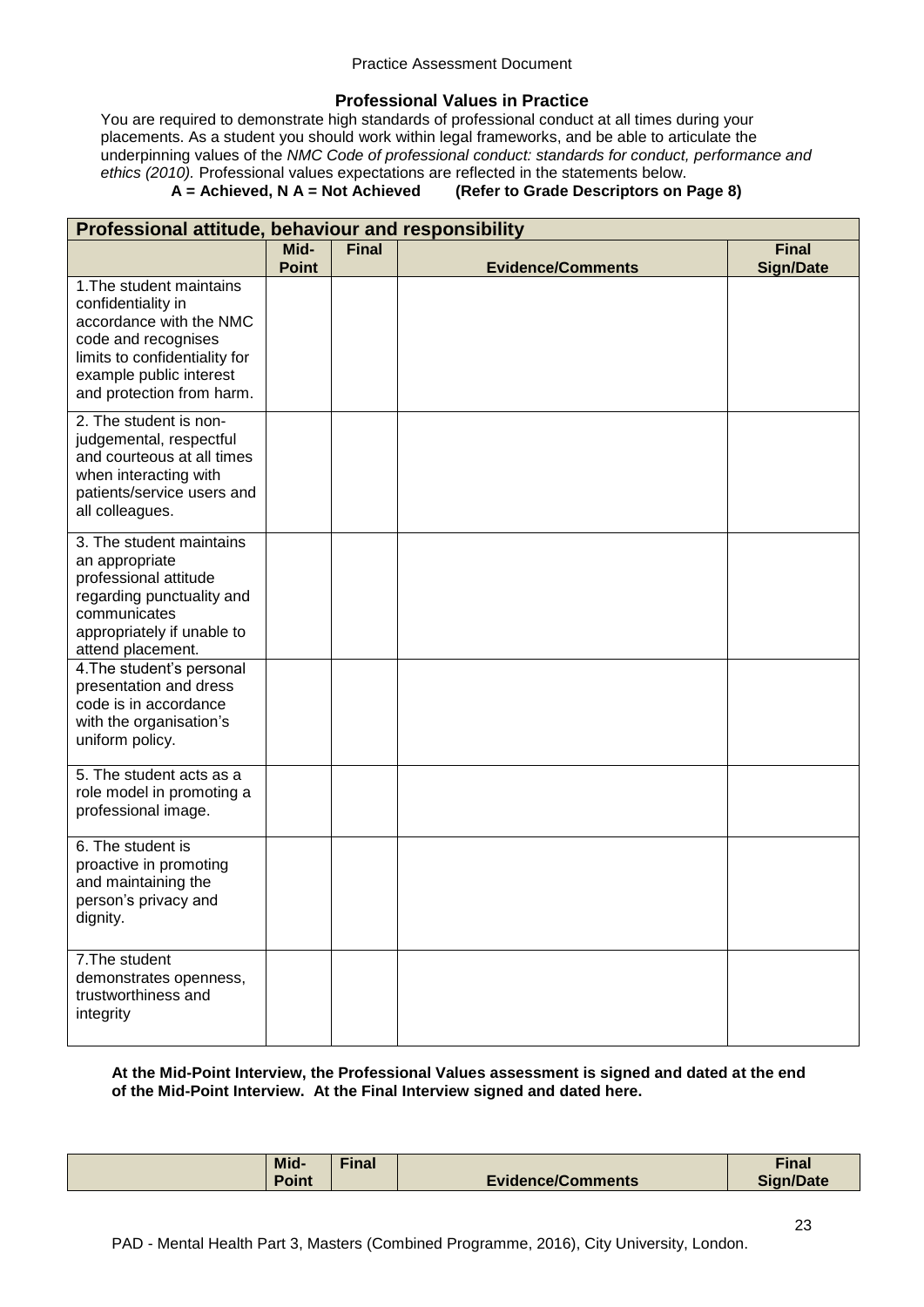| 8. The student makes<br>consistent effort to<br>engage in and reflect on<br>the requisite standards of<br>evidence based care and<br>learning to enhance care                                                                                                                                      |  |  |
|----------------------------------------------------------------------------------------------------------------------------------------------------------------------------------------------------------------------------------------------------------------------------------------------------|--|--|
| and their own professional<br>development.                                                                                                                                                                                                                                                         |  |  |
| Safe and compassionate care                                                                                                                                                                                                                                                                        |  |  |
| 9. The student is<br>attentive, kind,<br>compassionate and<br>sensitive to the needs of<br>others.                                                                                                                                                                                                 |  |  |
| 10. The student maintains<br>consistent person-centred<br>practice and empowers<br>people to meet their own<br>needs and make choices.                                                                                                                                                             |  |  |
| 11. The student reports<br>any concerns to the<br>appropriate professional<br>member of staff when<br>appropriate e.g.<br>safeguarding.                                                                                                                                                            |  |  |
| 12. The student<br>demonstrates the<br>potential to lead and work<br>autonomously and to<br>listen and seek clarity<br>where appropriate.                                                                                                                                                          |  |  |
| 13. The student is self-<br>aware and self-confident<br>and is able to work within<br>the limitations of own<br>knowledge, skills and<br>professional boundaries<br>and to take appropriate<br>action.                                                                                             |  |  |
| 14. The student manages<br>appropriate and<br>constructive relationships<br>with the multidisciplinary<br>team, patients/service<br>users, families and other<br>carers, with the intent of<br>building professional,<br>caring relationships<br>ensuring that decisions<br>about care are shared. |  |  |

**By the end of placement, not achieved must trigger an Action Plan at the time of assessment and should be documented. The Action Plan template can be found on page 66**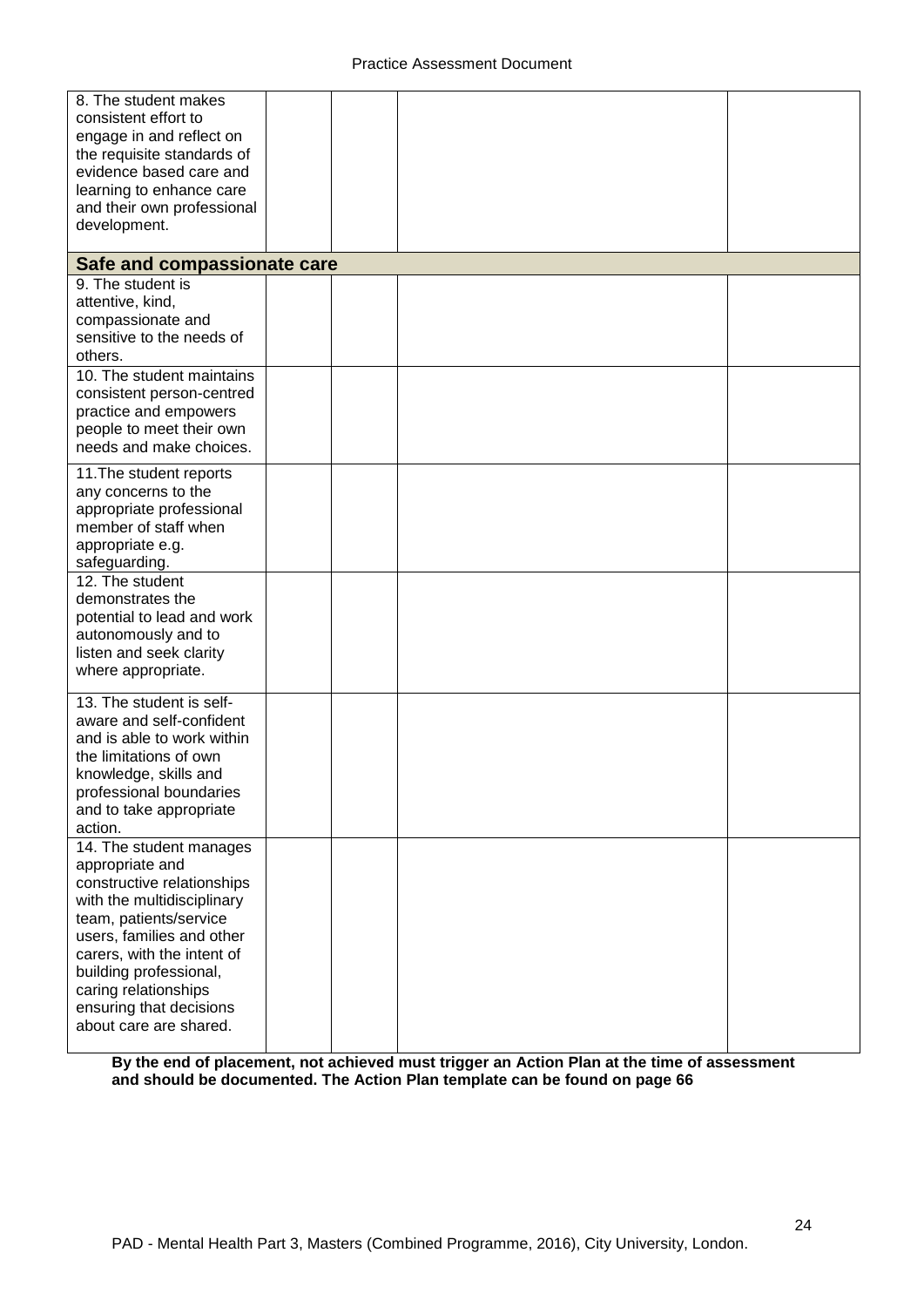## **Placement 2: Mid-Point Interview**

This interview takes place half way through the placement

| Student's self-assessment/reflection on progress<br>Reflect on your overall progression, referring to your personal learning needs, professional values and essential<br>skills. Identify your strengths and document areas for development. |
|----------------------------------------------------------------------------------------------------------------------------------------------------------------------------------------------------------------------------------------------|
|                                                                                                                                                                                                                                              |
|                                                                                                                                                                                                                                              |
|                                                                                                                                                                                                                                              |
|                                                                                                                                                                                                                                              |
|                                                                                                                                                                                                                                              |
|                                                                                                                                                                                                                                              |
|                                                                                                                                                                                                                                              |
|                                                                                                                                                                                                                                              |
|                                                                                                                                                                                                                                              |
|                                                                                                                                                                                                                                              |
|                                                                                                                                                                                                                                              |
|                                                                                                                                                                                                                                              |
|                                                                                                                                                                                                                                              |
|                                                                                                                                                                                                                                              |
|                                                                                                                                                                                                                                              |
|                                                                                                                                                                                                                                              |
|                                                                                                                                                                                                                                              |
|                                                                                                                                                                                                                                              |
|                                                                                                                                                                                                                                              |
|                                                                                                                                                                                                                                              |
|                                                                                                                                                                                                                                              |
|                                                                                                                                                                                                                                              |
| <b>Mentor's comments</b>                                                                                                                                                                                                                     |
| Discuss with the student their self-assessment and comment on their progress using the assessment descriptors                                                                                                                                |
| below, detailing evidence used to come to your decision.                                                                                                                                                                                     |
|                                                                                                                                                                                                                                              |
| Knowledge and Understanding:                                                                                                                                                                                                                 |
|                                                                                                                                                                                                                                              |
|                                                                                                                                                                                                                                              |
|                                                                                                                                                                                                                                              |
|                                                                                                                                                                                                                                              |
|                                                                                                                                                                                                                                              |
|                                                                                                                                                                                                                                              |
|                                                                                                                                                                                                                                              |
|                                                                                                                                                                                                                                              |
| <b>Professional Attitude:</b>                                                                                                                                                                                                                |
|                                                                                                                                                                                                                                              |
|                                                                                                                                                                                                                                              |
|                                                                                                                                                                                                                                              |
|                                                                                                                                                                                                                                              |
|                                                                                                                                                                                                                                              |
|                                                                                                                                                                                                                                              |
|                                                                                                                                                                                                                                              |
|                                                                                                                                                                                                                                              |
| <b>Participation in Care and Practical Skill:</b>                                                                                                                                                                                            |
|                                                                                                                                                                                                                                              |
|                                                                                                                                                                                                                                              |
|                                                                                                                                                                                                                                              |
|                                                                                                                                                                                                                                              |
|                                                                                                                                                                                                                                              |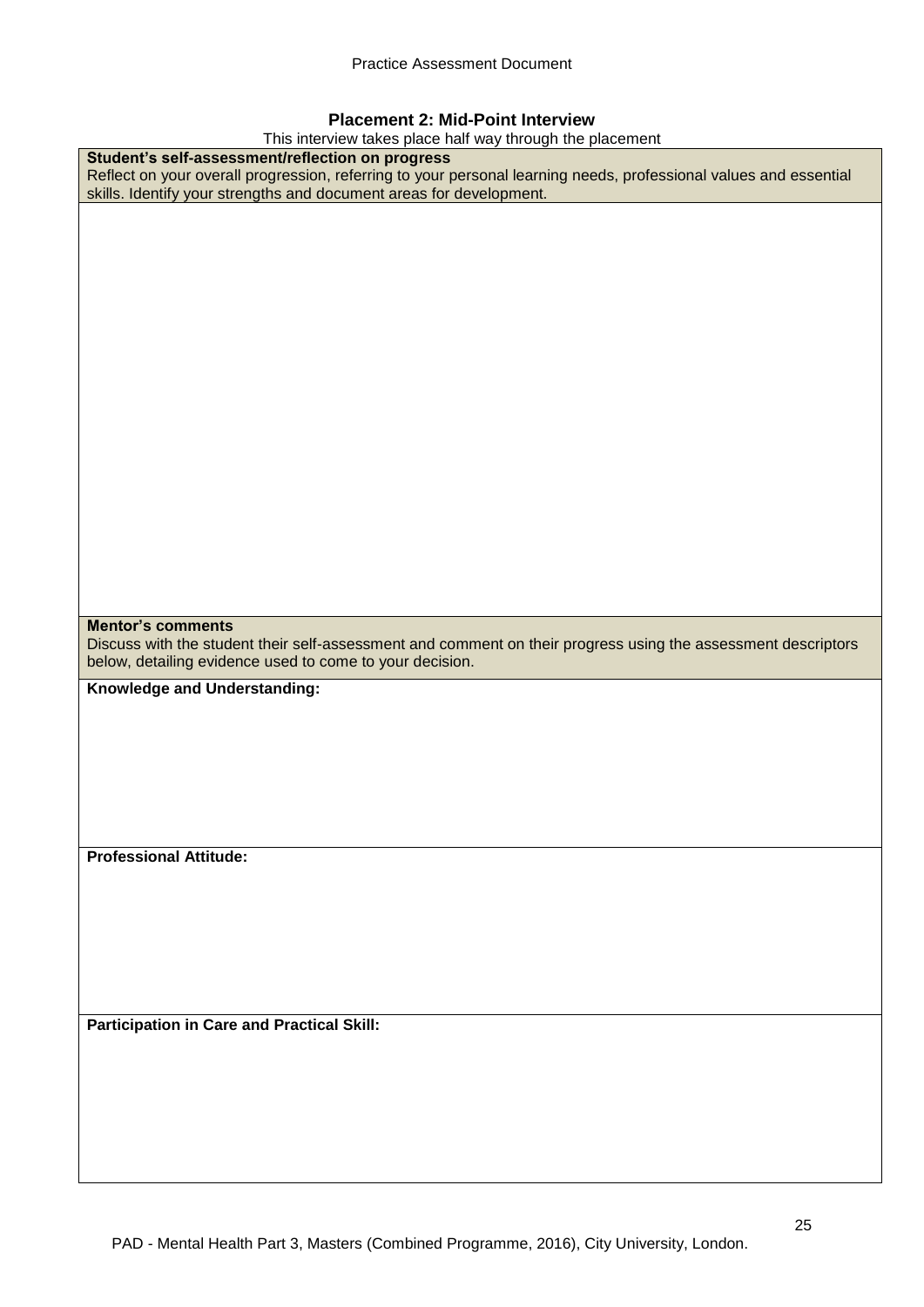# **Placement 2: Mid-Point Interview Ongoing learning and development needs**

To be agreed between Mentor and Student – sign and date all entries below

| To be agreed between Mentor and Student – sign and date all entries below                                 |                                             |  |
|-----------------------------------------------------------------------------------------------------------|---------------------------------------------|--|
| Identify learning and development needs                                                                   | Identify the learning opportunities/support |  |
| Refer to progress in achieving personal learning needs,                                                   | to enable the student to meet their needs   |  |
| professional values and essential skills.                                                                 |                                             |  |
|                                                                                                           |                                             |  |
|                                                                                                           |                                             |  |
|                                                                                                           |                                             |  |
|                                                                                                           |                                             |  |
|                                                                                                           |                                             |  |
|                                                                                                           |                                             |  |
|                                                                                                           |                                             |  |
|                                                                                                           |                                             |  |
|                                                                                                           |                                             |  |
|                                                                                                           |                                             |  |
|                                                                                                           |                                             |  |
|                                                                                                           |                                             |  |
|                                                                                                           |                                             |  |
|                                                                                                           |                                             |  |
|                                                                                                           |                                             |  |
|                                                                                                           |                                             |  |
|                                                                                                           |                                             |  |
|                                                                                                           |                                             |  |
|                                                                                                           |                                             |  |
|                                                                                                           |                                             |  |
|                                                                                                           |                                             |  |
|                                                                                                           |                                             |  |
|                                                                                                           |                                             |  |
|                                                                                                           |                                             |  |
|                                                                                                           |                                             |  |
|                                                                                                           |                                             |  |
|                                                                                                           |                                             |  |
|                                                                                                           |                                             |  |
|                                                                                                           |                                             |  |
|                                                                                                           |                                             |  |
|                                                                                                           |                                             |  |
|                                                                                                           |                                             |  |
|                                                                                                           |                                             |  |
|                                                                                                           |                                             |  |
|                                                                                                           |                                             |  |
|                                                                                                           |                                             |  |
|                                                                                                           |                                             |  |
|                                                                                                           |                                             |  |
|                                                                                                           |                                             |  |
| <b>Review Date:</b>                                                                                       | Sign when reviewed:                         |  |
| <b>Student's Signature:</b>                                                                               | Date:                                       |  |
| <b>Mentor's Signature:</b>                                                                                | Date:                                       |  |
| Any outstanding learning and development needs are to be discussed and documented at the final interview. |                                             |  |

**If specific concerns have been raised about the student's performance this should trigger an Action Plan at the time of assessment and should be documented. The action plan template can be found on page 66**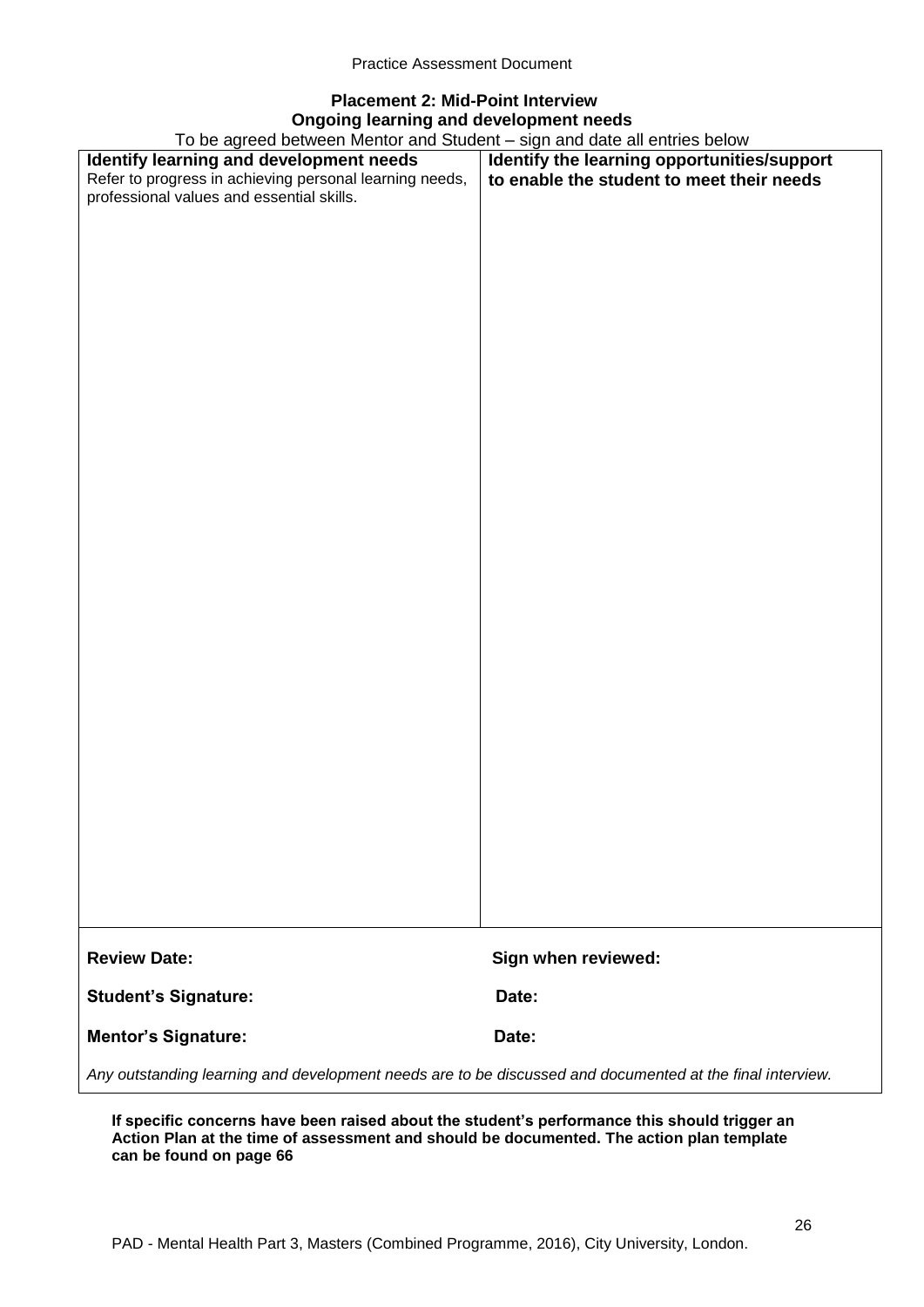## **Placement 2: Final Interview**

This should take place towards the end of the placement

| This should take place towards the end of the placement                                                           |
|-------------------------------------------------------------------------------------------------------------------|
| Student's self-assessment/reflection on progress                                                                  |
| Reflect on your overall progression, referring to your personal learning needs, professional values and essential |
| skills. Identify your strengths and document areas for development.                                               |
|                                                                                                                   |
|                                                                                                                   |
|                                                                                                                   |
|                                                                                                                   |
|                                                                                                                   |
|                                                                                                                   |
|                                                                                                                   |
|                                                                                                                   |
|                                                                                                                   |
|                                                                                                                   |
|                                                                                                                   |
|                                                                                                                   |
|                                                                                                                   |
|                                                                                                                   |
|                                                                                                                   |
|                                                                                                                   |
|                                                                                                                   |
|                                                                                                                   |
|                                                                                                                   |
|                                                                                                                   |
|                                                                                                                   |
|                                                                                                                   |
|                                                                                                                   |
|                                                                                                                   |
| <b>Mentor's comments</b>                                                                                          |
| Discuss with the student their self-assessment and comment on their progress using the assessment descriptors     |
|                                                                                                                   |
|                                                                                                                   |
| below, detailing evidence used to come to your decision.                                                          |
|                                                                                                                   |
| Knowledge and Understanding:                                                                                      |
|                                                                                                                   |
|                                                                                                                   |
|                                                                                                                   |
|                                                                                                                   |
|                                                                                                                   |
|                                                                                                                   |
|                                                                                                                   |
|                                                                                                                   |
| <b>Professional Attitude:</b>                                                                                     |
|                                                                                                                   |
|                                                                                                                   |
|                                                                                                                   |
|                                                                                                                   |
|                                                                                                                   |
|                                                                                                                   |
|                                                                                                                   |
|                                                                                                                   |
|                                                                                                                   |
| <b>Participation in Care and Practical Skill:</b>                                                                 |
|                                                                                                                   |
|                                                                                                                   |
|                                                                                                                   |
|                                                                                                                   |
|                                                                                                                   |
|                                                                                                                   |
|                                                                                                                   |
|                                                                                                                   |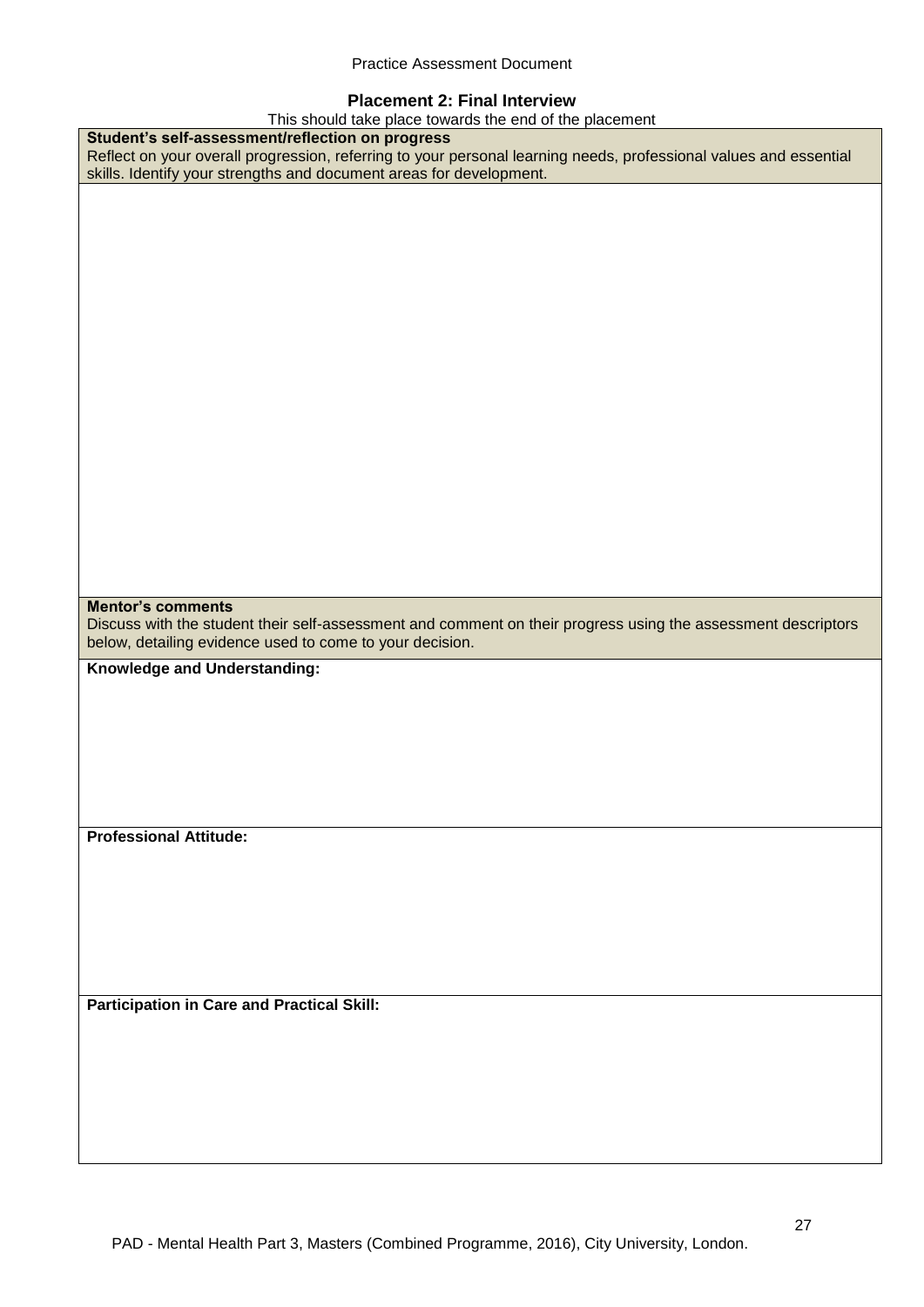## **Learning and Development Needs**

To be agreed between the Mentor and Student

| Review learning and development needs identified at the Mid-Point Interview and those to take forward to<br>the next placement |          |             |
|--------------------------------------------------------------------------------------------------------------------------------|----------|-------------|
|                                                                                                                                |          |             |
|                                                                                                                                |          |             |
|                                                                                                                                |          |             |
|                                                                                                                                |          |             |
|                                                                                                                                |          |             |
|                                                                                                                                |          |             |
|                                                                                                                                |          |             |
|                                                                                                                                |          |             |
|                                                                                                                                |          |             |
|                                                                                                                                |          |             |
|                                                                                                                                |          |             |
|                                                                                                                                |          |             |
| Was an Action Plan required to support the student?                                                                            | YES / NO |             |
| If Yes, was the Academic Representative informed?                                                                              | YES / NO |             |
| The Action Plan can be found on page 66                                                                                        |          |             |
| Mentor's checklist for assessed documents                                                                                      |          | <b>Tick</b> |
| I have signed the professional value statements the student has achieved in this area                                          |          |             |
| I have signed the relevant skills the student has achieved in this area                                                        |          |             |
| I have completed and signed the grading of practice document<br>(where applicable)                                             |          |             |
| The student and I have checked and signed the practice placement hours<br>(depending on university requirements)               |          |             |
| I have completed all the interview records and development plans                                                               |          |             |
| I have printed and signed my name on the List of Mentors/Supervisors Record                                                    |          |             |
| I have completed the Ongoing Achievement Record (OAR)                                                                          |          |             |
| <b>Student's signature:</b>                                                                                                    | Date:    |             |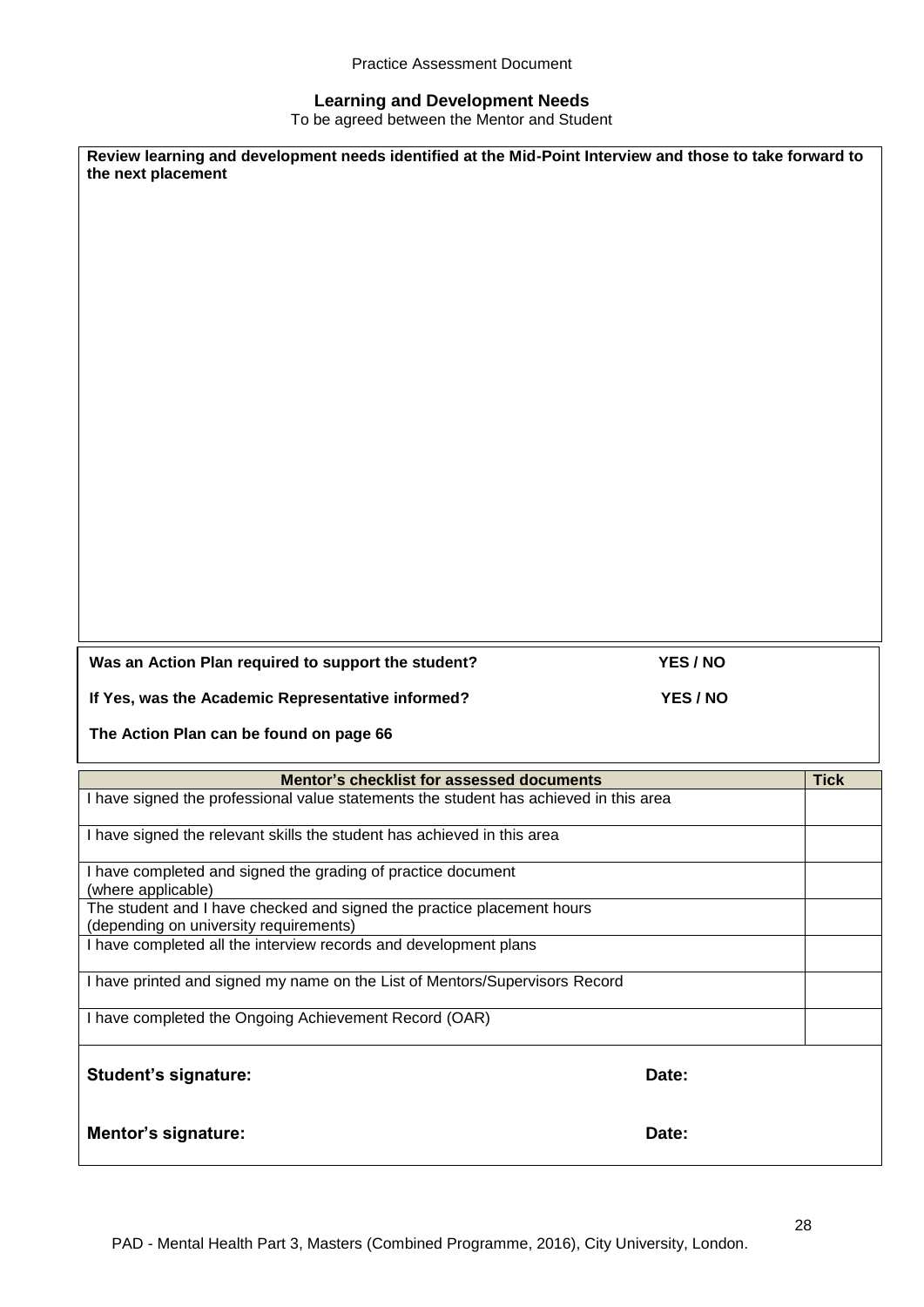# **Patient/Service User Feedback Form**

## **Mentors should obtain consent from patients/service users who should feel able to decline to participate.**

We would like to hear your views about the way the student nurse has looked after you.

- Your feedback will help the student nurse's learning
- The feedback you give will not change the way you are looked after

| The Patient/Service User<br>Tick if you are: |                          |                  | Carer/Relative           |                  |                 |
|----------------------------------------------|--------------------------|------------------|--------------------------|------------------|-----------------|
| How happy were<br>you with the way           | Very Happy               | Happy            | I'm not sure             | Unhappy          | Very<br>unhappy |
| the student<br>nurse                         | $\widetilde{\mathbf{C}}$ | $\ddot{\bullet}$ | $\circledcirc$ ( $\circ$ | $\sum_{i=1}^{n}$ | $\frac{1}{2}$   |
| cared for you?                               |                          |                  |                          |                  |                 |
| listened to your<br>needs?                   |                          |                  |                          |                  |                 |
| understood the<br>way you felt?              |                          |                  |                          |                  |                 |
| talked to you?                               |                          |                  |                          |                  |                 |
| showed you<br>respect?                       |                          |                  |                          |                  |                 |
| What did the student nurse do well?          |                          |                  |                          |                  |                 |
|                                              |                          |                  |                          |                  |                 |
|                                              |                          |                  |                          |                  |                 |

**What could the student nurse have done differently?**

**Mentor Signature:** Date:

**Student Signature:** Date:

Thank you for your help *This form has been designed by Service Users*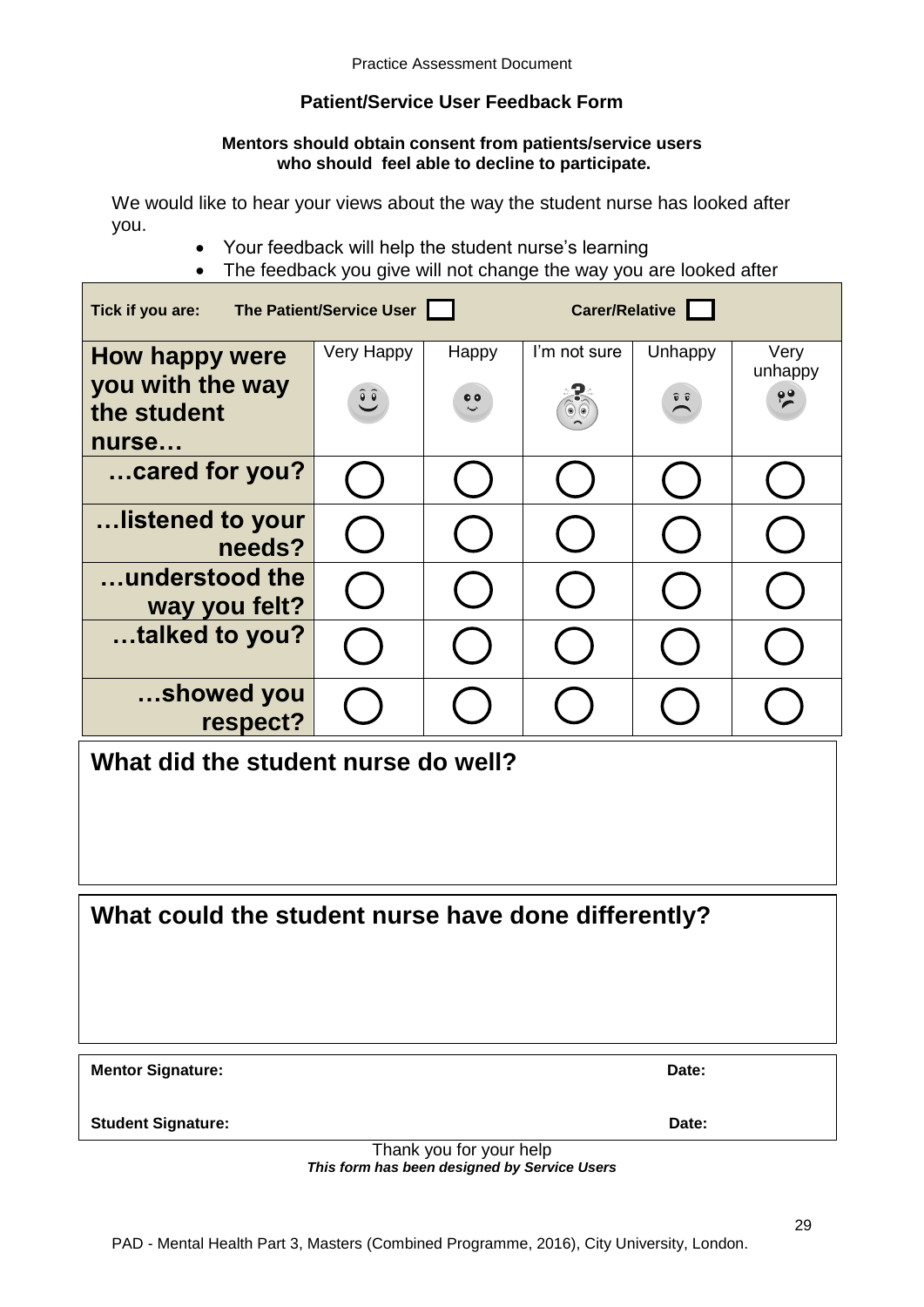#### **During your final placement mentors must be either a sign-off mentor or supported by a sign-off mentor Placement 3**

| <b>Placement Provider:</b><br>(e.g. Trust)                |
|-----------------------------------------------------------|
| <b>Name of Practice Area:</b>                             |
| <b>Type of Experience:</b><br>(e.g. Community/Ward based) |
| <b>Telephone/Email contacts:</b>                          |
| Start Date End Date No. of Hours                          |
|                                                           |

| <b>Mentor/Co-Mentor/Supervisor Details:</b> |              |
|---------------------------------------------|--------------|
| Name:                                       | Designation: |
| Name:                                       | Designation: |
| <b>Other Practice Staff/Key Contacts:</b>   |              |
| Name:                                       | Designation: |

| <b>Academic Contact Details:</b><br>(e.g. Link Lecturer) |                     |
|----------------------------------------------------------|---------------------|
| Name:                                                    | <b>Designation:</b> |
| Name:                                                    | <b>Designation:</b> |

**I have seen and discussed the purpose of the student's Ongoing Achievement Record**

**Mentor's signature:** Date: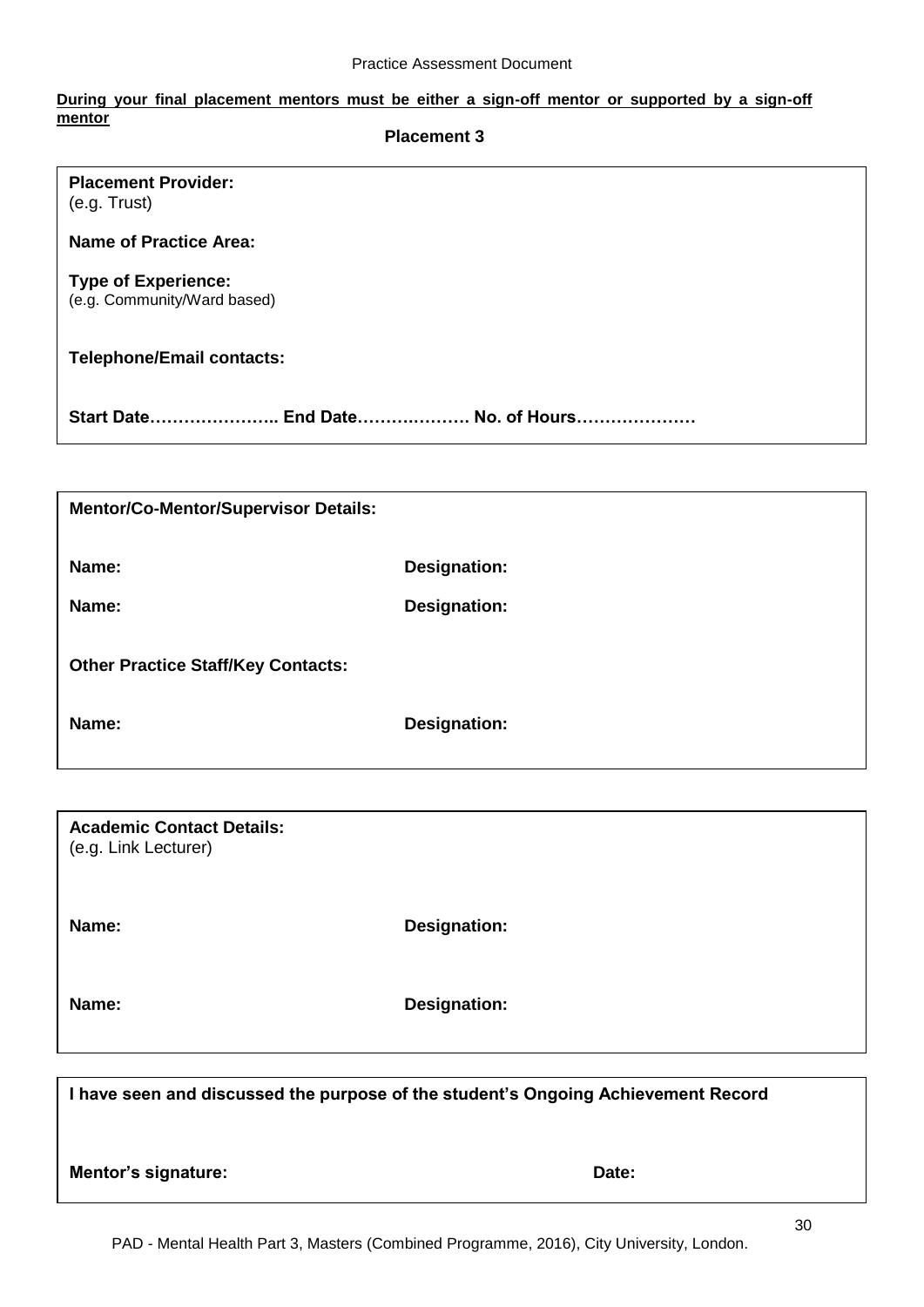**Placement 3: Orientation**

|                                                                                                                                                                                         | Sign/Date (Student) | Sign/Date (Mentor) |
|-----------------------------------------------------------------------------------------------------------------------------------------------------------------------------------------|---------------------|--------------------|
| Placement Provider induction/update complete, if<br>applicable                                                                                                                          |                     |                    |
| The following criteria need to be met within the first day in placement                                                                                                                 |                     |                    |
| A general orientation to the health and social care<br>placement setting has been undertaken                                                                                            |                     |                    |
| The local fire procedures have been explained<br>Tel                                                                                                                                    |                     |                    |
| The student has been shown the:<br>fire alarms<br>$\bullet$<br>fire exits<br>fire extinguishers<br>$\bullet$                                                                            |                     |                    |
| Resuscitation policy and procedures have been<br>explained<br>Tel:                                                                                                                      |                     |                    |
| Resuscitation equipment has been shown and<br>explained                                                                                                                                 |                     |                    |
| The student knows how to summon help in the event<br>of an emergency                                                                                                                    |                     |                    |
| The student is aware of where to find local policies<br>health and safety<br>incident reporting procedures<br>infection control<br>handling of messages and enquiries<br>other policies |                     |                    |
| The student has been made aware of information<br>governance requirements                                                                                                               |                     |                    |
| The shift times, meal times and reporting sick policies<br>have been explained.                                                                                                         |                     |                    |
| Policy regarding safeguarding has been explained                                                                                                                                        |                     |                    |
| Lone working policy has been explained (if applicable)                                                                                                                                  |                     |                    |
| Risk assessments/reasonable adjustments relating to<br>disability/learning/pregnancy needs have been<br>discussed (where disclosed)                                                     |                     |                    |
| The following criteria need to be met prior to use                                                                                                                                      |                     |                    |
| The student has been shown and given a<br>demonstration of the moving and handling equipment<br>used in the clinical area                                                               |                     |                    |
| The student has been shown and given a<br>demonstration of the medical devices used in the<br>clinical area                                                                             |                     |                    |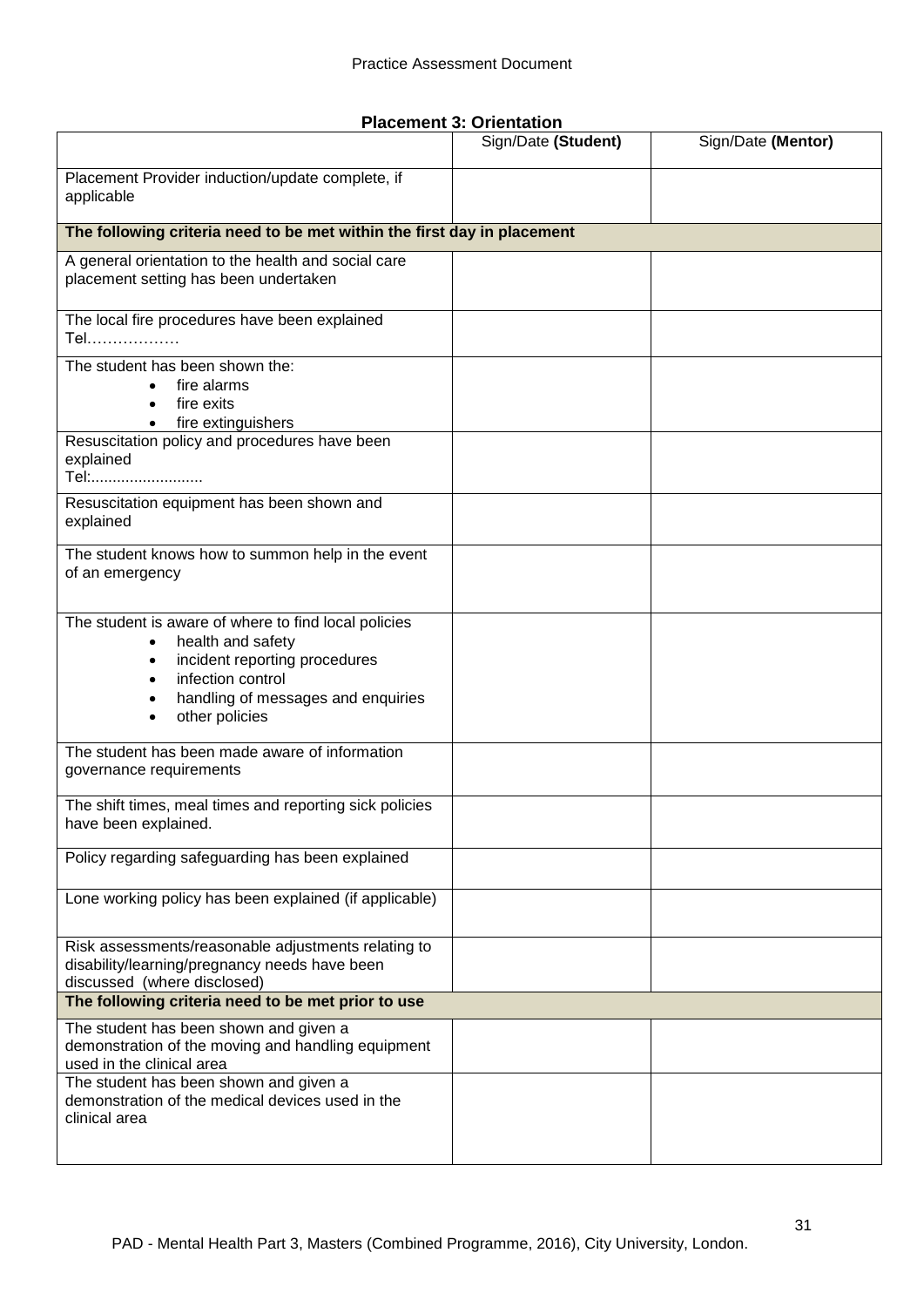| <b>Placement 3: Initial Interview</b> |  |  |
|---------------------------------------|--|--|
|                                       |  |  |

| <b>Placement 5: Initial interview</b>                                                                  |       |  |  |  |
|--------------------------------------------------------------------------------------------------------|-------|--|--|--|
| This interview takes place within the first week of the placement                                      |       |  |  |  |
| Student to identify learning and development needs                                                     |       |  |  |  |
|                                                                                                        |       |  |  |  |
|                                                                                                        |       |  |  |  |
|                                                                                                        |       |  |  |  |
|                                                                                                        |       |  |  |  |
|                                                                                                        |       |  |  |  |
|                                                                                                        |       |  |  |  |
|                                                                                                        |       |  |  |  |
|                                                                                                        |       |  |  |  |
|                                                                                                        |       |  |  |  |
|                                                                                                        |       |  |  |  |
|                                                                                                        |       |  |  |  |
|                                                                                                        |       |  |  |  |
|                                                                                                        |       |  |  |  |
|                                                                                                        |       |  |  |  |
|                                                                                                        |       |  |  |  |
| Mentor to identify learning opportunities to enable the student to meet their learning and development |       |  |  |  |
| needs and assessments                                                                                  |       |  |  |  |
|                                                                                                        |       |  |  |  |
|                                                                                                        |       |  |  |  |
|                                                                                                        |       |  |  |  |
|                                                                                                        |       |  |  |  |
|                                                                                                        |       |  |  |  |
|                                                                                                        |       |  |  |  |
|                                                                                                        |       |  |  |  |
|                                                                                                        |       |  |  |  |
|                                                                                                        |       |  |  |  |
|                                                                                                        |       |  |  |  |
|                                                                                                        |       |  |  |  |
|                                                                                                        |       |  |  |  |
|                                                                                                        |       |  |  |  |
|                                                                                                        |       |  |  |  |
|                                                                                                        |       |  |  |  |
| Mentor and student to negotiate and agree a learning plan                                              |       |  |  |  |
|                                                                                                        |       |  |  |  |
|                                                                                                        |       |  |  |  |
|                                                                                                        |       |  |  |  |
|                                                                                                        |       |  |  |  |
|                                                                                                        |       |  |  |  |
|                                                                                                        |       |  |  |  |
|                                                                                                        |       |  |  |  |
|                                                                                                        |       |  |  |  |
|                                                                                                        |       |  |  |  |
|                                                                                                        |       |  |  |  |
|                                                                                                        |       |  |  |  |
|                                                                                                        |       |  |  |  |
|                                                                                                        |       |  |  |  |
|                                                                                                        |       |  |  |  |
|                                                                                                        |       |  |  |  |
|                                                                                                        |       |  |  |  |
|                                                                                                        |       |  |  |  |
|                                                                                                        |       |  |  |  |
|                                                                                                        |       |  |  |  |
| Student's signature:                                                                                   | Date: |  |  |  |
|                                                                                                        |       |  |  |  |
|                                                                                                        |       |  |  |  |
|                                                                                                        |       |  |  |  |
| Mentor's signature:                                                                                    | Date: |  |  |  |
|                                                                                                        |       |  |  |  |
|                                                                                                        |       |  |  |  |
|                                                                                                        |       |  |  |  |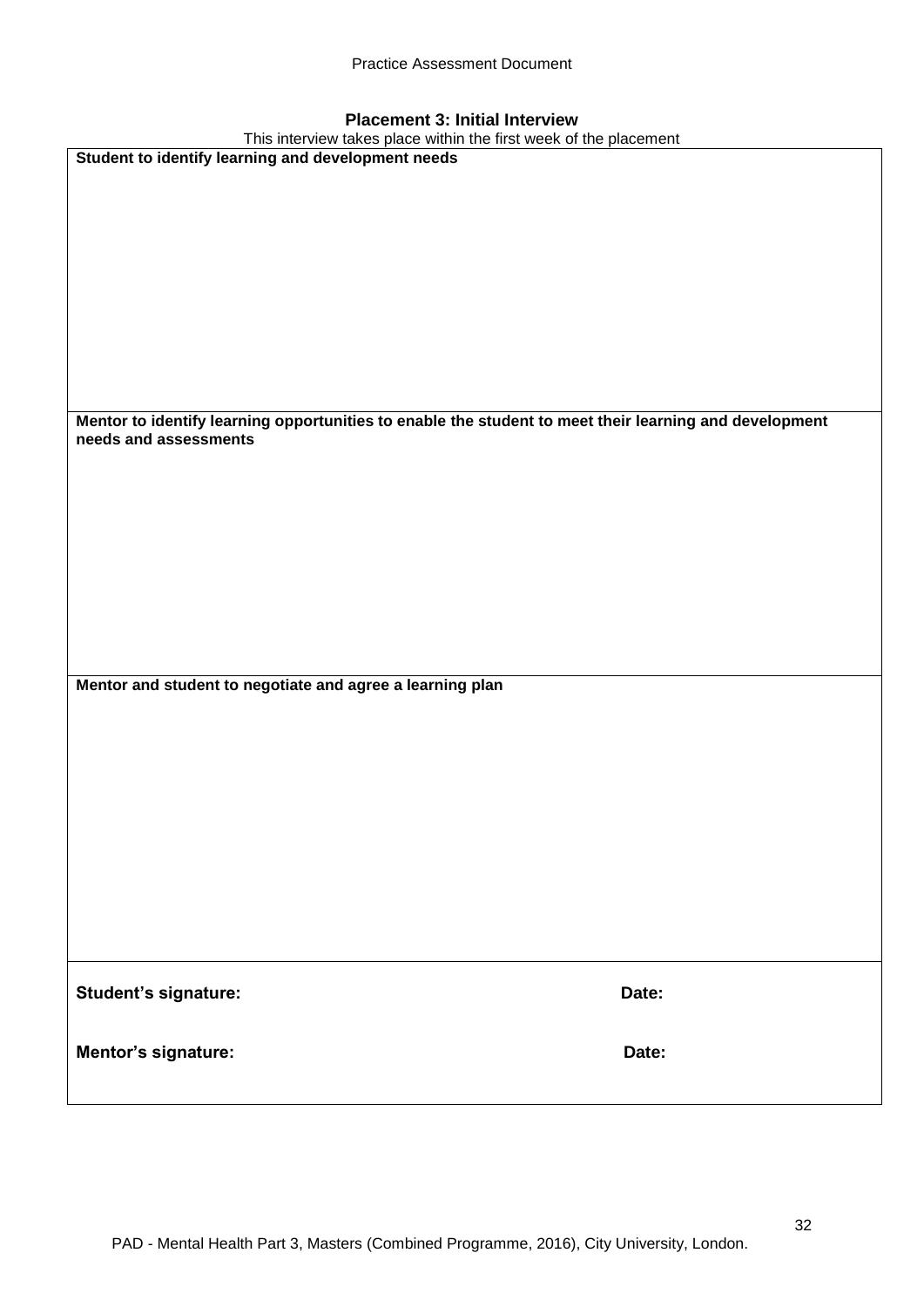## **Professional Values in Practice**

You are required to demonstrate high standards of professional conduct at all times during your placements. As a student you should work within legal frameworks, and be able to articulate the underpinning values of the *NMC Code of professional conduct: standards for conduct, performance and ethics (2010).* Professional values expectations are reflected in the statements below.<br>**A** = **Achieved, N** A = Not Achieved (Refer to Grade Descriptors on I

## **(Refer to Grade Descriptors on Page 8)**

| Professional attitude, behaviour and responsibility |              |              |                          |                  |
|-----------------------------------------------------|--------------|--------------|--------------------------|------------------|
|                                                     | Mid-         | <b>Final</b> |                          | <b>Final</b>     |
|                                                     | <b>Point</b> |              | <b>Evidence/Comments</b> | <b>Sign/Date</b> |
| 1. The student maintains<br>confidentiality in      |              |              |                          |                  |
| accordance with the NMC                             |              |              |                          |                  |
| code and recognises                                 |              |              |                          |                  |
| limits to confidentiality for                       |              |              |                          |                  |
| example public interest                             |              |              |                          |                  |
| and protection from harm.                           |              |              |                          |                  |
| 2. The student is non-                              |              |              |                          |                  |
| judgemental, respectful                             |              |              |                          |                  |
| and courteous at all times                          |              |              |                          |                  |
| when interacting with<br>patients/service users and |              |              |                          |                  |
| all colleagues.                                     |              |              |                          |                  |
| 3. The student maintains                            |              |              |                          |                  |
| an appropriate                                      |              |              |                          |                  |
| professional attitude                               |              |              |                          |                  |
| regarding punctuality and                           |              |              |                          |                  |
| communicates                                        |              |              |                          |                  |
| appropriately if unable to<br>attend placement.     |              |              |                          |                  |
| 4. The student's personal                           |              |              |                          |                  |
| presentation and dress                              |              |              |                          |                  |
| code is in accordance                               |              |              |                          |                  |
| with the organisation's                             |              |              |                          |                  |
| uniform policy.                                     |              |              |                          |                  |
| 5. The student acts as a                            |              |              |                          |                  |
| role model in promoting a                           |              |              |                          |                  |
| professional image.                                 |              |              |                          |                  |
| 6. The student is                                   |              |              |                          |                  |
| proactive in promoting                              |              |              |                          |                  |
| and maintaining the<br>person's privacy and         |              |              |                          |                  |
| dignity.                                            |              |              |                          |                  |
|                                                     |              |              |                          |                  |
| 7. The student                                      |              |              |                          |                  |
| demonstrates openness,<br>trustworthiness and       |              |              |                          |                  |
| integrity                                           |              |              |                          |                  |
|                                                     |              |              |                          |                  |

## **At the Mid-Point Interview, the Professional Values assessment is signed and dated at the end of the Mid-Point Interview. At the Final Interview signed and dated here.**

| Mid-  | $final$ |                          | <b>Final</b>     |
|-------|---------|--------------------------|------------------|
| Point |         | <b>Evidence/Comments</b> | <b>Sign/Date</b> |
|       |         |                          |                  |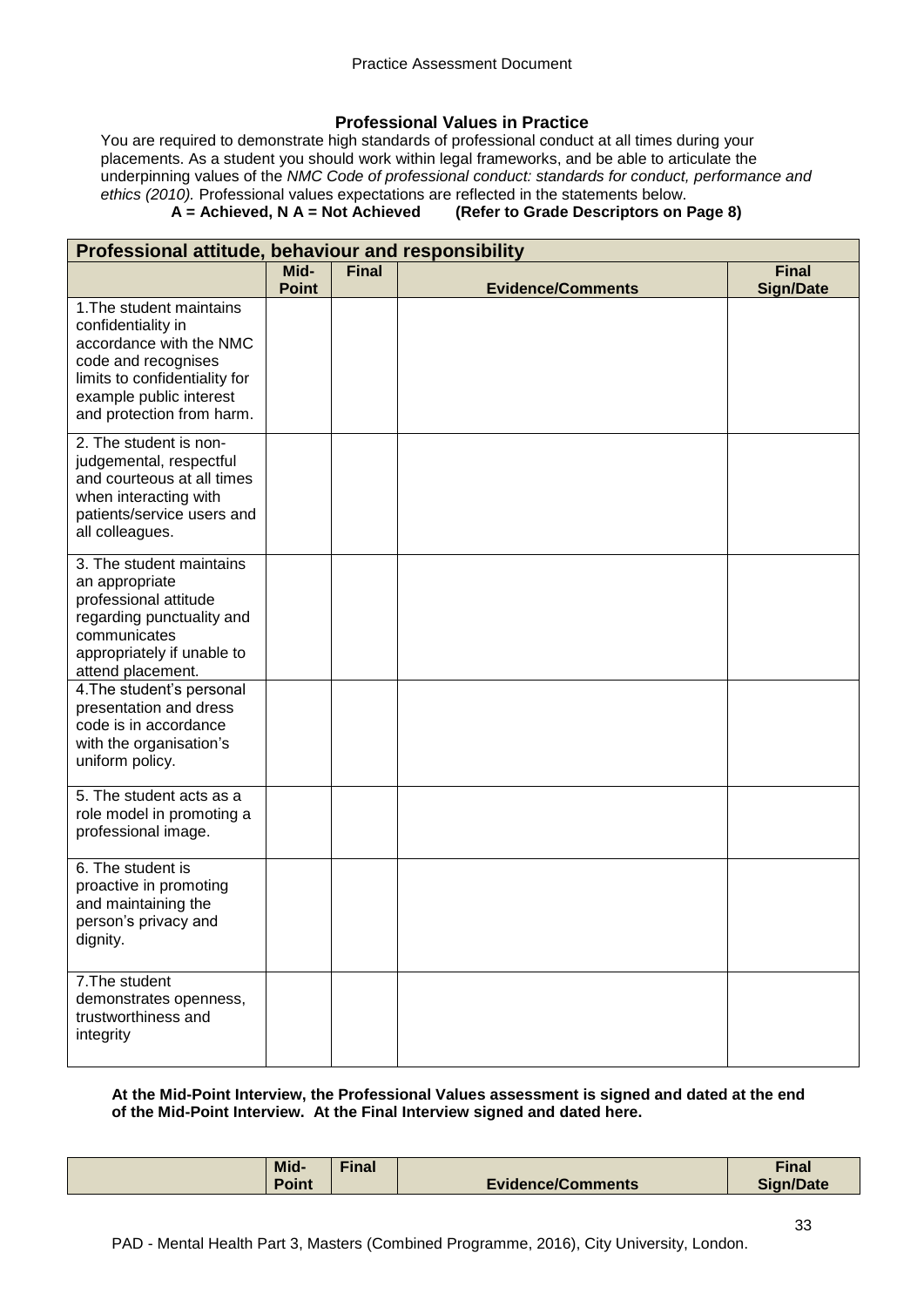| 8. The student makes<br>consistent effort to<br>engage in and reflect on<br>the requisite standards of<br>evidence based care and<br>learning to enhance care<br>and their own professional                                                                                                        |  |  |
|----------------------------------------------------------------------------------------------------------------------------------------------------------------------------------------------------------------------------------------------------------------------------------------------------|--|--|
| development.                                                                                                                                                                                                                                                                                       |  |  |
| Safe and compassionate care                                                                                                                                                                                                                                                                        |  |  |
| 9. The student is<br>attentive, kind,<br>compassionate and<br>sensitive to the needs of<br>others.                                                                                                                                                                                                 |  |  |
| 10. The student maintains<br>consistent person-centred<br>practice and empowers<br>people to meet their own<br>needs and make choices.                                                                                                                                                             |  |  |
| 11. The student reports<br>any concerns to the<br>appropriate professional<br>member of staff when<br>appropriate e.g.<br>safeguarding.                                                                                                                                                            |  |  |
| 12. The student<br>demonstrates the<br>potential to lead and work<br>autonomously and to<br>listen and seek clarity<br>where appropriate.                                                                                                                                                          |  |  |
| 13. The student is self-<br>aware and self-confident<br>and is able to work within<br>the limitations of own<br>knowledge, skills and<br>professional boundaries<br>and to take appropriate<br>action.                                                                                             |  |  |
| 14. The student manages<br>appropriate and<br>constructive relationships<br>with the multidisciplinary<br>team, patients/service<br>users, families and other<br>carers, with the intent of<br>building professional,<br>caring relationships<br>ensuring that decisions<br>about care are shared. |  |  |

**By the end of placement, not achieved must trigger an Action Plan at the time of assessment and should be documented. The Action Plan template can be found on page 66**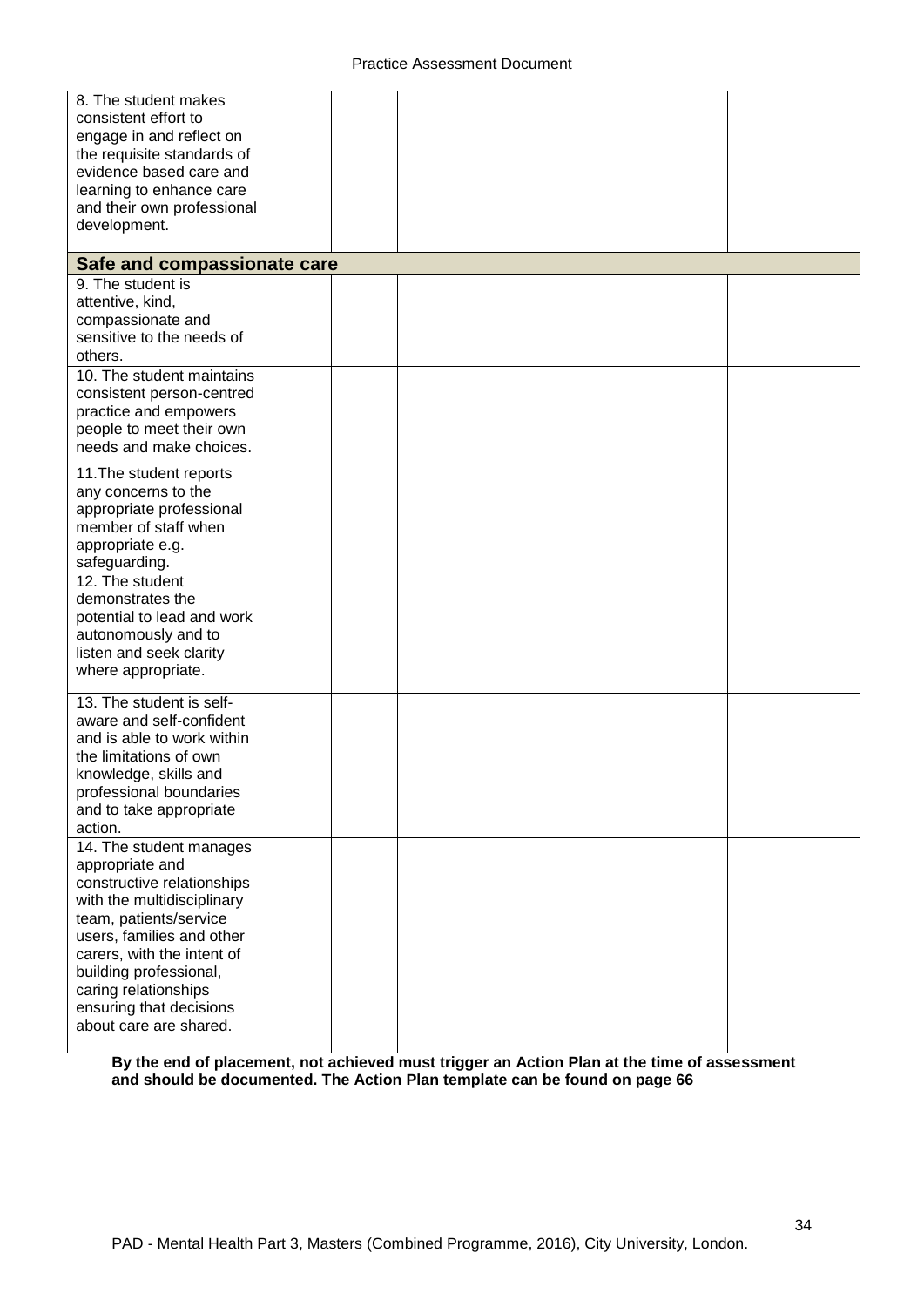## **Placement 3: Mid-Point Interview**

| This interview takes place half way through the placement                                                         |
|-------------------------------------------------------------------------------------------------------------------|
| Student's self-assessment/reflection on progress                                                                  |
| Reflect on your overall progression, referring to your personal learning needs, professional values and essential |
| skills. Identify your strengths and document areas for development.                                               |
|                                                                                                                   |
|                                                                                                                   |
|                                                                                                                   |
|                                                                                                                   |
|                                                                                                                   |
|                                                                                                                   |
|                                                                                                                   |
|                                                                                                                   |
|                                                                                                                   |
|                                                                                                                   |
|                                                                                                                   |
|                                                                                                                   |
|                                                                                                                   |
|                                                                                                                   |
|                                                                                                                   |
|                                                                                                                   |
|                                                                                                                   |
|                                                                                                                   |
|                                                                                                                   |
|                                                                                                                   |
|                                                                                                                   |
|                                                                                                                   |
|                                                                                                                   |
| <b>Mentor's comments</b>                                                                                          |
| Discuss with the student their self-assessment and comment on their progress using the assessment descriptors     |
|                                                                                                                   |
|                                                                                                                   |
| below, detailing evidence used to come to your decision.                                                          |
| Knowledge and Understanding:                                                                                      |
|                                                                                                                   |
|                                                                                                                   |
|                                                                                                                   |
|                                                                                                                   |
|                                                                                                                   |
|                                                                                                                   |
|                                                                                                                   |
|                                                                                                                   |
| <b>Professional Attitude:</b>                                                                                     |
|                                                                                                                   |
|                                                                                                                   |
|                                                                                                                   |
|                                                                                                                   |
|                                                                                                                   |
|                                                                                                                   |
|                                                                                                                   |
|                                                                                                                   |
|                                                                                                                   |
| <b>Participation in Care and Practical Skill:</b>                                                                 |
|                                                                                                                   |
|                                                                                                                   |
|                                                                                                                   |
|                                                                                                                   |
|                                                                                                                   |
|                                                                                                                   |
|                                                                                                                   |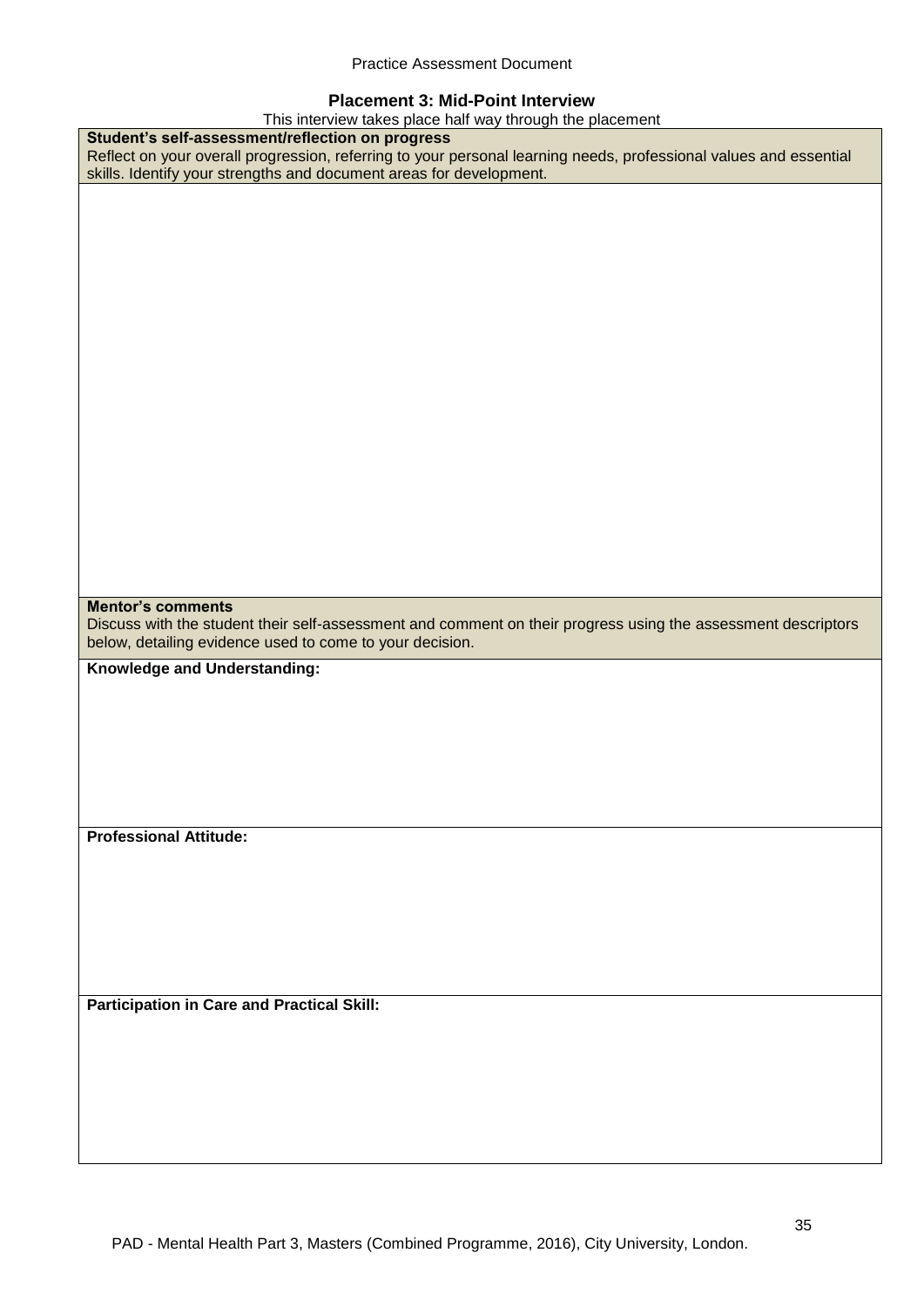# **Placement 3: Mid-Point Interview Ongoing learning and development needs**

To be agreed between Mentor and Student – sign and date all entries below

| To be agreed between Mentor and Student – sign and date all entries below                                 |                                             |  |  |
|-----------------------------------------------------------------------------------------------------------|---------------------------------------------|--|--|
| Identify learning and development needs                                                                   | Identify the learning opportunities/support |  |  |
| Refer to progress in achieving personal learning needs,                                                   | to enable the student to meet their needs   |  |  |
| professional values and essential skills.                                                                 |                                             |  |  |
|                                                                                                           |                                             |  |  |
|                                                                                                           |                                             |  |  |
|                                                                                                           |                                             |  |  |
|                                                                                                           |                                             |  |  |
|                                                                                                           |                                             |  |  |
|                                                                                                           |                                             |  |  |
|                                                                                                           |                                             |  |  |
|                                                                                                           |                                             |  |  |
|                                                                                                           |                                             |  |  |
|                                                                                                           |                                             |  |  |
|                                                                                                           |                                             |  |  |
|                                                                                                           |                                             |  |  |
|                                                                                                           |                                             |  |  |
|                                                                                                           |                                             |  |  |
|                                                                                                           |                                             |  |  |
|                                                                                                           |                                             |  |  |
|                                                                                                           |                                             |  |  |
|                                                                                                           |                                             |  |  |
|                                                                                                           |                                             |  |  |
|                                                                                                           |                                             |  |  |
|                                                                                                           |                                             |  |  |
|                                                                                                           |                                             |  |  |
|                                                                                                           |                                             |  |  |
|                                                                                                           |                                             |  |  |
|                                                                                                           |                                             |  |  |
|                                                                                                           |                                             |  |  |
|                                                                                                           |                                             |  |  |
|                                                                                                           |                                             |  |  |
|                                                                                                           |                                             |  |  |
|                                                                                                           |                                             |  |  |
|                                                                                                           |                                             |  |  |
|                                                                                                           |                                             |  |  |
|                                                                                                           |                                             |  |  |
|                                                                                                           |                                             |  |  |
|                                                                                                           |                                             |  |  |
|                                                                                                           |                                             |  |  |
|                                                                                                           |                                             |  |  |
|                                                                                                           |                                             |  |  |
|                                                                                                           |                                             |  |  |
|                                                                                                           |                                             |  |  |
|                                                                                                           |                                             |  |  |
|                                                                                                           |                                             |  |  |
|                                                                                                           |                                             |  |  |
|                                                                                                           |                                             |  |  |
| <b>Review Date:</b>                                                                                       | Sign when reviewed:                         |  |  |
|                                                                                                           |                                             |  |  |
| <b>Student's Signature:</b>                                                                               | Date:                                       |  |  |
|                                                                                                           |                                             |  |  |
| <b>Mentor's Signature:</b>                                                                                | Date:                                       |  |  |
|                                                                                                           |                                             |  |  |
| Any outstanding learning and development needs are to be discussed and documented at the final interview. |                                             |  |  |

**If specific concerns have been raised about the student's performance this should trigger an Action Plan at the time of assessment and should be documented. The action plan template can be found on page 66**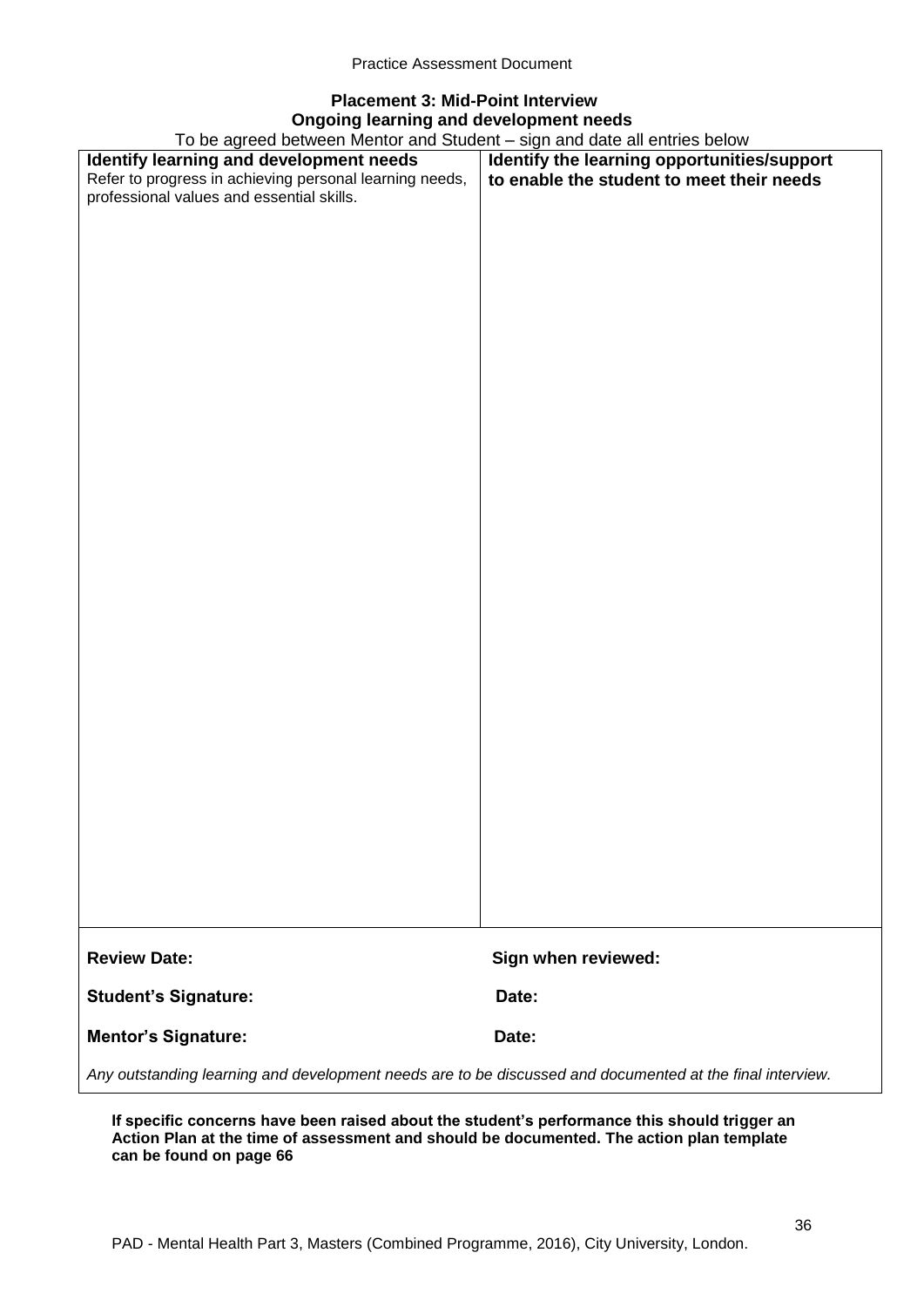## **Placement 3: Final Interview**

This should take place towards the end of the placement

| This should take place towards the end of the placement                                                           |
|-------------------------------------------------------------------------------------------------------------------|
| Student's self-assessment/reflection on progress                                                                  |
| Reflect on your overall progression, referring to your personal learning needs, professional values and essential |
| skills. Identify your strengths and document areas for development.                                               |
|                                                                                                                   |
|                                                                                                                   |
|                                                                                                                   |
|                                                                                                                   |
|                                                                                                                   |
|                                                                                                                   |
|                                                                                                                   |
|                                                                                                                   |
|                                                                                                                   |
|                                                                                                                   |
|                                                                                                                   |
|                                                                                                                   |
|                                                                                                                   |
|                                                                                                                   |
|                                                                                                                   |
|                                                                                                                   |
|                                                                                                                   |
|                                                                                                                   |
|                                                                                                                   |
|                                                                                                                   |
|                                                                                                                   |
|                                                                                                                   |
|                                                                                                                   |
|                                                                                                                   |
| <b>Mentor's comments</b>                                                                                          |
| Discuss with the student their self-assessment and comment on their progress using the assessment descriptors     |
|                                                                                                                   |
|                                                                                                                   |
| below, detailing evidence used to come to your decision.                                                          |
| Knowledge and Understanding:                                                                                      |
|                                                                                                                   |
|                                                                                                                   |
|                                                                                                                   |
|                                                                                                                   |
|                                                                                                                   |
|                                                                                                                   |
|                                                                                                                   |
|                                                                                                                   |
|                                                                                                                   |
| <b>Professional Attitude:</b>                                                                                     |
|                                                                                                                   |
|                                                                                                                   |
|                                                                                                                   |
|                                                                                                                   |
|                                                                                                                   |
|                                                                                                                   |
|                                                                                                                   |
|                                                                                                                   |
|                                                                                                                   |
| <b>Participation in Care and Practical Skill:</b>                                                                 |
|                                                                                                                   |
|                                                                                                                   |
|                                                                                                                   |
|                                                                                                                   |
|                                                                                                                   |
|                                                                                                                   |
|                                                                                                                   |
|                                                                                                                   |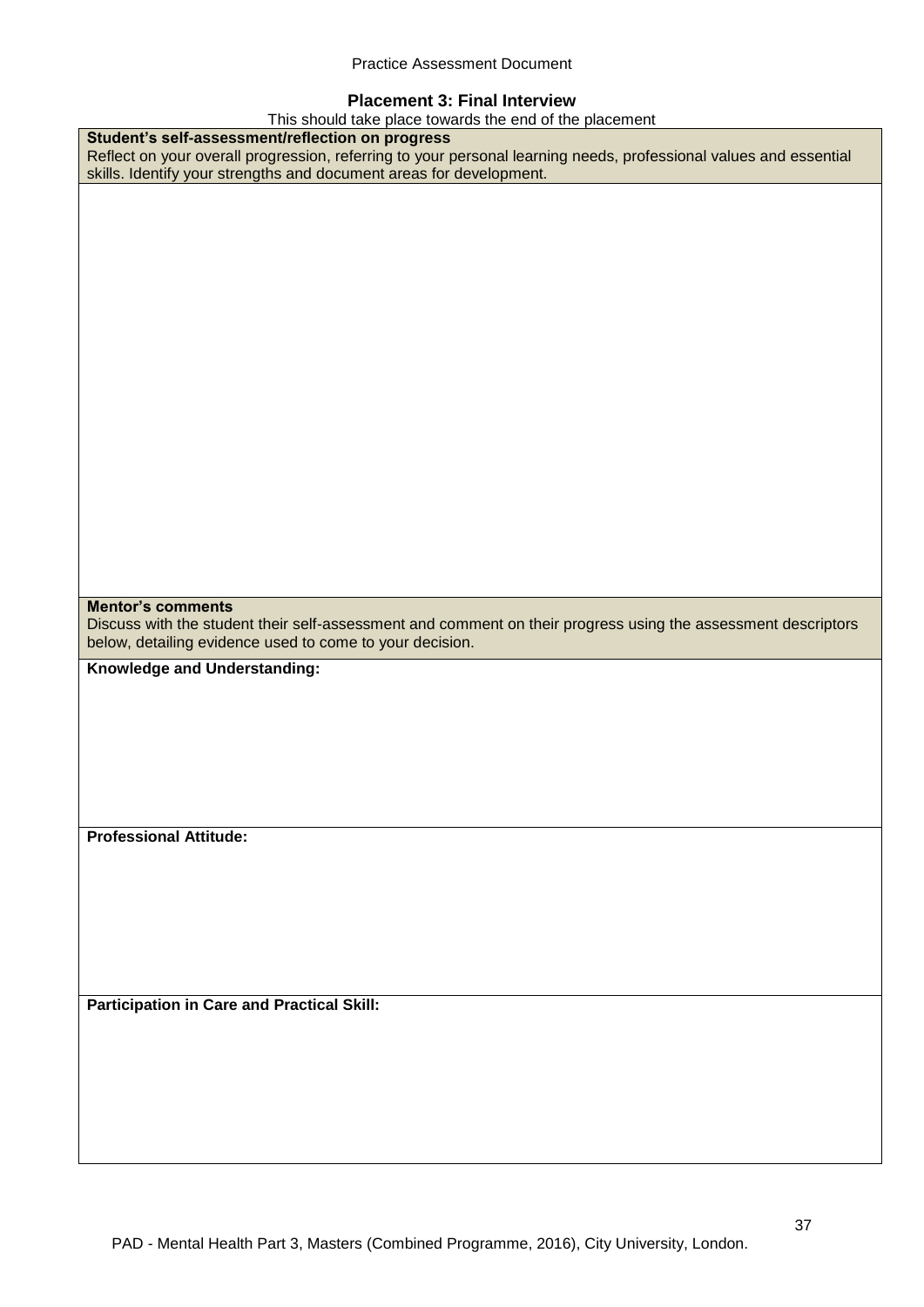## **Learning and Development Needs**

To be agreed between the Mentor and Student

| the next placement                                                                                         | Review learning and development needs identified at the Mid-Point Interview and those to take forward to |             |
|------------------------------------------------------------------------------------------------------------|----------------------------------------------------------------------------------------------------------|-------------|
|                                                                                                            |                                                                                                          |             |
|                                                                                                            |                                                                                                          |             |
|                                                                                                            |                                                                                                          |             |
|                                                                                                            |                                                                                                          |             |
|                                                                                                            |                                                                                                          |             |
|                                                                                                            |                                                                                                          |             |
|                                                                                                            |                                                                                                          |             |
|                                                                                                            |                                                                                                          |             |
|                                                                                                            |                                                                                                          |             |
|                                                                                                            |                                                                                                          |             |
|                                                                                                            |                                                                                                          |             |
|                                                                                                            |                                                                                                          |             |
|                                                                                                            |                                                                                                          |             |
| Was an Action Plan required to support the student?                                                        | YES / NO                                                                                                 |             |
|                                                                                                            |                                                                                                          |             |
|                                                                                                            |                                                                                                          |             |
| If Yes, was the Academic Representative informed?                                                          | YES / NO                                                                                                 |             |
| The Action Plan can be found on page 66                                                                    |                                                                                                          |             |
| Mentor's checklist for assessed documents                                                                  |                                                                                                          | <b>Tick</b> |
| I have signed the professional value statements the student has achieved in this area                      |                                                                                                          |             |
| I have signed the relevant skills the student has achieved in this area                                    |                                                                                                          |             |
| I have completed and signed the grading of practice document                                               |                                                                                                          |             |
| (where applicable)<br>The student and I have checked and signed the practice placement hours               |                                                                                                          |             |
| (depending on university requirements)<br>I have completed all the interview records and development plans |                                                                                                          |             |
| I have printed and signed my name on the List of Mentors/Supervisors Record                                |                                                                                                          |             |
| I have completed the Ongoing Achievement Record (OAR)                                                      |                                                                                                          |             |
|                                                                                                            |                                                                                                          |             |
| <b>Student's signature:</b>                                                                                | Date:                                                                                                    |             |
| <b>Mentor's signature:</b>                                                                                 | Date:                                                                                                    |             |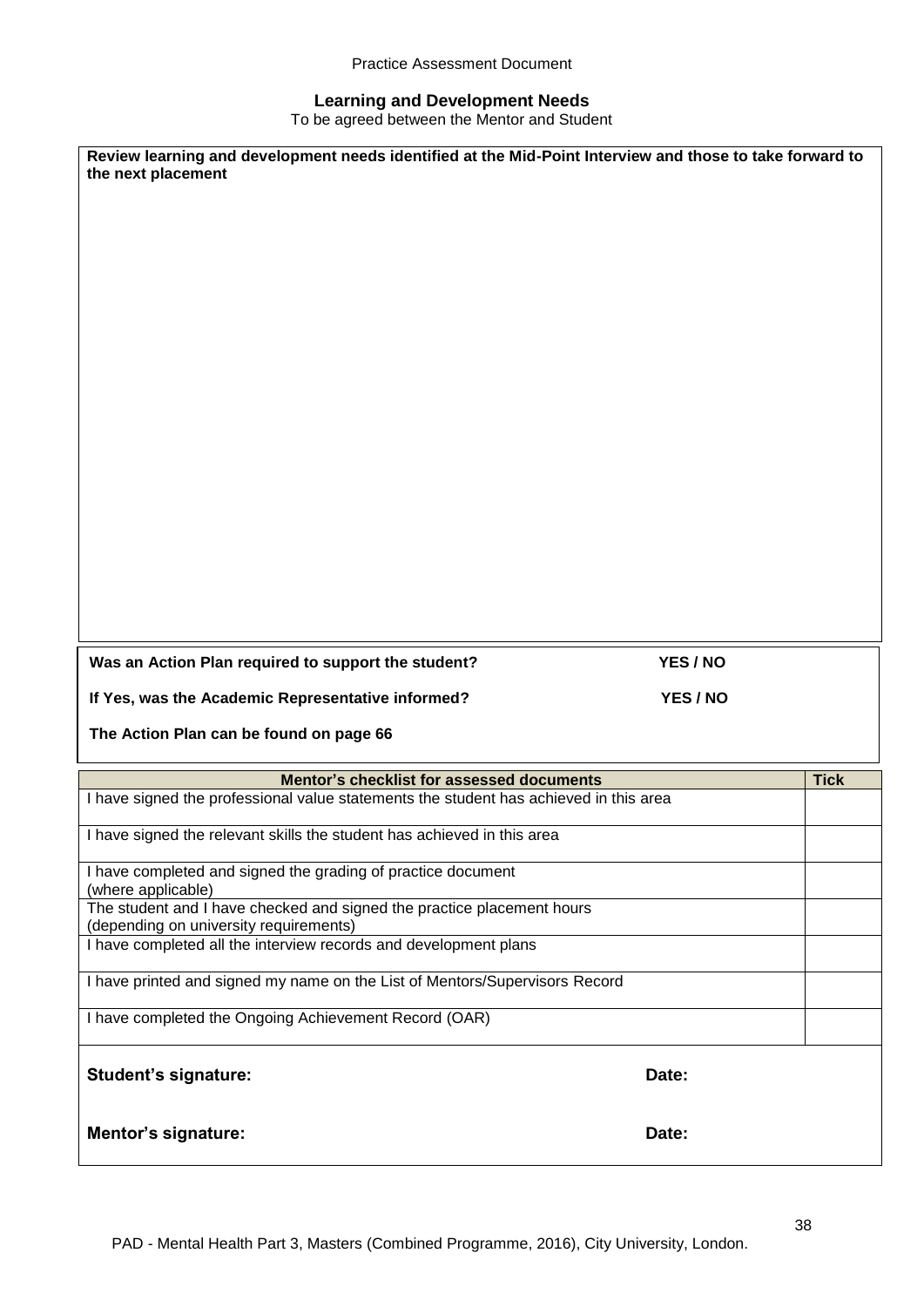## **Patient/Service User Feedback Form**

## **Mentors should obtain consent from patients/service users who should feel able to decline to participate.**

We would like to hear your views about the way the student nurse has looked after you.

- Your feedback will help the student nurse's learning
- The feedback you give will not change the way you are looked after

| Carer/Relative<br>The Patient/Service User<br>Tick if you are: |                                        |                           |                          |                             |                                  |  |  |  |  |  |
|----------------------------------------------------------------|----------------------------------------|---------------------------|--------------------------|-----------------------------|----------------------------------|--|--|--|--|--|
| How happy were<br>you with the way                             | Very Happy<br>$\widetilde{\mathbf{C}}$ | Happy<br>$\ddot{\bullet}$ | I'm not sure             | Unhappy<br>$\sum_{i=1}^{n}$ | Very<br>unhappy<br>$\frac{1}{2}$ |  |  |  |  |  |
| the student<br>nurse                                           |                                        |                           | $\circledcirc$ ( $\circ$ |                             |                                  |  |  |  |  |  |
| cared for you?                                                 |                                        |                           |                          |                             |                                  |  |  |  |  |  |
| listened to your<br>needs?                                     |                                        |                           |                          |                             |                                  |  |  |  |  |  |
| understood the<br>way you felt?                                |                                        |                           |                          |                             |                                  |  |  |  |  |  |
| talked to you?                                                 |                                        |                           |                          |                             |                                  |  |  |  |  |  |
| showed you<br>respect?                                         |                                        |                           |                          |                             |                                  |  |  |  |  |  |
| What did the student nurse do well?                            |                                        |                           |                          |                             |                                  |  |  |  |  |  |
|                                                                |                                        |                           |                          |                             |                                  |  |  |  |  |  |
|                                                                |                                        |                           |                          |                             |                                  |  |  |  |  |  |

**What could the student nurse have done differently?**

| Date: |
|-------|
|       |

**Student Signature:** Date:

Thank you for your help *This form has been designed by Service Users*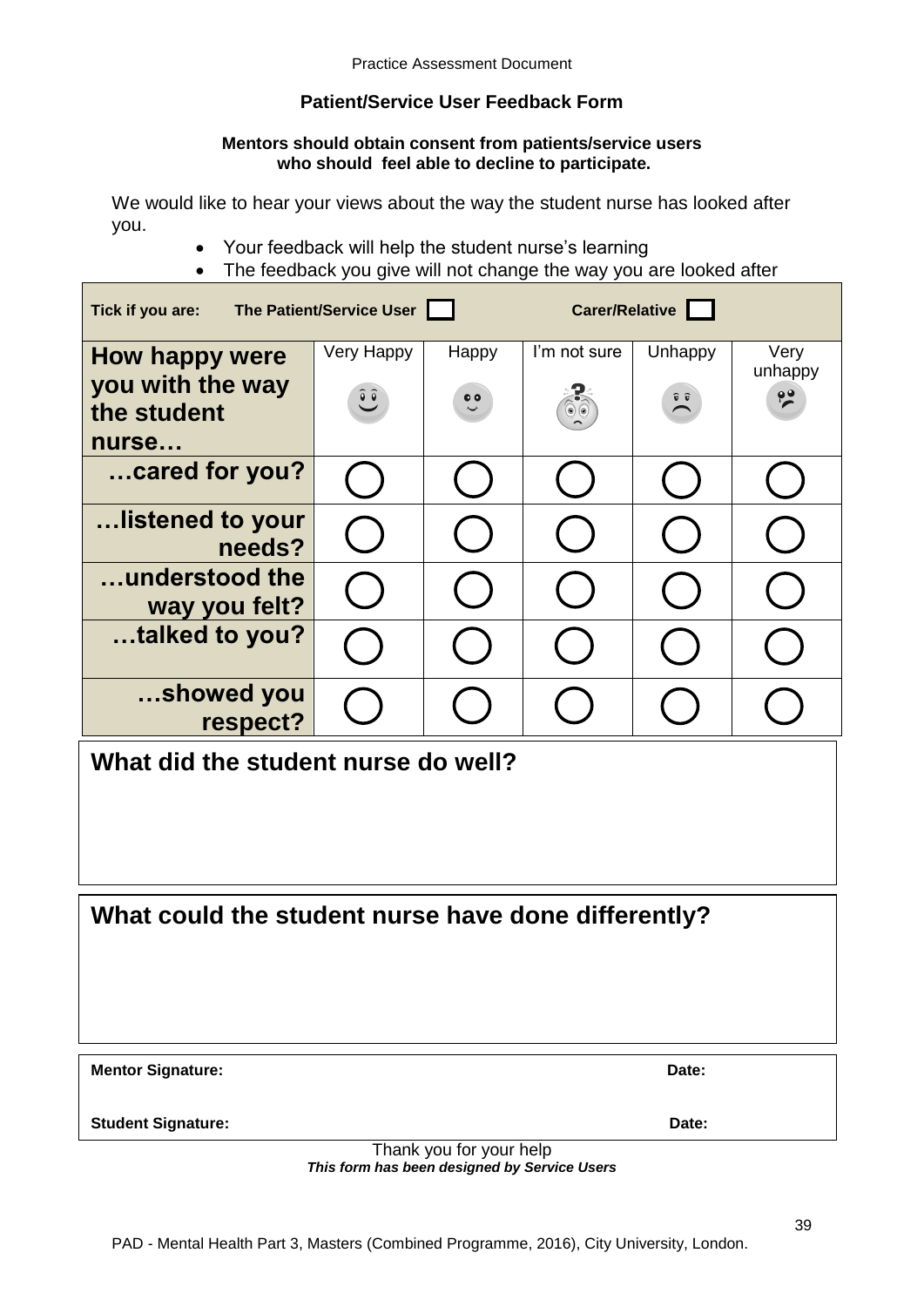## **Record of Additional Learning Opportunities**

Record reflections on your learning in outreach/short practice placements or with members of the multidisciplinary team.

| <b>Date</b>                  | <b>Time</b><br>spent | <b>Reflections on your learning</b> |
|------------------------------|----------------------|-------------------------------------|
| Details of                   |                      |                                     |
| experience                   |                      |                                     |
|                              |                      |                                     |
|                              |                      |                                     |
|                              |                      |                                     |
|                              |                      |                                     |
|                              |                      |                                     |
|                              |                      |                                     |
|                              |                      |                                     |
|                              |                      |                                     |
|                              |                      |                                     |
|                              |                      |                                     |
| Supervisor's<br>comments and |                      |                                     |
| Signature                    |                      |                                     |
|                              |                      |                                     |

| <b>Date</b>                               | <b>Time</b><br>spent | <b>Reflections on your learning</b> |
|-------------------------------------------|----------------------|-------------------------------------|
| Details of                                |                      |                                     |
| experience                                |                      |                                     |
|                                           |                      |                                     |
|                                           |                      |                                     |
|                                           |                      |                                     |
|                                           |                      |                                     |
|                                           |                      |                                     |
|                                           |                      |                                     |
|                                           |                      |                                     |
|                                           |                      |                                     |
|                                           |                      |                                     |
| Supervisor's<br>comments and<br>Signature |                      |                                     |

#### **More pages can be downloaded as per University guidelines**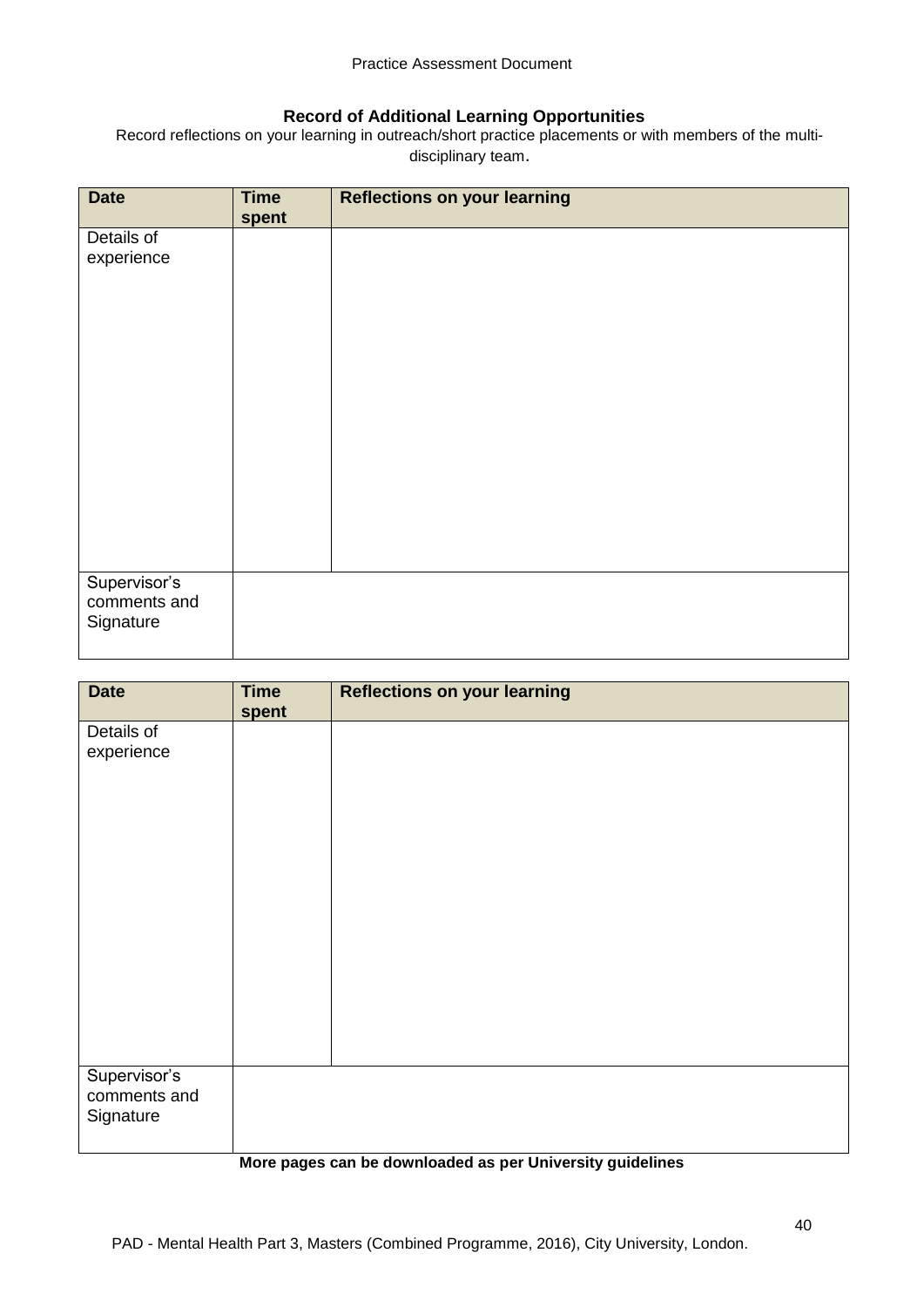## **Record of Additional Learning Opportunities**

Record reflections on your learning in outreach/short practice placements or with members of the multidisciplinary team.

| <b>Date</b>  | <b>Time</b><br>spent | <b>Reflections on your learning</b> |
|--------------|----------------------|-------------------------------------|
| Details of   |                      |                                     |
| experience   |                      |                                     |
|              |                      |                                     |
|              |                      |                                     |
|              |                      |                                     |
|              |                      |                                     |
|              |                      |                                     |
|              |                      |                                     |
|              |                      |                                     |
|              |                      |                                     |
|              |                      |                                     |
|              |                      |                                     |
|              |                      |                                     |
|              |                      |                                     |
|              |                      |                                     |
| Supervisor's |                      |                                     |
| comments and |                      |                                     |
| Signature    |                      |                                     |
|              |                      |                                     |

| <b>Reflections on your learning</b> |
|-------------------------------------|
|                                     |
|                                     |
|                                     |
|                                     |
|                                     |
|                                     |
|                                     |
|                                     |
|                                     |
|                                     |
|                                     |
|                                     |
|                                     |
|                                     |
|                                     |
|                                     |
|                                     |
|                                     |
|                                     |
|                                     |
|                                     |
|                                     |

## **More pages can be downloaded as per University guidelines**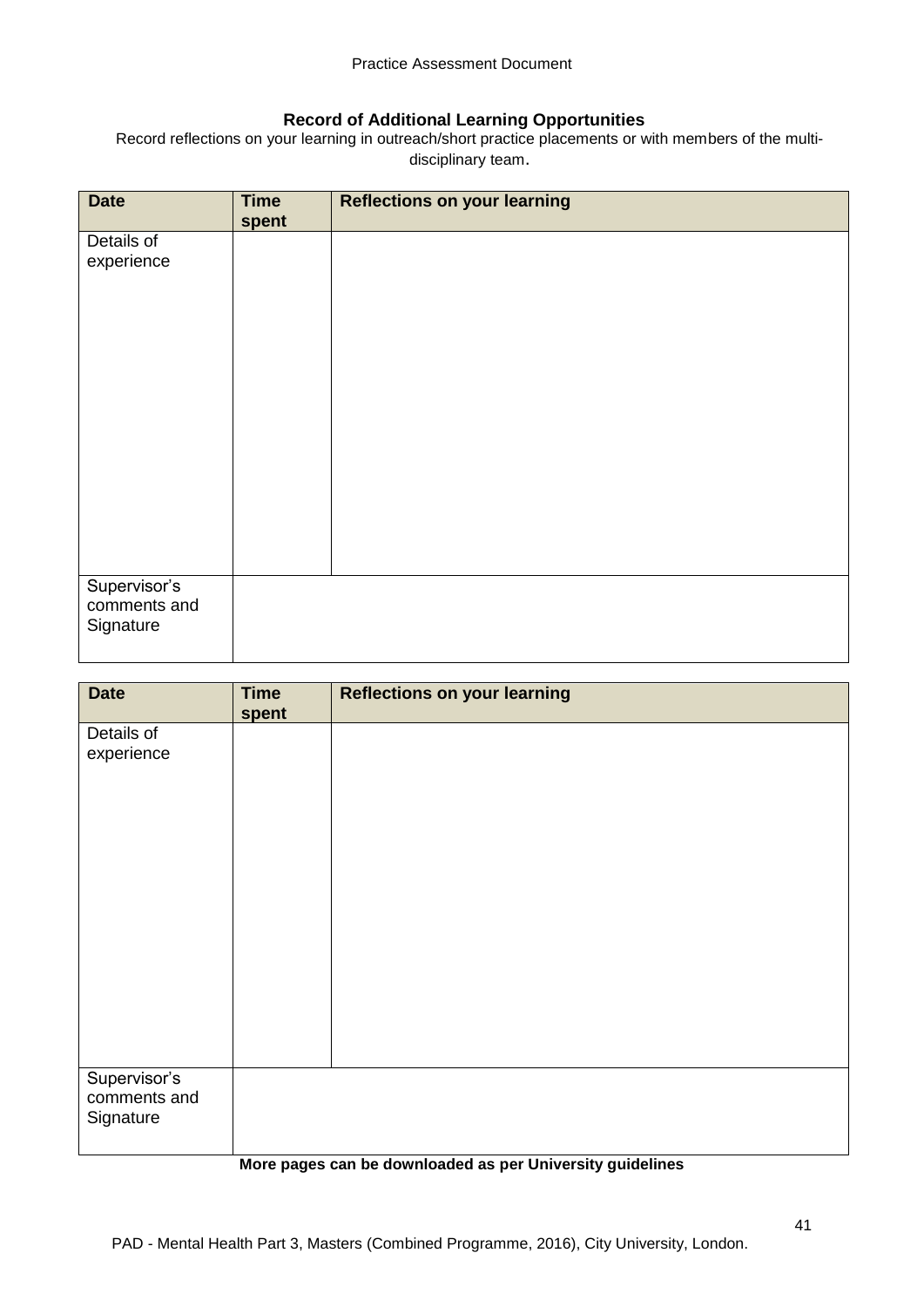# **Assessment of Essential Skills**

Assessment of Essential Skills is undertaken across the Part. These can be assessed in a range of placements but need to be assessed as Achieved (A) at least once by the end of the Part. If an Essential Skill is assessed as Achieved (A) early in the Part it is expected that the student maintains that level of competence and can be re-assessed in subsequent placements at the mentor's discretion.

The Grade Descriptors are 'Achieved', 'Not Achieved'. Refer to Grade Descriptors on Page 8 for further details.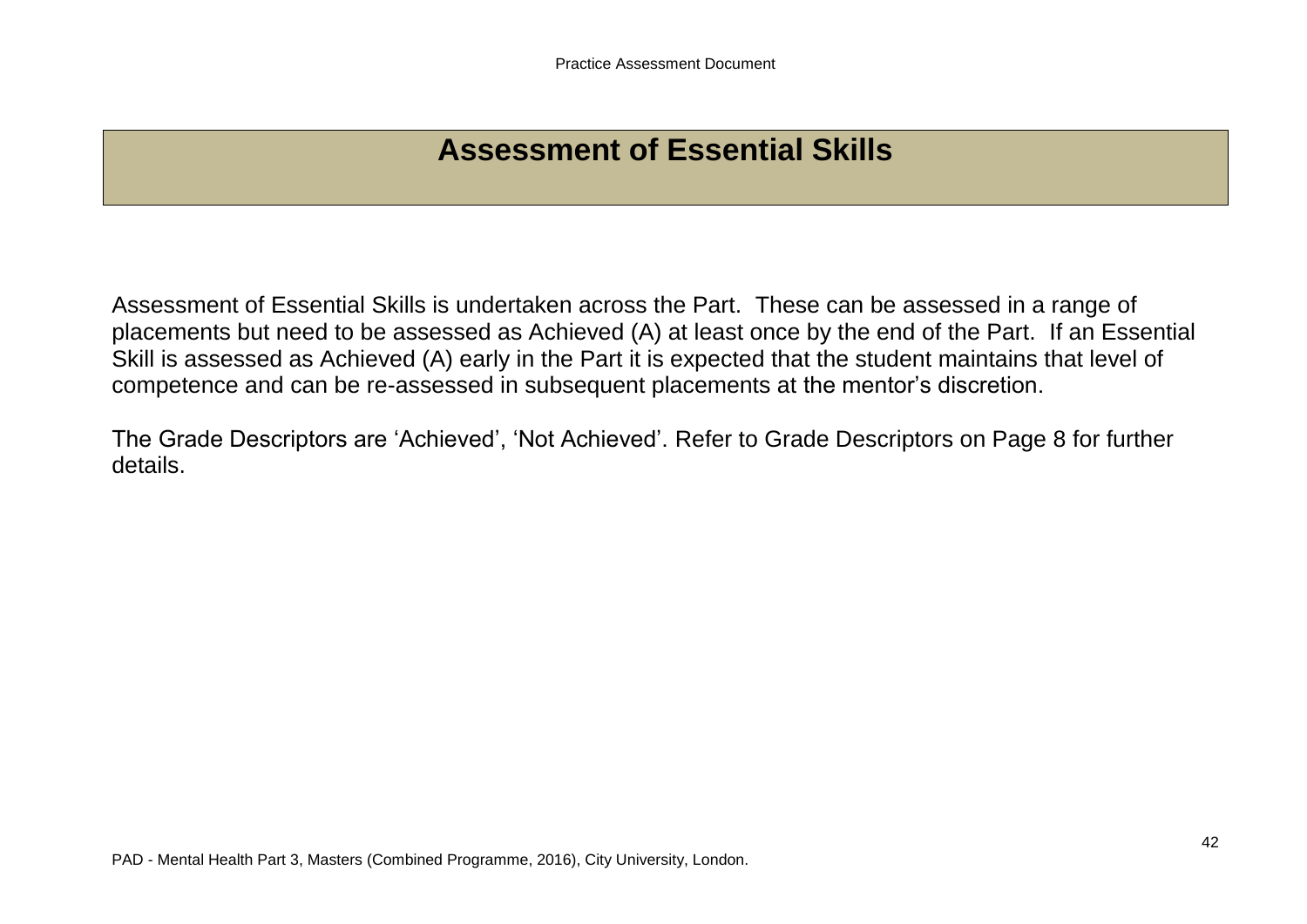## **Assessment of Essential Skills**

|                                                                                                                                           |       | A= Achieved, N A= Not Achieved |       |              |       |              |       |              |  |
|-------------------------------------------------------------------------------------------------------------------------------------------|-------|--------------------------------|-------|--------------|-------|--------------|-------|--------------|--|
|                                                                                                                                           |       | Assessment 1                   |       | Assessment 2 |       | Assessment 3 |       | Assessment 4 |  |
|                                                                                                                                           | Level | Sign/Date                      | Level | Sign/Date    | Level | Sign/Date    | Level | Sign/Date    |  |
| <b>Skills Cluster I: Care, Compassion and Communication:</b>                                                                              |       |                                |       |              |       |              |       |              |  |
| People can trust the mental health nurse to provide collaborative care based on the highest standards, knowledge and competence.          |       |                                |       |              |       |              |       |              |  |
| 1. Demonstrates clinical confidence                                                                                                       |       |                                |       |              |       |              |       |              |  |
| through sound knowledge, skills and                                                                                                       |       |                                |       |              |       |              |       |              |  |
| understanding relevant to field.                                                                                                          |       |                                |       |              |       |              |       |              |  |
| 2. Is self-aware and self-confident,                                                                                                      |       |                                |       |              |       |              |       |              |  |
| knows own limitations and is able to take                                                                                                 |       |                                |       |              |       |              |       |              |  |
| appropriate action and has an                                                                                                             |       |                                |       |              |       |              |       |              |  |
| awareness of own mental health and                                                                                                        |       |                                |       |              |       |              |       |              |  |
| exploring the impact on self of working in                                                                                                |       |                                |       |              |       |              |       |              |  |
| mental health.                                                                                                                            |       |                                |       |              |       |              |       |              |  |
| 3. Recognises and acts to overcome                                                                                                        |       |                                |       |              |       |              |       |              |  |
| barriers in developing effective                                                                                                          |       |                                |       |              |       |              |       |              |  |
| professional relationships with service                                                                                                   |       |                                |       |              |       |              |       |              |  |
| users and carers.                                                                                                                         |       |                                |       |              |       |              |       |              |  |
| 4. Uses professional support structures                                                                                                   |       |                                |       |              |       |              |       |              |  |
| to develop self-awareness, challenge                                                                                                      |       |                                |       |              |       |              |       |              |  |
| own prejudices and enable professional                                                                                                    |       |                                |       |              |       |              |       |              |  |
| relationships, so that care is delivered                                                                                                  |       |                                |       |              |       |              |       |              |  |
| without compromise.                                                                                                                       |       |                                |       |              |       |              |       |              |  |
| People can trust the mental health nurse to engage in person-centred care empowering people to make choices about how their needs are met |       |                                |       |              |       |              |       |              |  |
| when they are unable to meet them for themselves.                                                                                         |       |                                |       |              |       |              |       |              |  |
| 5. Recognises situations and acts                                                                                                         |       |                                |       |              |       |              |       |              |  |
| appropriately when a person's choice                                                                                                      |       |                                |       |              |       |              |       |              |  |
| may compromise their safety or the                                                                                                        |       |                                |       |              |       |              |       |              |  |
| safety of others.                                                                                                                         |       |                                |       |              |       |              |       |              |  |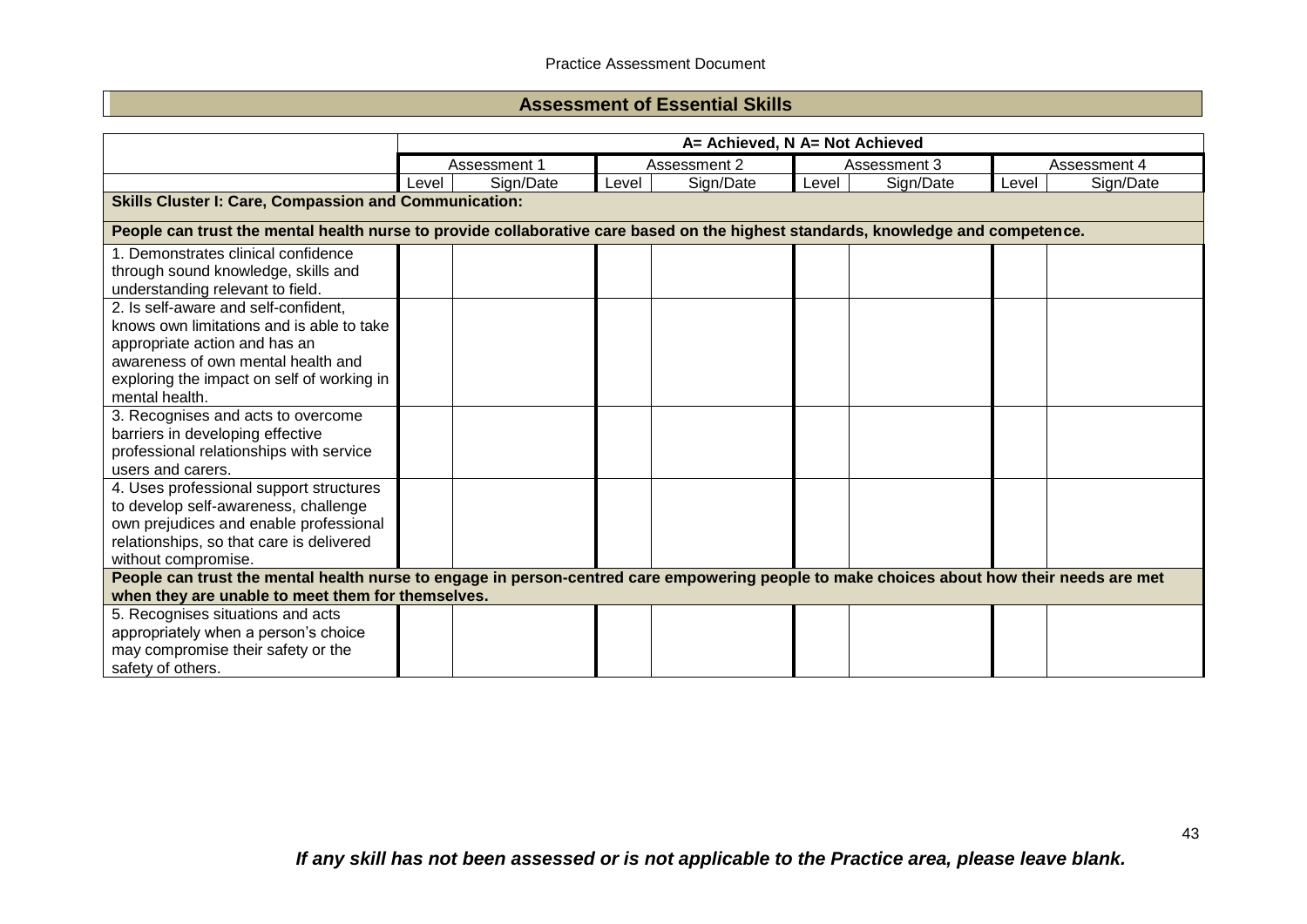|                                            | A= Achieved, N A= Not Achieved |           |       |           |              |              |       |           |
|--------------------------------------------|--------------------------------|-----------|-------|-----------|--------------|--------------|-------|-----------|
|                                            | Assessment 2<br>Assessment 1   |           |       |           | Assessment 3 | Assessment 4 |       |           |
|                                            | Level                          | Sign/Date | Level | Sign/Date | Level        | Sign/Date    | Level | Sign/Date |
| 6. Uses strategies to manage situations    |                                |           |       |           |              |              |       |           |
| where a person's wishes conflict with      |                                |           |       |           |              |              |       |           |
| the nursing interventions necessary for    |                                |           |       |           |              |              |       |           |
| the person's safety. Facilitates access    |                                |           |       |           |              |              |       |           |
| to independent advocacy and                |                                |           |       |           |              |              |       |           |
| addresses the potential power              |                                |           |       |           |              |              |       |           |
| imbalances, including situations when      |                                |           |       |           |              |              |       |           |
| compulsory measures are used,              |                                |           |       |           |              |              |       |           |
| through upholding safeguards.              |                                |           |       |           |              |              |       |           |
| 7. Acts with dignity and respect to        |                                |           |       |           |              |              |       |           |
| ensure that people who are unable to       |                                |           |       |           |              |              |       |           |
| meet their activities of living have       |                                |           |       |           |              |              |       |           |
| choices about how these are met and        |                                |           |       |           |              |              |       |           |
| feel empowered to do as much as            |                                |           |       |           |              |              |       |           |
| possible for themselves.                   |                                |           |       |           |              |              |       |           |
| 8. Works autonomously, confidently and     |                                |           |       |           |              |              |       |           |
| in partnership with people, their families |                                |           |       |           |              |              |       |           |
| and carers to ensure that needs are met    |                                |           |       |           |              |              |       |           |
| through care planning and delivery         |                                |           |       |           |              |              |       |           |
| including strategies for self-care and     |                                |           |       |           |              |              |       |           |
| support including enabling psychosocial    |                                |           |       |           |              |              |       |           |
| education and intervention.                |                                |           |       |           |              |              |       |           |
| 9. Actively helps people to identify and   |                                |           |       |           |              |              |       |           |
| use their strengths to achieve their       |                                |           |       |           |              |              |       |           |
| goals and aspirations through providing    |                                |           |       |           |              |              |       |           |
| person-centred and recovery-focused        |                                |           |       |           |              |              |       |           |
| care that respects the lived experience    |                                |           |       |           |              |              |       |           |
| of mental health problems.                 |                                |           |       |           |              |              |       |           |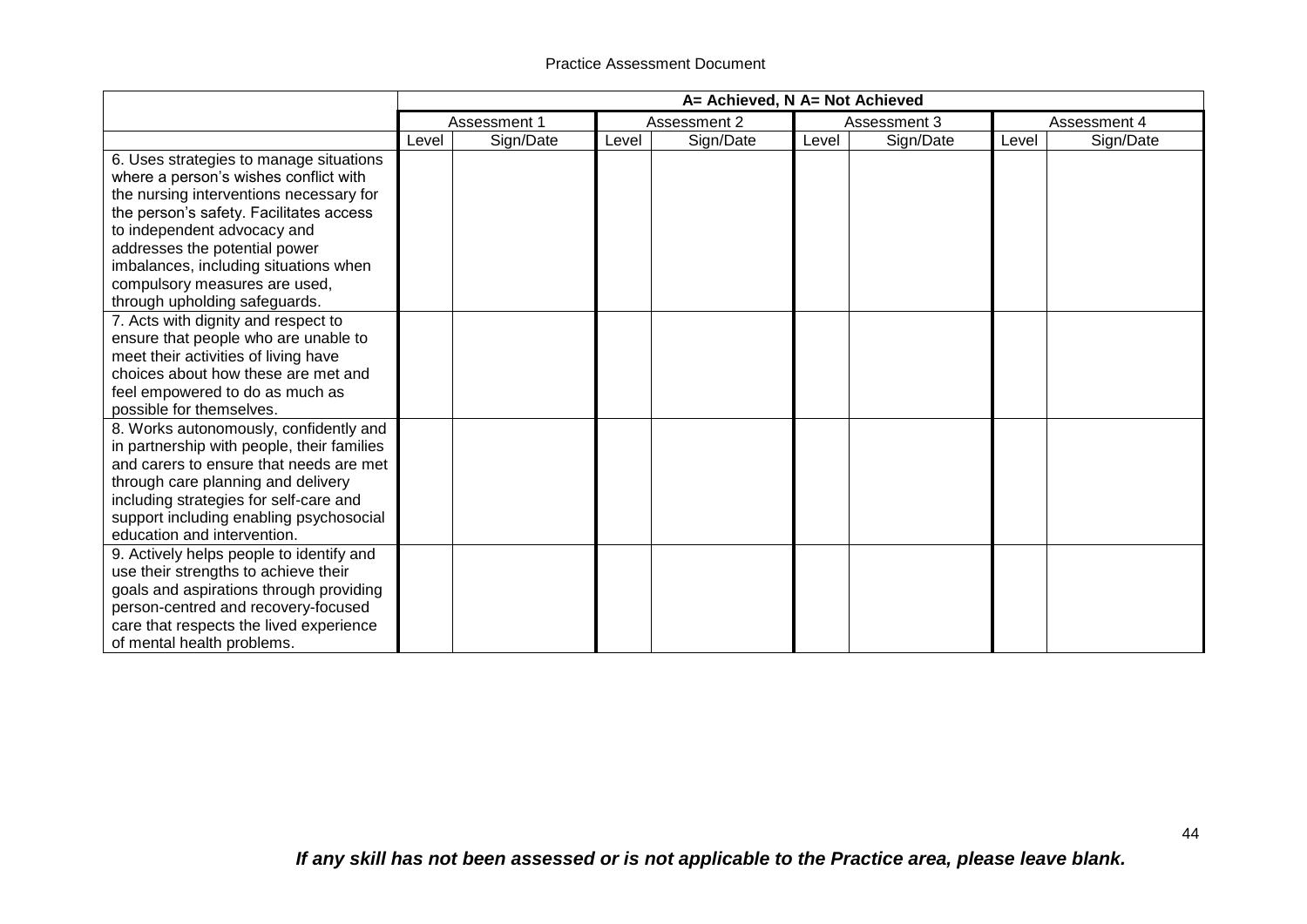|                                                                                                                                                                                                                                  |       |              |       | A= Achieved, N A= Not Achieved |       |              |       |              |
|----------------------------------------------------------------------------------------------------------------------------------------------------------------------------------------------------------------------------------|-------|--------------|-------|--------------------------------|-------|--------------|-------|--------------|
|                                                                                                                                                                                                                                  |       | Assessment 1 |       | Assessment 2                   |       | Assessment 3 |       | Assessment 4 |
|                                                                                                                                                                                                                                  | Level | Sign/Date    | Level | Sign/Date                      | Level | Sign/Date    | Level | Sign/Date    |
| People can trust the mental health nurse to respect them as individuals and strive to help them to preserve their dignity at all times.                                                                                          |       |              |       |                                |       |              |       |              |
| 10. Acts autonomously to challenge<br>situations or others when someone's<br>dignity may be compromised<br>empowering and supporting choice by<br>promoting mental health and<br>challenging inequalities and<br>discrimination. |       |              |       |                                |       |              |       |              |
| People can trust the mental health nurse to engage with them and their family or carers within their cultural environments in an acceptant and<br>anti- discriminatory manner free from harassment and exploitation.             |       |              |       |                                |       |              |       |              |
| 11. Is accepting of differing cultural<br>traditions, beliefs, UK legal frameworks<br>and professional ethics when planning<br>care with people and their families and<br>carers.                                                |       |              |       |                                |       |              |       |              |
| 12. Manages and diffuses challenging<br>situations effectively.                                                                                                                                                                  |       |              |       |                                |       |              |       |              |
| People can trust the mental health nurse to engage with them in a warm, sensitive and compassionate way.                                                                                                                         |       |              |       |                                |       |              |       |              |
| 13. Listens to, watches for, and<br>responds to verbal and non-verbal cues<br>including being sensitive to and taking<br>into account the impact of trauma and<br>abuse on the development of mental<br>health problems.         |       |              |       |                                |       |              |       |              |
| 14. Recognises and acts autonomously<br>to respond to own emotional discomfort<br>and distress in self and others.                                                                                                               |       |              |       |                                |       |              |       |              |
| 15. Through reflection and evaluation<br>demonstrates commitment to personal<br>and professional development in lifelong<br>learning.                                                                                            |       |              |       |                                |       |              |       |              |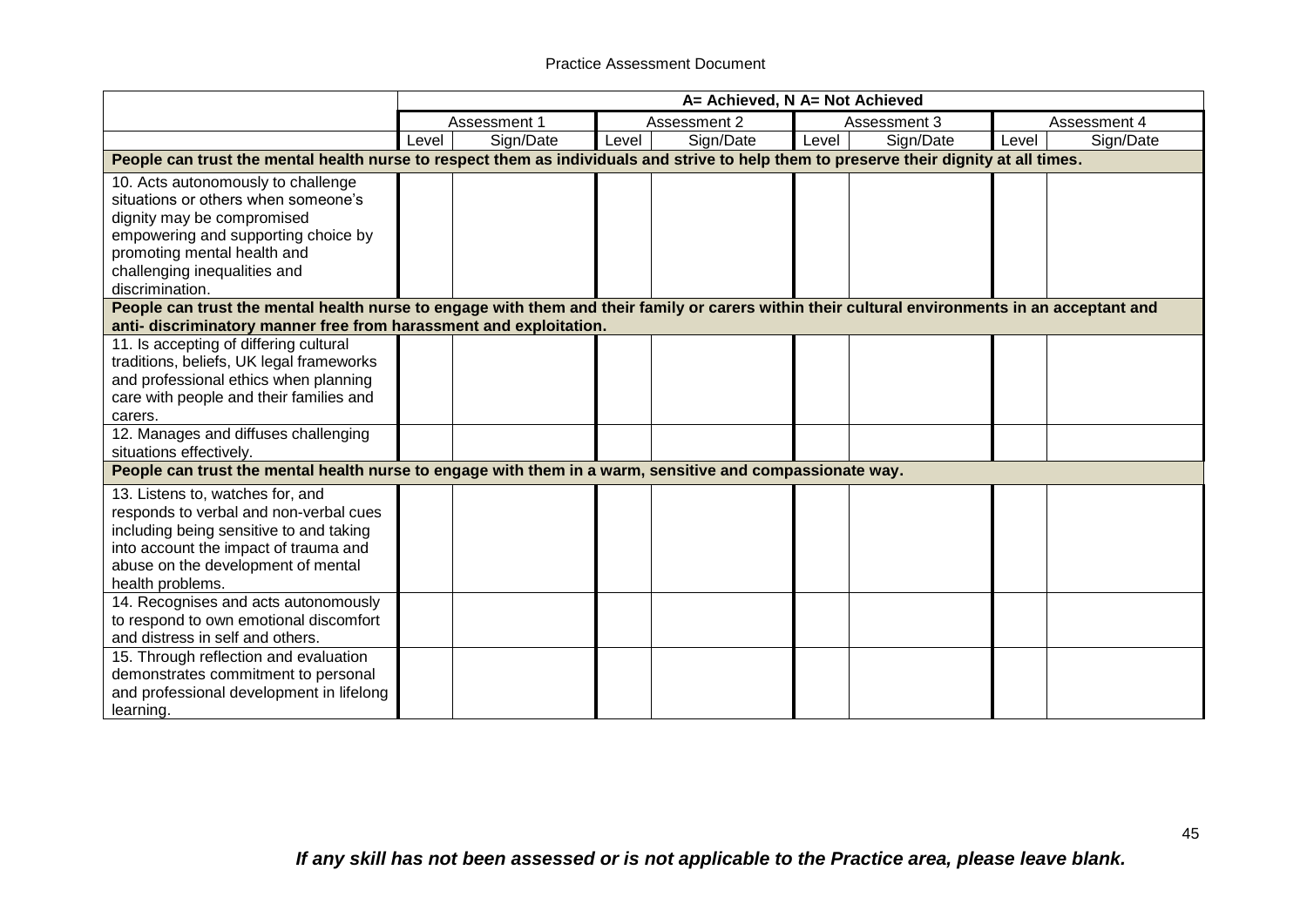|                                                                                                                                                                                                                                                                                                                      |       |              |              | A= Achieved, N A= Not Achieved |       |              |       |              |
|----------------------------------------------------------------------------------------------------------------------------------------------------------------------------------------------------------------------------------------------------------------------------------------------------------------------|-------|--------------|--------------|--------------------------------|-------|--------------|-------|--------------|
|                                                                                                                                                                                                                                                                                                                      |       | Assessment 1 | Assessment 2 |                                |       | Assessment 3 |       | Assessment 4 |
|                                                                                                                                                                                                                                                                                                                      | Level | Sign/Date    | Level        | Sign/Date                      | Level | Sign/Date    | Level | Sign/Date    |
| People can trust the mental health nurse to engage therapeutically and actively listen to their needs and concerns, responding using skills that are<br>helpful, providing information that is clear, accurate, meaningful and free from jargon.                                                                     |       |              |              |                                |       |              |       |              |
| 16. Communicates effectively and<br>sensitively in different settings, using a<br>range of methods and skills reducing<br>barriers including facilitating therapeutic<br>groups for service-users and carers.<br>17. Provides accurate and<br>comprehensive written and verbal                                       |       |              |              |                                |       |              |       |              |
| reports based on best available<br>evidence.                                                                                                                                                                                                                                                                         |       |              |              |                                |       |              |       |              |
| 18. Uses skills of active listening,<br>questioning, paraphrasing, and<br>reflection to support a therapeutic<br>intervention and is able to support<br>people distressed by hearing voices or<br>experiencing distressing thoughts or<br>perceptions.                                                               |       |              |              |                                |       |              |       |              |
| 19. Uses appropriate and relevant<br>communication skills to deal with<br>difficult and challenging circumstances,<br>for example, responding to<br>emergencies, unexpected occurrences,<br>saying "no", dealing with complaints,<br>resolving disputes, de-escalating<br>aggression, conveying 'unwelcome<br>news'. |       |              |              |                                |       |              |       |              |
| People can trust the mental health nurse to protect and keep as confidential all information relating to them.                                                                                                                                                                                                       |       |              |              |                                |       |              |       |              |
| 20. Acts appropriately and within the<br>law in sharing information to enable and<br>enhance care. (Carers, MDT and across<br>agency boundaries)                                                                                                                                                                     |       |              |              |                                |       |              |       |              |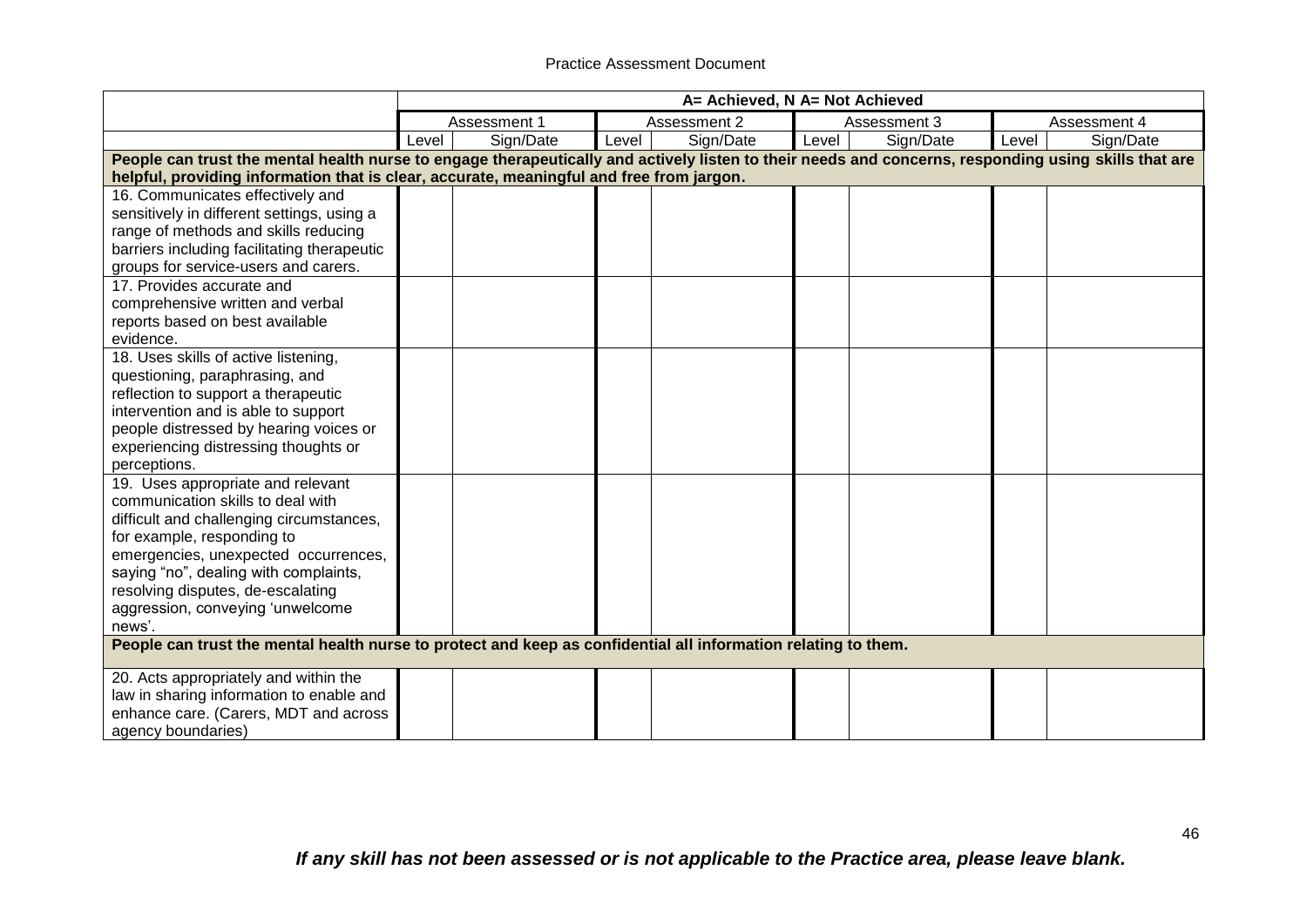|                                                                                                                                                   | A= Achieved, N A= Not Achieved |              |       |              |       |              |       |              |
|---------------------------------------------------------------------------------------------------------------------------------------------------|--------------------------------|--------------|-------|--------------|-------|--------------|-------|--------------|
|                                                                                                                                                   |                                | Assessment 1 |       | Assessment 2 |       | Assessment 3 |       | Assessment 4 |
|                                                                                                                                                   | Level                          | Sign/Date    | Level | Sign/Date    | Level | Sign/Date    | Level | Sign/Date    |
| 21. Works within the legal frameworks                                                                                                             |                                |              |       |              |       |              |       |              |
| for data protection including access to                                                                                                           |                                |              |       |              |       |              |       |              |
| and storage of records.                                                                                                                           |                                |              |       |              |       |              |       |              |
| People can trust the mental health nurse to gain their consent based on sound understanding in order to allow an informed choice prior to any     |                                |              |       |              |       |              |       |              |
| intervention and that their rights in decision-making and consent will be respected and upheld.                                                   |                                |              |       |              |       |              |       |              |
| 22. Works within legal frameworks and                                                                                                             |                                |              |       |              |       |              |       |              |
| assesses and responds to the needs                                                                                                                |                                |              |       |              |       |              |       |              |
| and wishes of carers and relatives in                                                                                                             |                                |              |       |              |       |              |       |              |
| relation to information and consent                                                                                                               |                                |              |       |              |       |              |       |              |
| specifically those related to mental                                                                                                              |                                |              |       |              |       |              |       |              |
| health care.                                                                                                                                      |                                |              |       |              |       |              |       |              |
| Skills Cluster II: Organisational Aspects of Care                                                                                                 |                                |              |       |              |       |              |       |              |
| People can trust the mental health nurse to treat them as partners and work with them to make a holistic and systematic assessment of their       |                                |              |       |              |       |              |       |              |
| needs: to develop a personalised plan that is based on mutual understanding and respect for their individual situation promoting health and well- |                                |              |       |              |       |              |       |              |
| being, minimising risk of harm and promoting their safety at all times.                                                                           |                                |              |       |              |       |              |       |              |
| 23. In partnership with the person, their                                                                                                         |                                |              |       |              |       |              |       |              |
| carers and families, makes an holistic,                                                                                                           |                                |              |       |              |       |              |       |              |
| person-centred and systematic                                                                                                                     |                                |              |       |              |       |              |       |              |
| assessment of physical, emotional,                                                                                                                |                                |              |       |              |       |              |       |              |
| psychological, social, cultural and                                                                                                               |                                |              |       |              |       |              |       |              |
| spiritual needs, including risk, and                                                                                                              |                                |              |       |              |       |              |       |              |
| together, develops a comprehensive                                                                                                                |                                |              |       |              |       |              |       |              |
| personalised plan of evidence-based                                                                                                               |                                |              |       |              |       |              |       |              |
| nursing care including individual and                                                                                                             |                                |              |       |              |       |              |       |              |
| group psychological and psychosocial                                                                                                              |                                |              |       |              |       |              |       |              |
| interventions.                                                                                                                                    |                                |              |       |              |       |              |       |              |
| 24. Works within the context of a multi-                                                                                                          |                                |              |       |              |       |              |       |              |
| professional team and works                                                                                                                       |                                |              |       |              |       |              |       |              |
| collaboratively with other agencies                                                                                                               |                                |              |       |              |       |              |       |              |
| when required.                                                                                                                                    |                                |              |       |              |       |              |       |              |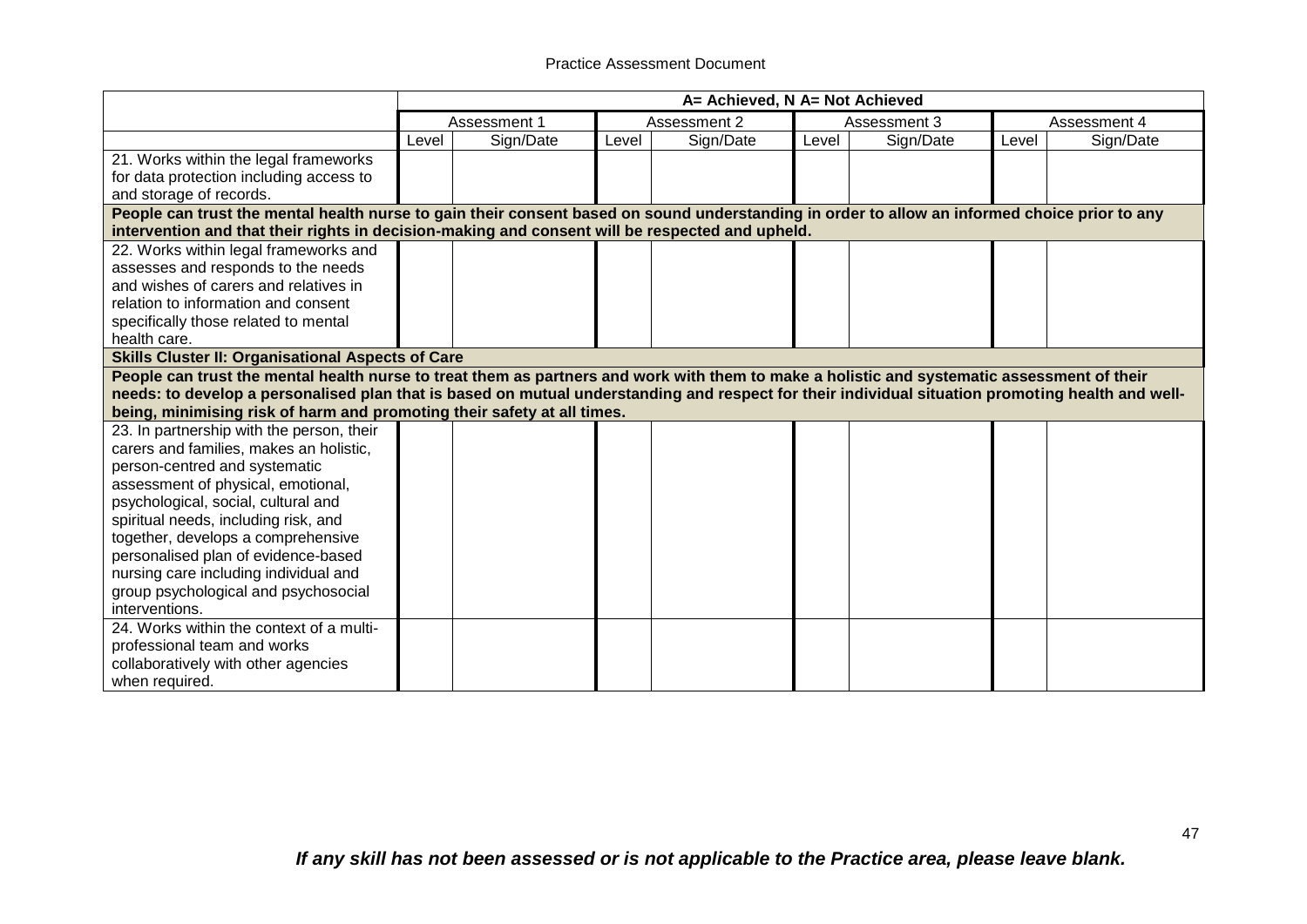|                                                                                                                                                                                                                                                                                                                                                                                               | A= Achieved, N A= Not Achieved |              |       |              |       |              |       |              |
|-----------------------------------------------------------------------------------------------------------------------------------------------------------------------------------------------------------------------------------------------------------------------------------------------------------------------------------------------------------------------------------------------|--------------------------------|--------------|-------|--------------|-------|--------------|-------|--------------|
|                                                                                                                                                                                                                                                                                                                                                                                               |                                | Assessment 1 |       | Assessment 2 |       | Assessment 3 |       | Assessment 4 |
|                                                                                                                                                                                                                                                                                                                                                                                               | Level                          | Sign/Date    | Level | Sign/Date    | Level | Sign/Date    | Level | Sign/Date    |
| 25. Promotes the health and well-being,<br>self-care, independence, self-<br>determination and expertise of people<br>with mental health problems. Teaches<br>and empowers people and carers to<br>make choices when coping with the<br>effects of treatment and the ongoing<br>nature of a condition, to aid recovery,<br>enable self-care or deal with chronic<br>pain and death and dying. |                                |              |       |              |       |              |       |              |
| 26. Discusses sensitive issues in<br>relation to public health and preventing<br>mental health problems in at-risk<br>groups. Assesses needs and plans<br>care and provides appropriate advice<br>and guidance to individuals,<br>communities and populations.                                                                                                                                |                                |              |       |              |       |              |       |              |
| 27. Measures, documents and<br>interprets vital signs and acts<br>autonomously and appropriately on<br>findings.                                                                                                                                                                                                                                                                              |                                |              |       |              |       |              |       |              |
| People can trust the mental health nurse to deliver nursing interventions and evaluate their effectiveness against the agreed assessment and care<br>plan.                                                                                                                                                                                                                                    |                                |              |       |              |       |              |       |              |
| 28. Prioritises the needs of groups of<br>people and individuals in order to<br>provide care effectively and efficiently<br>within the context of age condition and<br>developmental stage.                                                                                                                                                                                                   |                                |              |       |              |       |              |       |              |
| 29. Detects, records and reports<br>deterioration or improvement and takes<br>appropriate action and evaluates care<br>autonomously including evaluating<br>outcomes of psychological and<br>psychosocial interventions for mental<br>health problems.                                                                                                                                        |                                |              |       |              |       |              |       |              |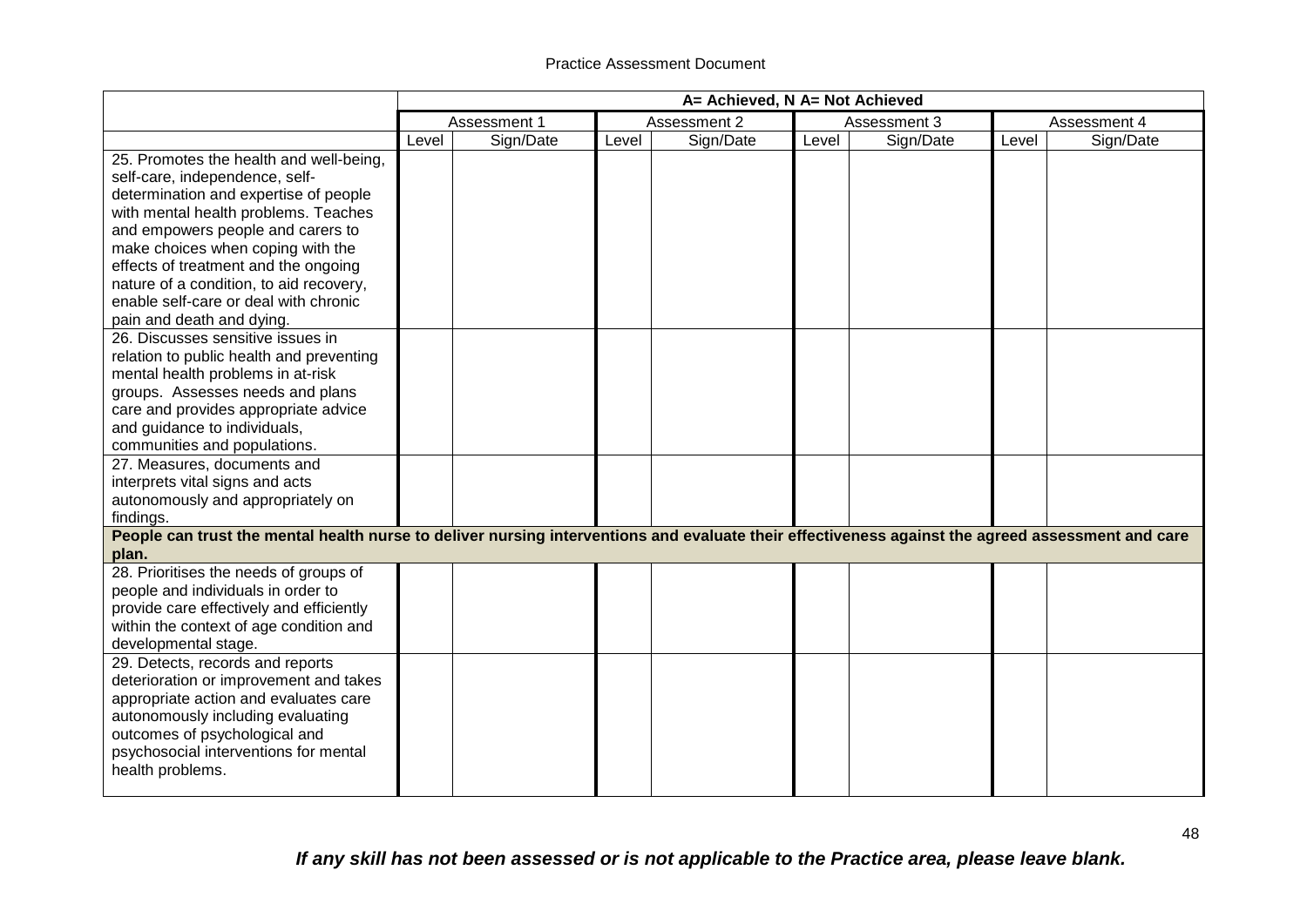|                                                                                                                                                 |       | A= Achieved, N A= Not Achieved |       |              |       |              |       |              |  |  |
|-------------------------------------------------------------------------------------------------------------------------------------------------|-------|--------------------------------|-------|--------------|-------|--------------|-------|--------------|--|--|
|                                                                                                                                                 |       | Assessment 1                   |       | Assessment 2 |       | Assessment 3 |       | Assessment 4 |  |  |
|                                                                                                                                                 | Level | Sign/Date                      | Level | Sign/Date    | Level | Sign/Date    | Level | Sign/Date    |  |  |
| People can trust the mental health nurse to safeguard children and adults from vulnerable situations and support and protect them from harm.    |       |                                |       |              |       |              |       |              |  |  |
| 30. Supports people in asserting their                                                                                                          |       |                                |       |              |       |              |       |              |  |  |
| human rights and challenges practices                                                                                                           |       |                                |       |              |       |              |       |              |  |  |
| which do not safeguard vulnerable                                                                                                               |       |                                |       |              |       |              |       |              |  |  |
| people in need of support and                                                                                                                   |       |                                |       |              |       |              |       |              |  |  |
| protection.                                                                                                                                     |       |                                |       |              |       |              |       |              |  |  |
| 31. Shares information across agency                                                                                                            |       |                                |       |              |       |              |       |              |  |  |
| boundaries and makes effective referrals                                                                                                        |       |                                |       |              |       |              |       |              |  |  |
| to safeguard and protect children and                                                                                                           |       |                                |       |              |       |              |       |              |  |  |
| adults requiring support and protection.                                                                                                        |       |                                |       |              |       |              |       |              |  |  |
| People can trust the mental health nurse to respond to their feedback and a wide range of other sources to learn, develop and improve services. |       |                                |       |              |       |              |       |              |  |  |
| 32. Working within legal frameworks,                                                                                                            |       |                                |       |              |       |              |       |              |  |  |
| actively responds to feedback,                                                                                                                  |       |                                |       |              |       |              |       |              |  |  |
| supporting people who wish to complain                                                                                                          |       |                                |       |              |       |              |       |              |  |  |
| in order to improve care.                                                                                                                       |       |                                |       |              |       |              |       |              |  |  |
| 33. As an individual team member and                                                                                                            |       |                                |       |              |       |              |       |              |  |  |
| team leader, actively seeks and learns                                                                                                          |       |                                |       |              |       |              |       |              |  |  |
| from feedback, to enhance care and                                                                                                              |       |                                |       |              |       |              |       |              |  |  |
| own and others' professional                                                                                                                    |       |                                |       |              |       |              |       |              |  |  |
| development. Also participates in clinical                                                                                                      |       |                                |       |              |       |              |       |              |  |  |
| supervision within a mental health                                                                                                              |       |                                |       |              |       |              |       |              |  |  |
| framework, exploring self in relation to<br>mental health work.                                                                                 |       |                                |       |              |       |              |       |              |  |  |
| People can trust the mental health nurse to be an autonomous and confident member of the multidisciplinary or multiagency team and to inspire   |       |                                |       |              |       |              |       |              |  |  |
| confidence in others.                                                                                                                           |       |                                |       |              |       |              |       |              |  |  |
| 34. Takes effective role within the                                                                                                             |       |                                |       |              |       |              |       |              |  |  |
| team, adopting the leadership role when                                                                                                         |       |                                |       |              |       |              |       |              |  |  |
| appropriate. Actively consults and                                                                                                              |       |                                |       |              |       |              |       |              |  |  |
| challenges practice of self and others to                                                                                                       |       |                                |       |              |       |              |       |              |  |  |
| enhance care.                                                                                                                                   |       |                                |       |              |       |              |       |              |  |  |
| 35. Act as an effective role model in                                                                                                           |       |                                |       |              |       |              |       |              |  |  |
| decision-making, taking action and                                                                                                              |       |                                |       |              |       |              |       |              |  |  |
| supporting others.                                                                                                                              |       |                                |       |              |       |              |       |              |  |  |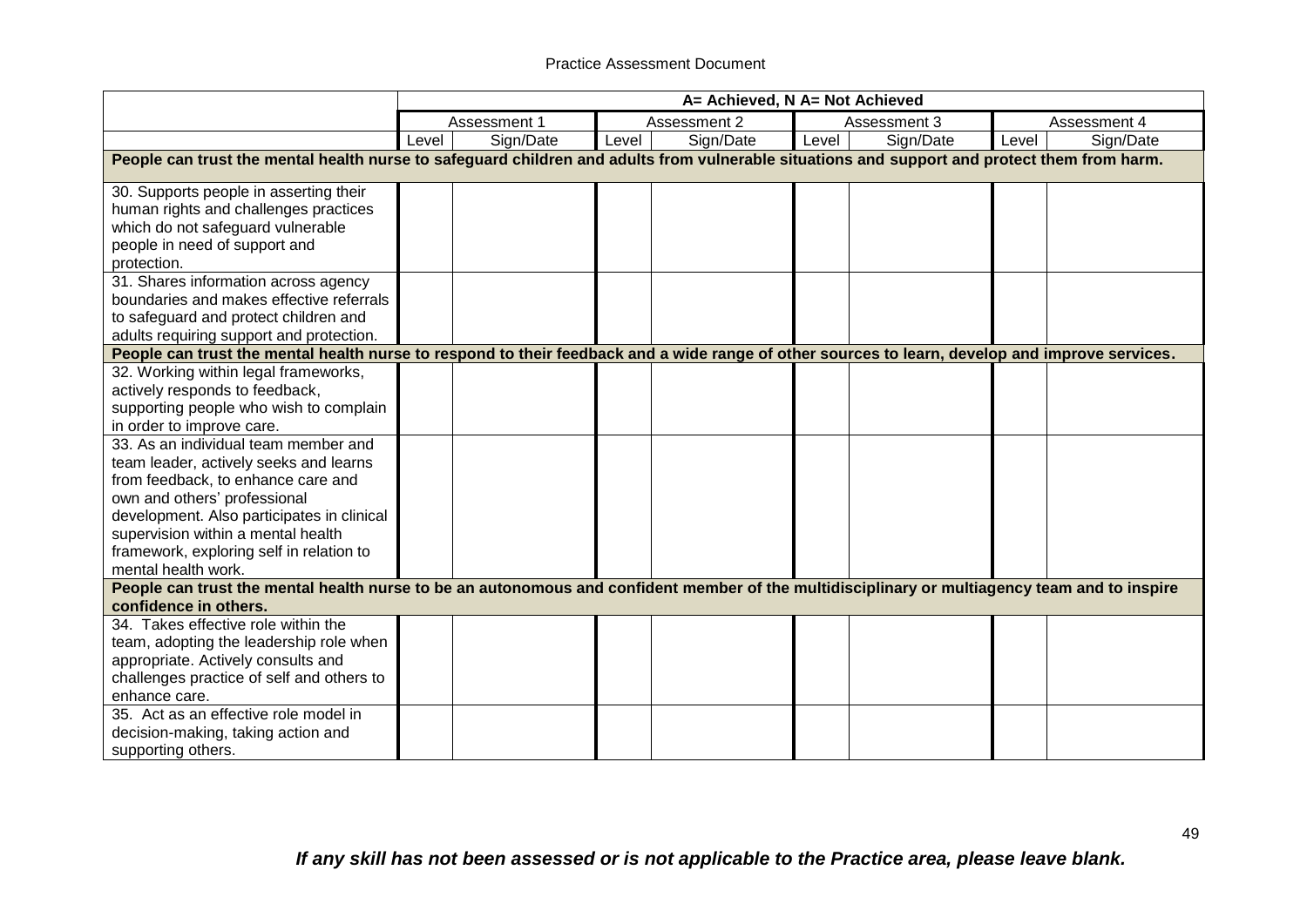|                                                                                                                                                                                                                                                                                                                                   |       | A= Achieved, N A= Not Achieved |       |              |       |              |       |              |  |  |
|-----------------------------------------------------------------------------------------------------------------------------------------------------------------------------------------------------------------------------------------------------------------------------------------------------------------------------------|-------|--------------------------------|-------|--------------|-------|--------------|-------|--------------|--|--|
|                                                                                                                                                                                                                                                                                                                                   |       | Assessment 1                   |       | Assessment 2 |       | Assessment 3 |       | Assessment 4 |  |  |
|                                                                                                                                                                                                                                                                                                                                   | Level | Sign/Date                      | Level | Sign/Date    | Level | Sign/Date    | Level | Sign/Date    |  |  |
| People can trust the mental health nurse to safely delegate to others and to respond appropriately when a task is delegated to them.                                                                                                                                                                                              |       |                                |       |              |       |              |       |              |  |  |
| 36. Works within the requirements of the<br>code (NMC 2015) when care is<br>delegated and takes responsibility and<br>accountability for delegating care.                                                                                                                                                                         |       |                                |       |              |       |              |       |              |  |  |
| 37. Prepares, supports and supervises<br>those to whom care has been delegated<br>and recognises and addresses any<br>deficits in knowledge and skill.                                                                                                                                                                            |       |                                |       |              |       |              |       |              |  |  |
| People can trust the mental health nurse to work safely, lead, co-ordinate and manage care.                                                                                                                                                                                                                                       |       |                                |       |              |       |              |       |              |  |  |
| 38. Inspires confidence, provides clear<br>direction to others and acts as a positive<br>role model.                                                                                                                                                                                                                              |       |                                |       |              |       |              |       |              |  |  |
| 39. Takes decisions based on evidence<br>and experience and is able to answer for<br>these decisions when required.                                                                                                                                                                                                               |       |                                |       |              |       |              |       |              |  |  |
| 40. Negotiates with others in relation to<br>balancing competing and conflicting<br>priorities.                                                                                                                                                                                                                                   |       |                                |       |              |       |              |       |              |  |  |
| People can trust the mental health nurse to work safely under pressure and maintain patient safety at all times.                                                                                                                                                                                                                  |       |                                |       |              |       |              |       |              |  |  |
| 41. Prioritises own workload and<br>manages competing and conflicting<br>priorities, demonstrating effective time<br>management through providing support<br>and therapeutic interventions for people<br>experiencing critical and acute mental<br>health problems, recognising factors<br>that contribute to crisis and relapse. |       |                                |       |              |       |              |       |              |  |  |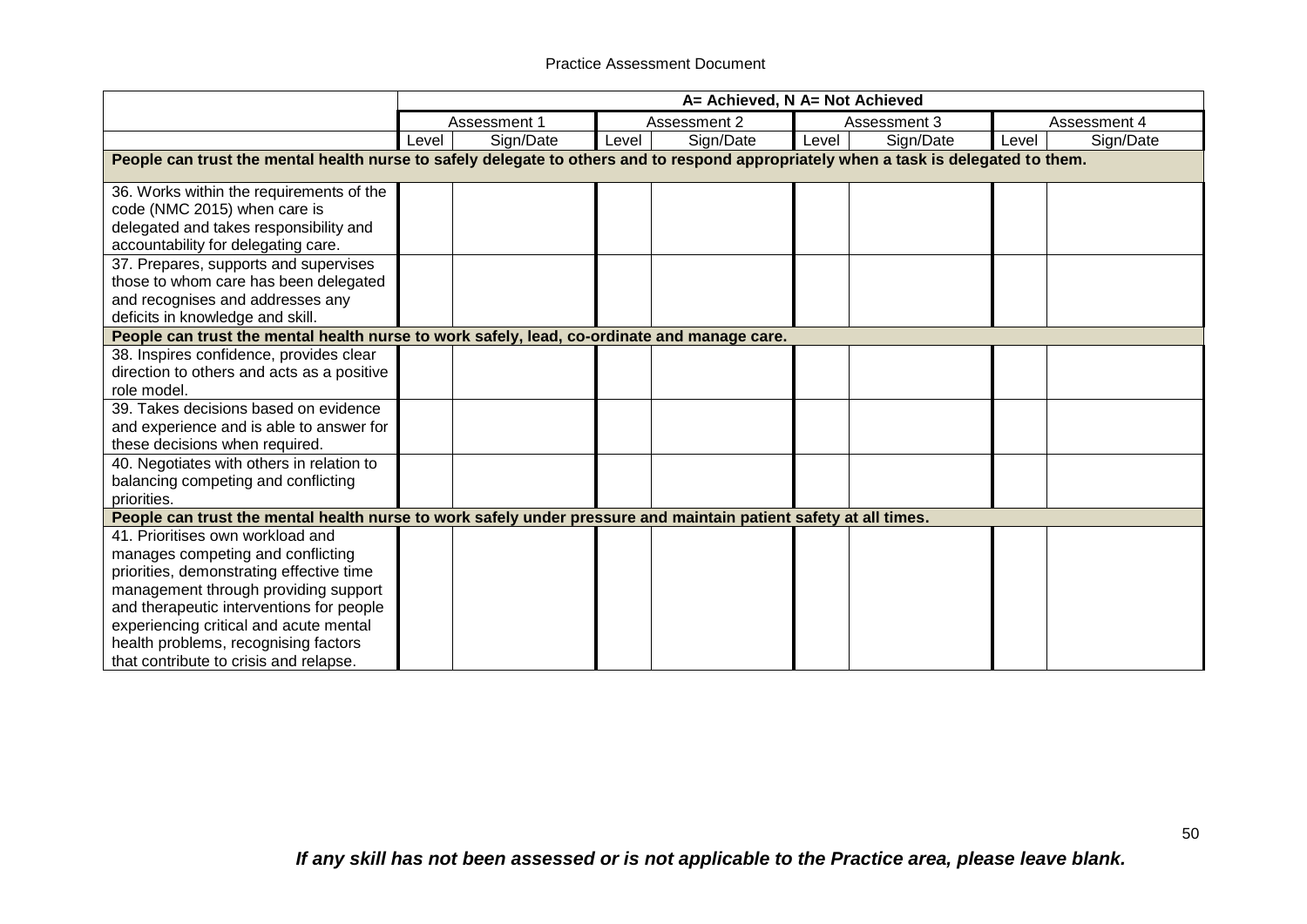|                                                                                                                                                                                                                                                                                                                                                                                                                                                 | A= Achieved, N A= Not Achieved |              |       |              |       |              |       |              |
|-------------------------------------------------------------------------------------------------------------------------------------------------------------------------------------------------------------------------------------------------------------------------------------------------------------------------------------------------------------------------------------------------------------------------------------------------|--------------------------------|--------------|-------|--------------|-------|--------------|-------|--------------|
|                                                                                                                                                                                                                                                                                                                                                                                                                                                 |                                | Assessment 1 |       | Assessment 2 |       | Assessment 3 |       | Assessment 4 |
|                                                                                                                                                                                                                                                                                                                                                                                                                                                 | Level                          | Sign/Date    | Level | Sign/Date    | Level | Sign/Date    | Level | Sign/Date    |
| 42. Appropriately reports concerns<br>regarding staffing and skill-mix and acts<br>to resolve issues that may impact on the<br>safety of patients/service users within                                                                                                                                                                                                                                                                          |                                |              |       |              |       |              |       |              |
| local policy frameworks<br>43. Recognises stress in others and<br>provides appropriate support or<br>guidance ensuring safety to people at<br>all times                                                                                                                                                                                                                                                                                         |                                |              |       |              |       |              |       |              |
| People can trust the mental health nurse to enhance the safety of service users and identify and actively manage risk and uncertainty in relation to<br>people, the environment, self and others.                                                                                                                                                                                                                                               |                                |              |       |              |       |              |       |              |
| 44. Reflects on and learns from safety<br>incidents as an autonomous individual<br>and as a team member. Contributes to<br>team learning in relation to assessing<br>and managing risk, through contributing<br>to the management of mental health<br>environments and by prioritising actions<br>which enhance safety, psychological<br>security, therapeutic outcomes, positive<br>risk-management and continuity of care<br>across services. |                                |              |       |              |       |              |       |              |
| 45. Participates in clinical audit to<br>improve the safety of service users,<br>raises awareness of mental health and<br>provides advice and support in best<br>practice in mental health.                                                                                                                                                                                                                                                     |                                |              |       |              |       |              |       |              |
| 46. Works within legal and ethical<br>frameworks to promote safety and<br>positive risk taking and works<br>proactively with people at risk of suicide<br>or self-harm using evidence-based<br>models of suicide prevention.                                                                                                                                                                                                                    |                                |              |       |              |       |              |       |              |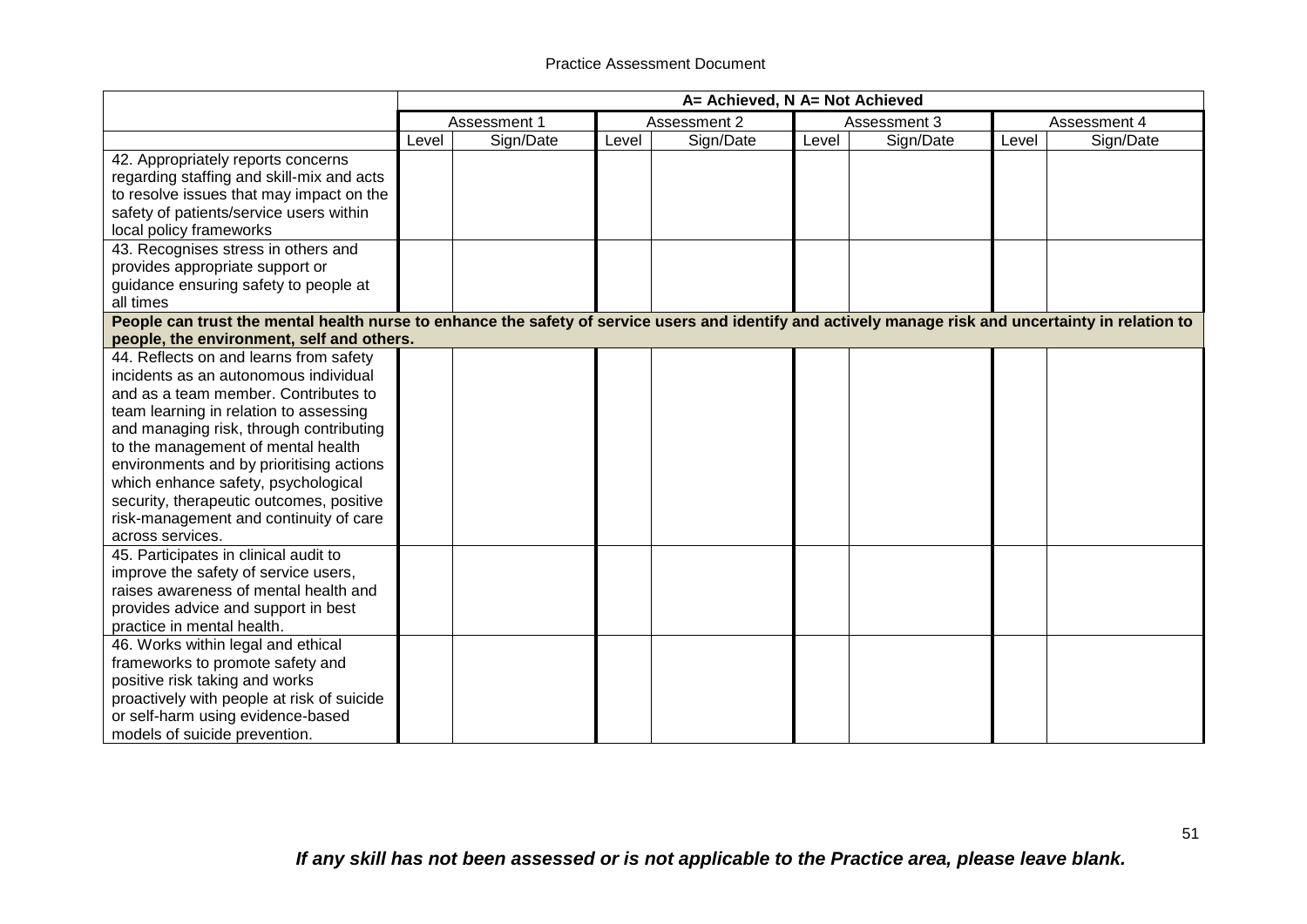|                                                                                                                   | A= Achieved, N A= Not Achieved |              |       |              |       |              |       |              |
|-------------------------------------------------------------------------------------------------------------------|--------------------------------|--------------|-------|--------------|-------|--------------|-------|--------------|
|                                                                                                                   |                                | Assessment 1 |       | Assessment 2 |       | Assessment 3 |       | Assessment 4 |
|                                                                                                                   | Level                          | Sign/Date    | Level | Sign/Date    | Level | Sign/Date    | Level | Sign/Date    |
| 47. Works within policies to protect self                                                                         |                                |              |       |              |       |              |       |              |
| and others in all care settings, including                                                                        |                                |              |       |              |       |              |       |              |
| in the home care setting, and uses                                                                                |                                |              |       |              |       |              |       |              |
| recovery-focused approaches to care                                                                               |                                |              |       |              |       |              |       |              |
| within potentially challenging situations                                                                         |                                |              |       |              |       |              |       |              |
| such as acute distress, when                                                                                      |                                |              |       |              |       |              |       |              |
| compulsory measures are used and in                                                                               |                                |              |       |              |       |              |       |              |
| forensic settings.                                                                                                |                                |              |       |              |       |              |       |              |
| People can trust the mental health nurse to work to prevent and resolve conflict and maintain a safe environment. |                                |              |       |              |       |              |       |              |
| 48. Selects and applies appropriate                                                                               |                                |              |       |              |       |              |       |              |
| strategies and techniques for conflict                                                                            |                                |              |       |              |       |              |       |              |
| resolution, de-escalation and physical                                                                            |                                |              |       |              |       |              |       |              |
| intervention in the management of                                                                                 |                                |              |       |              |       |              |       |              |
| potential violence and aggression.                                                                                |                                |              |       |              |       |              |       |              |
| People can trust the mental health nurse to select and manage medical devices safely.                             |                                |              |       |              |       |              |       |              |
| 49. Works within legal frameworks and                                                                             |                                |              |       |              |       |              |       |              |
| safely selects, uses and maintains a                                                                              |                                |              |       |              |       |              |       |              |
| range of medical devices appropriate to                                                                           |                                |              |       |              |       |              |       |              |
| the area of work. Ensuring regular                                                                                |                                |              |       |              |       |              |       |              |
| servicing, maintenance and calibration                                                                            |                                |              |       |              |       |              |       |              |
| including reporting adverse incidents                                                                             |                                |              |       |              |       |              |       |              |
| relating to medical devices.                                                                                      |                                |              |       |              |       |              |       |              |
| 50. Keeps appropriate records in                                                                                  |                                |              |       |              |       |              |       |              |
| relation to use and maintenance of                                                                                |                                |              |       |              |       |              |       |              |
| medical devices and the                                                                                           |                                |              |       |              |       |              |       |              |
| decontamination processes required as                                                                             |                                |              |       |              |       |              |       |              |
| per local and national guidelines.                                                                                |                                |              |       |              |       |              |       |              |
| 51. Explains the devices to people and                                                                            |                                |              |       |              |       |              |       |              |
| carers and checks understanding.                                                                                  |                                |              |       |              |       |              |       |              |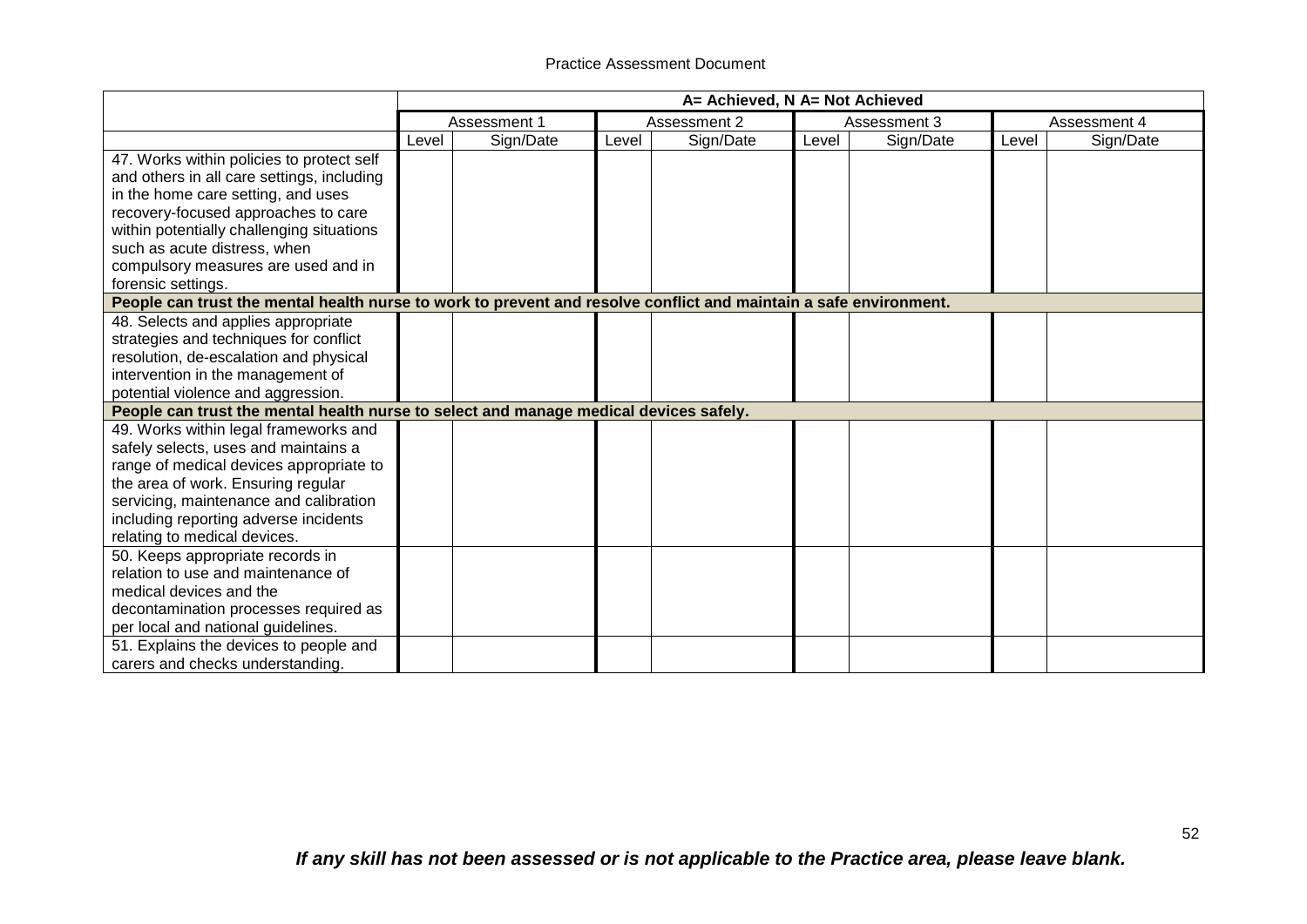|                                                                                                                                                | A= Achieved, N A= Not Achieved |              |       |              |       |              |       |              |  |
|------------------------------------------------------------------------------------------------------------------------------------------------|--------------------------------|--------------|-------|--------------|-------|--------------|-------|--------------|--|
|                                                                                                                                                |                                | Assessment 1 |       | Assessment 2 |       | Assessment 3 |       | Assessment 4 |  |
|                                                                                                                                                | Level                          | Sign/Date    | Level | Sign/Date    | Level | Sign/Date    | Level | Sign/Date    |  |
| <b>Skills Cluster III: Infection Prevention and Control</b>                                                                                    |                                |              |       |              |       |              |       |              |  |
| People can trust the mental health nurse to identify and take effective measures to prevent and control infection in accordance with local and |                                |              |       |              |       |              |       |              |  |
| national policy.                                                                                                                               |                                |              |       |              |       |              |       |              |  |
| 52. Works within the code (NMC 2015)                                                                                                           |                                |              |       |              |       |              |       |              |  |
| and in keeping with the Guidance on                                                                                                            |                                |              |       |              |       |              |       |              |  |
| professional conduct for nursing and                                                                                                           |                                |              |       |              |       |              |       |              |  |
| midwifery students (NMC 2010) and in                                                                                                           |                                |              |       |              |       |              |       |              |  |
| collaboration with people and their                                                                                                            |                                |              |       |              |       |              |       |              |  |
| carers to meet responsibilities for                                                                                                            |                                |              |       |              |       |              |       |              |  |
| prevention and control of infection.                                                                                                           |                                |              |       |              |       |              |       |              |  |
| 53. In partnership with people and their                                                                                                       |                                |              |       |              |       |              |       |              |  |
| carers, plans, delivers and documents                                                                                                          |                                |              |       |              |       |              |       |              |  |
| care that demonstrates effective risk-                                                                                                         |                                |              |       |              |       |              |       |              |  |
| assessment, infection-prevention and                                                                                                           |                                |              |       |              |       |              |       |              |  |
| control.                                                                                                                                       |                                |              |       |              |       |              |       |              |  |
| 54. Identifies, recognises and refers to                                                                                                       |                                |              |       |              |       |              |       |              |  |
| the appropriate clinical expert.                                                                                                               |                                |              |       |              |       |              |       |              |  |
| 55. Recognises infection risk and                                                                                                              |                                |              |       |              |       |              |       |              |  |
| reports and acts in situations where                                                                                                           |                                |              |       |              |       |              |       |              |  |
| there is need for health promotion and                                                                                                         |                                |              |       |              |       |              |       |              |  |
| protection and public health strategies.                                                                                                       |                                |              |       |              |       |              |       |              |  |
| People can trust the mental health nurse to maintain effective standard infection control precautions and apply and adapt these to needs and   |                                |              |       |              |       |              |       |              |  |
| limitations in all environments.                                                                                                               |                                |              |       |              |       |              |       |              |  |
| 56. Initiates and maintains appropriate                                                                                                        |                                |              |       |              |       |              |       |              |  |
| measures to prevent and control                                                                                                                |                                |              |       |              |       |              |       |              |  |
| infection according to the route of                                                                                                            |                                |              |       |              |       |              |       |              |  |
| transmission of micro-organisms, in                                                                                                            |                                |              |       |              |       |              |       |              |  |
| order to protect service users, members                                                                                                        |                                |              |       |              |       |              |       |              |  |
| of the public and other staff.                                                                                                                 |                                |              |       |              |       |              |       |              |  |
| 57. Manages overall environment to                                                                                                             |                                |              |       |              |       |              |       |              |  |
| minimise risk and challenges the                                                                                                               |                                |              |       |              |       |              |       |              |  |
| practice of other care workers who put                                                                                                         |                                |              |       |              |       |              |       |              |  |
| themselves and others at risk of                                                                                                               |                                |              |       |              |       |              |       |              |  |
| infection, within legal frameworks and                                                                                                         |                                |              |       |              |       |              |       |              |  |
| local policies.                                                                                                                                |                                |              |       |              |       |              |       |              |  |
|                                                                                                                                                |                                |              |       |              |       |              |       |              |  |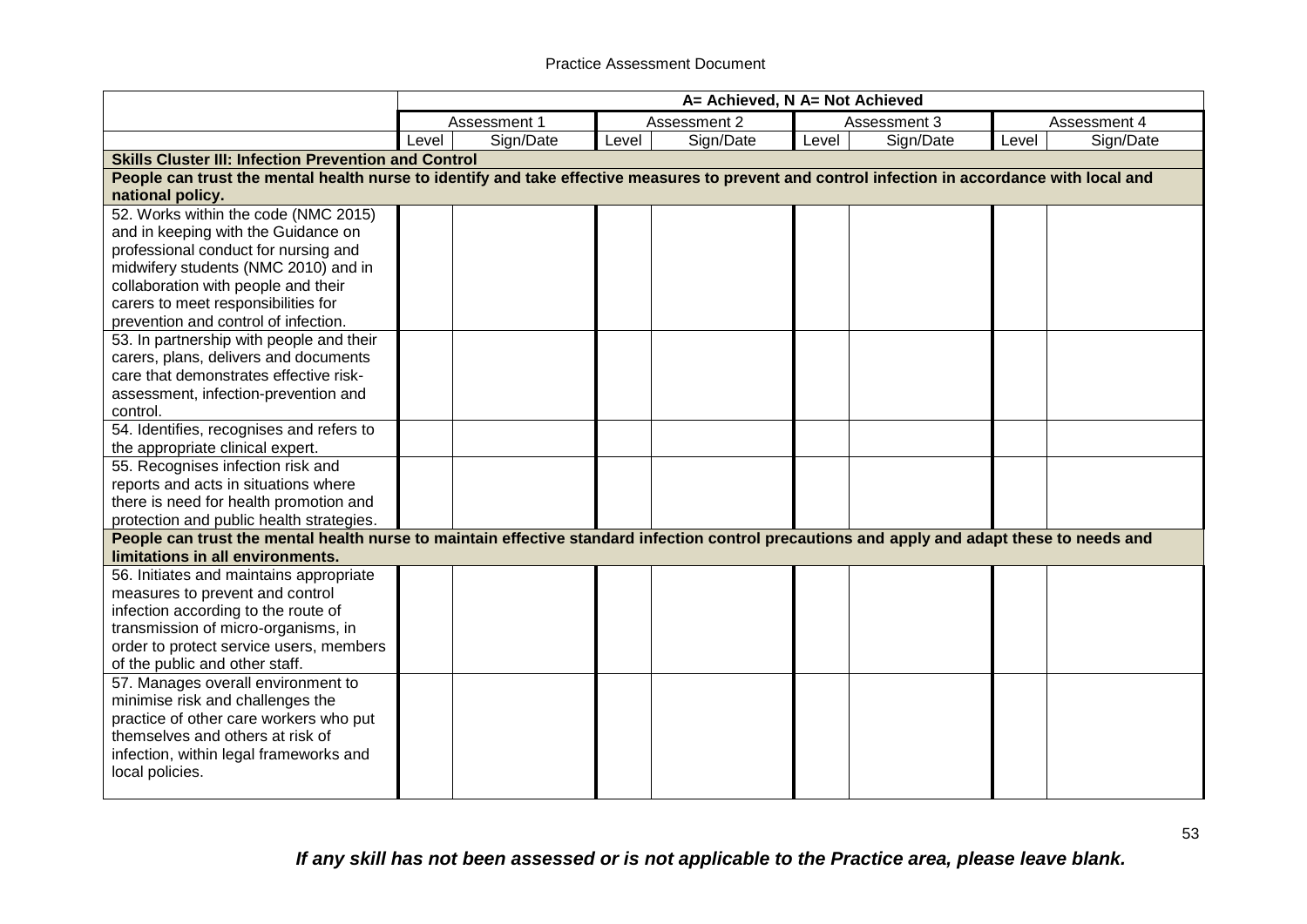|                                                                                                                                                                                                                                                      |       | A= Achieved, N A= Not Achieved |       |              |       |              |       |              |  |
|------------------------------------------------------------------------------------------------------------------------------------------------------------------------------------------------------------------------------------------------------|-------|--------------------------------|-------|--------------|-------|--------------|-------|--------------|--|
|                                                                                                                                                                                                                                                      |       | Assessment 1                   |       | Assessment 2 |       | Assessment 3 |       | Assessment 4 |  |
|                                                                                                                                                                                                                                                      | Level | Sign/Date                      | Level | Sign/Date    | Level | Sign/Date    | Level | Sign/Date    |  |
| People can trust the mental health nurse to provide effective care for someone who has an infectious disease including, where required, the use of                                                                                                   |       |                                |       |              |       |              |       |              |  |
| standard isolation techniques fully complying with hygiene, uniform and dress codes.                                                                                                                                                                 |       |                                |       |              |       |              |       |              |  |
| 58. Adheres to local policies, assesses                                                                                                                                                                                                              |       |                                |       |              |       |              |       |              |  |
| the needs of the infectious person, or                                                                                                                                                                                                               |       |                                |       |              |       |              |       |              |  |
| people and applies appropriate isolation                                                                                                                                                                                                             |       |                                |       |              |       |              |       |              |  |
| techniques wearing the appropriate                                                                                                                                                                                                                   |       |                                |       |              |       |              |       |              |  |
| clothing. Consults with specialist                                                                                                                                                                                                                   |       |                                |       |              |       |              |       |              |  |
| advisers as appropriate.                                                                                                                                                                                                                             |       |                                |       |              |       |              |       |              |  |
|                                                                                                                                                                                                                                                      |       |                                |       |              |       |              |       |              |  |
| People can trust the mental health nurse to safely apply the principles of asepsis when performing invasive procedures and be competent in<br>aseptic technique in a variety of settings.                                                            |       |                                |       |              |       |              |       |              |  |
| 59. Applies a range of appropriate                                                                                                                                                                                                                   |       |                                |       |              |       |              |       |              |  |
| measures to prevent infection including                                                                                                                                                                                                              |       |                                |       |              |       |              |       |              |  |
| application of safe and effective aseptic                                                                                                                                                                                                            |       |                                |       |              |       |              |       |              |  |
| techniques.                                                                                                                                                                                                                                          |       |                                |       |              |       |              |       |              |  |
| 60. Safely performs non-touch                                                                                                                                                                                                                        |       |                                |       |              |       |              |       |              |  |
| or aseptic techniques in a                                                                                                                                                                                                                           |       |                                |       |              |       |              |       |              |  |
| variety of settings.                                                                                                                                                                                                                                 |       |                                |       |              |       |              |       |              |  |
| 61. Is able to communicate potential                                                                                                                                                                                                                 |       |                                |       |              |       |              |       |              |  |
| risks to others and advise people on                                                                                                                                                                                                                 |       |                                |       |              |       |              |       |              |  |
| the management of their device, site or                                                                                                                                                                                                              |       |                                |       |              |       |              |       |              |  |
| wound to prevent and control infection                                                                                                                                                                                                               |       |                                |       |              |       |              |       |              |  |
| and to promote healing.                                                                                                                                                                                                                              |       |                                |       |              |       |              |       |              |  |
| People can trust the mental health nurse to act in a variety of environments including the care setting, to reduce risk when handling waste,<br>including sharps, contaminated linen and when dealing with spillages of blood and other body fluids. |       |                                |       |              |       |              |       |              |  |
| 62. Manages hazardous waste and                                                                                                                                                                                                                      |       |                                |       |              |       |              |       |              |  |
| spillages in accordance with local health                                                                                                                                                                                                            |       |                                |       |              |       |              |       |              |  |
| and safety policies and instructs others                                                                                                                                                                                                             |       |                                |       |              |       |              |       |              |  |
| to do the same.                                                                                                                                                                                                                                      |       |                                |       |              |       |              |       |              |  |
|                                                                                                                                                                                                                                                      |       |                                |       |              |       |              |       |              |  |
|                                                                                                                                                                                                                                                      |       |                                |       |              |       |              |       |              |  |
|                                                                                                                                                                                                                                                      |       |                                |       |              |       |              |       |              |  |
|                                                                                                                                                                                                                                                      |       |                                |       |              |       |              |       |              |  |
|                                                                                                                                                                                                                                                      |       |                                |       |              |       |              |       |              |  |
|                                                                                                                                                                                                                                                      |       |                                |       |              |       |              |       |              |  |
|                                                                                                                                                                                                                                                      |       |                                |       |              |       |              |       |              |  |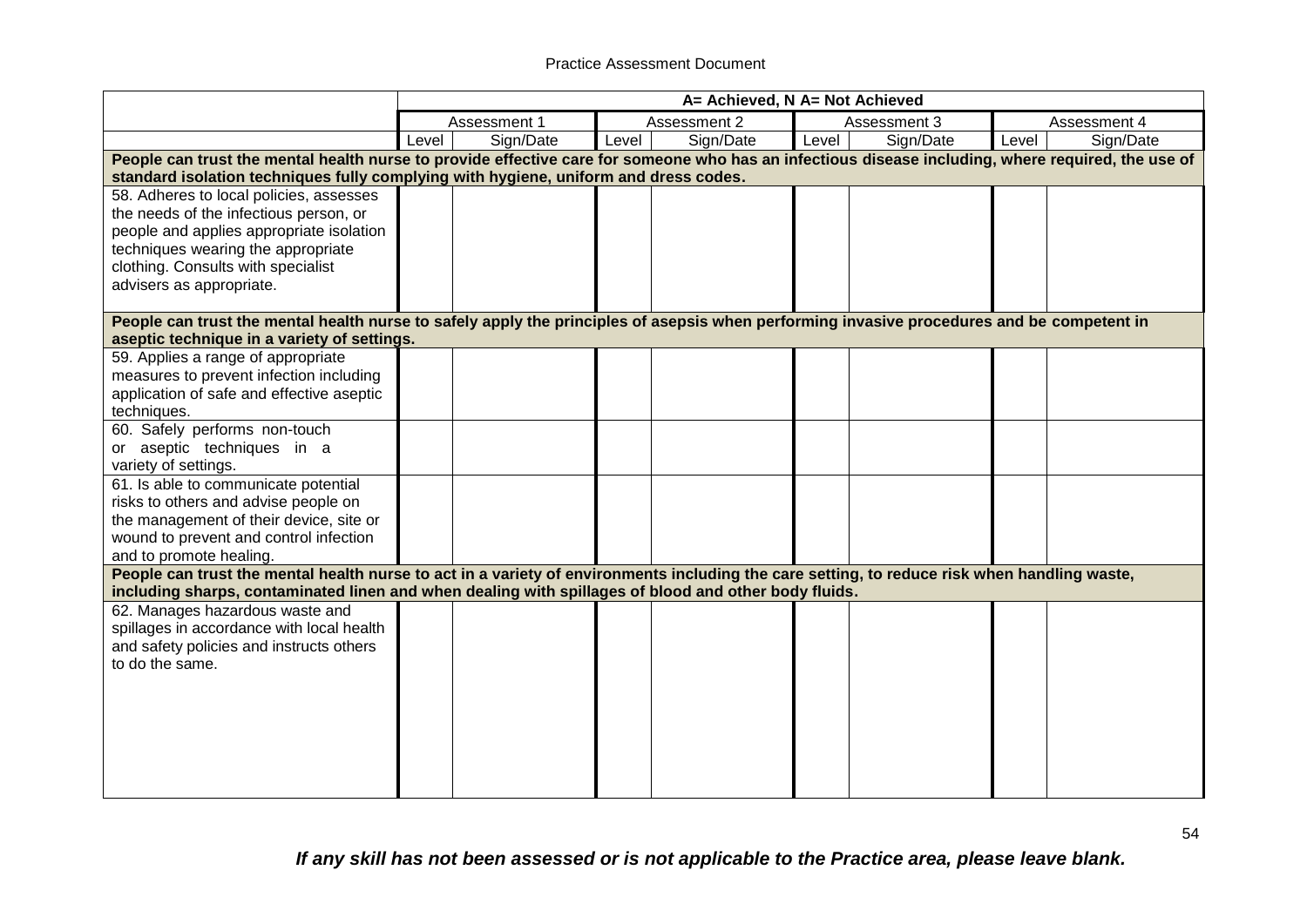|                                                                                                                                               |                                                                                                                                                 | A= Achieved, N A= Not Achieved |       |              |       |              |       |              |  |  |
|-----------------------------------------------------------------------------------------------------------------------------------------------|-------------------------------------------------------------------------------------------------------------------------------------------------|--------------------------------|-------|--------------|-------|--------------|-------|--------------|--|--|
|                                                                                                                                               |                                                                                                                                                 | Assessment 1                   |       | Assessment 2 |       | Assessment 3 |       | Assessment 4 |  |  |
|                                                                                                                                               | Level                                                                                                                                           | Sign/Date                      | Level | Sign/Date    | Level | Sign/Date    | Level | Sign/Date    |  |  |
| <b>Skills Cluster IV: Nutrition and Fluid Management</b>                                                                                      |                                                                                                                                                 |                                |       |              |       |              |       |              |  |  |
| People can trust the mental health nurse to assist them to choose a diet that provides adequate nutritional and fluid intake.                 |                                                                                                                                                 |                                |       |              |       |              |       |              |  |  |
| 63. Supports people and carers to make                                                                                                        |                                                                                                                                                 |                                |       |              |       |              |       |              |  |  |
| appropriate choices and changes to                                                                                                            |                                                                                                                                                 |                                |       |              |       |              |       |              |  |  |
| eating patterns, taking account of dietary                                                                                                    |                                                                                                                                                 |                                |       |              |       |              |       |              |  |  |
| preferences, religious and cultural                                                                                                           |                                                                                                                                                 |                                |       |              |       |              |       |              |  |  |
| requirements, treatment requirements                                                                                                          |                                                                                                                                                 |                                |       |              |       |              |       |              |  |  |
| and special diets needed for health                                                                                                           |                                                                                                                                                 |                                |       |              |       |              |       |              |  |  |
| reasons.                                                                                                                                      |                                                                                                                                                 |                                |       |              |       |              |       |              |  |  |
| 64. Refers to specialist members of the                                                                                                       |                                                                                                                                                 |                                |       |              |       |              |       |              |  |  |
| multidisciplinary team for additional or                                                                                                      |                                                                                                                                                 |                                |       |              |       |              |       |              |  |  |
| specialist advice.                                                                                                                            |                                                                                                                                                 |                                |       |              |       |              |       |              |  |  |
|                                                                                                                                               | People can trust the mental health nurse to assess and monitor their nutritional status and in partnership formulate an effective plan of care. |                                |       |              |       |              |       |              |  |  |
| 65. Makes a comprehensive                                                                                                                     |                                                                                                                                                 |                                |       |              |       |              |       |              |  |  |
| assessment of people's needs in                                                                                                               |                                                                                                                                                 |                                |       |              |       |              |       |              |  |  |
| relation to nutrition identifying,                                                                                                            |                                                                                                                                                 |                                |       |              |       |              |       |              |  |  |
| documenting and communicating level                                                                                                           |                                                                                                                                                 |                                |       |              |       |              |       |              |  |  |
| of risk.                                                                                                                                      |                                                                                                                                                 |                                |       |              |       |              |       |              |  |  |
| 66. Formulates an appropriate care                                                                                                            |                                                                                                                                                 |                                |       |              |       |              |       |              |  |  |
| plan, seeking specialist advice where                                                                                                         |                                                                                                                                                 |                                |       |              |       |              |       |              |  |  |
| required and monitors and records                                                                                                             |                                                                                                                                                 |                                |       |              |       |              |       |              |  |  |
| progress against the plan.                                                                                                                    |                                                                                                                                                 |                                |       |              |       |              |       |              |  |  |
| 67. Acts autonomously to initiate                                                                                                             |                                                                                                                                                 |                                |       |              |       |              |       |              |  |  |
| appropriate action when malnutrition is                                                                                                       |                                                                                                                                                 |                                |       |              |       |              |       |              |  |  |
| identified or where a person's nutritional                                                                                                    |                                                                                                                                                 |                                |       |              |       |              |       |              |  |  |
| status worsens, and reports this as an                                                                                                        |                                                                                                                                                 |                                |       |              |       |              |       |              |  |  |
| adverse event, informing carers and                                                                                                           |                                                                                                                                                 |                                |       |              |       |              |       |              |  |  |
| multidisciplinary team as appropriate.                                                                                                        |                                                                                                                                                 |                                |       |              |       |              |       |              |  |  |
| People can trust the mental health nurse to assess and monitor fluid status and in partnership with them formulate an effective plan of care. |                                                                                                                                                 |                                |       |              |       |              |       |              |  |  |
| 68. Identifies signs of dehydration and                                                                                                       |                                                                                                                                                 |                                |       |              |       |              |       |              |  |  |
| uses negotiating and other skills to                                                                                                          |                                                                                                                                                 |                                |       |              |       |              |       |              |  |  |
| encourage people who might be                                                                                                                 |                                                                                                                                                 |                                |       |              |       |              |       |              |  |  |
| reluctant to drink to take adequate                                                                                                           |                                                                                                                                                 |                                |       |              |       |              |       |              |  |  |
| fluids.                                                                                                                                       |                                                                                                                                                 |                                |       |              |       |              |       |              |  |  |
|                                                                                                                                               |                                                                                                                                                 |                                |       |              |       |              |       |              |  |  |

*If any skill has not been assessed or is not applicable to the Practice area, please leave blank.*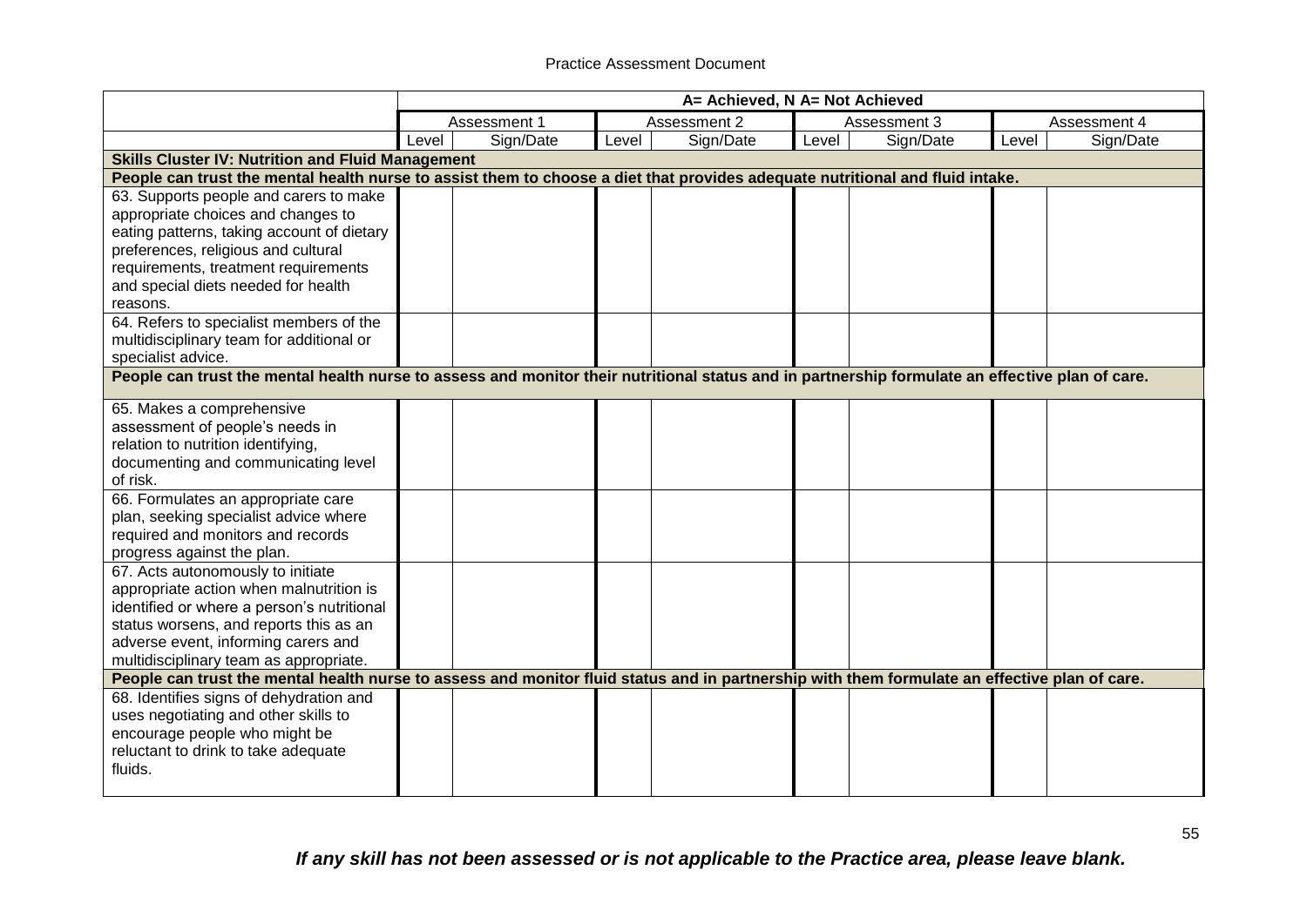|                                                                                                                                                                                                                                                                               | A= Achieved, N A= Not Achieved |              |       |              |       |              |       |              |
|-------------------------------------------------------------------------------------------------------------------------------------------------------------------------------------------------------------------------------------------------------------------------------|--------------------------------|--------------|-------|--------------|-------|--------------|-------|--------------|
|                                                                                                                                                                                                                                                                               |                                | Assessment 1 |       | Assessment 2 |       | Assessment 3 |       | Assessment 4 |
|                                                                                                                                                                                                                                                                               | Level                          | Sign/Date    | Level | Sign/Date    | Level | Sign/Date    | Level | Sign/Date    |
| 69. Works collaboratively with the<br>person their carers and the<br>multidisciplinary team to ensure an<br>adequate fluid intake and output.<br>People can trust the mental health nurse to assist them in creating an environment that is conducive to eating and drinking. |                                |              |       |              |       |              |       |              |
|                                                                                                                                                                                                                                                                               |                                |              |       |              |       |              |       |              |
| 70. Ensures appropriate assistance and<br>support is available to enable people to<br>eat.                                                                                                                                                                                    |                                |              |       |              |       |              |       |              |
| 71. Ensures that appropriate food and<br>fluid are available and provision is made<br>for replacement meals for anyone who<br>is unable to eat at the usual time, or<br>unable to prepare their own meals.                                                                    |                                |              |       |              |       |              |       |              |
| People can trust the mental health nurse to ensure that those unable to take food by mouth receive adequate fluid and nutrition to meet their<br>needs.                                                                                                                       |                                |              |       |              |       |              |       |              |
| 72. Takes action to ensure that, where<br>there are problems with eating and<br>swallowing, nutritional status is not<br>compromised and an understanding of<br>alternative routes is demonstrated                                                                            |                                |              |       |              |       |              |       |              |
| People can trust the mental health nurse to administer fluids when fluids cannot be taken independently.                                                                                                                                                                      |                                |              |       |              |       |              |       |              |
| 73. Through simulation, practice or<br>discussion understands, applies<br>knowledge of and monitors prescription,<br>administration and documentation of<br>intravenous fluids including markers of<br>hydration and dehydration in<br>accordance with local policy.          |                                |              |       |              |       |              |       |              |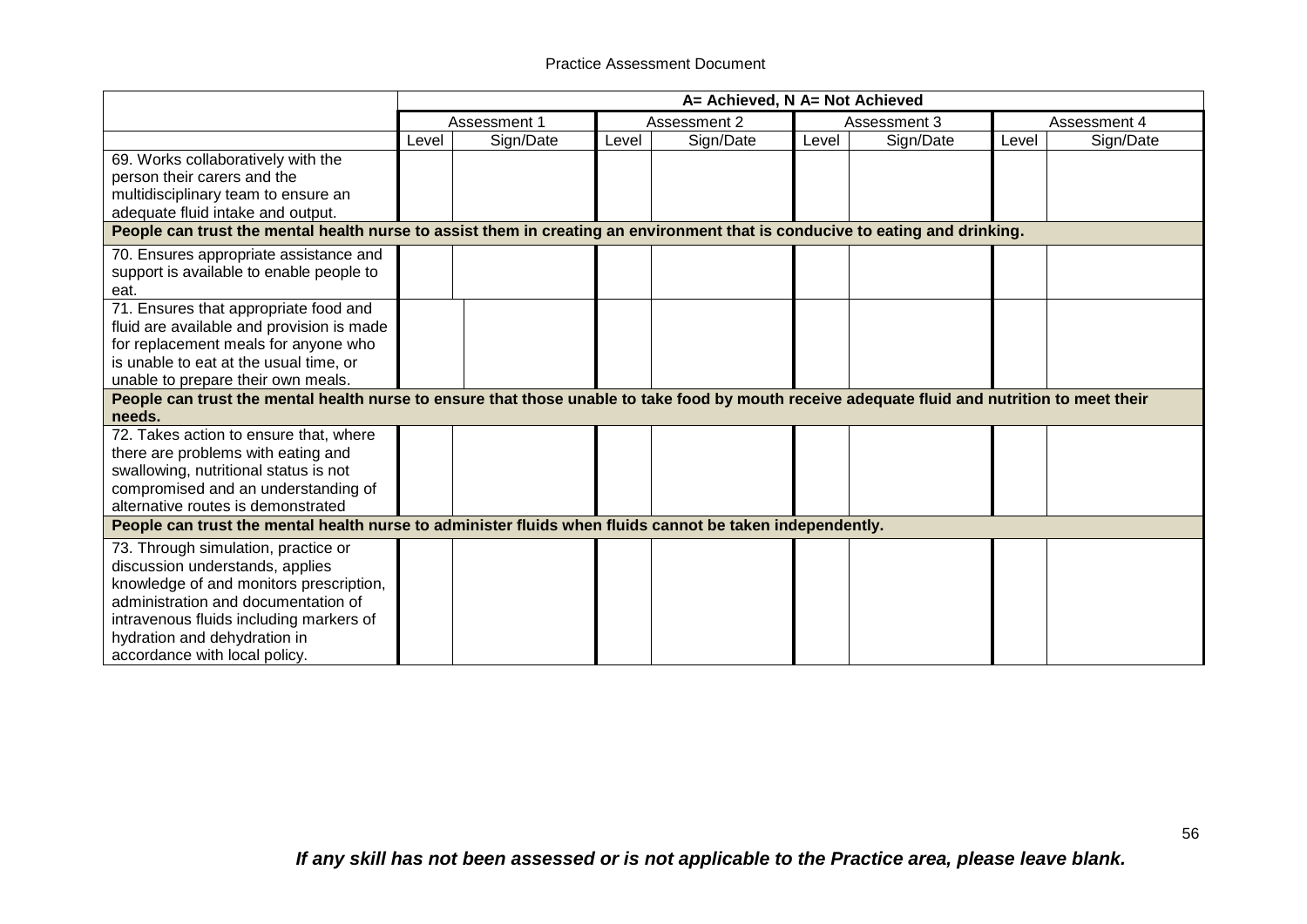|                                                                                                                                                   |       | A= Achieved, N A= Not Achieved |       |              |       |              |       |              |  |
|---------------------------------------------------------------------------------------------------------------------------------------------------|-------|--------------------------------|-------|--------------|-------|--------------|-------|--------------|--|
|                                                                                                                                                   |       | Assessment 1                   |       | Assessment 2 |       | Assessment 3 |       | Assessment 4 |  |
|                                                                                                                                                   | Level | Sign/Date                      | Level | Sign/Date    | Level | Sign/Date    | Level | Sign/Date    |  |
| <b>Skills Cluster V: Medicines Management</b>                                                                                                     |       |                                |       |              |       |              |       |              |  |
| People can trust the mental health nurse to correctly and safely undertake medicines calculations.                                                |       |                                |       |              |       |              |       |              |  |
| 74. Is competent in the process of                                                                                                                |       |                                |       |              |       |              |       |              |  |
| medication-related calculation in nursing                                                                                                         |       |                                |       |              |       |              |       |              |  |
| field involving:                                                                                                                                  |       |                                |       |              |       |              |       |              |  |
| Tablets and capsules                                                                                                                              |       |                                |       |              |       |              |       |              |  |
| Liquid medicines                                                                                                                                  |       |                                |       |              |       |              |       |              |  |
| Injections:                                                                                                                                       |       |                                |       |              |       |              |       |              |  |
| Complex calculations                                                                                                                              |       |                                |       |              |       |              |       |              |  |
| People can trust the mental health nurse to work within the legal and ethical frameworks that underpin safe and effective medicines management    |       |                                |       |              |       |              |       |              |  |
| and work within national and local policies.                                                                                                      |       |                                |       |              |       |              |       |              |  |
| 75. Applies legislation practice to safe                                                                                                          |       |                                |       |              |       |              |       |              |  |
| and effective ordering, receiving,                                                                                                                |       |                                |       |              |       |              |       |              |  |
| storing, administering and disposal of                                                                                                            |       |                                |       |              |       |              |       |              |  |
| medicines and drugs in both primary                                                                                                               |       |                                |       |              |       |              |       |              |  |
| and secondary care settings and                                                                                                                   |       |                                |       |              |       |              |       |              |  |
| ensures others do the same.                                                                                                                       |       |                                |       |              |       |              |       |              |  |
| 76. Fully understands all methods of                                                                                                              |       |                                |       |              |       |              |       |              |  |
| supplying medicines, for example,                                                                                                                 |       |                                |       |              |       |              |       |              |  |
| Medicines Act exemptions, patient                                                                                                                 |       |                                |       |              |       |              |       |              |  |
| group directions. (PGD's), clinical                                                                                                               |       |                                |       |              |       |              |       |              |  |
| management plans and other forms of                                                                                                               |       |                                |       |              |       |              |       |              |  |
| prescribing e.g. nurse prescribing.                                                                                                               |       |                                |       |              |       |              |       |              |  |
| People can trust the mental health nurse to work as part of a team to offer holistic care and a range of treatment options of which medicines may |       |                                |       |              |       |              |       |              |  |
| form a part.                                                                                                                                      |       |                                |       |              |       |              |       |              |  |
| 77. Questions, critically appraises, takes                                                                                                        |       |                                |       |              |       |              |       |              |  |
| into account ethical considerations and                                                                                                           |       |                                |       |              |       |              |       |              |  |
| the preferences of the person receiving                                                                                                           |       |                                |       |              |       |              |       |              |  |
| care and uses evidence to support an                                                                                                              |       |                                |       |              |       |              |       |              |  |
| argument in determining when                                                                                                                      |       |                                |       |              |       |              |       |              |  |
| medicines or physical treatments may                                                                                                              |       |                                |       |              |       |              |       |              |  |
| or may not be an appropriate choice of                                                                                                            |       |                                |       |              |       |              |       |              |  |
| treatment for people with mental health                                                                                                           |       |                                |       |              |       |              |       |              |  |
| problems based on benefits and                                                                                                                    |       |                                |       |              |       |              |       |              |  |
| unwanted effects, offering choices and                                                                                                            |       |                                |       |              |       |              |       |              |  |
| alternatives.                                                                                                                                     |       |                                |       |              |       |              |       |              |  |

*If any skill has not been assessed or is not applicable to the Practice area, please leave blank.*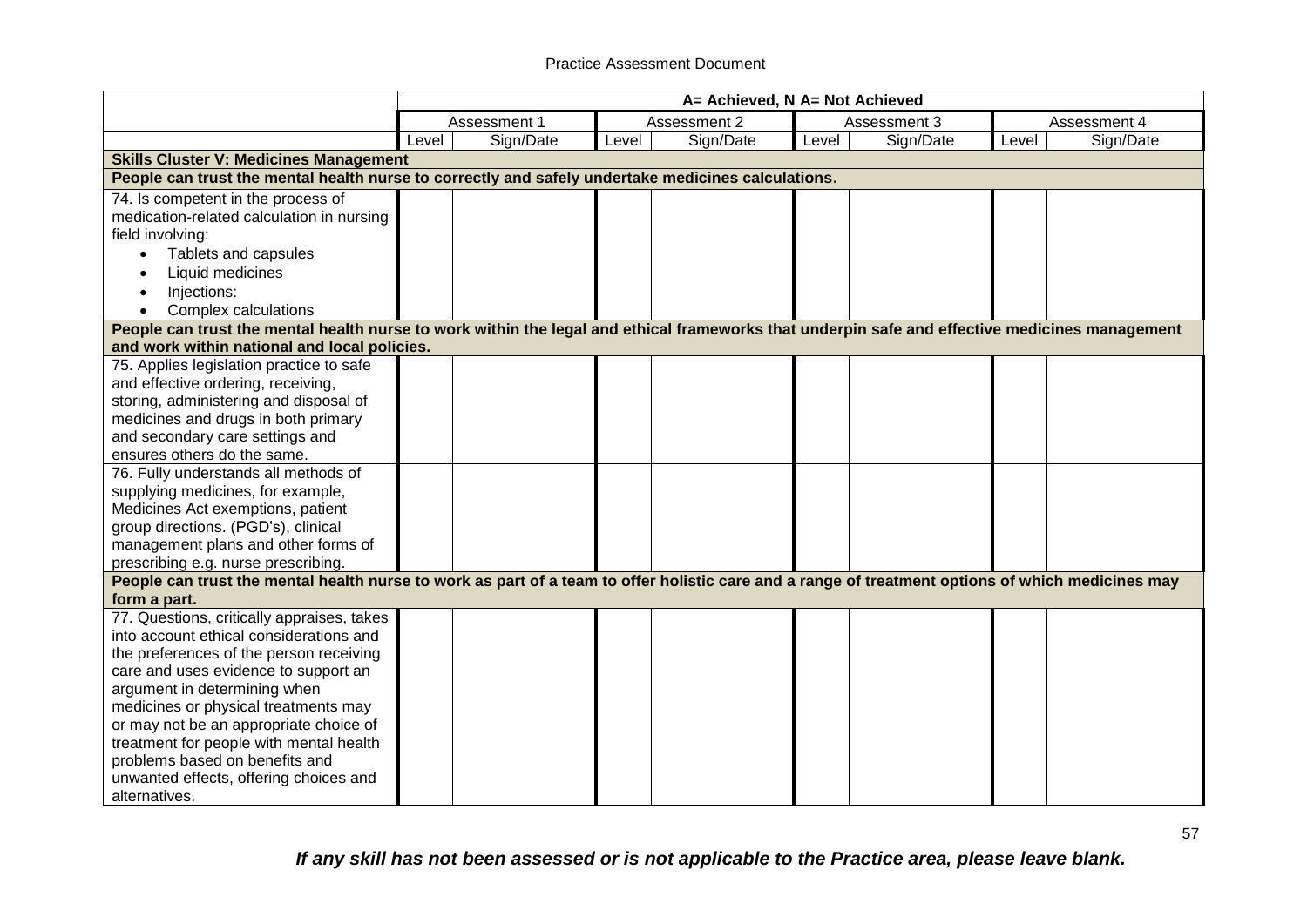|                                                                                                                                                |       | A= Achieved, N A= Not Achieved |       |              |       |              |       |              |  |
|------------------------------------------------------------------------------------------------------------------------------------------------|-------|--------------------------------|-------|--------------|-------|--------------|-------|--------------|--|
|                                                                                                                                                |       | Assessment 1                   |       | Assessment 2 |       | Assessment 3 |       | Assessment 4 |  |
|                                                                                                                                                | Level | Sign/Date                      | Level | Sign/Date    | Level | Sign/Date    | Level | Sign/Date    |  |
| People can trust the mental health nurse to ensure safe and effective practice in medicines management through comprehensive knowledge of      |       |                                |       |              |       |              |       |              |  |
| medicines, their actions, risks and benefits.                                                                                                  |       |                                |       |              |       |              |       |              |  |
| 78. Applies knowledge of basic                                                                                                                 |       |                                |       |              |       |              |       |              |  |
| pharmacology, how medicines act and                                                                                                            |       |                                |       |              |       |              |       |              |  |
| interact in the systems of the body, and                                                                                                       |       |                                |       |              |       |              |       |              |  |
| their therapeutic action.                                                                                                                      |       |                                |       |              |       |              |       |              |  |
| 79. Understands common routes and                                                                                                              |       |                                |       |              |       |              |       |              |  |
| techniques of medicine administration                                                                                                          |       |                                |       |              |       |              |       |              |  |
| including absorption, metabolism,                                                                                                              |       |                                |       |              |       |              |       |              |  |
| adverse reactions and interactions.                                                                                                            |       |                                |       |              |       |              |       |              |  |
| 80. Safely manages drug administration                                                                                                         |       |                                |       |              |       |              |       |              |  |
| and monitors effects including                                                                                                                 |       |                                |       |              |       |              |       |              |  |
| anaphylaxis.                                                                                                                                   |       |                                |       |              |       |              |       |              |  |
| 81. Reports adverse incidents and near                                                                                                         |       |                                |       |              |       |              |       |              |  |
| misses.                                                                                                                                        |       |                                |       |              |       |              |       |              |  |
| People can trust the mental health nurse to safely order, receive, store and dispose of medicines (including controlled drugs) in any setting. |       |                                |       |              |       |              |       |              |  |
| 82. Orders, receives, stores and                                                                                                               |       |                                |       |              |       |              |       |              |  |
| disposes of medicines safely (including                                                                                                        |       |                                |       |              |       |              |       |              |  |
| controlled drugs).                                                                                                                             |       |                                |       |              |       |              |       |              |  |
| People can trust the mental health nurse administer medicines safely in a timely manner, including controlled drugs.                           |       |                                |       |              |       |              |       |              |  |
| 83. Safely and effectively administers                                                                                                         |       |                                |       |              |       |              |       |              |  |
| and, where necessary, prepares                                                                                                                 |       |                                |       |              |       |              |       |              |  |
| medicines via routes and methods                                                                                                               |       |                                |       |              |       |              |       |              |  |
| commonly used and maintains accurate                                                                                                           |       |                                |       |              |       |              |       |              |  |
| records. Supervises and teaches others                                                                                                         |       |                                |       |              |       |              |       |              |  |
| to do the same.                                                                                                                                |       |                                |       |              |       |              |       |              |  |
| People can trust the mental health nurse to keep and maintain accurate records using information technology.                                   |       |                                |       |              |       |              |       |              |  |
| 84. Effectively keep records of                                                                                                                |       |                                |       |              |       |              |       |              |  |
| medication administered and omitted, in                                                                                                        |       |                                |       |              |       |              |       |              |  |
| a variety of care settings, including                                                                                                          |       |                                |       |              |       |              |       |              |  |
| controlled drugs and ensures others do                                                                                                         |       |                                |       |              |       |              |       |              |  |
| the same.                                                                                                                                      |       |                                |       |              |       |              |       |              |  |
|                                                                                                                                                |       |                                |       |              |       |              |       |              |  |
|                                                                                                                                                |       |                                |       |              |       |              |       |              |  |
|                                                                                                                                                |       |                                |       |              |       |              |       |              |  |
|                                                                                                                                                |       |                                |       |              |       |              |       |              |  |

*If any skill has not been assessed or is not applicable to the Practice area, please leave blank.*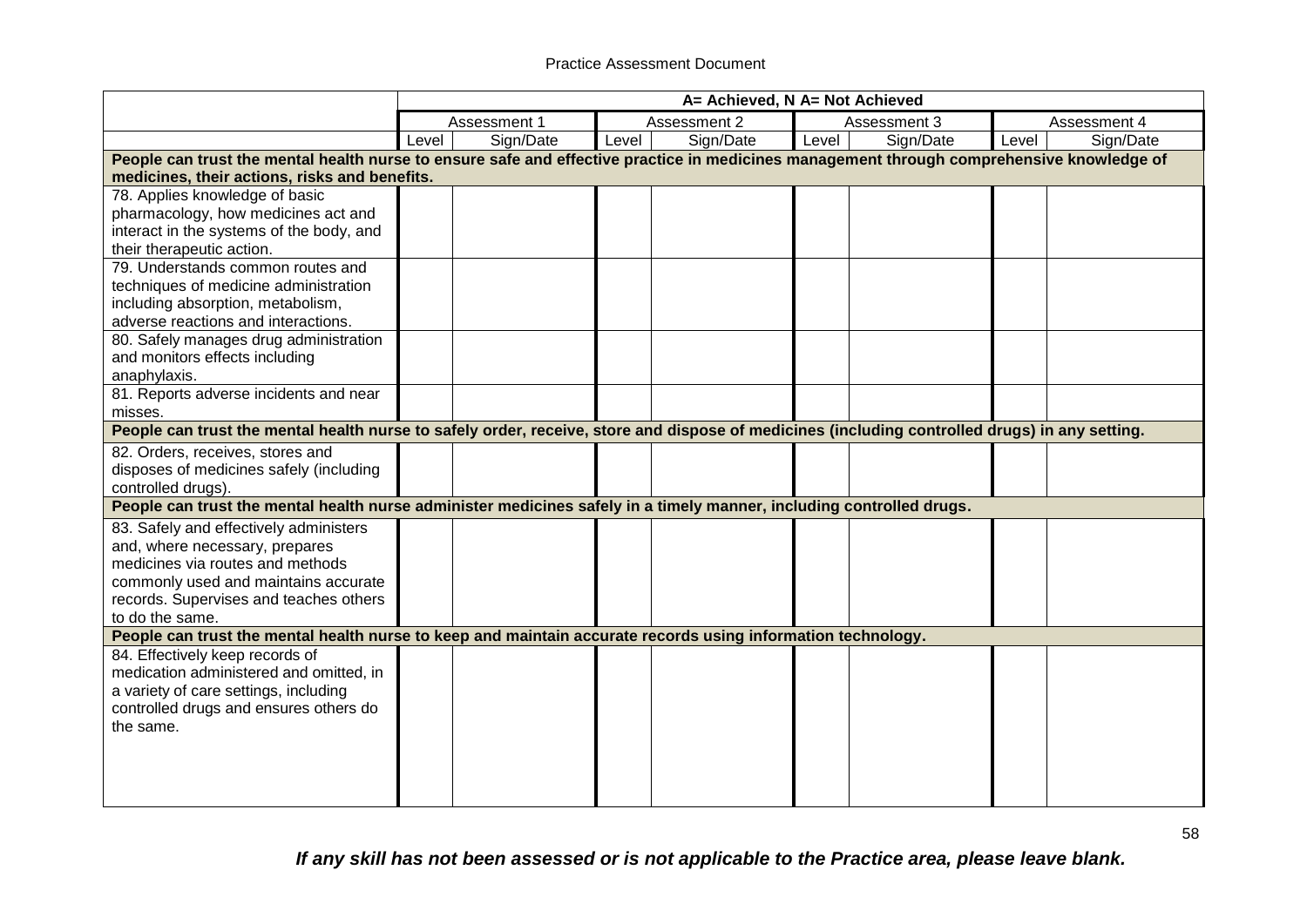|                                                                                                                                             | A= Achieved, N A= Not Achieved |              |       |              |       |              |       |              |  |
|---------------------------------------------------------------------------------------------------------------------------------------------|--------------------------------|--------------|-------|--------------|-------|--------------|-------|--------------|--|
|                                                                                                                                             |                                | Assessment 1 |       | Assessment 2 |       | Assessment 3 |       | Assessment 4 |  |
|                                                                                                                                             | Level                          | Sign/Date    | Level | Sign/Date    | Level | Sign/Date    | Level | Sign/Date    |  |
| People can trust the mental health nurse to work in partnership with people receiving medical treatments and their carers.                  |                                |              |       |              |       |              |       |              |  |
| 85. Works with people and carers to                                                                                                         |                                |              |       |              |       |              |       |              |  |
| provide clear and accurate information                                                                                                      |                                |              |       |              |       |              |       |              |  |
| about their medicines to assist them to                                                                                                     |                                |              |       |              |       |              |       |              |  |
| make informed choices about their                                                                                                           |                                |              |       |              |       |              |       |              |  |
| medicines.                                                                                                                                  |                                |              |       |              |       |              |       |              |  |
| 86. Assesses the person's ability to                                                                                                        |                                |              |       |              |       |              |       |              |  |
| safely self-administer their medicines.                                                                                                     |                                |              |       |              |       |              |       |              |  |
| People can trust the mental health nurse to demonstrate understanding and knowledge to supply and administer via a Patient Group Direction. |                                |              |       |              |       |              |       |              |  |
| (PGD)                                                                                                                                       |                                |              |       |              |       |              |       |              |  |
| 87. Through simulation and course work                                                                                                      |                                |              |       |              |       |              |       |              |  |
| (or through discussion in practice)                                                                                                         |                                |              |       |              |       |              |       |              |  |
| demonstrates knowledge and                                                                                                                  |                                |              |       |              |       |              |       |              |  |
| application of the principles required for                                                                                                  |                                |              |       |              |       |              |       |              |  |
| safe and effective supply and                                                                                                               |                                |              |       |              |       |              |       |              |  |
| administration via a Patient Group                                                                                                          |                                |              |       |              |       |              |       |              |  |
| Direction including an understanding of                                                                                                     |                                |              |       |              |       |              |       |              |  |
| the role and accountability.                                                                                                                |                                |              |       |              |       |              |       |              |  |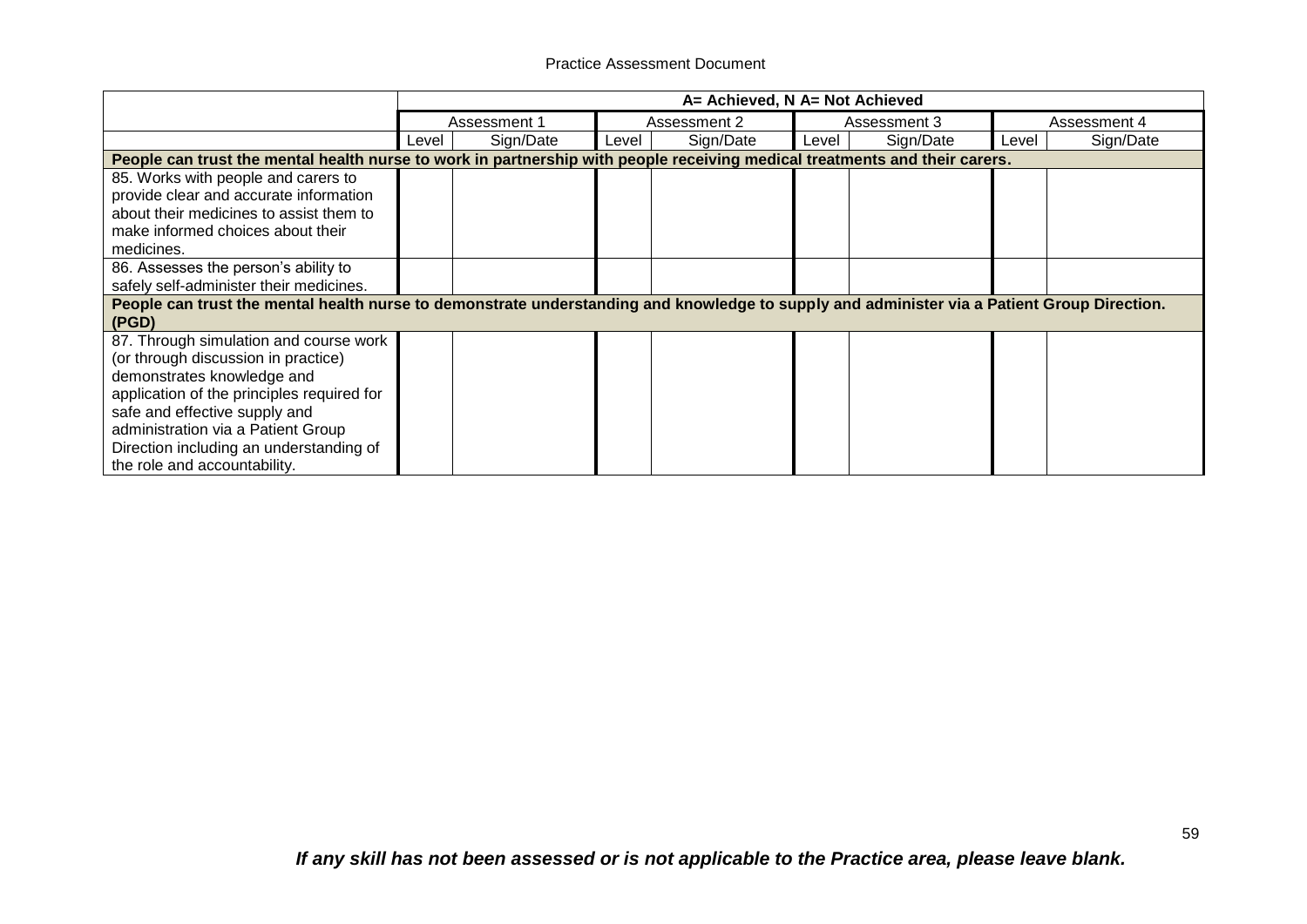## **Record of Additional Clinical Skills**

| This is an opportunity for the nursing student to record additional clinical skills that they have practised |  |  |  |
|--------------------------------------------------------------------------------------------------------------|--|--|--|
|                                                                                                              |  |  |  |

| <b>Date</b> | <b>Clinical Skill</b> | <b>Comments</b> | Signature |
|-------------|-----------------------|-----------------|-----------|
|             |                       |                 |           |
|             |                       |                 |           |
|             |                       |                 |           |
|             |                       |                 |           |
|             |                       |                 |           |
|             |                       |                 |           |
|             |                       |                 |           |
|             |                       |                 |           |
|             |                       |                 |           |
|             |                       |                 |           |
|             |                       |                 |           |
|             |                       |                 |           |
|             |                       |                 |           |
|             |                       |                 |           |
|             |                       |                 |           |
|             |                       |                 |           |
|             |                       |                 |           |
|             |                       |                 |           |
|             |                       |                 |           |
|             |                       |                 |           |
|             |                       |                 |           |
|             |                       |                 |           |
|             |                       |                 |           |
|             |                       |                 |           |
|             |                       |                 |           |
|             |                       |                 |           |
|             |                       |                 |           |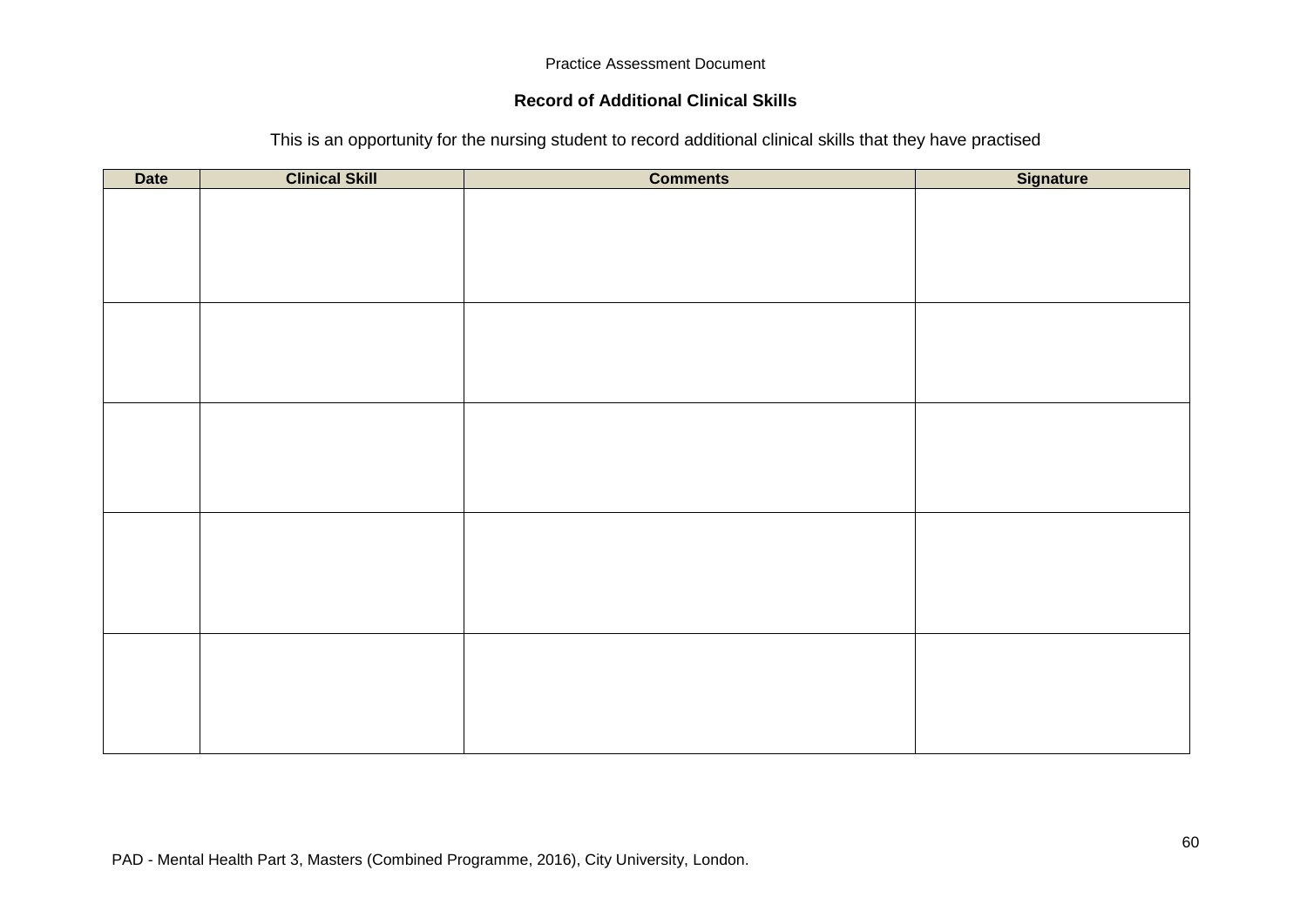## **Record of Additional Clinical Skills**

This is an opportunity for the nursing student to record additional skills they have practised under supervision

| <b>Date</b> | <b>Clinical Skill</b> | <b>Comments</b> | Signature |
|-------------|-----------------------|-----------------|-----------|
|             |                       |                 |           |
|             |                       |                 |           |
|             |                       |                 |           |
|             |                       |                 |           |
|             |                       |                 |           |
|             |                       |                 |           |
|             |                       |                 |           |
|             |                       |                 |           |
|             |                       |                 |           |
|             |                       |                 |           |
|             |                       |                 |           |
|             |                       |                 |           |
|             |                       |                 |           |
|             |                       |                 |           |
|             |                       |                 |           |
|             |                       |                 |           |
|             |                       |                 |           |
|             |                       |                 |           |
|             |                       |                 |           |
|             |                       |                 |           |
|             |                       |                 |           |
|             |                       |                 |           |
|             |                       |                 |           |
|             |                       |                 |           |
|             |                       |                 |           |
|             |                       |                 |           |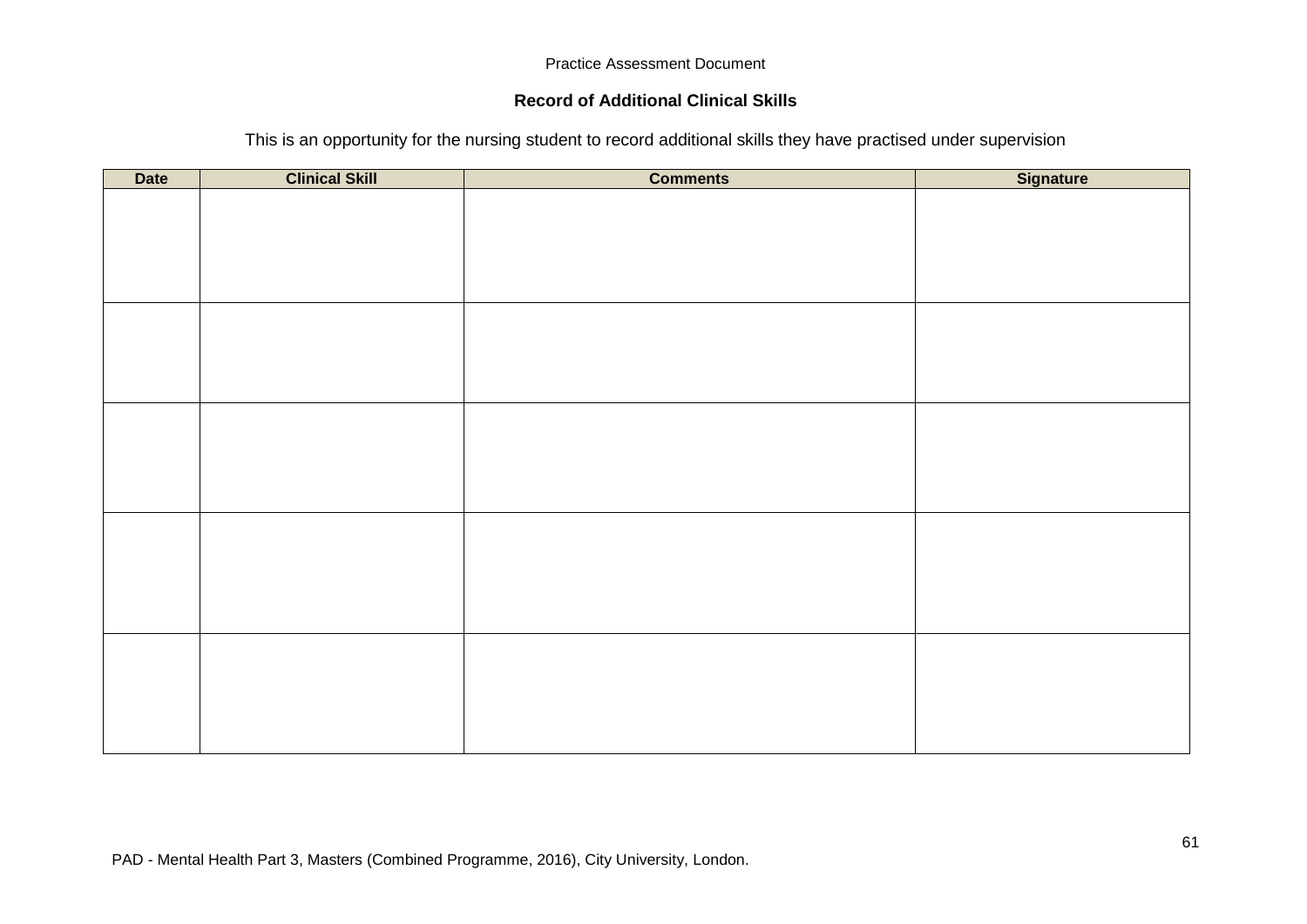## **Part 3 Practice Assessment – Episode of Care**

This assessment must be completed by the end of Part 3 during a specific episode of care, managing care for a group of patients/service users or a complex patient. This should be for a minimum of 6 hours including a handover of care.

#### **Guidelines**

In discussion with the student, the mentor will identify an appropriate episode of care involving organising and managing the care for a group of patients/service users or a complex patient scenario.

The aim of this assessment is to demonstrate the student's progression in the following four competency domains in the context of the relevant field of nursing:

- Professional values
- Communication and interpersonal skills
- Nursing practice and decision-making
- Leadership, management and team working

#### **Learning outcomes**

- 1. The student plans, organises and manages patient-centred care within an appropriate timeframe with minimal supervision from the mentor.
- 2. The student uses effective management skills to organise work efficiently. Prioritises and organises workload and appropriately delegates to others.
- 3. The student is able to handover information delivering accurate verbal and written reports in relation to person-centred care.
- 4. The student has maintained appropriate professional values, expected attitudes and behaviours during the episode of care.
- 5. The student must demonstrate that they have maintained safety and safeguarding for the patient and carers or family.

*Integrated Care: Please choose an episode of care were you can demonstrate how you have managed both the physical and mental health/emotional needs of the patient/service user.*

#### *Please ensure that you reference the above 5 learning outcomes in your reflection on the next page*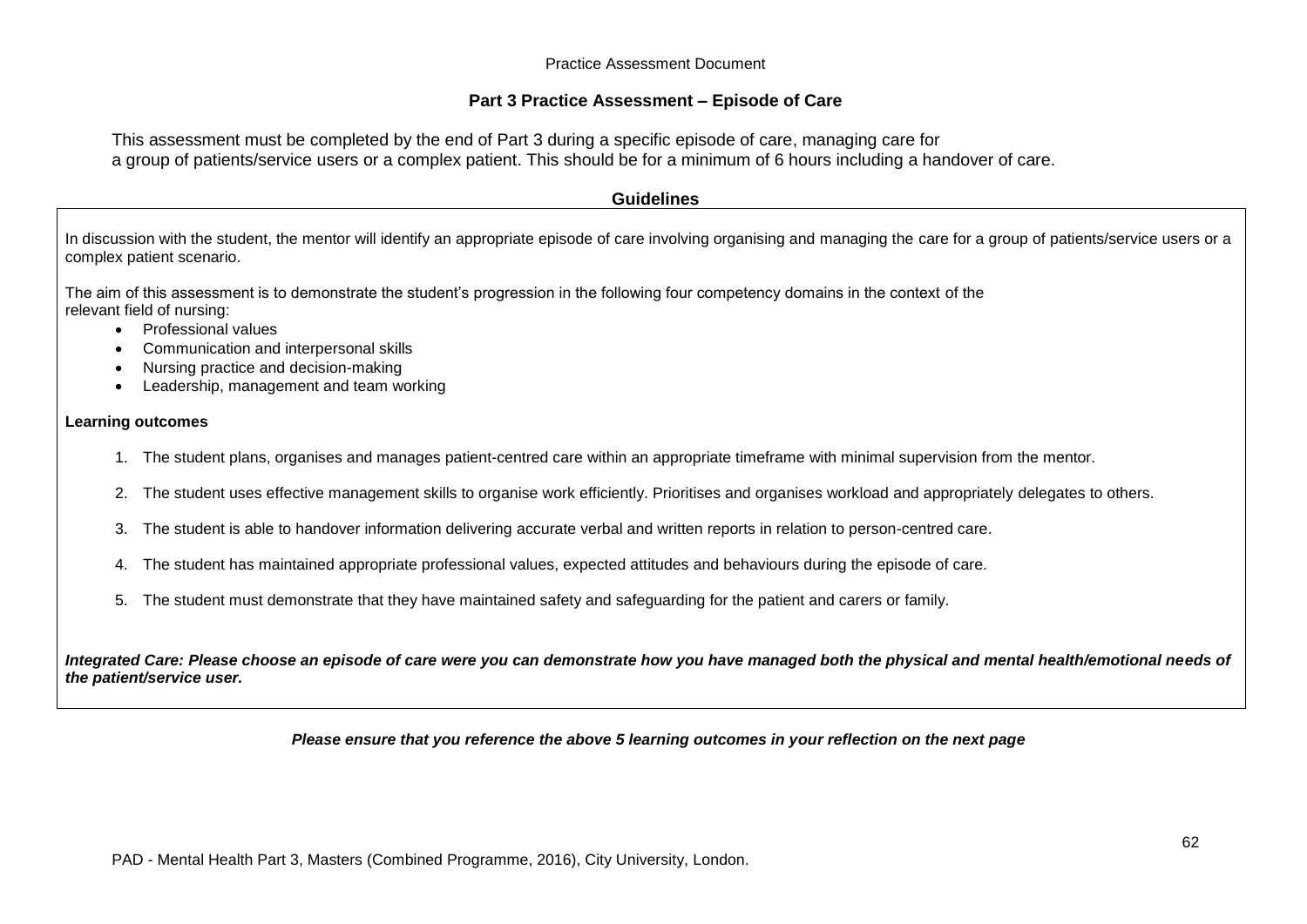| Student reflection on the Episode of Care                                                                               |                                                                                                                                                                                      |
|-------------------------------------------------------------------------------------------------------------------------|--------------------------------------------------------------------------------------------------------------------------------------------------------------------------------------|
| Briefly outline how you have delivered high quality, complex care and<br>give the rationale for the decisions you made. | Reflect on how you have worked in partnership with health and social<br>care professionals, service users, carer and families ensuring that<br>decision-making about care is shared. |
|                                                                                                                         | What did you do well?                                                                                                                                                                |
|                                                                                                                         | What would you have done differently?                                                                                                                                                |
| Reflect on how you used leadership skills to supervise and manage<br>others.                                            | What learning from this episode of care could be transferred to other<br>areas of practice?                                                                                          |
|                                                                                                                         |                                                                                                                                                                                      |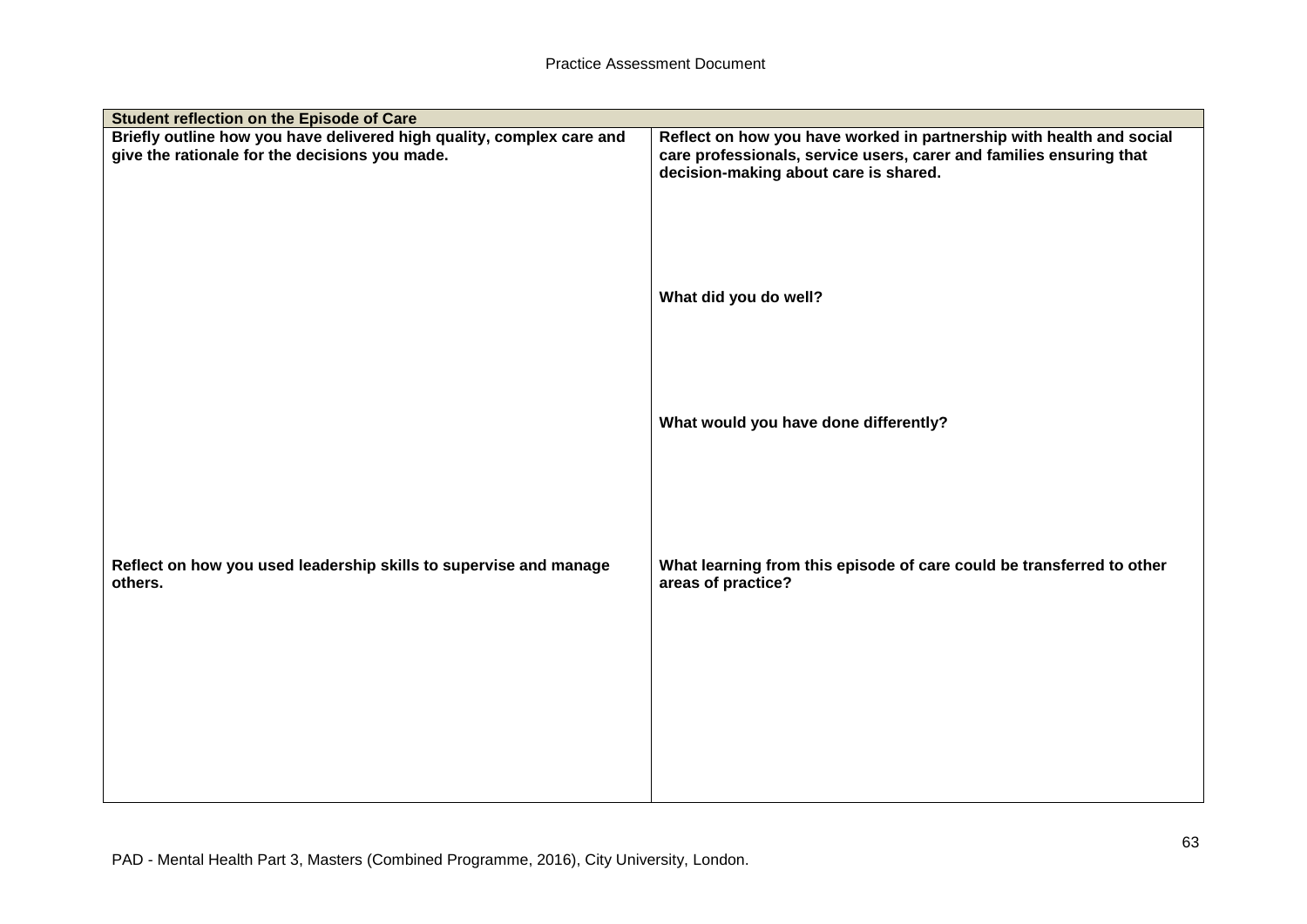| <b>Mentor feedback</b>                               |                               |                                                                                                                                        |
|------------------------------------------------------|-------------------------------|----------------------------------------------------------------------------------------------------------------------------------------|
|                                                      |                               | Based on the student's reflection, your observation and discussion of the episode of care, please assess and comment on the following: |
|                                                      | A = Achieved NA= Not Achieved | (Refer to Grade Descriptors on Page 8)                                                                                                 |
| <b>Domain</b>                                        | <b>Level</b>                  | <b>Comments</b>                                                                                                                        |
| <b>Professional values</b>                           |                               |                                                                                                                                        |
| Acts in a manner that is attentive, kind, sensitive, |                               |                                                                                                                                        |
| compassionate and non-discriminatory, that values    |                               |                                                                                                                                        |
| diversity and acts within professional boundaries.   |                               |                                                                                                                                        |
| The student acts as a role model in promoting a      |                               |                                                                                                                                        |
| professional image.                                  |                               |                                                                                                                                        |
| <b>Communication and interpersonal skills</b>        |                               |                                                                                                                                        |
| Demonstrates effective communication and             |                               |                                                                                                                                        |
| interpersonal skills with patients/service           |                               |                                                                                                                                        |
| users/carers. Communicates with the multi-           |                               |                                                                                                                                        |
| disciplinary team and staff when delegating care,    |                               |                                                                                                                                        |
| giving clear instructions and providing accurate     |                               |                                                                                                                                        |
| and comprehensive written and verbal reports.        |                               |                                                                                                                                        |
| Nursing practice and decision-making                 |                               |                                                                                                                                        |
| Delivers care which is person-centred and meets      |                               |                                                                                                                                        |
| essential and complex physical and psychological     |                               |                                                                                                                                        |
| needs, within an appropriate timeframe. Practice     |                               |                                                                                                                                        |
| is based on the use of up-to-date knowledge and      |                               |                                                                                                                                        |
| evidence when assessing, planning, delivering and    |                               |                                                                                                                                        |
| evaluating care                                      |                               |                                                                                                                                        |
| Leadership, management, team working                 |                               |                                                                                                                                        |
| Acts in a way that values the roles and              |                               |                                                                                                                                        |
| responsibilities in the team and interacts           |                               |                                                                                                                                        |
| appropriately. Uses effective management skills to   |                               |                                                                                                                                        |
| organise work efficiently. Prioritises and manages   |                               |                                                                                                                                        |
| work load effectively.                               |                               |                                                                                                                                        |
|                                                      |                               | If any of the Domains are 'Not Achieved' this will require a re-assessment and the academic representative must be informed            |
|                                                      |                               |                                                                                                                                        |
| <b>Student's signature:</b>                          |                               | Date:                                                                                                                                  |
|                                                      |                               |                                                                                                                                        |
| <b>Mentor's signature:</b>                           |                               | Date:                                                                                                                                  |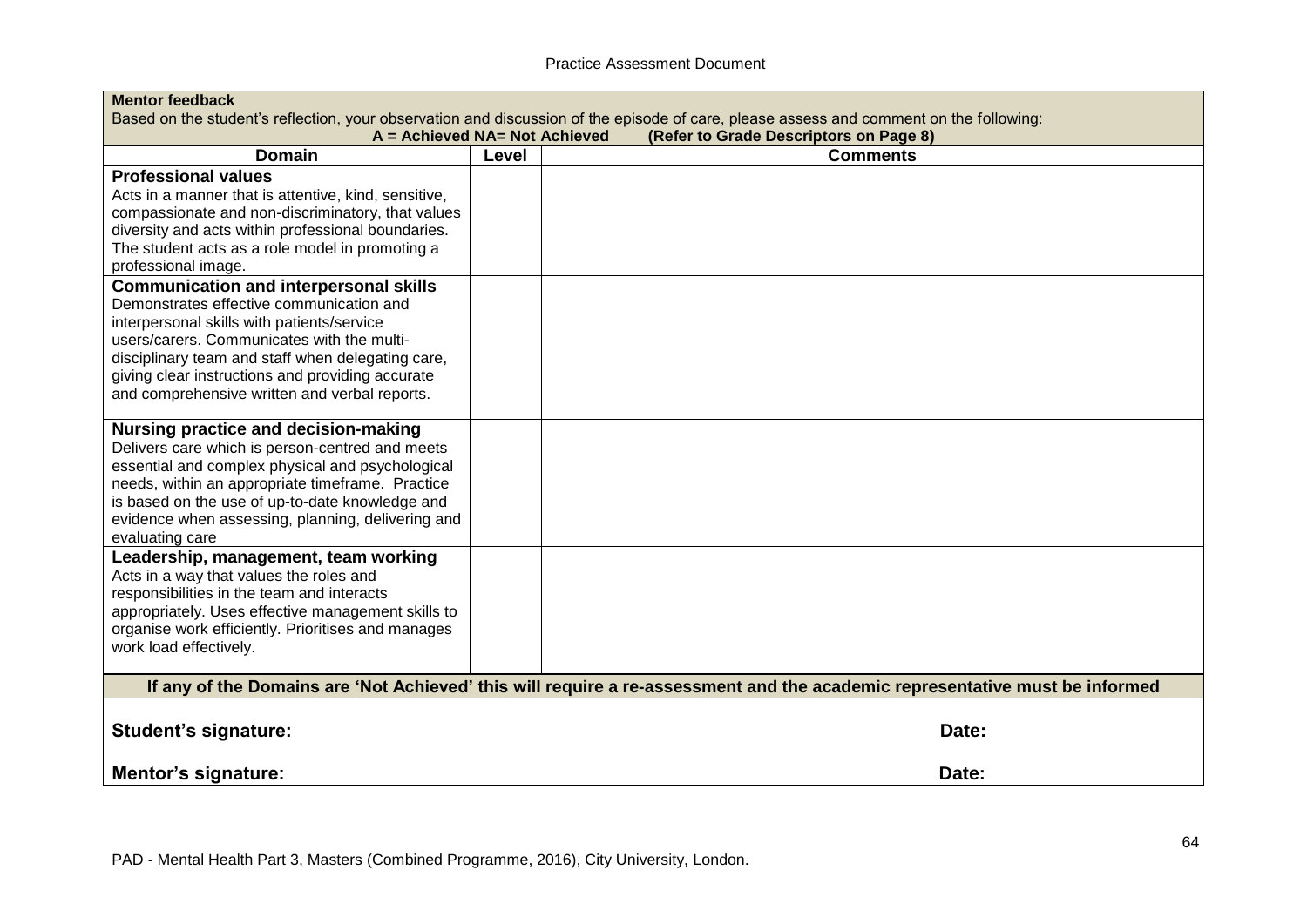## **Part 3 Practice Assessment - Medicines Management**

This assessment must be completed by the end of Part 3 where the student safely administers medicines to a group of patients/service users or a caseload of patients/service users in community settings under the supervision of the mentor.

During Part 3 the student should be consolidating their knowledge, skills and competencies in relation to the safe administration of medicines. This assessment should normally be undertaken with a small group of patients/service users whose care the student is usually responsible for.

The student must be allowed a number of practice opportunities to administer medicines under supervision prior to this assessment.

**The student must work within the legal and ethical frameworks that underpin safe and effective medicines management and work within national and local policies**

**Regulatory requirements:** Standards for medicines management (NMC, 2007).the code (NMC 2008)

The aim of this assessment is to demonstrate the student's knowledge and competence in administering medications safely.

#### **Learning outcomes**

- 1. The student is able to apply knowledge of pharmacology, how medicines act and interact in the systems of the body, and their therapeutic action.
- 2. The student is able to safely and effectively administer and where necessary prepare medicines via routes and methods commonly used and maintains accurate records.
- 3. The student is able to safely and accurately perform medicines calculations.
- 4. The student is able to demonstrate that they have maintained appropriate professional values, expected attitudes and behaviours during the administration of medicines.
- 5. The student is able to maintain safety and safeguarding for the patient.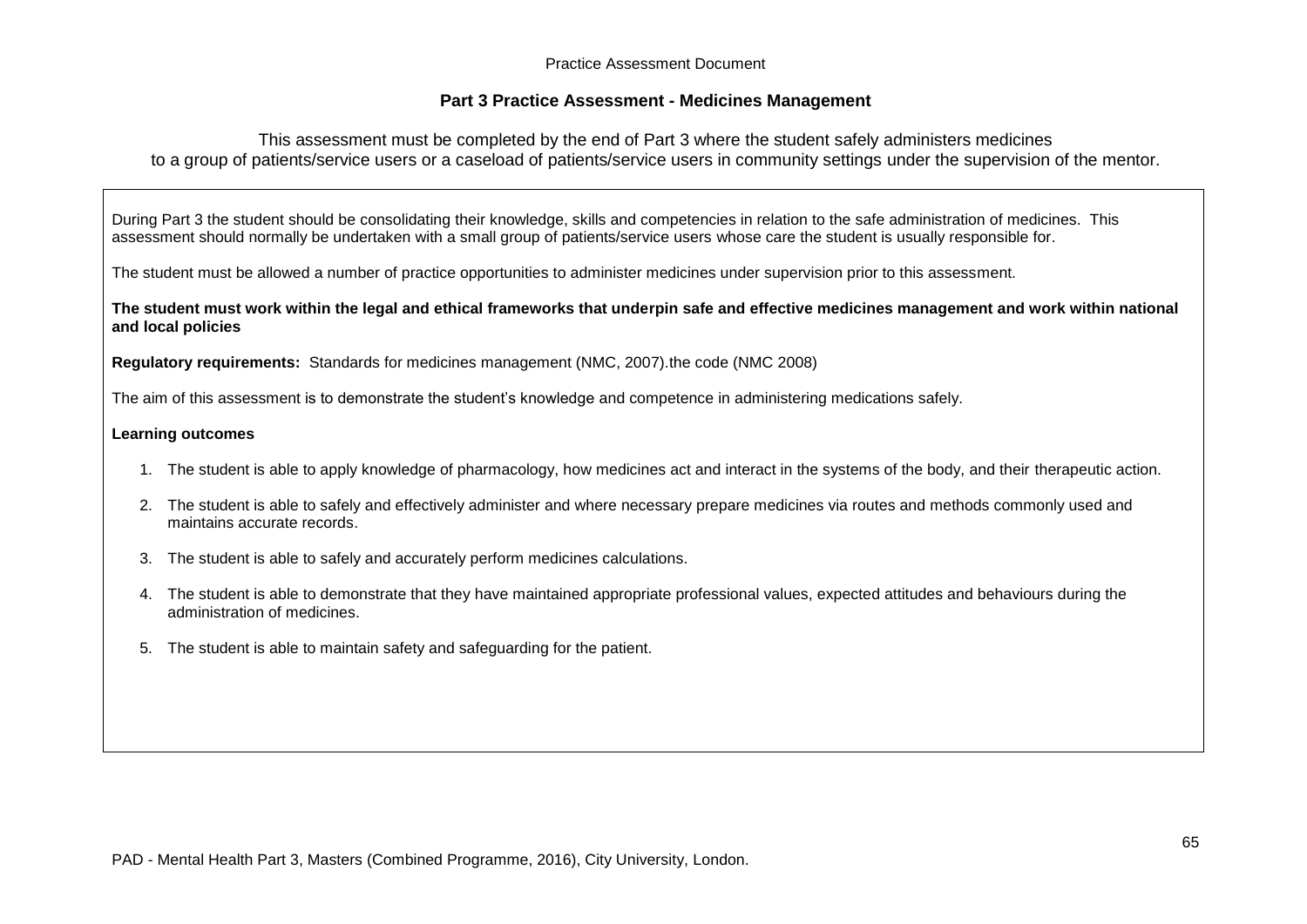|    | $A =$ Achieved, $NA =$ Not Achieved                                                                                               |       |                                                                                                                                                               |  |
|----|-----------------------------------------------------------------------------------------------------------------------------------|-------|---------------------------------------------------------------------------------------------------------------------------------------------------------------|--|
|    | <b>Competency</b>                                                                                                                 | Level | <b>Competency</b><br>Level                                                                                                                                    |  |
|    | Is aware of the patient/service user's plan of care and the<br>reason for medication. Explains to the assessor.                   |       | Prepares medication safely. Checks expiry date. Notes any<br>7.<br>special instructions/contraindications.                                                    |  |
| 2. | Communicates appropriately with the patient/service user.<br>Provides clear and accurate information and checks<br>understanding. |       | Calculates doses accurately and safely.<br>8.<br>Demonstrates to assessor the component parts of the<br>calculation.<br>Minimum of 3 calculations undertaken. |  |
| 3. | Understands safe storage of medications in the care<br>environment.                                                               |       | Checks and confirms the patient/service user's identity.<br>9.<br>(ID band or other confirmation if in own home)                                              |  |
| 4. | Maintains effective hygiene/infection control throughout.                                                                         |       | Administers or supervises self-administration safely under<br>10.<br>direct supervision.<br>Verifies that oral medication has been swallowed.                 |  |
| 5. | Checks prescription thoroughly.<br>Right patient/service user                                                                     |       | Describes/demonstrates the procedure in the event of non-<br>11.<br>compliance.                                                                               |  |
|    | Right medication<br>Right time/Date/Valid period                                                                                  |       | Safely utilises and disposes of equipment.<br>12.                                                                                                             |  |
|    | Right dose/last dose<br>Right route/method<br>Special instructions                                                                |       | 13.<br>Maintains accurate records.<br>Records, signs and dates when safely administered<br>$\bullet$                                                          |  |
|    |                                                                                                                                   |       | Monitors effects and is aware of common side effects and how<br>14.<br>these are managed.                                                                     |  |
| 6. | Checks for allergies<br>Asks patient/service user.                                                                                |       | Uses appropriate sources of information e.g. British National<br>15.<br>Formulary                                                                             |  |
|    | Checks prescription chart or identification band                                                                                  |       | Offers patient /service user further support/advice.<br>16.                                                                                                   |  |
|    | <b>Comments</b>                                                                                                                   |       |                                                                                                                                                               |  |
|    | <b>Student's signature:</b>                                                                                                       |       | Date:                                                                                                                                                         |  |
|    | Mentor's signature:                                                                                                               |       | Date:                                                                                                                                                         |  |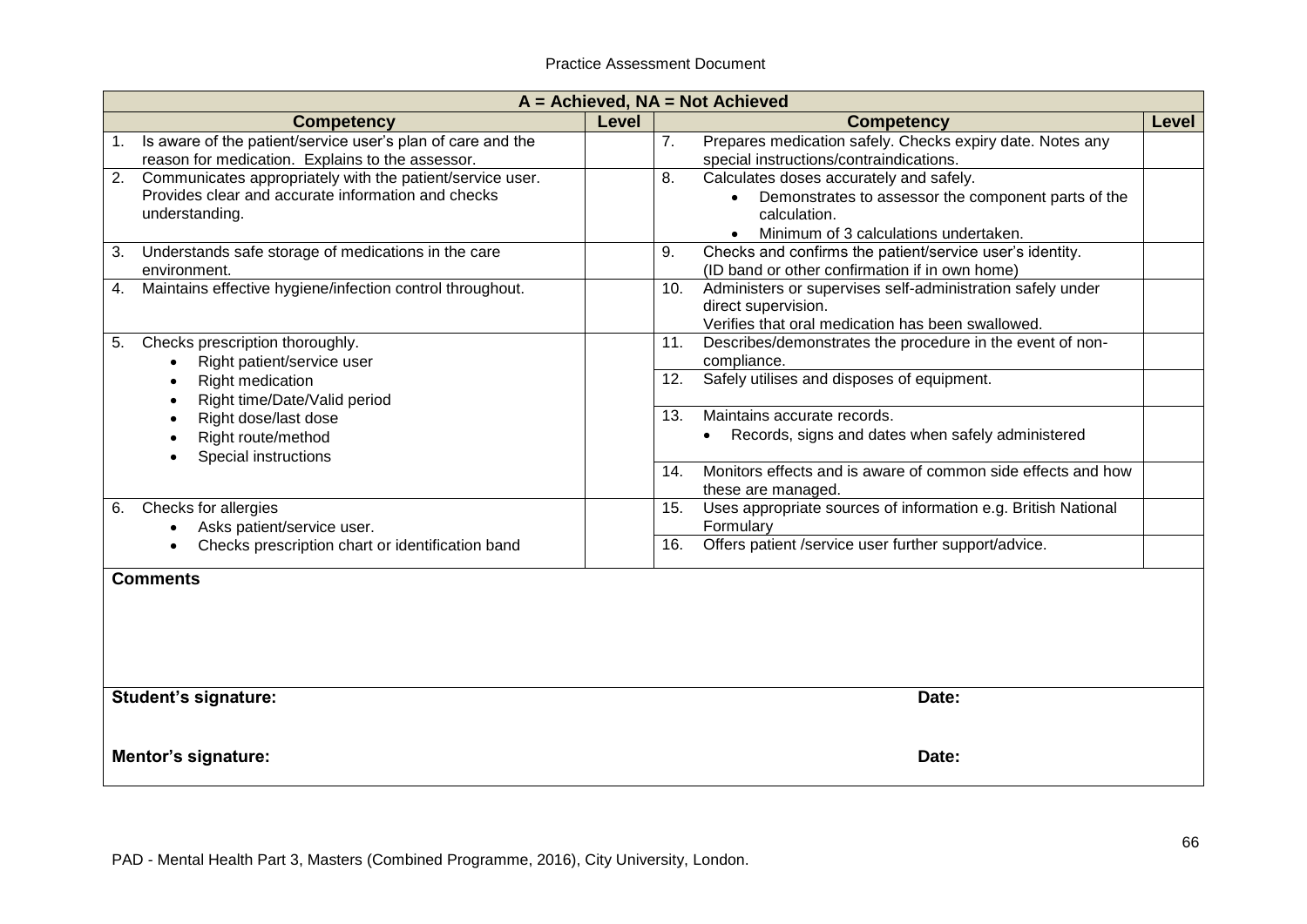## **Action Plan**

#### **An Action Plan is required when a student's performance causes concern The mentor/supervisor must liaise with the academic representative and senior practice representative**

| <b>Placement</b> | <b>Area of Concern</b><br>Note professional value or Essential Skill number if<br>appropriate | <b>Support Available</b> | <b>Criteria for Success</b>        | <b>Time Frame/</b><br><b>Review Date</b> |
|------------------|-----------------------------------------------------------------------------------------------|--------------------------|------------------------------------|------------------------------------------|
|                  |                                                                                               |                          |                                    |                                          |
|                  |                                                                                               |                          |                                    |                                          |
|                  |                                                                                               |                          |                                    |                                          |
|                  |                                                                                               |                          |                                    |                                          |
|                  |                                                                                               |                          |                                    |                                          |
|                  |                                                                                               |                          |                                    |                                          |
|                  |                                                                                               |                          |                                    |                                          |
|                  |                                                                                               |                          |                                    |                                          |
|                  |                                                                                               | Date                     | <b>Mentors Name (please print)</b> |                                          |
|                  |                                                                                               | Date                     |                                    |                                          |
|                  | Signed (Academic Representative)                                                              |                          |                                    |                                          |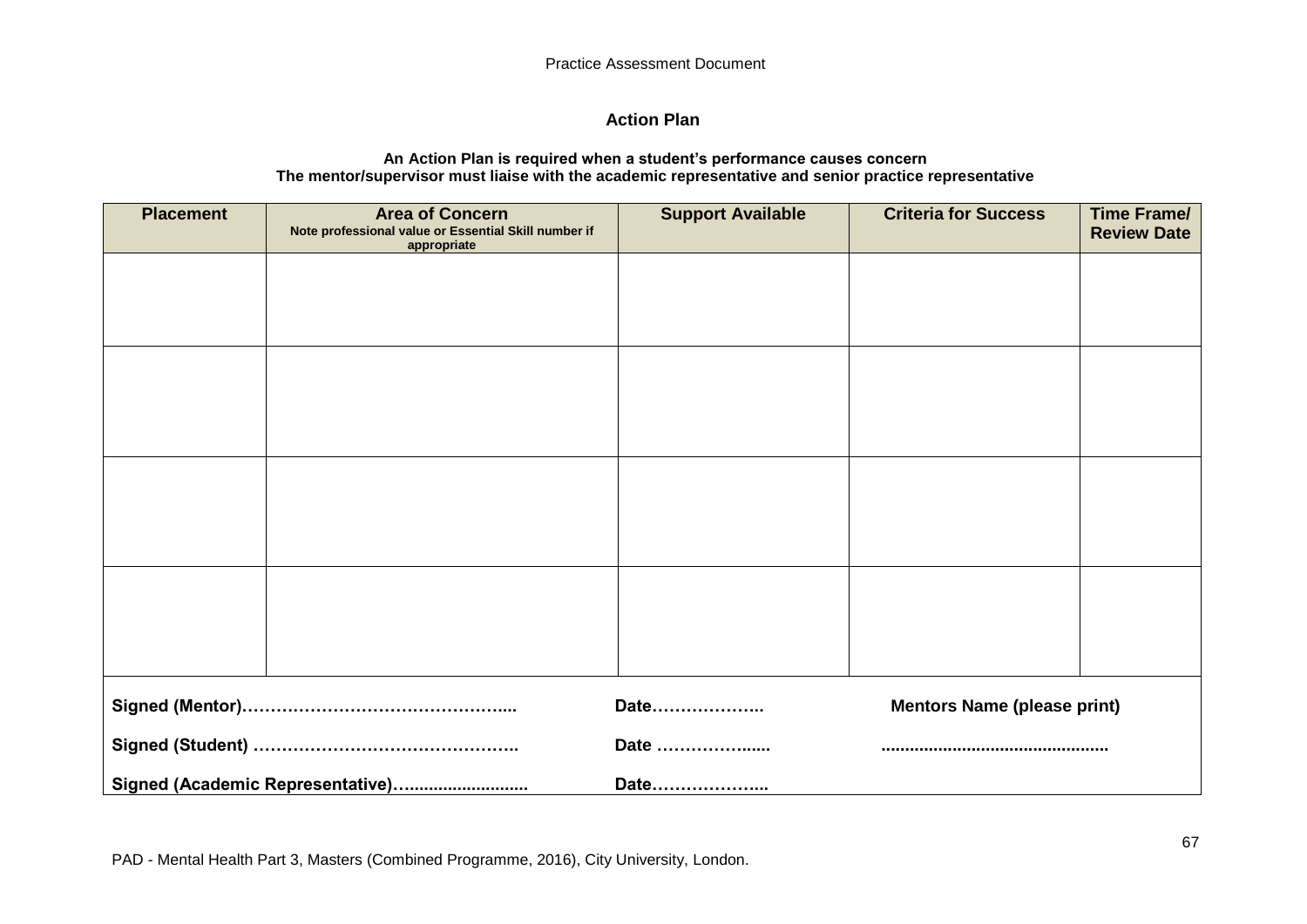## **Action Plan**

#### **An Action Plan is required when a student's performance causes concern The mentor/supervisor must liaise with the academic representative and senior practice representative**

| <b>Placement</b> | <b>Area of Concern</b><br>Note professional value or Essential Skill number if<br>appropriate | <b>Support Available</b> | <b>Criteria for Success</b>        | <b>Time Frame/</b><br><b>Review Date</b> |
|------------------|-----------------------------------------------------------------------------------------------|--------------------------|------------------------------------|------------------------------------------|
|                  |                                                                                               |                          |                                    |                                          |
|                  |                                                                                               |                          |                                    |                                          |
|                  |                                                                                               |                          |                                    |                                          |
|                  |                                                                                               |                          |                                    |                                          |
|                  |                                                                                               |                          |                                    |                                          |
|                  |                                                                                               |                          |                                    |                                          |
|                  |                                                                                               |                          |                                    |                                          |
|                  |                                                                                               |                          |                                    |                                          |
|                  |                                                                                               |                          |                                    |                                          |
|                  |                                                                                               | Date                     | <b>Mentors Name (please print)</b> |                                          |
|                  |                                                                                               | Date                     |                                    |                                          |
|                  | Signed (Academic Representative)                                                              |                          |                                    |                                          |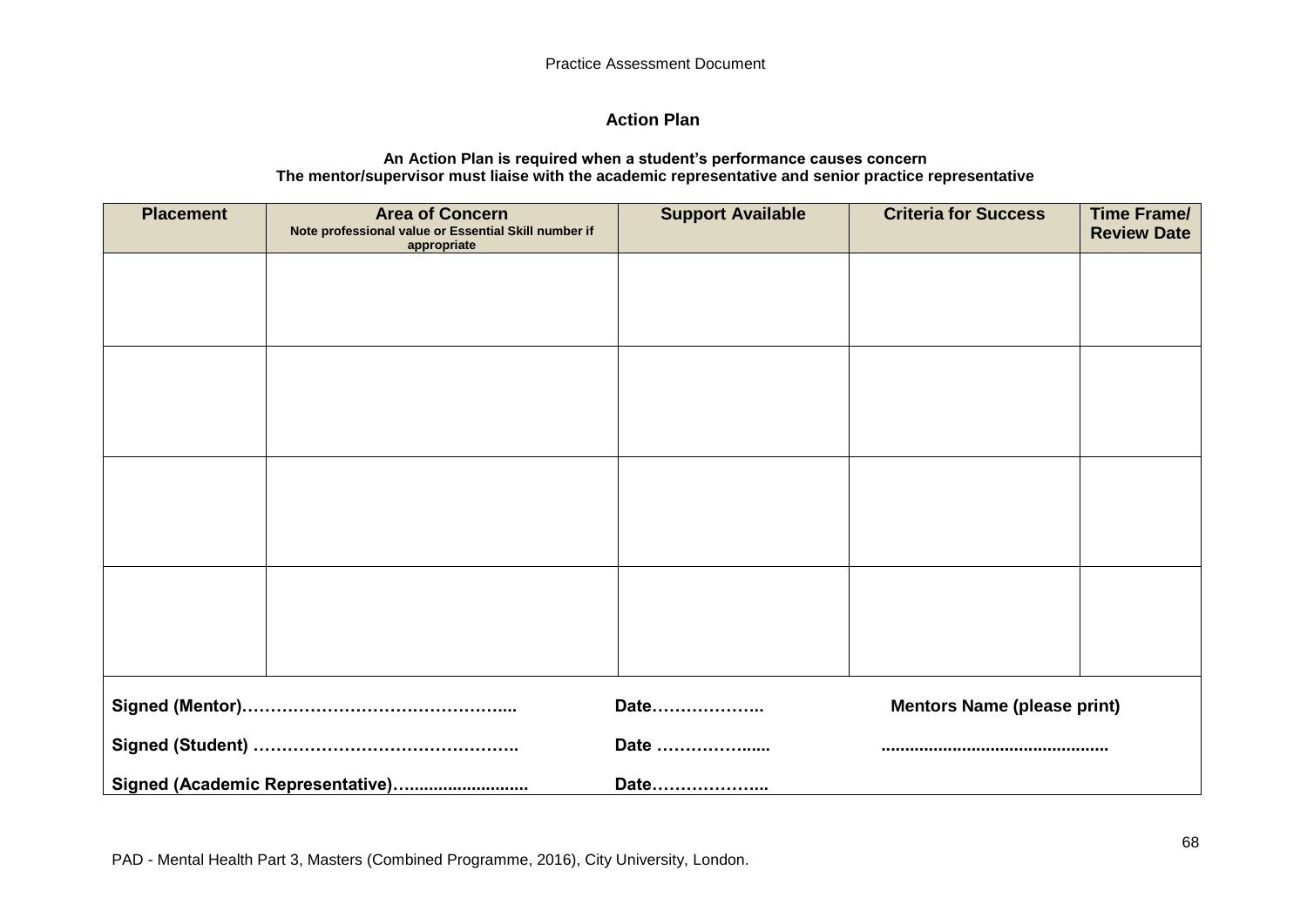## **List of Mentors/Supervisors**

A sample signature must be obtained for each Mentor/Co-Mentor/Supervisor who signs your document **(All mentors must have attended an annual update in line with NMC requirements)**

|                | Name Note of Basic Have attended an annual update in the with NMC requirements)<br>Name Signature initials Date of last |                         | <b>Placement</b> |
|----------------|-------------------------------------------------------------------------------------------------------------------------|-------------------------|------------------|
| (please print) |                                                                                                                         | <b>Mentor</b><br>Update |                  |
|                |                                                                                                                         |                         |                  |
|                |                                                                                                                         |                         |                  |
|                |                                                                                                                         |                         |                  |
|                |                                                                                                                         |                         |                  |
|                |                                                                                                                         |                         |                  |
|                |                                                                                                                         |                         |                  |
|                |                                                                                                                         |                         |                  |
|                |                                                                                                                         |                         |                  |
|                |                                                                                                                         |                         |                  |
|                |                                                                                                                         |                         |                  |
|                |                                                                                                                         |                         |                  |
|                |                                                                                                                         |                         |                  |
|                |                                                                                                                         |                         |                  |
|                |                                                                                                                         |                         |                  |
|                |                                                                                                                         |                         |                  |
|                |                                                                                                                         |                         |                  |
|                |                                                                                                                         |                         |                  |
|                |                                                                                                                         |                         |                  |
|                |                                                                                                                         |                         |                  |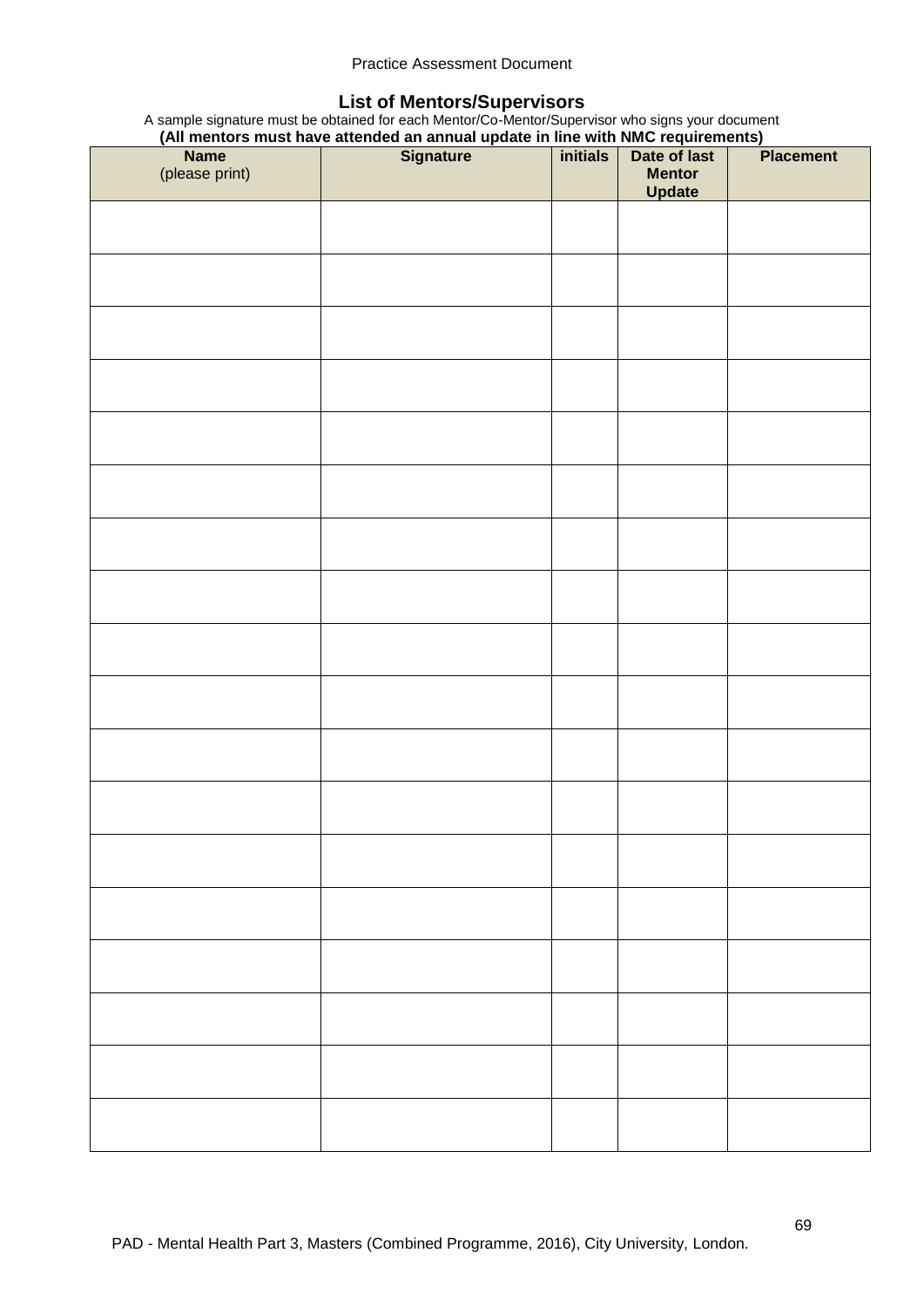## **List of Mentors/Supervisors**

A sample signature must be obtained for each Mentor/Co-Mentor/Supervisor who signs your document **(All mentors must have attended an annual update in line with NMC requirements)**

|                | (All mentors must have attended an annual update in line with NWC requirements) |                 |               |                  |
|----------------|---------------------------------------------------------------------------------|-----------------|---------------|------------------|
| <b>Name</b>    | <b>Signature</b>                                                                | <i>initials</i> | Date of last  | <b>Placement</b> |
| (please print) |                                                                                 |                 | <b>Mentor</b> |                  |
|                |                                                                                 |                 | <b>Update</b> |                  |
|                |                                                                                 |                 |               |                  |
|                |                                                                                 |                 |               |                  |
|                |                                                                                 |                 |               |                  |
|                |                                                                                 |                 |               |                  |
|                |                                                                                 |                 |               |                  |
|                |                                                                                 |                 |               |                  |
|                |                                                                                 |                 |               |                  |
|                |                                                                                 |                 |               |                  |
|                |                                                                                 |                 |               |                  |
|                |                                                                                 |                 |               |                  |
|                |                                                                                 |                 |               |                  |
|                |                                                                                 |                 |               |                  |
|                |                                                                                 |                 |               |                  |
|                |                                                                                 |                 |               |                  |
|                |                                                                                 |                 |               |                  |
|                |                                                                                 |                 |               |                  |
|                |                                                                                 |                 |               |                  |
|                |                                                                                 |                 |               |                  |
|                |                                                                                 |                 |               |                  |
|                |                                                                                 |                 |               |                  |
|                |                                                                                 |                 |               |                  |
|                |                                                                                 |                 |               |                  |
|                |                                                                                 |                 |               |                  |
|                |                                                                                 |                 |               |                  |
|                |                                                                                 |                 |               |                  |
|                |                                                                                 |                 |               |                  |
|                |                                                                                 |                 |               |                  |
|                |                                                                                 |                 |               |                  |
|                |                                                                                 |                 |               |                  |
|                |                                                                                 |                 |               |                  |
|                |                                                                                 |                 |               |                  |
|                |                                                                                 |                 |               |                  |
|                |                                                                                 |                 |               |                  |
|                |                                                                                 |                 |               |                  |
|                |                                                                                 |                 |               |                  |
|                |                                                                                 |                 |               |                  |
|                |                                                                                 |                 |               |                  |
|                |                                                                                 |                 |               |                  |
|                |                                                                                 |                 |               |                  |
|                |                                                                                 |                 |               |                  |
|                |                                                                                 |                 |               |                  |
|                |                                                                                 |                 |               |                  |
|                |                                                                                 |                 |               |                  |
|                |                                                                                 |                 |               |                  |
|                |                                                                                 |                 |               |                  |
|                |                                                                                 |                 |               |                  |
|                |                                                                                 |                 |               |                  |
|                |                                                                                 |                 |               |                  |
|                |                                                                                 |                 |               |                  |

I Student Nurse ………………………….. (SIGN NAME) confirm that all the above details are genuine.

Any falsification of this document will lead to disciplinary action being taken including referral to the "fitness to practice panel" – This can lead to discontinuation from the programme.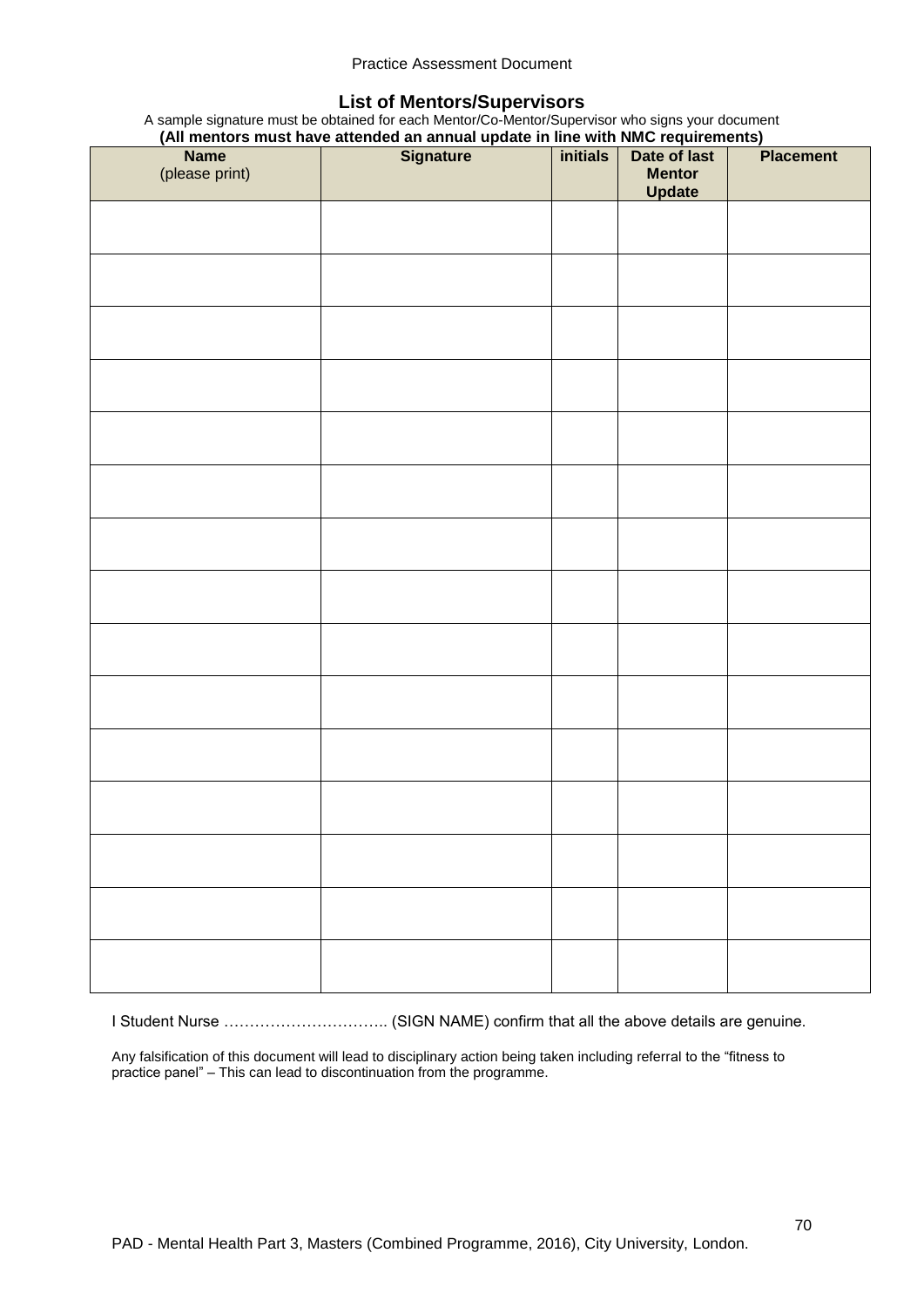# **Records of meetings/Additional Feedback**

| Date/<br>time | Signature/<br>Designation | <b>Purpose of Meeting/Comments</b> |
|---------------|---------------------------|------------------------------------|
|               |                           |                                    |
|               |                           |                                    |
|               |                           |                                    |
|               |                           |                                    |
|               |                           |                                    |
|               |                           |                                    |
|               |                           |                                    |
|               |                           |                                    |
|               |                           |                                    |
|               |                           |                                    |
|               |                           |                                    |
|               |                           |                                    |
|               |                           |                                    |
|               |                           |                                    |
|               |                           |                                    |
|               |                           |                                    |
|               |                           |                                    |
|               |                           |                                    |
|               |                           |                                    |
|               |                           |                                    |
|               |                           |                                    |
|               |                           |                                    |
|               |                           |                                    |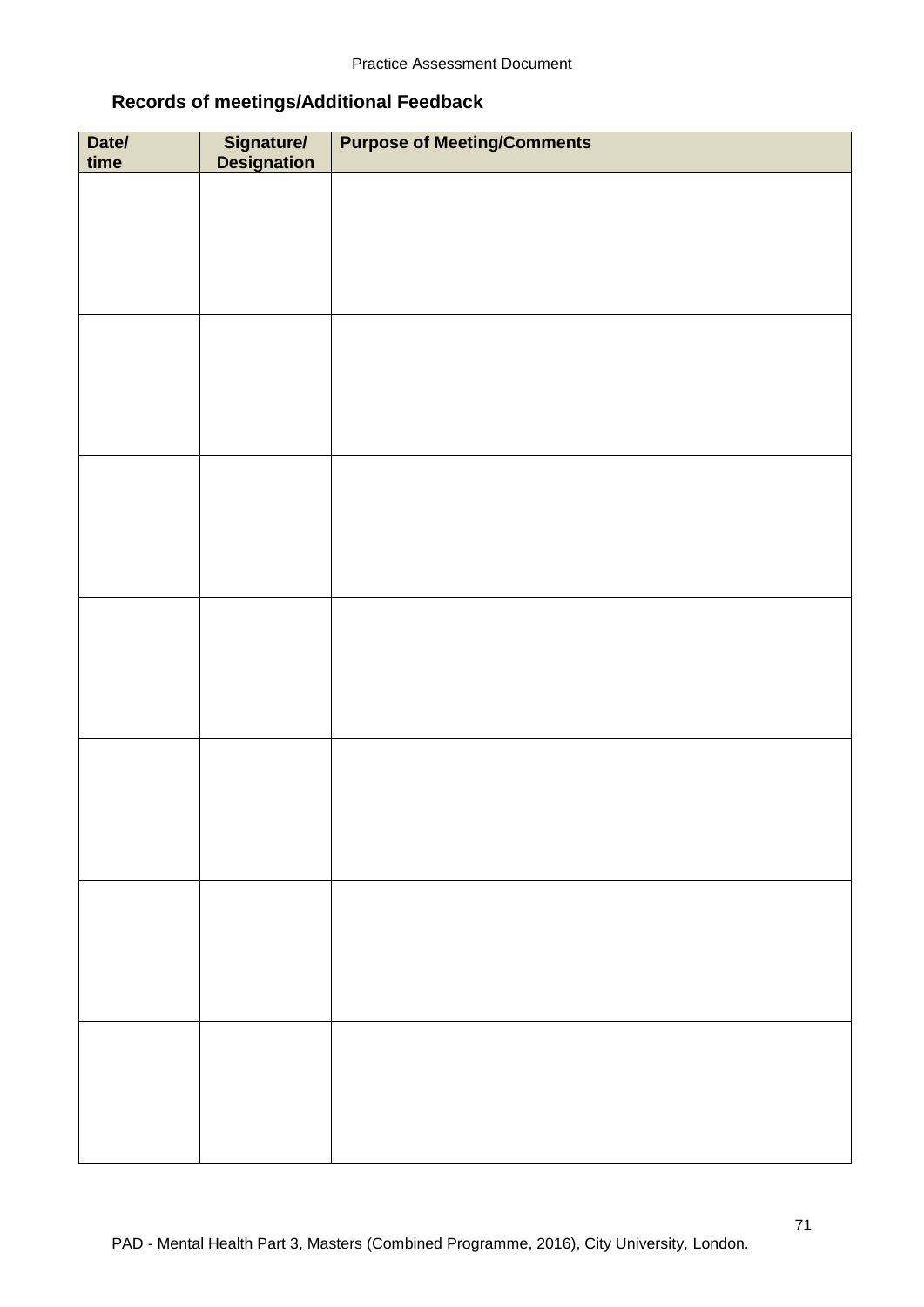## **Records of meetings/Additional Feedback**

| Date/<br>time | Signature/<br>Designation | <b>Purpose of Meeting/Comments</b> |
|---------------|---------------------------|------------------------------------|
|               |                           |                                    |
|               |                           |                                    |
|               |                           |                                    |
|               |                           |                                    |
|               |                           |                                    |
|               |                           |                                    |
|               |                           |                                    |
|               |                           |                                    |
|               |                           |                                    |
|               |                           |                                    |
|               |                           |                                    |
|               |                           |                                    |
|               |                           |                                    |
|               |                           |                                    |
|               |                           |                                    |
|               |                           |                                    |
|               |                           |                                    |
|               |                           |                                    |
|               |                           |                                    |
|               |                           |                                    |
|               |                           |                                    |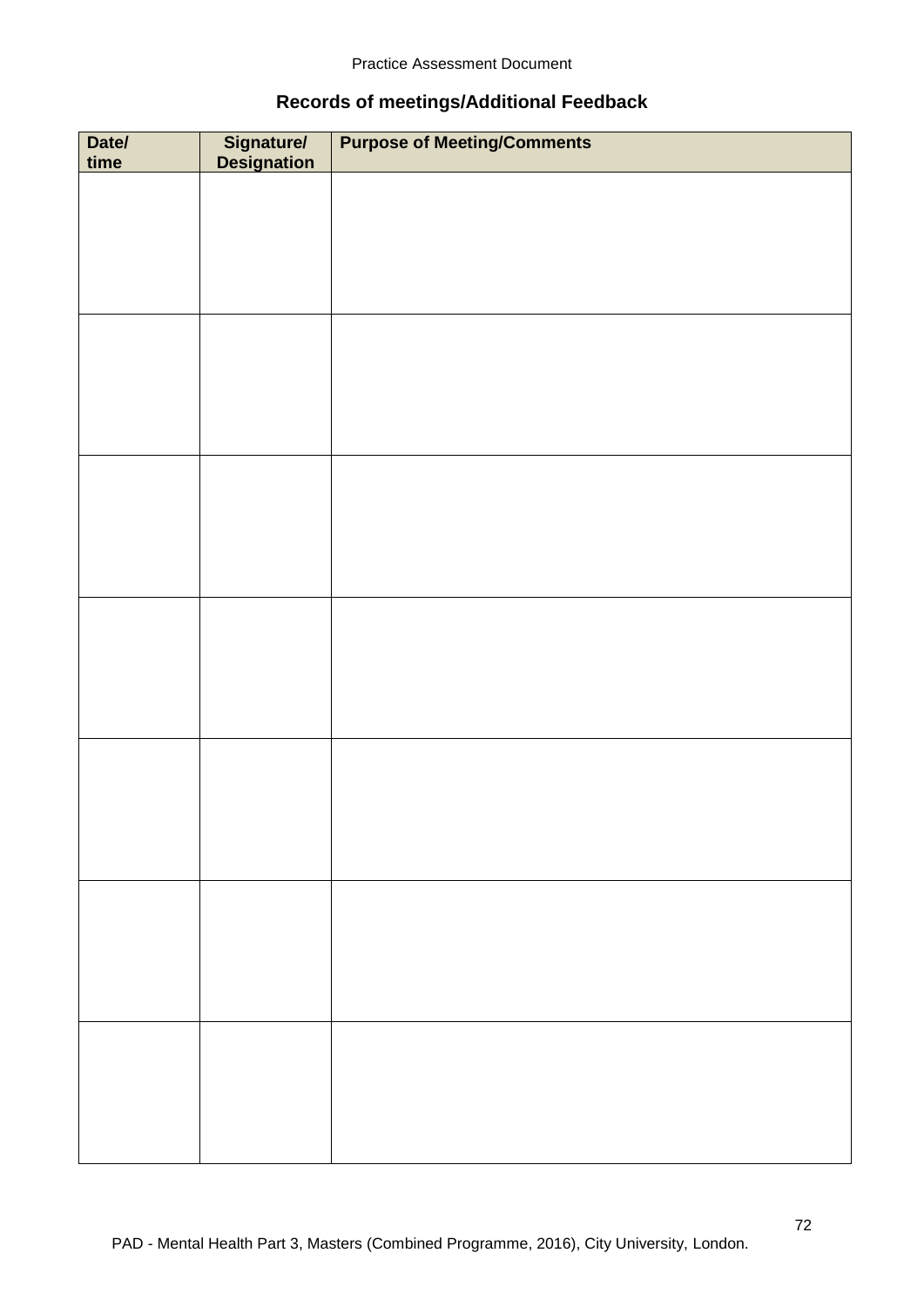### **Sign-off mentor record sheet**

The NMC identify that sign off mentors must have time allocated to reflect, give feedback and keep records of student achievements in their final period of practice learning. This will be equivalent to an hour per student per week. The time allocated may need to be greater earlier in the practice experience and reduced as the student becomes more confident and competent, (NMC 2007). The first meeting should include a discussion of the student's Ongoing Achievement Record (OAR).

### **Name of Sign Off Mentor: Designation:**

| Date and time | During meeting review evidence, documentation | <b>Signatures</b> |
|---------------|-----------------------------------------------|-------------------|
| of meeting    | and record key points from discussions        | <b>Mentor:</b>    |
|               |                                               |                   |
|               |                                               |                   |
|               |                                               | <b>Student:</b>   |
|               |                                               |                   |
|               |                                               | Mentor:           |
|               |                                               |                   |
|               |                                               | <b>Student:</b>   |
|               |                                               |                   |
|               |                                               | <b>Mentor:</b>    |
|               |                                               |                   |
|               |                                               | <b>Student:</b>   |
|               |                                               |                   |
|               |                                               | Mentor:           |
|               |                                               |                   |
|               |                                               |                   |
|               |                                               | <b>Student:</b>   |
|               |                                               |                   |
|               |                                               | Mentor:           |
|               |                                               |                   |
|               |                                               | <b>Student:</b>   |
|               |                                               |                   |
|               |                                               | <b>Mentor:</b>    |
|               |                                               |                   |
|               |                                               | <b>Student:</b>   |
|               |                                               |                   |
|               |                                               |                   |

**Sign off declaration statement should be completed in the Ongoing Achievement Record**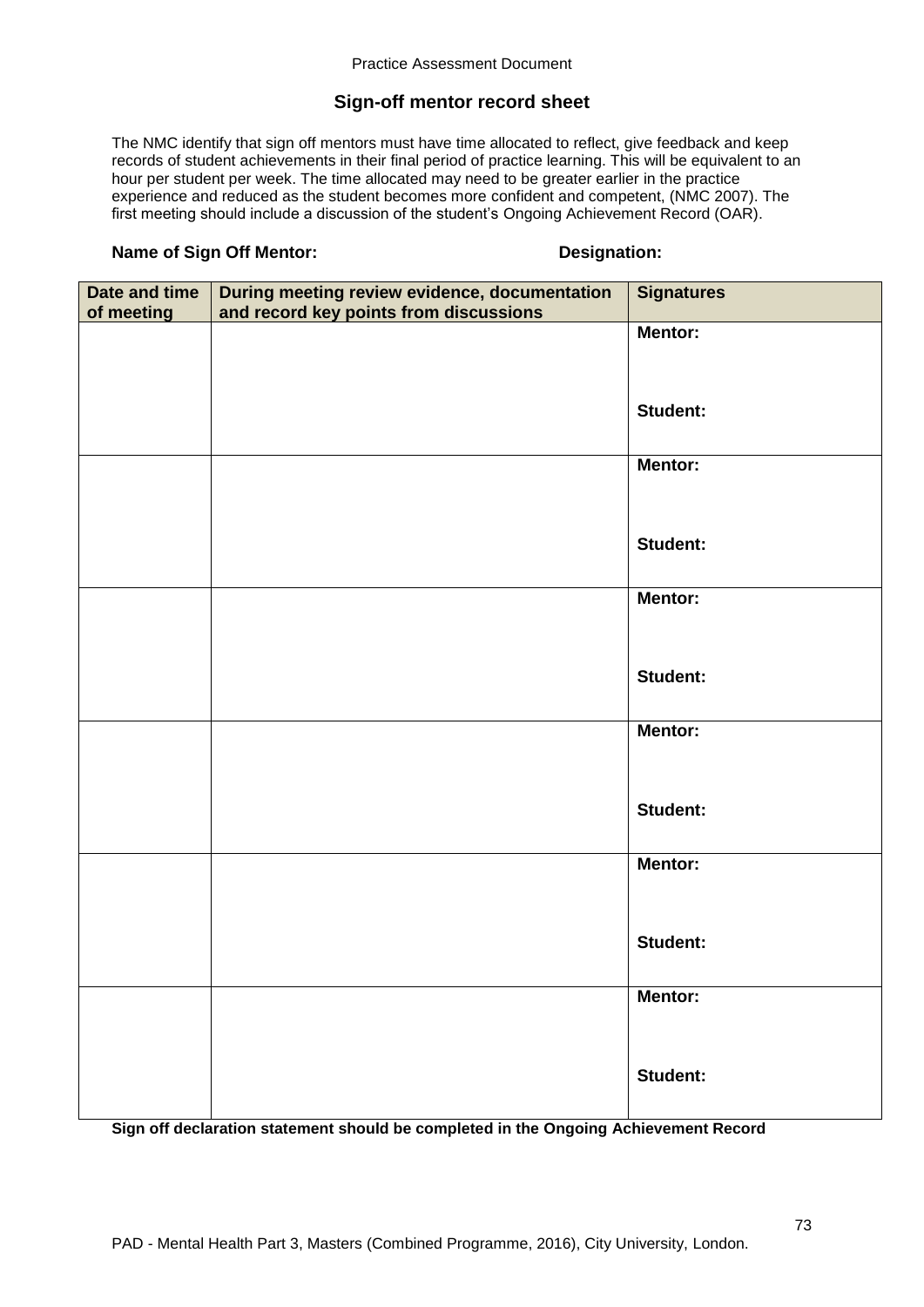| <b>Date and time</b><br>of meeting | During meeting review evidence, documentation<br>and record key points from discussions                                                                                                                             | <b>Signatures</b>      |
|------------------------------------|---------------------------------------------------------------------------------------------------------------------------------------------------------------------------------------------------------------------|------------------------|
|                                    |                                                                                                                                                                                                                     | <b>Mentor:</b>         |
|                                    |                                                                                                                                                                                                                     |                        |
|                                    |                                                                                                                                                                                                                     | <b>Student:</b>        |
|                                    |                                                                                                                                                                                                                     |                        |
|                                    |                                                                                                                                                                                                                     | <b>Mentor:</b>         |
|                                    |                                                                                                                                                                                                                     |                        |
|                                    |                                                                                                                                                                                                                     | <b>Student:</b>        |
|                                    |                                                                                                                                                                                                                     | <b>Mentor:</b>         |
|                                    |                                                                                                                                                                                                                     |                        |
|                                    |                                                                                                                                                                                                                     |                        |
|                                    |                                                                                                                                                                                                                     | <b>Student:</b>        |
|                                    |                                                                                                                                                                                                                     | <b>Mentor:</b>         |
|                                    |                                                                                                                                                                                                                     |                        |
|                                    |                                                                                                                                                                                                                     | <b>Student:</b>        |
|                                    |                                                                                                                                                                                                                     |                        |
|                                    |                                                                                                                                                                                                                     | <b>Mentor:</b>         |
|                                    |                                                                                                                                                                                                                     |                        |
|                                    |                                                                                                                                                                                                                     | <b>Student:</b>        |
|                                    |                                                                                                                                                                                                                     | <b>Mentor:</b>         |
|                                    |                                                                                                                                                                                                                     |                        |
|                                    |                                                                                                                                                                                                                     | <b>Student:</b>        |
|                                    |                                                                                                                                                                                                                     |                        |
| Kingdom.                           | I certify this student as fit to practise safely and effectively without supervision and practises at the level<br>of competence required for entry on to the Nursing and Midwifery Council register for the United |                        |
|                                    | Sign Off Mentor Name (please print):                                                                                                                                                                                | <b>NMC PIN Number:</b> |
|                                    |                                                                                                                                                                                                                     |                        |
| <b>Signature:</b>                  | Date:                                                                                                                                                                                                               |                        |
|                                    |                                                                                                                                                                                                                     |                        |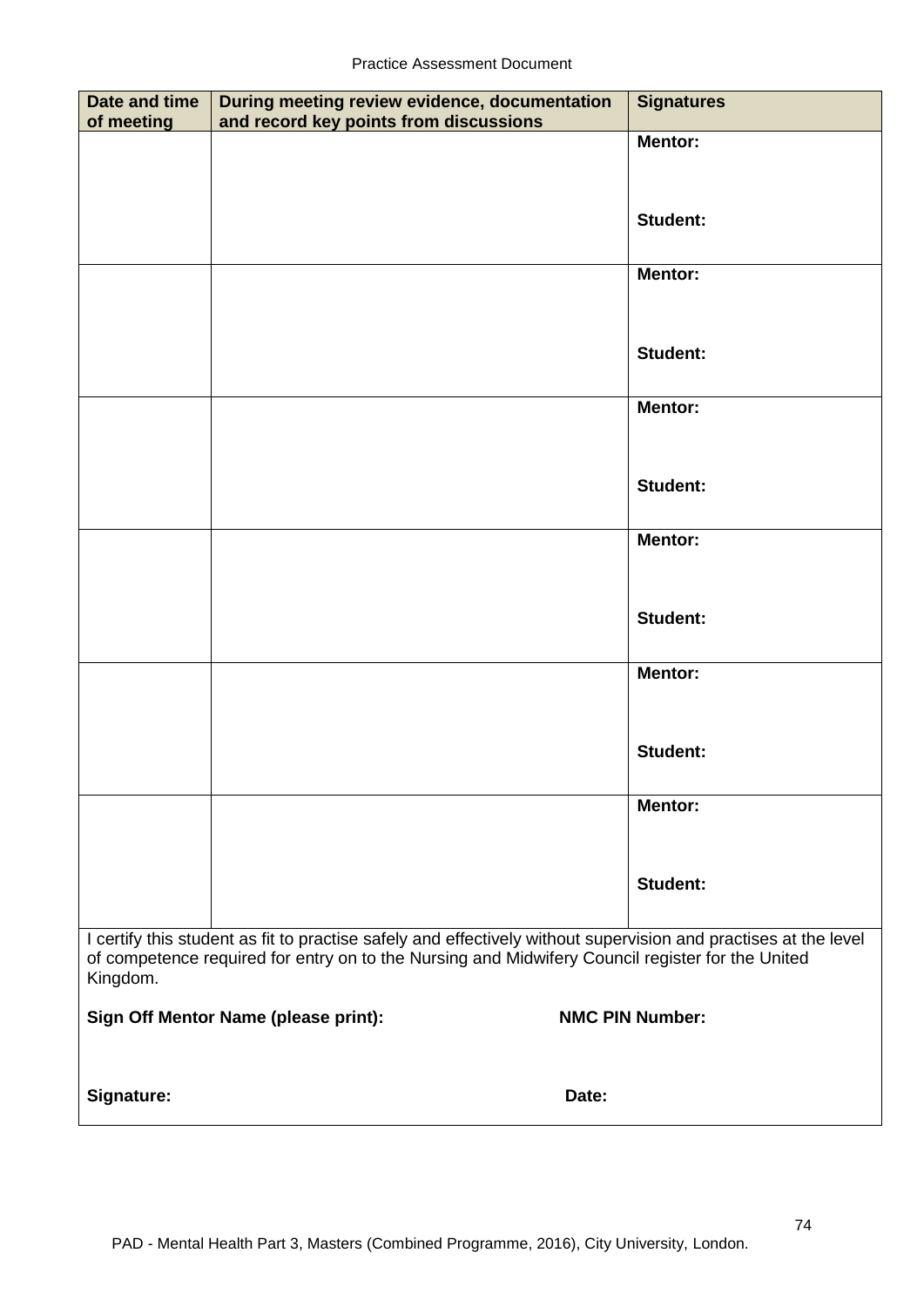### *Please start a new page per placement*

### *To be completed as per your local University Requirements*

**PRACTICE HOURS**

**Please ensure all details are printed CLEARLY and sickness days identified. All alterations and totals** 

|     | <b>Date</b>                                                                                                                                    | <b>Placement</b>                           | <b>Total</b><br><b>Hrs</b> | <b>Initials</b>               | <b>Shift</b><br><b>Type</b> |     | <b>Date</b> | <b>Placement</b>                                                                     | <b>Total</b><br><b>Hrs</b> | <b>Initials</b> | <b>Shift</b><br><b>Type</b> |
|-----|------------------------------------------------------------------------------------------------------------------------------------------------|--------------------------------------------|----------------------------|-------------------------------|-----------------------------|-----|-------------|--------------------------------------------------------------------------------------|----------------------------|-----------------|-----------------------------|
|     |                                                                                                                                                |                                            |                            | Example of hours confirmation |                             | Sun | 1/7/13      | <b>Pixie Ward</b>                                                                    | 7.5                        | FF              | Ε                           |
| Mon |                                                                                                                                                |                                            |                            |                               |                             | Mon |             |                                                                                      |                            |                 |                             |
| Tue |                                                                                                                                                |                                            |                            |                               |                             | Tue |             |                                                                                      |                            |                 |                             |
| Wed |                                                                                                                                                |                                            |                            |                               |                             | Wed |             |                                                                                      |                            |                 |                             |
| Thu |                                                                                                                                                |                                            |                            |                               |                             | Thu |             |                                                                                      |                            |                 |                             |
| Fri |                                                                                                                                                |                                            |                            |                               |                             | Fri |             |                                                                                      |                            |                 |                             |
| Sat |                                                                                                                                                |                                            |                            |                               |                             | Sat |             |                                                                                      |                            |                 |                             |
| Sun |                                                                                                                                                |                                            |                            |                               |                             | Sun |             |                                                                                      |                            |                 |                             |
|     |                                                                                                                                                | <b>Weekly Total =</b>                      |                            |                               |                             |     |             | <b>Weekly Total =</b>                                                                |                            |                 |                             |
| Mon |                                                                                                                                                |                                            |                            |                               |                             | Mon |             |                                                                                      |                            |                 |                             |
| Tue |                                                                                                                                                |                                            |                            |                               |                             | Tue |             |                                                                                      |                            |                 |                             |
| Wed |                                                                                                                                                |                                            |                            |                               |                             | Wed |             |                                                                                      |                            |                 |                             |
| Thu |                                                                                                                                                |                                            |                            |                               |                             | Thu |             |                                                                                      |                            |                 |                             |
| Fri |                                                                                                                                                |                                            |                            |                               |                             | Fri |             |                                                                                      |                            |                 |                             |
| Sat |                                                                                                                                                |                                            |                            |                               |                             | Sat |             |                                                                                      |                            |                 |                             |
| Sun |                                                                                                                                                |                                            |                            |                               |                             | Sun |             |                                                                                      |                            |                 |                             |
|     |                                                                                                                                                | <b>Weekly Total =</b>                      |                            |                               |                             |     |             | <b>Weekly Total =</b>                                                                |                            |                 |                             |
| Mon |                                                                                                                                                |                                            |                            |                               |                             | Mon |             |                                                                                      |                            |                 |                             |
| Tue |                                                                                                                                                |                                            |                            |                               |                             | Tue |             |                                                                                      |                            |                 |                             |
| Wed |                                                                                                                                                |                                            |                            |                               |                             | Wed |             |                                                                                      |                            |                 |                             |
| Thu |                                                                                                                                                |                                            |                            |                               |                             | Thu |             |                                                                                      |                            |                 |                             |
| Fri |                                                                                                                                                |                                            |                            |                               |                             | Fri |             |                                                                                      |                            |                 |                             |
| Sat |                                                                                                                                                |                                            |                            |                               |                             | Sat |             |                                                                                      |                            |                 |                             |
| Sun |                                                                                                                                                |                                            |                            |                               |                             | Sun |             |                                                                                      |                            |                 |                             |
|     |                                                                                                                                                | <b>Weekly Total =</b>                      |                            |                               |                             |     |             | <b>Weekly Total =</b>                                                                |                            |                 |                             |
|     |                                                                                                                                                | Total hours completed on this page Figures |                            |                               |                             |     |             | <b>Words</b>                                                                         |                            |                 |                             |
|     |                                                                                                                                                |                                            |                            |                               |                             |     |             |                                                                                      |                            |                 |                             |
|     | Verification by Mentor: I have checked the hours of experience recorded by the student,<br>Clinical Area: <b>Accelerate and Clinical Area:</b> |                                            |                            |                               |                             |     |             |                                                                                      |                            |                 |                             |
|     | Declaration by Student: I confirm that the hours recorded on this sheet are a true and accurate<br>account of the shifts I have worked.        |                                            |                            |                               |                             |     |             |                                                                                      |                            |                 |                             |
|     |                                                                                                                                                |                                            |                            |                               |                             |     |             |                                                                                      |                            |                 |                             |
|     |                                                                                                                                                |                                            |                            |                               |                             |     |             | It is expected that the student will work a range of shifts to meet NMC Requirements |                            |                 |                             |
|     | <b>Shift Codes</b><br>$E =$ Early L = Late TW= Twilight Shift LD = Long Day ND = Night Duty S = Sickness A= Absent                             |                                            |                            |                               |                             |     |             |                                                                                      |                            |                 |                             |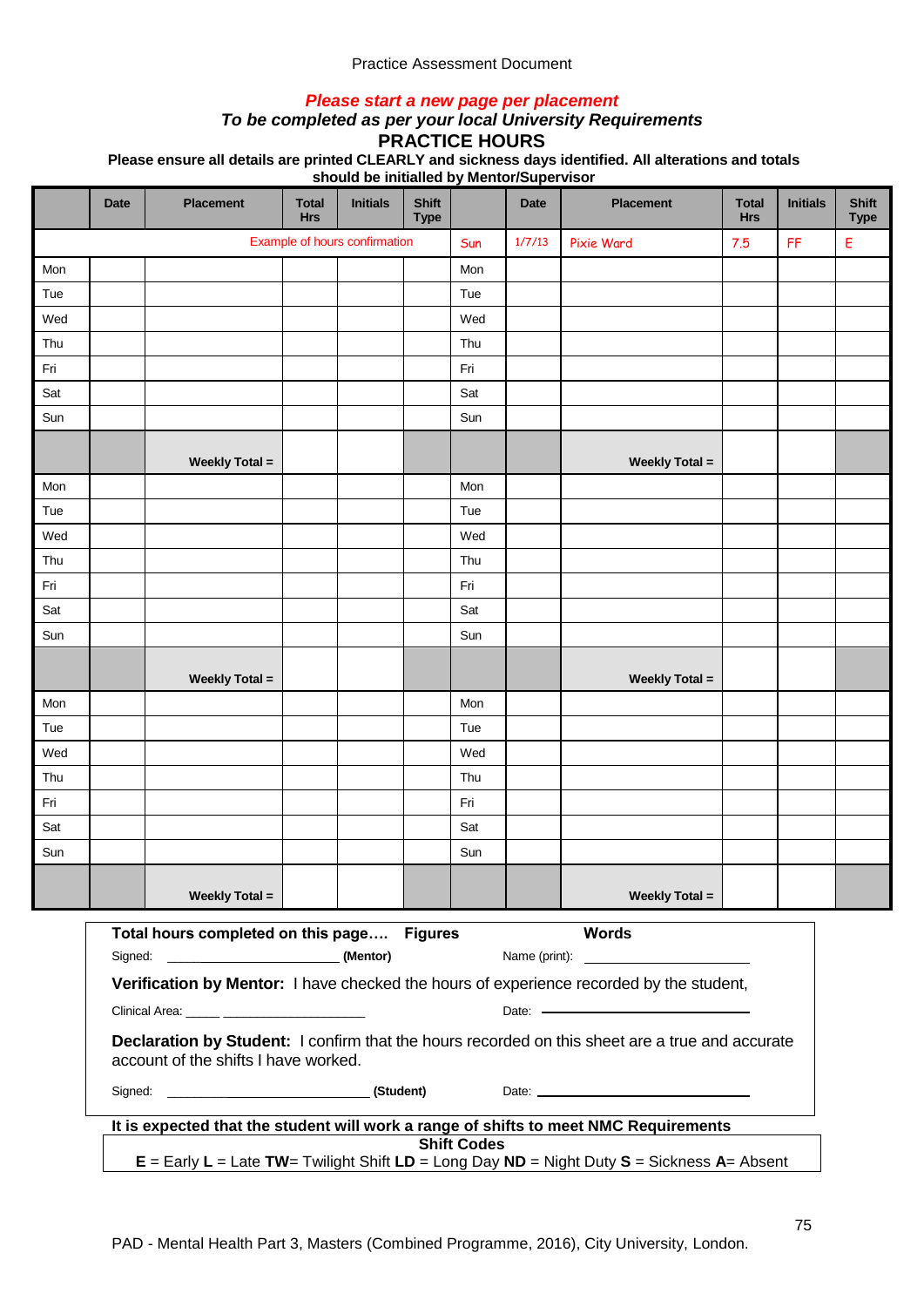### *Please start a new page per placement*

### *To be completed as per your local University Requirements*

**PRACTICE HOURS**

**Please ensure all details are printed CLEARLY and sickness days identified. All alterations and totals** 

|     | <b>Date</b>                                                                                                                               | <b>Placement</b>      | <b>Total</b><br><b>Hrs</b> | <b>Initials</b>               | <b>Shift</b><br><b>Type</b> |     | <b>Date</b> | <b>Placement</b>                                                                     | <b>Total</b><br><b>Hrs</b> | <b>Initials</b> | <b>Shift</b><br><b>Type</b> |
|-----|-------------------------------------------------------------------------------------------------------------------------------------------|-----------------------|----------------------------|-------------------------------|-----------------------------|-----|-------------|--------------------------------------------------------------------------------------|----------------------------|-----------------|-----------------------------|
|     |                                                                                                                                           |                       |                            | Example of hours confirmation |                             | Sun | 1/7/13      | <b>Pixie Ward</b>                                                                    | 7.5                        | FF              | Ε                           |
| Mon |                                                                                                                                           |                       |                            |                               |                             | Mon |             |                                                                                      |                            |                 |                             |
| Tue |                                                                                                                                           |                       |                            |                               |                             | Tue |             |                                                                                      |                            |                 |                             |
| Wed |                                                                                                                                           |                       |                            |                               |                             | Wed |             |                                                                                      |                            |                 |                             |
| Thu |                                                                                                                                           |                       |                            |                               |                             | Thu |             |                                                                                      |                            |                 |                             |
| Fri |                                                                                                                                           |                       |                            |                               |                             | Fri |             |                                                                                      |                            |                 |                             |
| Sat |                                                                                                                                           |                       |                            |                               |                             | Sat |             |                                                                                      |                            |                 |                             |
| Sun |                                                                                                                                           |                       |                            |                               |                             | Sun |             |                                                                                      |                            |                 |                             |
|     |                                                                                                                                           | <b>Weekly Total =</b> |                            |                               |                             |     |             | <b>Weekly Total =</b>                                                                |                            |                 |                             |
| Mon |                                                                                                                                           |                       |                            |                               |                             | Mon |             |                                                                                      |                            |                 |                             |
| Tue |                                                                                                                                           |                       |                            |                               |                             | Tue |             |                                                                                      |                            |                 |                             |
| Wed |                                                                                                                                           |                       |                            |                               |                             | Wed |             |                                                                                      |                            |                 |                             |
| Thu |                                                                                                                                           |                       |                            |                               |                             | Thu |             |                                                                                      |                            |                 |                             |
| Fri |                                                                                                                                           |                       |                            |                               |                             | Fri |             |                                                                                      |                            |                 |                             |
| Sat |                                                                                                                                           |                       |                            |                               |                             | Sat |             |                                                                                      |                            |                 |                             |
| Sun |                                                                                                                                           |                       |                            |                               |                             | Sun |             |                                                                                      |                            |                 |                             |
|     |                                                                                                                                           | <b>Weekly Total =</b> |                            |                               |                             |     |             | <b>Weekly Total =</b>                                                                |                            |                 |                             |
| Mon |                                                                                                                                           |                       |                            |                               |                             | Mon |             |                                                                                      |                            |                 |                             |
| Tue |                                                                                                                                           |                       |                            |                               |                             | Tue |             |                                                                                      |                            |                 |                             |
| Wed |                                                                                                                                           |                       |                            |                               |                             | Wed |             |                                                                                      |                            |                 |                             |
| Thu |                                                                                                                                           |                       |                            |                               |                             | Thu |             |                                                                                      |                            |                 |                             |
| Fri |                                                                                                                                           |                       |                            |                               |                             | Fri |             |                                                                                      |                            |                 |                             |
| Sat |                                                                                                                                           |                       |                            |                               |                             | Sat |             |                                                                                      |                            |                 |                             |
| Sun |                                                                                                                                           |                       |                            |                               |                             | Sun |             |                                                                                      |                            |                 |                             |
|     |                                                                                                                                           | <b>Weekly Total =</b> |                            |                               |                             |     |             | <b>Weekly Total =</b>                                                                |                            |                 |                             |
|     | <b>Words</b><br>Total hours completed on this page Figures                                                                                |                       |                            |                               |                             |     |             |                                                                                      |                            |                 |                             |
|     |                                                                                                                                           |                       |                            |                               |                             |     |             |                                                                                      |                            |                 |                             |
|     | Verification by Mentor: I have checked the hours of experience recorded by the student,<br>Clinical Area: _____ _________________________ |                       |                            |                               |                             |     |             |                                                                                      |                            |                 |                             |
|     | Declaration by Student: I confirm that the hours recorded on this sheet are a true and accurate<br>account of the shifts I have worked.   |                       |                            |                               |                             |     |             |                                                                                      |                            |                 |                             |
|     |                                                                                                                                           |                       |                            |                               |                             |     |             |                                                                                      |                            |                 |                             |
|     |                                                                                                                                           |                       |                            |                               |                             |     |             | It is expected that the student will work a range of shifts to meet NMC Requirements |                            |                 |                             |
|     | <b>Shift Codes</b><br>$E =$ Early $L =$ Late TW= Twilight Shift $LD =$ Long Day ND = Night Duty S = Sickness A= Absent                    |                       |                            |                               |                             |     |             |                                                                                      |                            |                 |                             |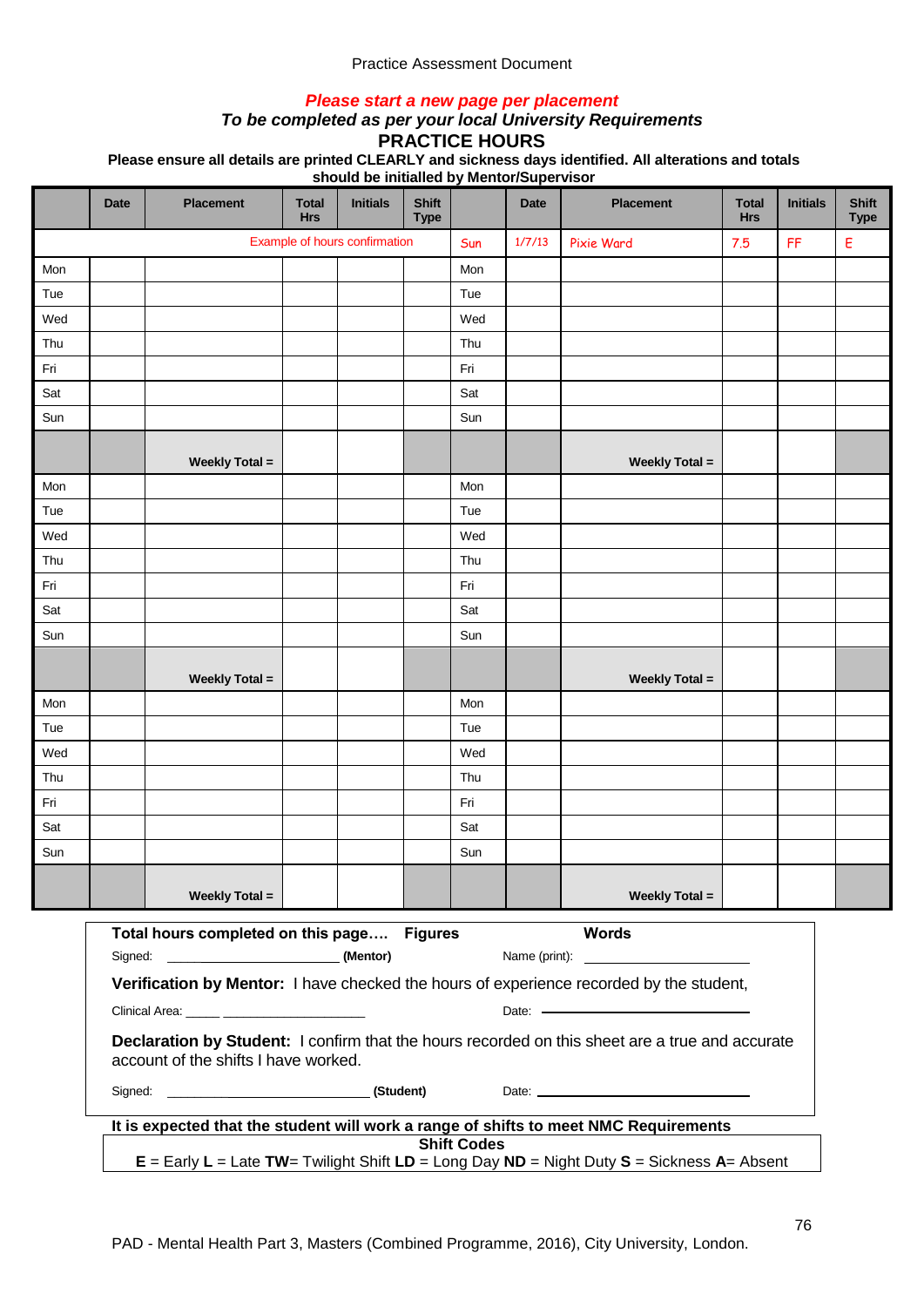### *Please start a new page per placement*

## *To be completed as per your local University Requirements*

**PRACTICE HOURS**

**Please ensure all details are printed CLEARLY and sickness days identified. All alterations and totals** 

|     | <b>Date</b>                                                                                                                                                                                                                                                | <b>Placement</b>      | <b>Total</b><br><b>Hrs</b> | <b>Initials</b>               | <b>Shift</b><br><b>Type</b> |     | <b>Date</b> | <b>Placement</b>                                                                     | <b>Total</b><br><b>Hrs</b> | <b>Initials</b> | <b>Shift</b><br><b>Type</b> |
|-----|------------------------------------------------------------------------------------------------------------------------------------------------------------------------------------------------------------------------------------------------------------|-----------------------|----------------------------|-------------------------------|-----------------------------|-----|-------------|--------------------------------------------------------------------------------------|----------------------------|-----------------|-----------------------------|
|     |                                                                                                                                                                                                                                                            |                       |                            | Example of hours confirmation |                             | Sun | 1/7/13      | <b>Pixie Ward</b>                                                                    | 7.5                        | FF              | Ε                           |
| Mon |                                                                                                                                                                                                                                                            |                       |                            |                               |                             | Mon |             |                                                                                      |                            |                 |                             |
| Tue |                                                                                                                                                                                                                                                            |                       |                            |                               |                             | Tue |             |                                                                                      |                            |                 |                             |
| Wed |                                                                                                                                                                                                                                                            |                       |                            |                               |                             | Wed |             |                                                                                      |                            |                 |                             |
| Thu |                                                                                                                                                                                                                                                            |                       |                            |                               |                             | Thu |             |                                                                                      |                            |                 |                             |
| Fri |                                                                                                                                                                                                                                                            |                       |                            |                               |                             | Fri |             |                                                                                      |                            |                 |                             |
| Sat |                                                                                                                                                                                                                                                            |                       |                            |                               |                             | Sat |             |                                                                                      |                            |                 |                             |
| Sun |                                                                                                                                                                                                                                                            |                       |                            |                               |                             | Sun |             |                                                                                      |                            |                 |                             |
|     |                                                                                                                                                                                                                                                            | <b>Weekly Total =</b> |                            |                               |                             |     |             | <b>Weekly Total =</b>                                                                |                            |                 |                             |
| Mon |                                                                                                                                                                                                                                                            |                       |                            |                               |                             | Mon |             |                                                                                      |                            |                 |                             |
| Tue |                                                                                                                                                                                                                                                            |                       |                            |                               |                             | Tue |             |                                                                                      |                            |                 |                             |
| Wed |                                                                                                                                                                                                                                                            |                       |                            |                               |                             | Wed |             |                                                                                      |                            |                 |                             |
| Thu |                                                                                                                                                                                                                                                            |                       |                            |                               |                             | Thu |             |                                                                                      |                            |                 |                             |
| Fri |                                                                                                                                                                                                                                                            |                       |                            |                               |                             | Fri |             |                                                                                      |                            |                 |                             |
| Sat |                                                                                                                                                                                                                                                            |                       |                            |                               |                             | Sat |             |                                                                                      |                            |                 |                             |
| Sun |                                                                                                                                                                                                                                                            |                       |                            |                               |                             | Sun |             |                                                                                      |                            |                 |                             |
|     |                                                                                                                                                                                                                                                            | <b>Weekly Total =</b> |                            |                               |                             |     |             | <b>Weekly Total =</b>                                                                |                            |                 |                             |
| Mon |                                                                                                                                                                                                                                                            |                       |                            |                               |                             | Mon |             |                                                                                      |                            |                 |                             |
| Tue |                                                                                                                                                                                                                                                            |                       |                            |                               |                             | Tue |             |                                                                                      |                            |                 |                             |
| Wed |                                                                                                                                                                                                                                                            |                       |                            |                               |                             | Wed |             |                                                                                      |                            |                 |                             |
| Thu |                                                                                                                                                                                                                                                            |                       |                            |                               |                             | Thu |             |                                                                                      |                            |                 |                             |
| Fri |                                                                                                                                                                                                                                                            |                       |                            |                               |                             | Fri |             |                                                                                      |                            |                 |                             |
| Sat |                                                                                                                                                                                                                                                            |                       |                            |                               |                             | Sat |             |                                                                                      |                            |                 |                             |
| Sun |                                                                                                                                                                                                                                                            |                       |                            |                               |                             | Sun |             |                                                                                      |                            |                 |                             |
|     |                                                                                                                                                                                                                                                            | <b>Weekly Total =</b> |                            |                               |                             |     |             | <b>Weekly Total =</b>                                                                |                            |                 |                             |
|     | <b>Words</b><br>Total hours completed on this page Figures<br>Name (print):<br><u> Alexandria de la contexta de la contexta de la contexta de la contexta de la contexta de la contexta de la c</u>                                                        |                       |                            |                               |                             |     |             |                                                                                      |                            |                 |                             |
|     |                                                                                                                                                                                                                                                            |                       |                            |                               |                             |     |             |                                                                                      |                            |                 |                             |
|     | Verification by Mentor: I have checked the hours of experience recorded by the student,<br>Clinical Area: _____ ________________________<br>Date: Note: Note: Note: Note: Note: Note: Note: Note: Note: Note: Note: Note: Note: Note: Note: Note: Note: No |                       |                            |                               |                             |     |             |                                                                                      |                            |                 |                             |
|     | Declaration by Student: I confirm that the hours recorded on this sheet are a true and accurate<br>account of the shifts I have worked.                                                                                                                    |                       |                            |                               |                             |     |             |                                                                                      |                            |                 |                             |
|     |                                                                                                                                                                                                                                                            |                       |                            |                               |                             |     |             |                                                                                      |                            |                 |                             |
|     |                                                                                                                                                                                                                                                            |                       |                            |                               |                             |     |             | It is expected that the student will work a range of shifts to meet NMC Requirements |                            |                 |                             |
|     | <b>Shift Codes</b><br>$E =$ Early $L =$ Late TW= Twilight Shift $LD =$ Long Day ND = Night Duty S = Sickness A= Absent                                                                                                                                     |                       |                            |                               |                             |     |             |                                                                                      |                            |                 |                             |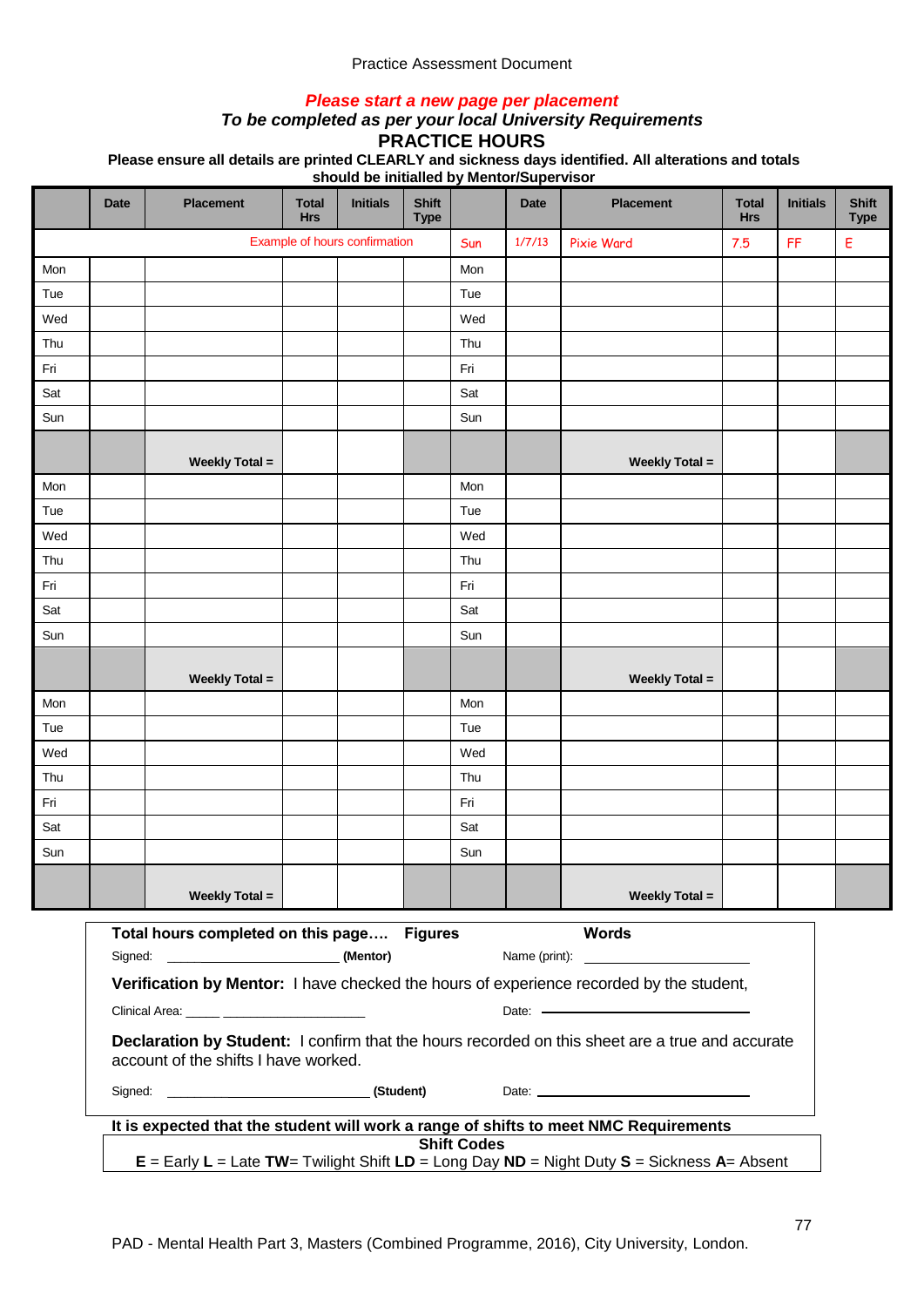### *Please start a new page per placement*

### *To be completed as per your local University Requirements*

**PRACTICE HOURS**

**Please ensure all details are printed CLEARLY and sickness days identified. All alterations and totals** 

|     | <b>Date</b>                                                                                                                                                                                                                                                | <b>Placement</b>      | <b>Total</b><br><b>Hrs</b> | <b>Initials</b>               | <b>Shift</b><br><b>Type</b> |     | <b>Date</b> | <b>Placement</b>                                                                     | <b>Total</b><br><b>Hrs</b> | <b>Initials</b> | <b>Shift</b><br><b>Type</b> |
|-----|------------------------------------------------------------------------------------------------------------------------------------------------------------------------------------------------------------------------------------------------------------|-----------------------|----------------------------|-------------------------------|-----------------------------|-----|-------------|--------------------------------------------------------------------------------------|----------------------------|-----------------|-----------------------------|
|     |                                                                                                                                                                                                                                                            |                       |                            | Example of hours confirmation |                             | Sun | 1/7/13      | <b>Pixie Ward</b>                                                                    | 7.5                        | FF              | Ε                           |
| Mon |                                                                                                                                                                                                                                                            |                       |                            |                               |                             | Mon |             |                                                                                      |                            |                 |                             |
| Tue |                                                                                                                                                                                                                                                            |                       |                            |                               |                             | Tue |             |                                                                                      |                            |                 |                             |
| Wed |                                                                                                                                                                                                                                                            |                       |                            |                               |                             | Wed |             |                                                                                      |                            |                 |                             |
| Thu |                                                                                                                                                                                                                                                            |                       |                            |                               |                             | Thu |             |                                                                                      |                            |                 |                             |
| Fri |                                                                                                                                                                                                                                                            |                       |                            |                               |                             | Fri |             |                                                                                      |                            |                 |                             |
| Sat |                                                                                                                                                                                                                                                            |                       |                            |                               |                             | Sat |             |                                                                                      |                            |                 |                             |
| Sun |                                                                                                                                                                                                                                                            |                       |                            |                               |                             | Sun |             |                                                                                      |                            |                 |                             |
|     |                                                                                                                                                                                                                                                            | <b>Weekly Total =</b> |                            |                               |                             |     |             | <b>Weekly Total =</b>                                                                |                            |                 |                             |
| Mon |                                                                                                                                                                                                                                                            |                       |                            |                               |                             | Mon |             |                                                                                      |                            |                 |                             |
| Tue |                                                                                                                                                                                                                                                            |                       |                            |                               |                             | Tue |             |                                                                                      |                            |                 |                             |
| Wed |                                                                                                                                                                                                                                                            |                       |                            |                               |                             | Wed |             |                                                                                      |                            |                 |                             |
| Thu |                                                                                                                                                                                                                                                            |                       |                            |                               |                             | Thu |             |                                                                                      |                            |                 |                             |
| Fri |                                                                                                                                                                                                                                                            |                       |                            |                               |                             | Fri |             |                                                                                      |                            |                 |                             |
| Sat |                                                                                                                                                                                                                                                            |                       |                            |                               |                             | Sat |             |                                                                                      |                            |                 |                             |
| Sun |                                                                                                                                                                                                                                                            |                       |                            |                               |                             | Sun |             |                                                                                      |                            |                 |                             |
|     |                                                                                                                                                                                                                                                            | <b>Weekly Total =</b> |                            |                               |                             |     |             | <b>Weekly Total =</b>                                                                |                            |                 |                             |
| Mon |                                                                                                                                                                                                                                                            |                       |                            |                               |                             | Mon |             |                                                                                      |                            |                 |                             |
| Tue |                                                                                                                                                                                                                                                            |                       |                            |                               |                             | Tue |             |                                                                                      |                            |                 |                             |
| Wed |                                                                                                                                                                                                                                                            |                       |                            |                               |                             | Wed |             |                                                                                      |                            |                 |                             |
| Thu |                                                                                                                                                                                                                                                            |                       |                            |                               |                             | Thu |             |                                                                                      |                            |                 |                             |
| Fri |                                                                                                                                                                                                                                                            |                       |                            |                               |                             | Fri |             |                                                                                      |                            |                 |                             |
| Sat |                                                                                                                                                                                                                                                            |                       |                            |                               |                             | Sat |             |                                                                                      |                            |                 |                             |
| Sun |                                                                                                                                                                                                                                                            |                       |                            |                               |                             | Sun |             |                                                                                      |                            |                 |                             |
|     |                                                                                                                                                                                                                                                            | <b>Weekly Total =</b> |                            |                               |                             |     |             | <b>Weekly Total =</b>                                                                |                            |                 |                             |
|     | <b>Words</b><br>Total hours completed on this page Figures<br>Name (print):<br><u> Alexandria de la contexta de la contexta de la contexta de la contexta de la contexta de la contexta de la c</u>                                                        |                       |                            |                               |                             |     |             |                                                                                      |                            |                 |                             |
|     |                                                                                                                                                                                                                                                            |                       |                            |                               |                             |     |             |                                                                                      |                            |                 |                             |
|     | Verification by Mentor: I have checked the hours of experience recorded by the student,<br>Clinical Area: _____ ________________________<br>Date: Note: Note: Note: Note: Note: Note: Note: Note: Note: Note: Note: Note: Note: Note: Note: Note: Note: No |                       |                            |                               |                             |     |             |                                                                                      |                            |                 |                             |
|     | Declaration by Student: I confirm that the hours recorded on this sheet are a true and accurate<br>account of the shifts I have worked.                                                                                                                    |                       |                            |                               |                             |     |             |                                                                                      |                            |                 |                             |
|     |                                                                                                                                                                                                                                                            |                       |                            |                               |                             |     |             |                                                                                      |                            |                 |                             |
|     |                                                                                                                                                                                                                                                            |                       |                            |                               |                             |     |             | It is expected that the student will work a range of shifts to meet NMC Requirements |                            |                 |                             |
|     | <b>Shift Codes</b><br>$E =$ Early $L =$ Late TW= Twilight Shift $LD =$ Long Day ND = Night Duty S = Sickness A= Absent                                                                                                                                     |                       |                            |                               |                             |     |             |                                                                                      |                            |                 |                             |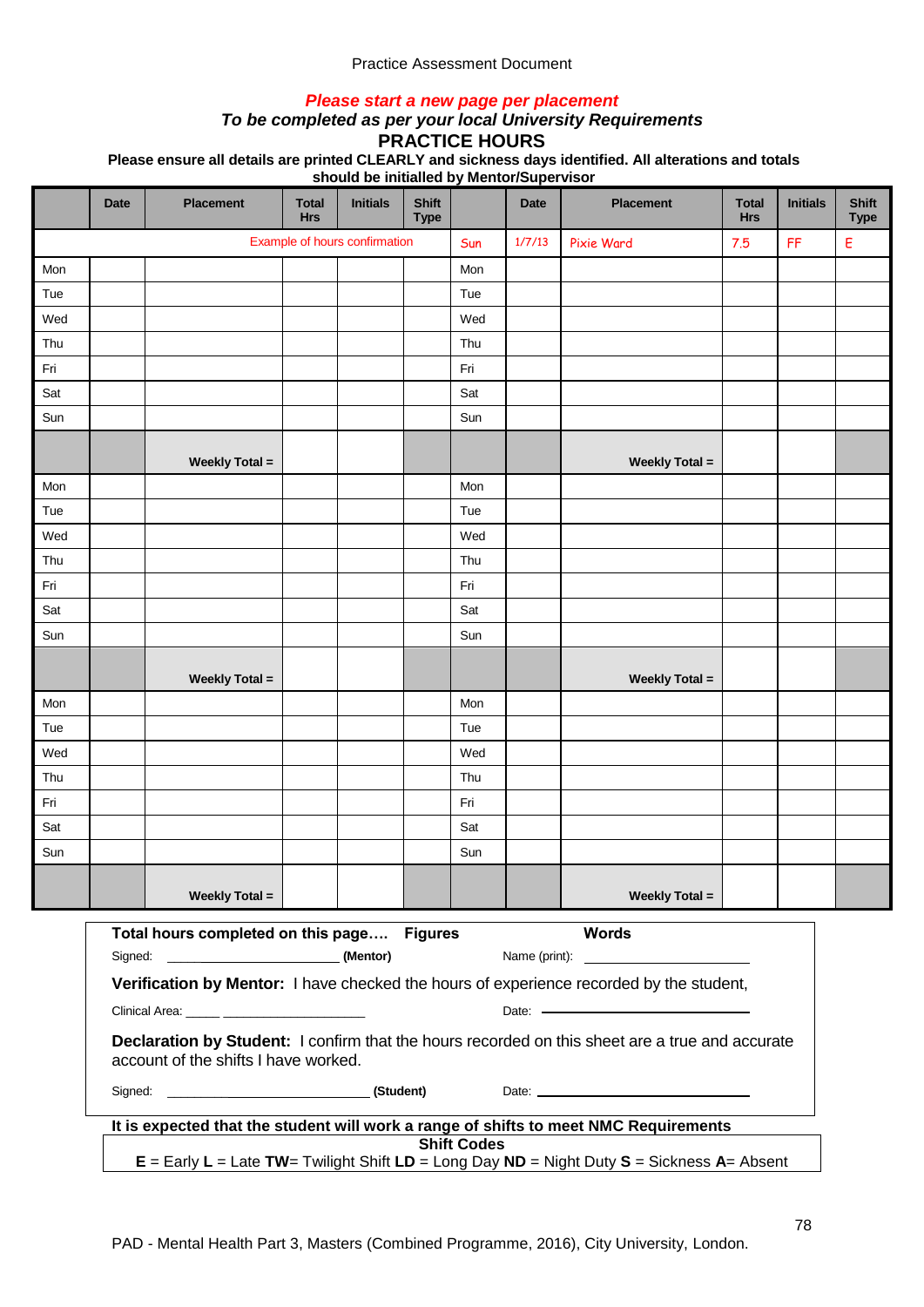### *Please start a new page per placement*

### *To be completed as per your local University Requirements*

**PRACTICE HOURS**

**Please ensure all details are printed CLEARLY and sickness days identified. All alterations and totals** 

|     | <b>Date</b>                                                                                                                                 | <b>Placement</b>                           | <b>Total</b><br><b>Hrs</b> | <b>Initials</b>               | <b>Shift</b><br><b>Type</b> |     | <b>Date</b> | <b>Placement</b>                                                                     | <b>Total</b><br><b>Hrs</b> | <b>Initials</b> | <b>Shift</b><br><b>Type</b> |
|-----|---------------------------------------------------------------------------------------------------------------------------------------------|--------------------------------------------|----------------------------|-------------------------------|-----------------------------|-----|-------------|--------------------------------------------------------------------------------------|----------------------------|-----------------|-----------------------------|
|     |                                                                                                                                             |                                            |                            | Example of hours confirmation |                             | Sun | 1/7/13      | <b>Pixie Ward</b>                                                                    | 7.5                        | FF              | Ε                           |
| Mon |                                                                                                                                             |                                            |                            |                               |                             | Mon |             |                                                                                      |                            |                 |                             |
| Tue |                                                                                                                                             |                                            |                            |                               |                             | Tue |             |                                                                                      |                            |                 |                             |
| Wed |                                                                                                                                             |                                            |                            |                               |                             | Wed |             |                                                                                      |                            |                 |                             |
| Thu |                                                                                                                                             |                                            |                            |                               |                             | Thu |             |                                                                                      |                            |                 |                             |
| Fri |                                                                                                                                             |                                            |                            |                               |                             | Fri |             |                                                                                      |                            |                 |                             |
| Sat |                                                                                                                                             |                                            |                            |                               |                             | Sat |             |                                                                                      |                            |                 |                             |
| Sun |                                                                                                                                             |                                            |                            |                               |                             | Sun |             |                                                                                      |                            |                 |                             |
|     |                                                                                                                                             | <b>Weekly Total =</b>                      |                            |                               |                             |     |             | <b>Weekly Total =</b>                                                                |                            |                 |                             |
| Mon |                                                                                                                                             |                                            |                            |                               |                             | Mon |             |                                                                                      |                            |                 |                             |
| Tue |                                                                                                                                             |                                            |                            |                               |                             | Tue |             |                                                                                      |                            |                 |                             |
| Wed |                                                                                                                                             |                                            |                            |                               |                             | Wed |             |                                                                                      |                            |                 |                             |
| Thu |                                                                                                                                             |                                            |                            |                               |                             | Thu |             |                                                                                      |                            |                 |                             |
| Fri |                                                                                                                                             |                                            |                            |                               |                             | Fri |             |                                                                                      |                            |                 |                             |
| Sat |                                                                                                                                             |                                            |                            |                               |                             | Sat |             |                                                                                      |                            |                 |                             |
| Sun |                                                                                                                                             |                                            |                            |                               |                             | Sun |             |                                                                                      |                            |                 |                             |
|     |                                                                                                                                             | <b>Weekly Total =</b>                      |                            |                               |                             |     |             | <b>Weekly Total =</b>                                                                |                            |                 |                             |
| Mon |                                                                                                                                             |                                            |                            |                               |                             | Mon |             |                                                                                      |                            |                 |                             |
| Tue |                                                                                                                                             |                                            |                            |                               |                             | Tue |             |                                                                                      |                            |                 |                             |
| Wed |                                                                                                                                             |                                            |                            |                               |                             | Wed |             |                                                                                      |                            |                 |                             |
| Thu |                                                                                                                                             |                                            |                            |                               |                             | Thu |             |                                                                                      |                            |                 |                             |
| Fri |                                                                                                                                             |                                            |                            |                               |                             | Fri |             |                                                                                      |                            |                 |                             |
| Sat |                                                                                                                                             |                                            |                            |                               |                             | Sat |             |                                                                                      |                            |                 |                             |
| Sun |                                                                                                                                             |                                            |                            |                               |                             | Sun |             |                                                                                      |                            |                 |                             |
|     |                                                                                                                                             | <b>Weekly Total =</b>                      |                            |                               |                             |     |             | <b>Weekly Total =</b>                                                                |                            |                 |                             |
|     |                                                                                                                                             | Total hours completed on this page Figures |                            |                               |                             |     |             | <b>Words</b>                                                                         |                            |                 |                             |
|     |                                                                                                                                             |                                            |                            |                               |                             |     |             |                                                                                      |                            |                 |                             |
|     | Verification by Mentor: I have checked the hours of experience recorded by the student,<br>Clinical Area: _____ ___________________________ |                                            |                            |                               |                             |     |             |                                                                                      |                            |                 |                             |
|     | Declaration by Student: I confirm that the hours recorded on this sheet are a true and accurate<br>account of the shifts I have worked.     |                                            |                            |                               |                             |     |             |                                                                                      |                            |                 |                             |
|     |                                                                                                                                             |                                            |                            |                               |                             |     |             |                                                                                      |                            |                 |                             |
|     |                                                                                                                                             |                                            |                            |                               |                             |     |             | It is expected that the student will work a range of shifts to meet NMC Requirements |                            |                 |                             |
|     | <b>Shift Codes</b><br>$E =$ Early $L =$ Late TW= Twilight Shift $LD =$ Long Day ND = Night Duty S = Sickness A= Absent                      |                                            |                            |                               |                             |     |             |                                                                                      |                            |                 |                             |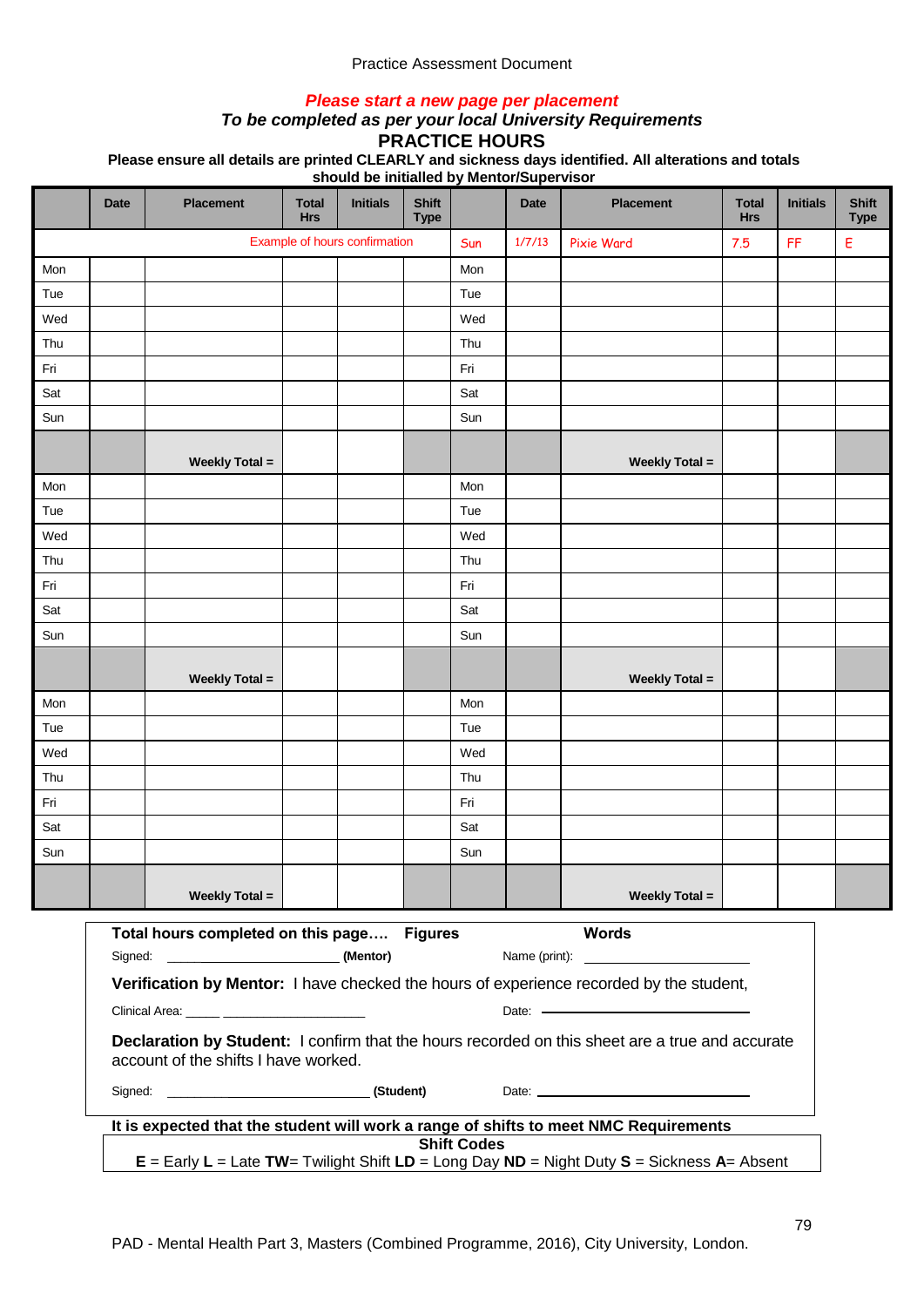# **RECORD OF PPD HOURS & SIGNATORIES**

| Date | <b>Hours</b> | <b>PPD Facilitator</b><br><b>Signature</b> | <b>Printed Name (PPD</b><br><b>Facilitator)</b> |
|------|--------------|--------------------------------------------|-------------------------------------------------|
|      |              |                                            |                                                 |
|      |              |                                            |                                                 |
|      |              |                                            |                                                 |
|      |              |                                            |                                                 |
|      |              |                                            |                                                 |
|      |              |                                            |                                                 |
|      |              |                                            |                                                 |
|      |              |                                            |                                                 |
|      |              |                                            |                                                 |
|      |              |                                            |                                                 |
|      |              |                                            |                                                 |
|      |              |                                            |                                                 |
|      |              |                                            |                                                 |
|      |              |                                            |                                                 |
|      |              |                                            |                                                 |
|      |              |                                            |                                                 |
|      |              |                                            |                                                 |
|      |              |                                            |                                                 |
|      |              |                                            |                                                 |
|      |              |                                            |                                                 |
|      |              |                                            |                                                 |
|      |              |                                            |                                                 |
|      |              |                                            |                                                 |
|      |              |                                            |                                                 |
|      |              |                                            |                                                 |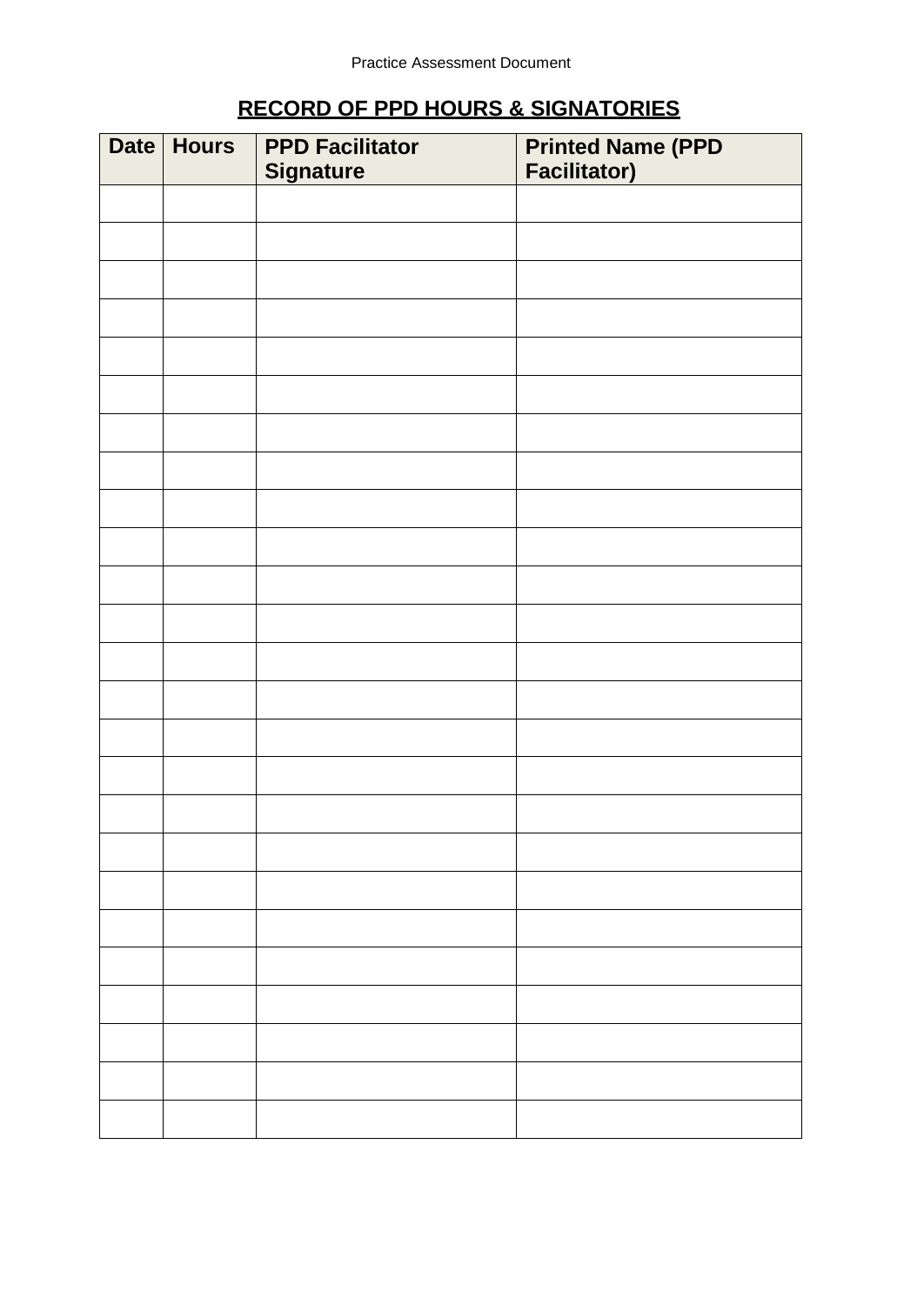| <b>Date</b> | <b>Hours</b> | <b>PPD Facilitator</b><br><b>Signature</b> | <b>Printed Name (PPD</b><br><b>Facilitator)</b> |
|-------------|--------------|--------------------------------------------|-------------------------------------------------|
|             |              |                                            |                                                 |
|             |              |                                            |                                                 |
|             |              |                                            |                                                 |
|             |              |                                            |                                                 |
|             |              |                                            |                                                 |
|             |              |                                            |                                                 |
|             |              |                                            |                                                 |
|             |              |                                            |                                                 |
|             |              |                                            |                                                 |
|             |              |                                            |                                                 |
|             |              |                                            |                                                 |
|             |              |                                            |                                                 |
|             |              |                                            |                                                 |
|             |              |                                            |                                                 |

# **RECORD OF PPD HOURS & SIGNATORIES**

| Total hours completed on this page       |                                                                                                                                                                                                                                |  |  |  |  |  |  |
|------------------------------------------|--------------------------------------------------------------------------------------------------------------------------------------------------------------------------------------------------------------------------------|--|--|--|--|--|--|
| Figures________________                  | Words __________________________                                                                                                                                                                                               |  |  |  |  |  |  |
| Signed: (Mentor)                         |                                                                                                                                                                                                                                |  |  |  |  |  |  |
|                                          |                                                                                                                                                                                                                                |  |  |  |  |  |  |
| Verification by PPD facilitator:         | I have checked the hours of experience recorded by the student.                                                                                                                                                                |  |  |  |  |  |  |
| Signed: ________________________________ | Date: the contract of the contract of the contract of the contract of the contract of the contract of the contract of the contract of the contract of the contract of the contract of the contract of the contract of the cont |  |  |  |  |  |  |
|                                          | <b>Declaration by Student:</b> I confirm that the hours recorded on this sheet are<br>a true and accurate account of the PPD sessions I have attended.                                                                         |  |  |  |  |  |  |

Signed: **(Student)** Date: